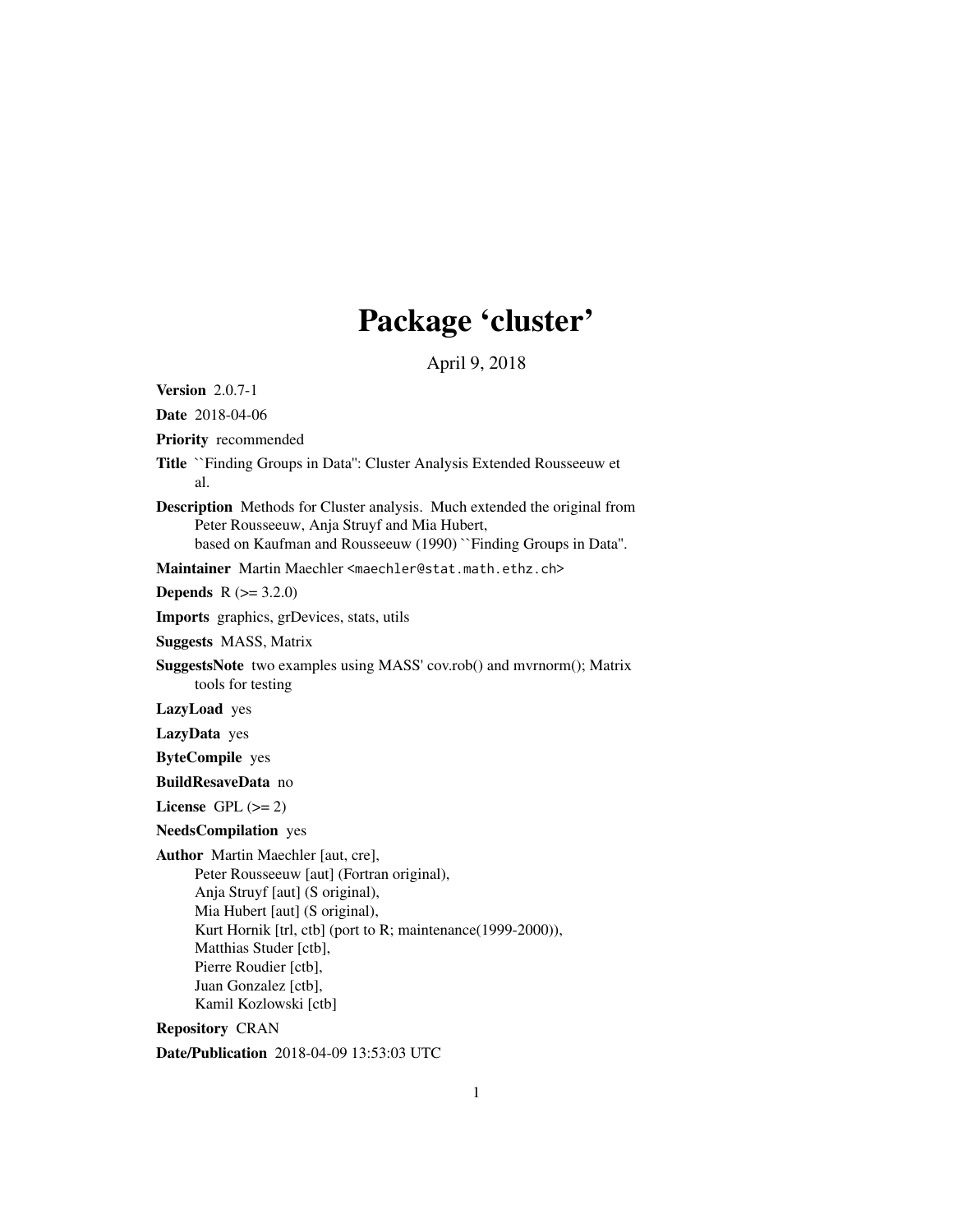# R topics documented:

| agnes                     | 3              |
|---------------------------|----------------|
|                           | $\overline{7}$ |
|                           | 9              |
|                           | 10             |
|                           | 11             |
|                           | 12             |
|                           | 13             |
|                           | 16             |
|                           | 17             |
|                           | 21             |
|                           | 23             |
|                           | 27             |
|                           | 28             |
|                           | 32             |
|                           | 34             |
|                           | 35             |
| fanny                     | 37             |
|                           | 40             |
|                           | 41             |
| $lower.to.upper.tri.inds$ | 42             |
| mona                      | 43             |
|                           | 45             |
|                           | 45             |
|                           | 49             |
|                           | 50             |
|                           | 51             |
|                           | 53             |
|                           | 55             |
|                           | 57             |
|                           | 58             |
|                           | 60             |
|                           | 61             |
|                           | 62             |
|                           | 64             |
|                           | 64             |
|                           | 65             |
|                           | 65             |
|                           | 66             |
|                           | 67             |
| print.pam                 | 67             |
| ruspini $\ldots$ .        | 68             |
| silhouette                | 68             |
|                           | 72             |
| summary.agnes             | 73             |
| summary.clara.            | 73             |
| summary.diana             | 74             |
|                           |                |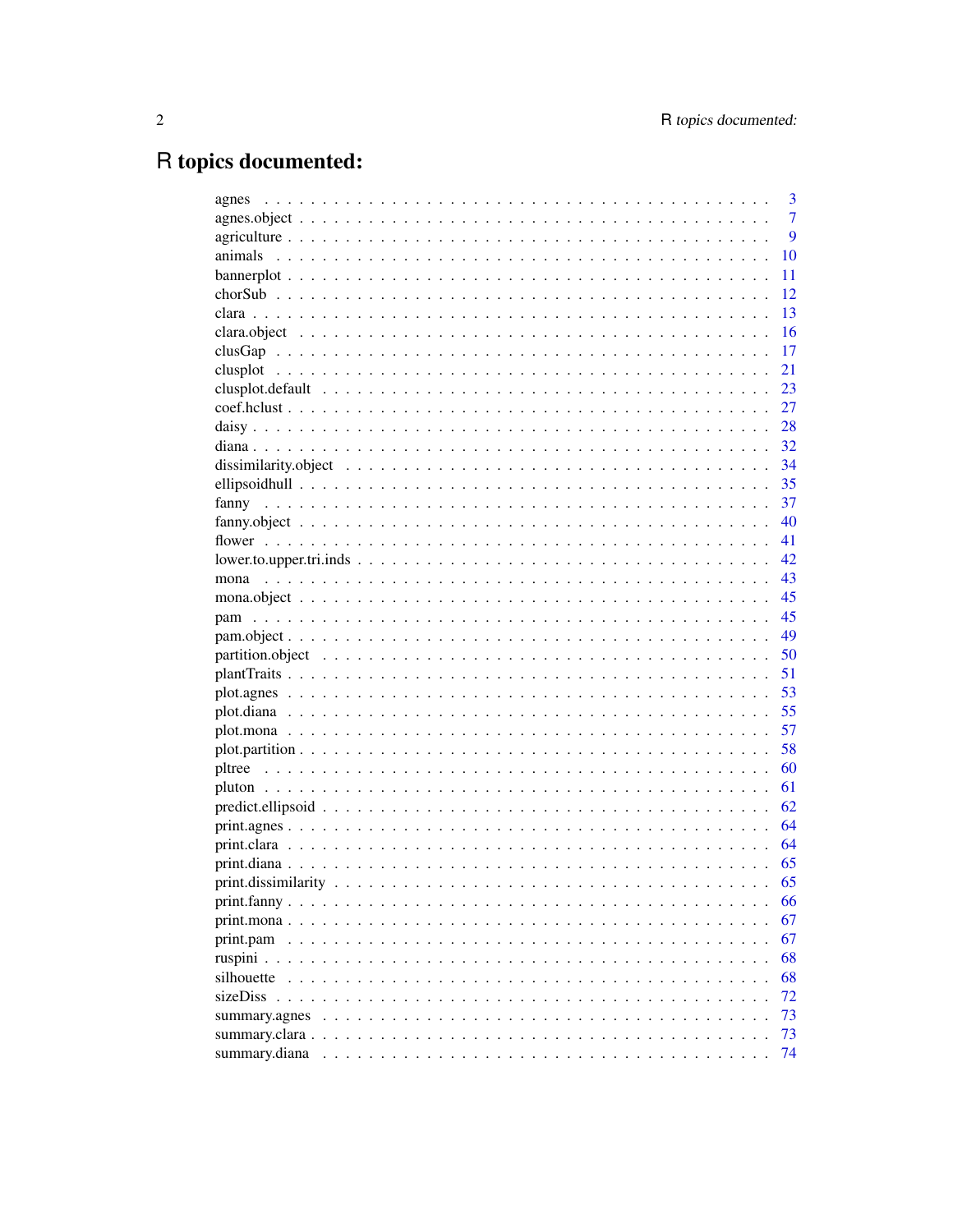#### <span id="page-2-0"></span>agnes 3

| Index |  |
|-------|--|
|       |  |
|       |  |
|       |  |
|       |  |
|       |  |
|       |  |
|       |  |

<span id="page-2-1"></span>agnes *Agglomerative Nesting (Hierarchical Clustering)*

# Description

Computes agglomerative hierarchical clustering of the dataset.

# Usage

```
agnes(x, diss = inherits(x, "dist"), metric = "euclidean",
     stand = FALSE, method = "average", par.method,
     keep.diss = n < 100, keep.data = !diss, trace.lev = 0)
```
# Arguments

| $\mathsf{x}$ | data matrix or data frame, or dissimilarity matrix, depending on the value of the<br>diss argument.                                                                                                                                                                                                                                                                                           |
|--------------|-----------------------------------------------------------------------------------------------------------------------------------------------------------------------------------------------------------------------------------------------------------------------------------------------------------------------------------------------------------------------------------------------|
|              | In case of a matrix or data frame, each row corresponds to an observation, and<br>each column corresponds to a variable. All variables must be numeric. Missing<br>values (NAs) are allowed.                                                                                                                                                                                                  |
|              | In case of a dissimilarity matrix, x is typically the output of daisy or dist.<br>Also a vector with length $n*(n-1)/2$ is allowed (where n is the number of ob-<br>servations), and will be interpreted in the same way as the output of the above-<br>mentioned functions. Missing values (NAs) are not allowed.                                                                            |
| diss         | logical flag: if TRUE (default for dist or dissimilarity objects), then x is<br>assumed to be a dissimilarity matrix. If FALSE, then x is treated as a matrix of<br>observations by variables.                                                                                                                                                                                                |
| metric       | character string specifying the metric to be used for calculating dissimilarities<br>between observations. The currently available options are "euclidean" and<br>"manhattan". Euclidean distances are root sum-of-squares of differences, and<br>manhattan distances are the sum of absolute differences. If $x$ is already a dis-<br>similarity matrix, then this argument will be ignored. |
| stand        | logical flag: if TRUE, then the measurements in x are standardized before cal-<br>culating the dissimilarities. Measurements are standardized for each variable<br>(column), by subtracting the variable's mean value and dividing by the vari-<br>able's mean absolute deviation. If x is already a dissimilarity matrix, then this<br>argument will be ignored.                             |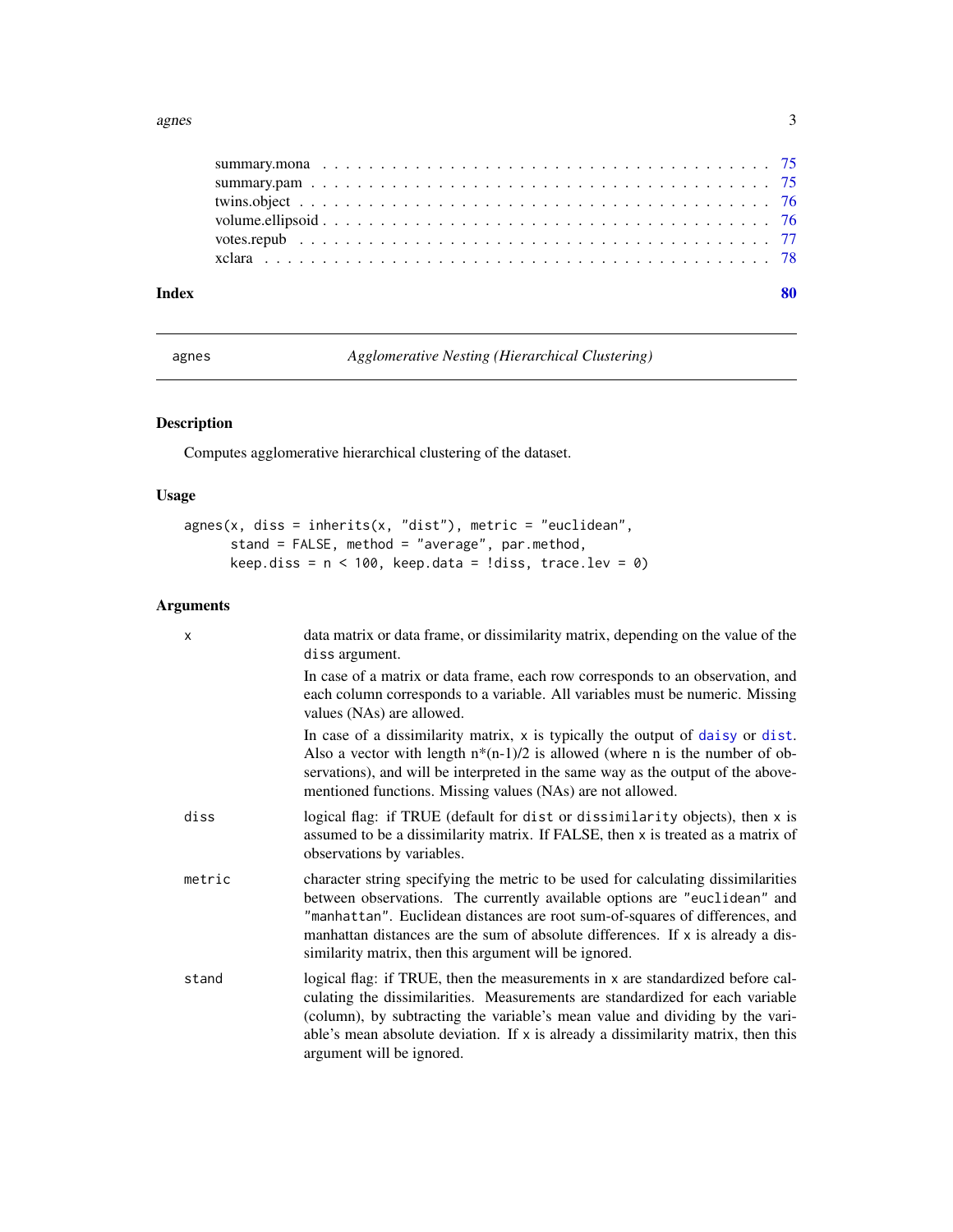| method               | character string defining the clustering method. The six methods implemented<br>are "average" ([unweighted pair-]group [arithMetic] average method, aka 'UP-<br>GMA'), "single" (single linkage), "complete" (complete linkage), "ward"<br>(Ward's method), "weighted" (weighted average linkage, aka 'WPGMA'), its<br>generalization "flexible" which uses (a constant version of) the Lance-Williams<br>formula and the par.method argument, and "gaverage" a generalized "average"<br>aka "flexible UPGMA" method also using the Lance-Williams formula and par . method.<br>The default is "average". |
|----------------------|-----------------------------------------------------------------------------------------------------------------------------------------------------------------------------------------------------------------------------------------------------------------------------------------------------------------------------------------------------------------------------------------------------------------------------------------------------------------------------------------------------------------------------------------------------------------------------------------------------------|
| par.method           | If method is "flexible" or "gaverage", a numeric vector of length $1, 3,$ or $4$ ,<br>(with a default for "gaverage"), see in the details section.                                                                                                                                                                                                                                                                                                                                                                                                                                                        |
| keep.diss, keep.data |                                                                                                                                                                                                                                                                                                                                                                                                                                                                                                                                                                                                           |
|                      | logicals indicating if the dissimilarities and/or input data x should be kept in the<br>result. Setting these to FALSE can give much smaller results and hence even save<br>memory allocation time.                                                                                                                                                                                                                                                                                                                                                                                                       |
| trace.lev            | integer specifying a trace level for printing diagnostics during the algorithm.<br>Default 0 does not print anything; higher values print increasingly more.                                                                                                                                                                                                                                                                                                                                                                                                                                              |

#### Details

agnes is fully described in chapter 5 of Kaufman and Rousseeuw (1990). Compared to other agglomerative clustering methods such as hclust, agnes has the following features: (a) it yields the agglomerative coefficient (see [agnes.object](#page-6-1)) which measures the amount of clustering structure found; and (b) apart from the usual tree it also provides the banner, a novel graphical display (see [plot.agnes](#page-52-1)).

The agnes-algorithm constructs a hierarchy of clusterings.

At first, each observation is a small cluster by itself. Clusters are merged until only one large cluster remains which contains all the observations. At each stage the two *nearest* clusters are combined to form one larger cluster.

For method="average", the distance between two clusters is the average of the dissimilarities between the points in one cluster and the points in the other cluster.

In method="single", we use the smallest dissimilarity between a point in the first cluster and a point in the second cluster (nearest neighbor method).

When method="complete", we use the largest dissimilarity between a point in the first cluster and a point in the second cluster (furthest neighbor method).

The method = "flexible" allows (and requires) more details: The Lance-Williams formula specifies how dissimilarities are computed when clusters are agglomerated (equation (32) in K&R(1990), p.237). If clusters  $C_1$  and  $C_2$  are agglomerated into a new cluster, the dissimilarity between their union and another cluster  $Q$  is given by

$$
D(C_1 \cup C_2, Q) = \alpha_1 * D(C_1, Q) + \alpha_2 * D(C_2, Q) + \beta * D(C_1, C_2) + \gamma * |D(C_1, Q) - D(C_2, Q)|,
$$

where the four coefficients  $(\alpha_1, \alpha_2, \beta, \gamma)$  are specified by the vector par.method, either directly as vector of length 4, or (more conveniently) if par method is of length 1, say  $=\alpha$ , par method is extended to give the "Flexible Strategy" (K&R(1990), p.236 f) with Lance-Williams coefficients  $(\alpha_1 = \alpha_2 = \alpha, \beta = 1 - 2\alpha, \gamma = 0).$ 

Also, if length(par.method) == 3,  $\gamma = 0$  is set.

Care and expertise is probably needed when using method = "flexible" particularly for the case when par.method is specified of longer length than one. Since cluster version 2.0, choices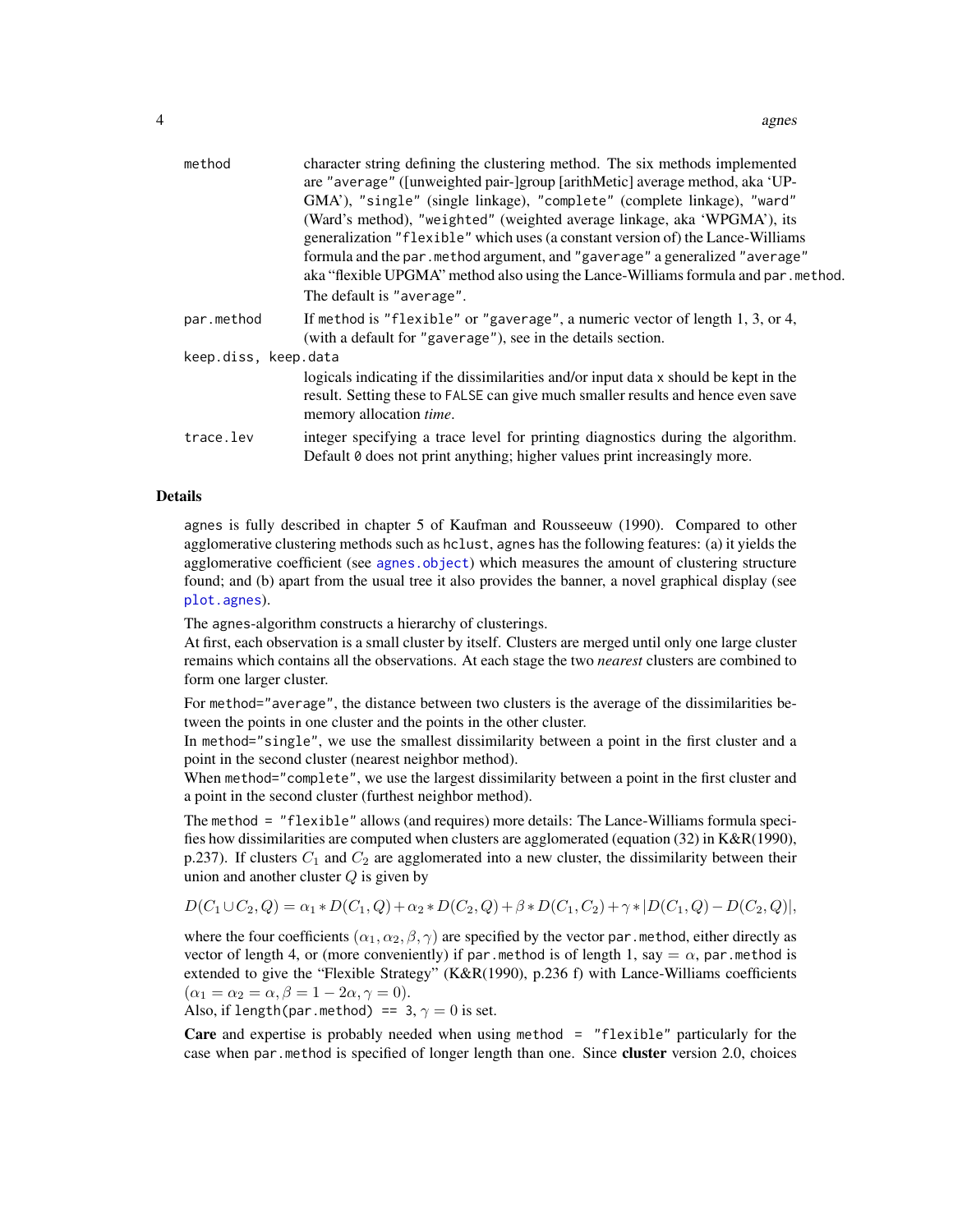agnes 5

leading to invalid merge structures now signal an error (from the C code already). The *weighted average* (method="weighted") is the same as method="flexible", par.method = 0.5. Further, method= "single" is equivalent to method="flexible", par.method =  $c(.5,.5,0,-.5)$ , and method="complete" is equivalent to method="flexible", par.method =  $c(.5,.5,0,+.5)$ .

The method = "gaverage" is a generalization of "average", aka "flexible UPGMA" method, and is (a generalization of the approach) detailed in Belbin et al. (1992). As "flexible", it uses the Lance-Williams formula above for dissimilarity updating, but with  $\alpha_1$  and  $\alpha_2$  not constant, but *proportional* to the *sizes*  $n_1$  and  $n_2$  of the clusters  $C_1$  and  $C_2$  respectively, i.e,

$$
\alpha_j = \alpha'_j \frac{n_1}{n_1 + n_2},
$$

where  $\alpha_1',\alpha_2'$  are determined from par . method, either directly as  $(\alpha_1,\alpha_2,\beta,\gamma)$  or  $(\alpha_1,\alpha_2,\beta)$  with  $\gamma = 0$ , or (less flexibly, but more conveniently) as follows:

Belbin et al proposed "flexible beta", i.e. the user would only specify  $\beta$  (as par.method), sensibly in

$$
-1 \le \beta < 1,
$$

and  $\beta$  determines  $\alpha'_1$  and  $\alpha'_2$  as

$$
\alpha_j' = 1 - \beta,
$$

and  $\gamma = 0$ .

This  $\beta$  may be specified by par.method (as length 1 vector), and if par.method is not specified, a default value of -0.1 is used, as Belbin et al recommend taking a  $\beta$  value around -0.1 as a general agglomerative hierarchical clustering strategy.

Note that method = "gaverage", par.method =  $\theta$  (or par.method = c(1,1,0,0)) is equivalent to the agnes() default method "average".

#### Value

an object of class "agnes" (which extends "twins") representing the clustering. See [agnes.object](#page-6-1) for details, and methods applicable.

# BACKGROUND

Cluster analysis divides a dataset into groups (clusters) of observations that are similar to each other.

- Hierarchical methods like agnes, [diana](#page-31-1), and [mona](#page-42-1) construct a hierarchy of clusterings, with the number of clusters ranging from one to the number of observations.
- Partitioning methods like [pam](#page-44-1), [clara](#page-12-1), and [fanny](#page-36-1) require that the number of clusters be given by the user.

### Author(s)

Method "gaverage" has been contributed by Pierre Roudier, Landcare Research, New Zealand.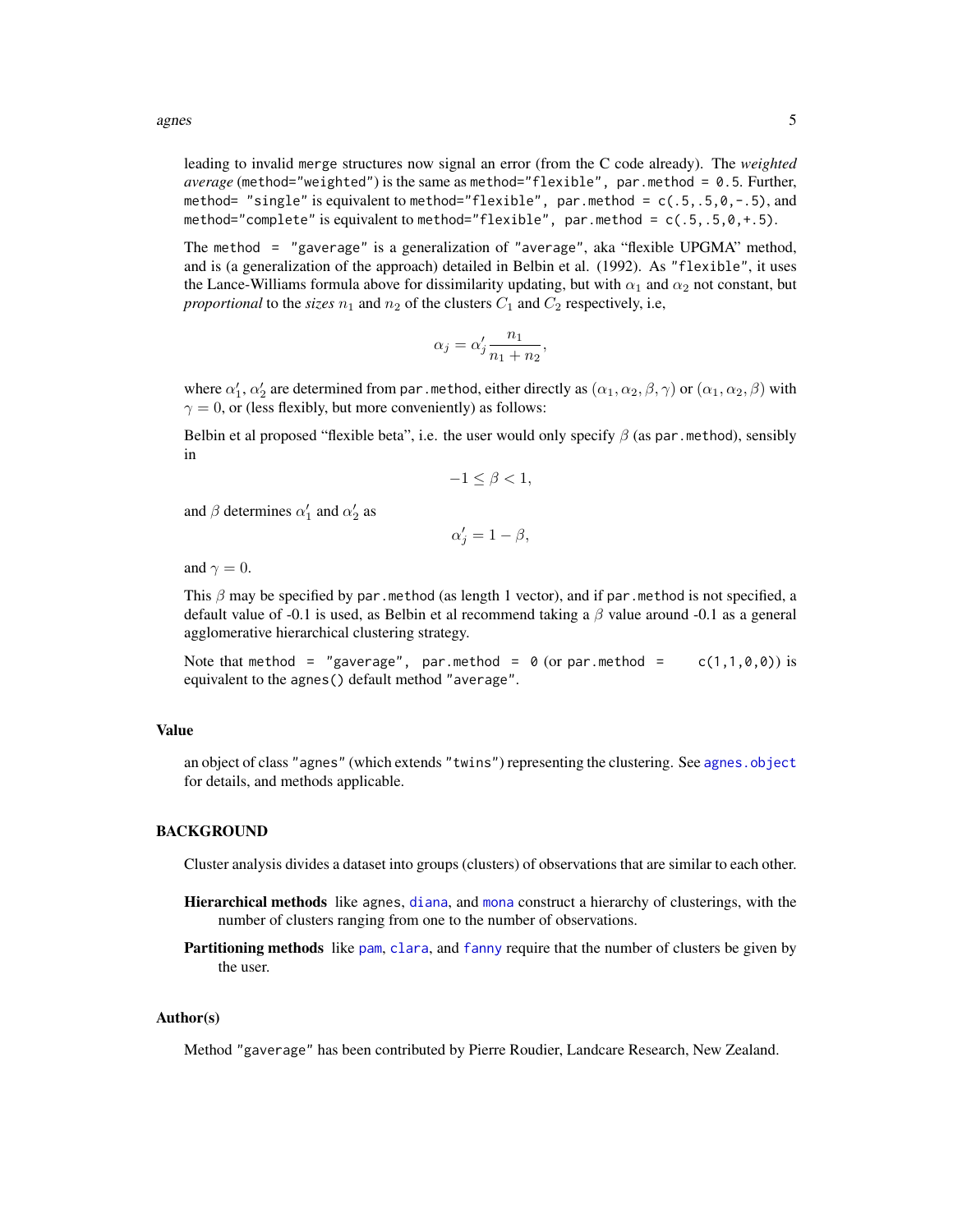#### References

Kaufman, L. and Rousseeuw, P.J. (1990). (=: "K&R(1990)") *Finding Groups in Data: An Introduction to Cluster Analysis*. Wiley, New York.

Anja Struyf, Mia Hubert and Peter J. Rousseeuw (1996) Clustering in an Object-Oriented Environment. *Journal of Statistical Software* 1. <http://www.jstatsoft.org/v01/i04>

Struyf, A., Hubert, M. and Rousseeuw, P.J. (1997). Integrating Robust Clustering Techniques in S-PLUS, *Computational Statistics and Data Analysis*, 26, 17–37.

Lance, G.N., and W.T. Williams (1966). A General Theory of Classifactory Sorting Strategies, I. Hierarchical Systems. *Computer J.* 9, 373–380.

Belbin, L., Faith, D.P. and Milligan, G.W. (1992). A Comparison of Two Approaches to Beta-Flexible Clustering. *Multivariate Behavioral Research*, 27, 417–433.

#### See Also

[agnes.object](#page-6-1), [daisy](#page-27-1), [diana](#page-31-1), [dist](#page-0-0), [hclust](#page-0-0), [plot.agnes](#page-52-1), [twins.object](#page-75-1).

#### Examples

```
data(votes.repub)
agn1 \leq agnes(votes.repub, metric = "manhattan", stand = TRUE)
agn1
plot(agn1)
op \leq par(mfrow=c(2,2))
agn2 <- agnes(daisy(votes.repub), diss = TRUE, method = "complete")
plot(agn2)
## alpha = 0.625 == beta = -1/4 is "recommended" by some
agnS <- agnes(votes.repub, method = "flexible", par.meth = 0.625)
plot(agnS)
par(op)
## "show" equivalence of three "flexible" special cases
d.vr <- daisy(votes.repub)
a.wgt < - agnes(d.vr, method = "weighted")
a.sing <- agnes(d.vr, method = "single")
a.comp < - agnes(d.vr, method = "complete")
iC \leftarrow -(6:7) # not using 'call' and 'method' for comparisons
stopifnot(
  all.equal(a.wgt [iC], agnes(d.vr, method="flexible", par.method = 0.5)[iC])
  all.equal(a.sing[iC], agnes(d.vr, method="flex", par.method= c(.5,.5,0, -.5))[iC]),
  all.equal(a.comp[iC], agnes(d.vr, method="flex", par.method= c(.5,.5,0, +.5))[iC]))
## Exploring the dendrogram structure
(d2 <- as.dendrogram(agn2)) # two main branches
d2[[1]] # the first branch
d2[[2]] # the 2nd one \{ 8 + 42 = 50 \}d2[[1]][[1]]# first sub-branch of branch 1 .. and shorter form
identical(d2[[c(1,1)]],
          d2[[1]][[1]])
## a "textual picture" of the dendrogram :
```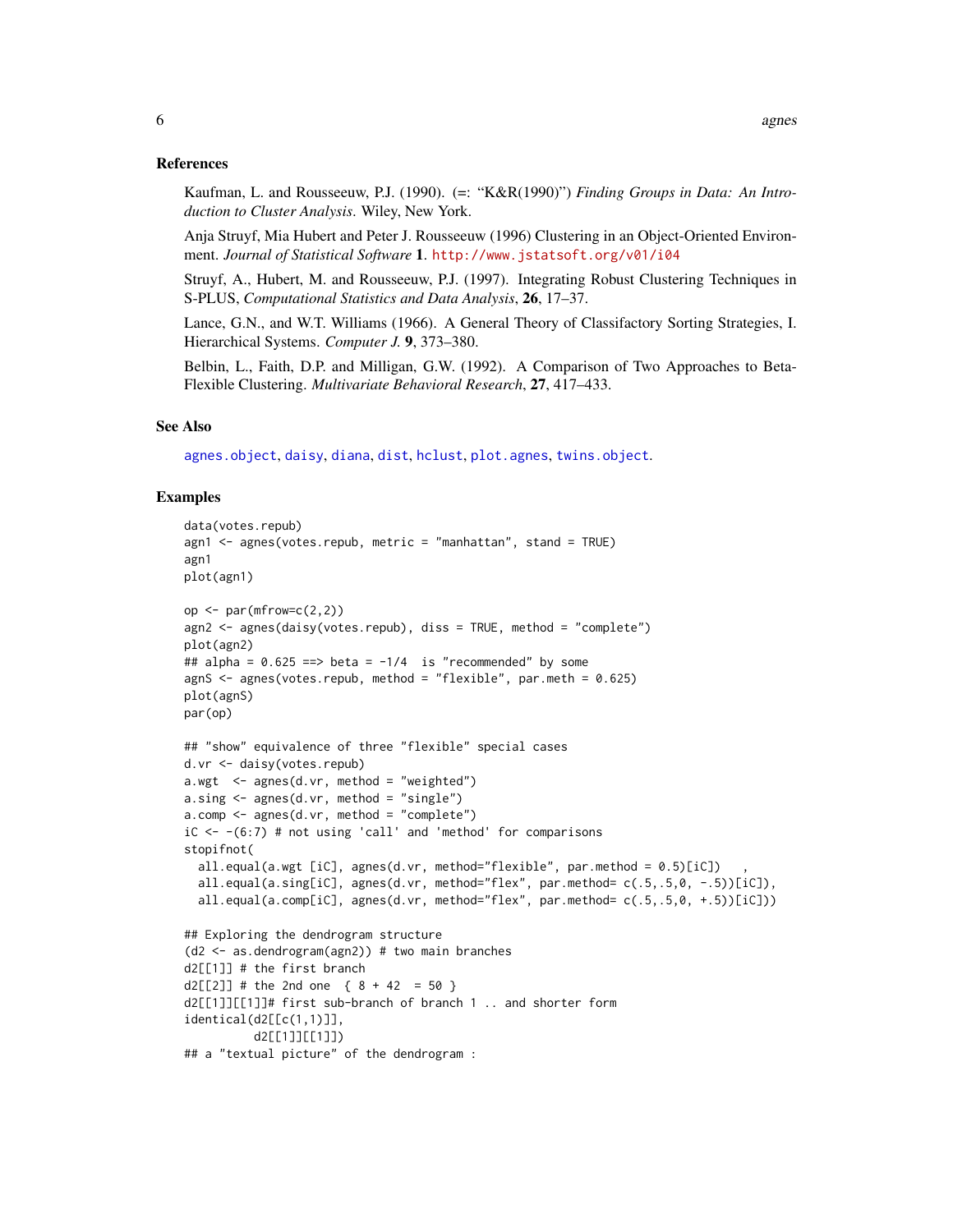# <span id="page-6-0"></span>agnes.object 7

```
str(d2)
data(agriculture)
## Plot similar to Figure 7 in ref
## Not run: plot(agnes(agriculture), ask = TRUE)
data(animals)
aa.a <- agnes(animals) # default method = "average"
aa.ga <- agnes(animals, method = "gaverage")
op <- par(mfcol=1:2, mgp=c(1.5, 0.6, 0), mar=c(.1+ c(4,3,2,1)),
          cex.main=0.8)
plot(aa.a, which.plot = 2)
plot(aa.ga, which.plot = 2)
par(op)
## Show how "gaverage" is a "generalized average":
aa.ga.0 \leq agnes(animals, method = "gaverage", par.method = 0)
stopifnot(all.equal(aa.ga.0[iC], aa.a[iC]))
```
<span id="page-6-1"></span>

# agnes.object *Agglomerative Nesting (AGNES) Object*

# Description

The objects of class "agnes" represent an agglomerative hierarchical clustering of a dataset.

#### Value

A legitimate agnes object is a list with the following components:

| order     | a vector giving a permutation of the original observations to allow for plotting,<br>in the sense that the branches of a clustering tree will not cross.                                                                                                                                                                                                                                                                                                          |
|-----------|-------------------------------------------------------------------------------------------------------------------------------------------------------------------------------------------------------------------------------------------------------------------------------------------------------------------------------------------------------------------------------------------------------------------------------------------------------------------|
| order.lab | a vector similar to order, but containing observation labels instead of observa-<br>tion numbers. This component is only available if the original observations were<br>labelled.                                                                                                                                                                                                                                                                                 |
| height    | a vector with the distances between merging clusters at the successive stages.                                                                                                                                                                                                                                                                                                                                                                                    |
| ac        | the agglomerative coefficient, measuring the clustering structure of the dataset.                                                                                                                                                                                                                                                                                                                                                                                 |
|           | For each observation i, denote by $m(i)$ its dissimilarity to the first cluster it is<br>merged with, divided by the dissimilarity of the merger in the final step of the<br>algorithm. The ac is the average of all $1 - m(i)$ . It can also be seen as the average<br>width (or the percentage filled) of the banner plot. Because ac grows with the<br>number of observations, this measure should not be used to compare datasets of<br>very different sizes. |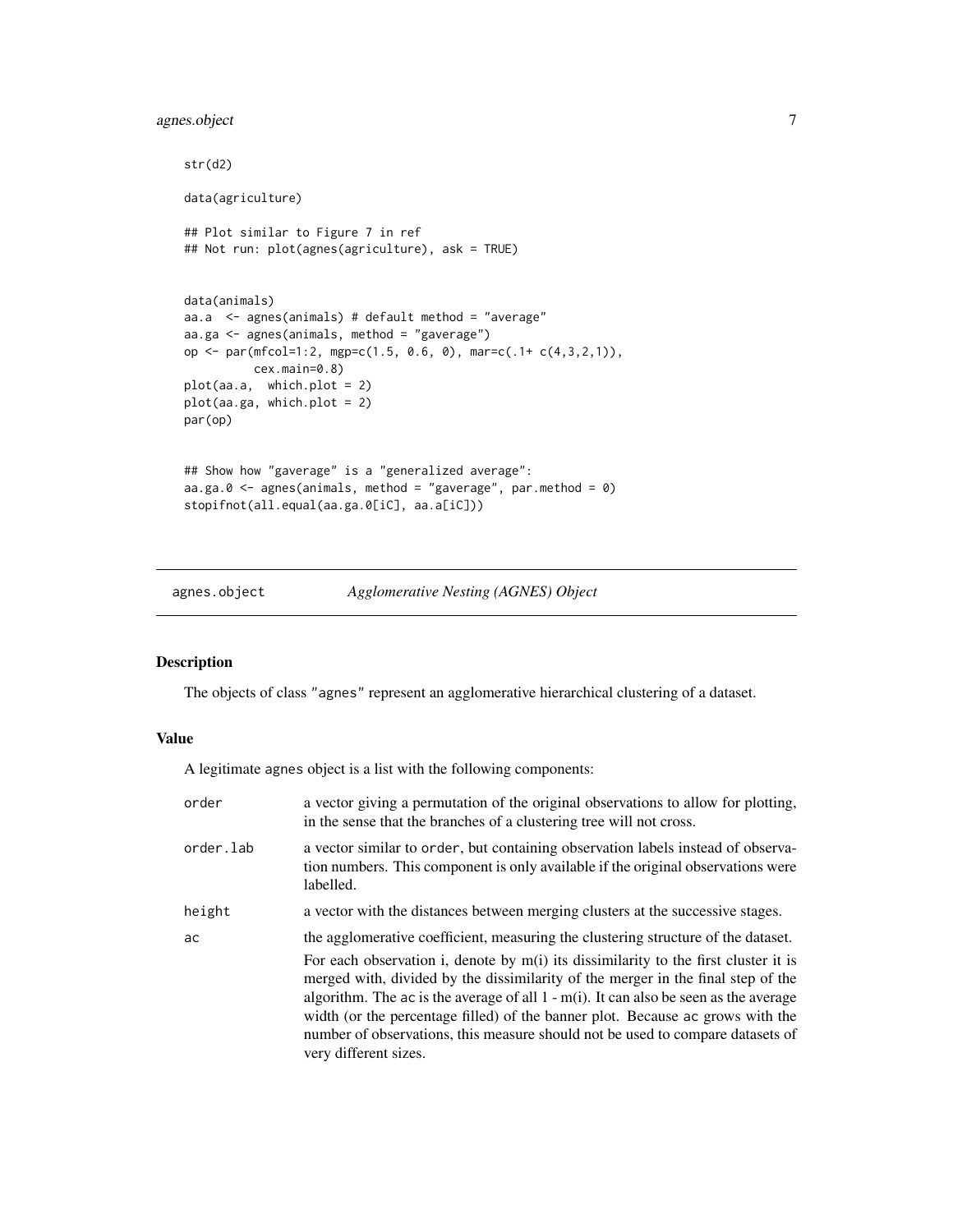| merge | an $(n-1)$ by 2 matrix, where n is the number of observations. Row i of merge<br>describes the merging of clusters at step i of the clustering. If a number j in<br>the row is negative, then the single observation   i is merged at this stage. If i is<br>positive, then the merger is with the cluster formed at stage i of the algorithm. |
|-------|------------------------------------------------------------------------------------------------------------------------------------------------------------------------------------------------------------------------------------------------------------------------------------------------------------------------------------------------|
| diss  | an object of class "dissimilarity" (see dissimilarity.object), represent-<br>ing the total dissimilarity matrix of the dataset.                                                                                                                                                                                                                |
| data  | a matrix containing the original or standardized measurements, depending on<br>the stand option of the function agnes. If a dissimilarity matrix was given as<br>input structure, then this component is not available.                                                                                                                        |

#### **GENERATION**

This class of objects is returned from [agnes](#page-2-1).

### METHODS

The "agnes" class has methods for the following generic functions: print, summary, plot, and [as.dendrogram](#page-0-0).

In addition, [cutree\(](#page-0-0)x,  $\star$ ) can be used to "cut" the dendrogram in order to produce cluster assignments.

# INHERITANCE

The class "agnes" inherits from "twins". Therefore, the generic functions [pltree](#page-59-1) and [as.hclust](#page-0-0) are available for agnes objects. After applying as.hclust(), all *its* methods are available, of course.

# See Also

[agnes](#page-2-1), [diana](#page-31-1), [as.hclust](#page-0-0), [hclust](#page-0-0), [plot.agnes](#page-52-1), [twins.object](#page-75-1).

[cutree](#page-0-0).

#### Examples

```
data(agriculture)
ag.ag <- agnes(agriculture)
class(ag.ag)
pltree(ag.ag) # the dendrogram
## cut the dendrogram -> get cluster assignments:
```

```
(ck3 <- cutree(ag.ag, k = 3))
(ch6 < - cutree(as.hclust(ag.ag), h = 6))
stopifnot(identical(unname(ch6), ck3))
```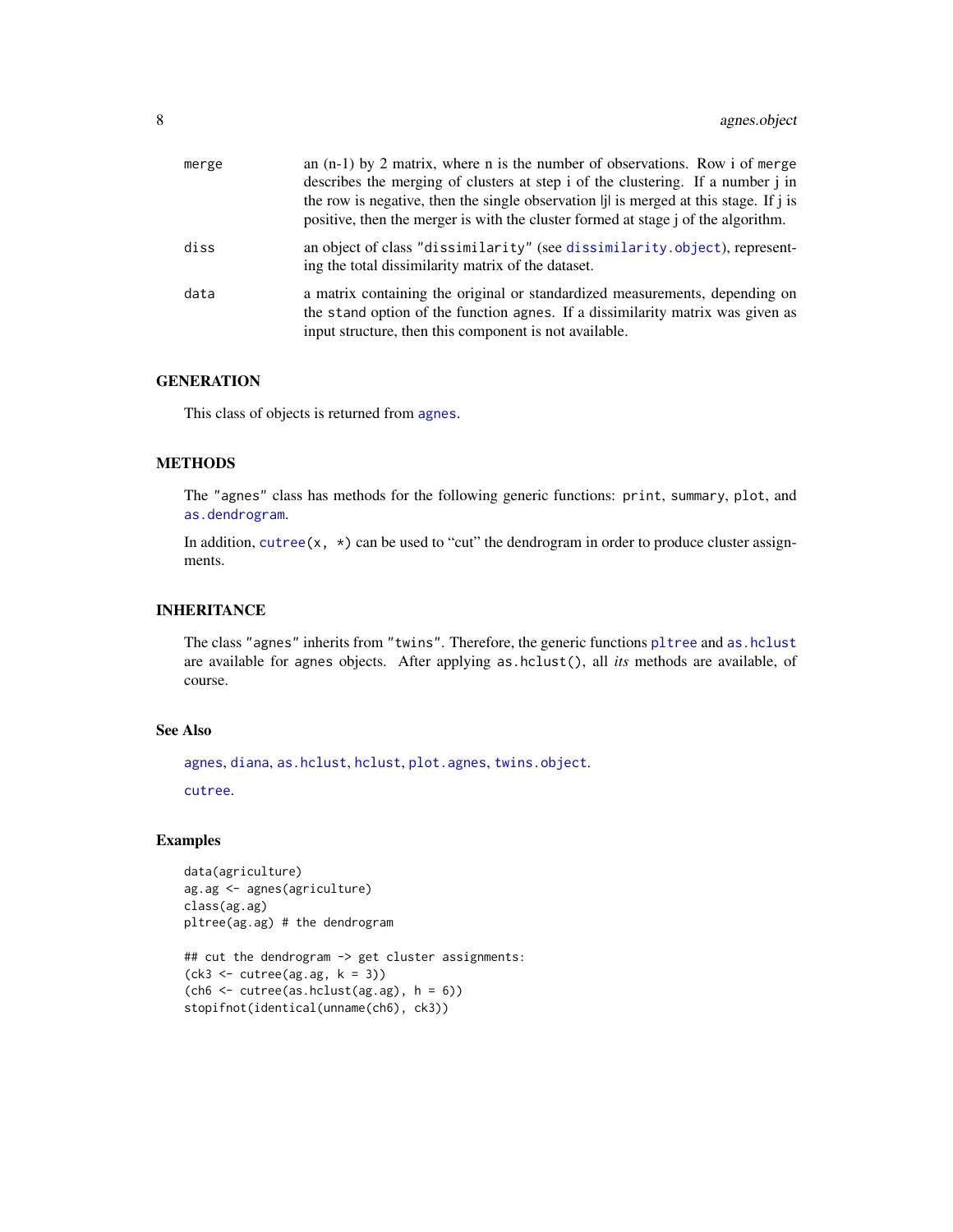<span id="page-8-0"></span>

# Description

Gross National Product (GNP) per capita and percentage of the population working in agriculture for each country belonging to the European Union in 1993.

#### Usage

data(agriculture)

# Format

A data frame with 12 observations on 2 variables:

| [ , 1]                  |   | x numeric | per capita GNP                    |
|-------------------------|---|-----------|-----------------------------------|
| $\left[ \, , 2 \right]$ | V |           | numeric percentage in agriculture |

The row names of the data frame indicate the countries.

### Details

The data seem to show two clusters, the "more agricultural" one consisting of Greece, Portugal, Spain, and Ireland.

#### Source

Eurostat (European Statistical Agency, 1994): *Cijfers en feiten: Een statistisch portret van de Europese Unie*.

#### References

see those in [agnes](#page-2-1).

#### See Also

[agnes](#page-2-1), [daisy](#page-27-1), [diana](#page-31-1).

# Examples

data(agriculture)

## Compute the dissimilarities using Euclidean metric and without ## standardization daisy(agriculture, metric = "euclidean", stand = FALSE)

## 2nd plot is similar to Figure 3 in Struyf et al (1996)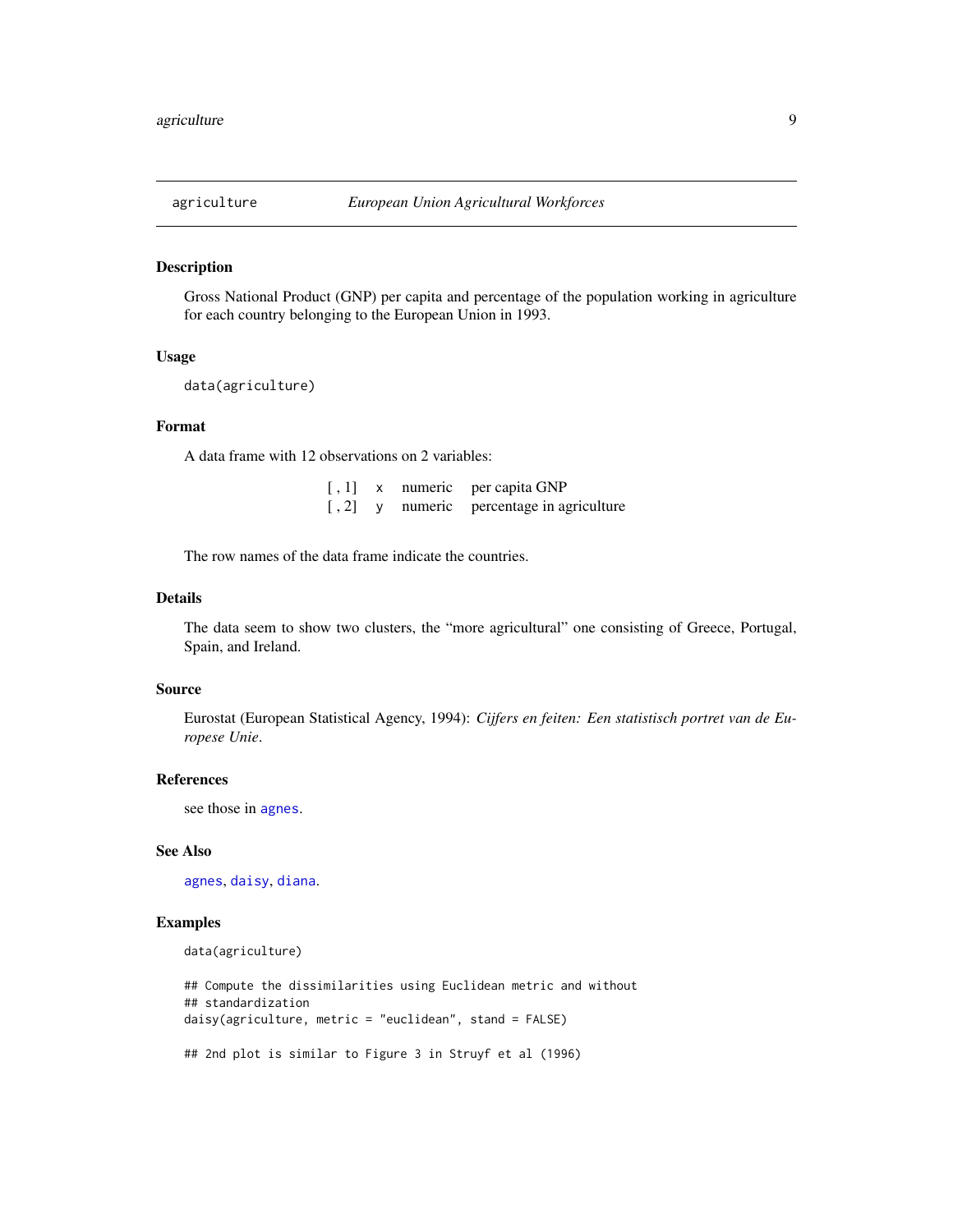#### <span id="page-9-0"></span>10 animals and the contract of the contract of the contract of the contract of the contract of the contract of the contract of the contract of the contract of the contract of the contract of the contract of the contract of

```
plot(pam(agriculture, 2))
## Plot similar to Figure 7 in Struyf et al (1996)
## Not run: plot(agnes(agriculture), ask = TRUE)
## Plot similar to Figure 8 in Struyf et al (1996)
## Not run: plot(diana(agriculture), ask = TRUE)
```
animals *Attributes of Animals*

# Description

This data set considers 6 binary attributes for 20 animals.

#### Usage

data(animals)

#### Format

A data frame with 20 observations on 6 variables:

| [, 1]                 | war | warm-blooded   |
|-----------------------|-----|----------------|
| $\lceil$ , 2]         | fly | can fly        |
| $\lceil .3 \rceil$    | ver | vertebrate     |
| $\lceil$ .4]          | end | endangered     |
| $\lceil .5 \rceil$    | gro | live in groups |
| $\lceil$ , 6 $\lceil$ | hai | have hair      |

All variables are encoded as  $1 = \text{'no'}$ ,  $2 = \text{'yes'}$ .

#### Details

This dataset is useful for illustrating monothetic (only a single variable is used for each split) hierarchical clustering.

# Source

Leonard Kaufman and Peter J. Rousseeuw (1990): *Finding Groups in Data* (pp 297ff). New York: Wiley.

### References

see Struyf, Hubert & Rousseeuw (1996), in [agnes](#page-2-1).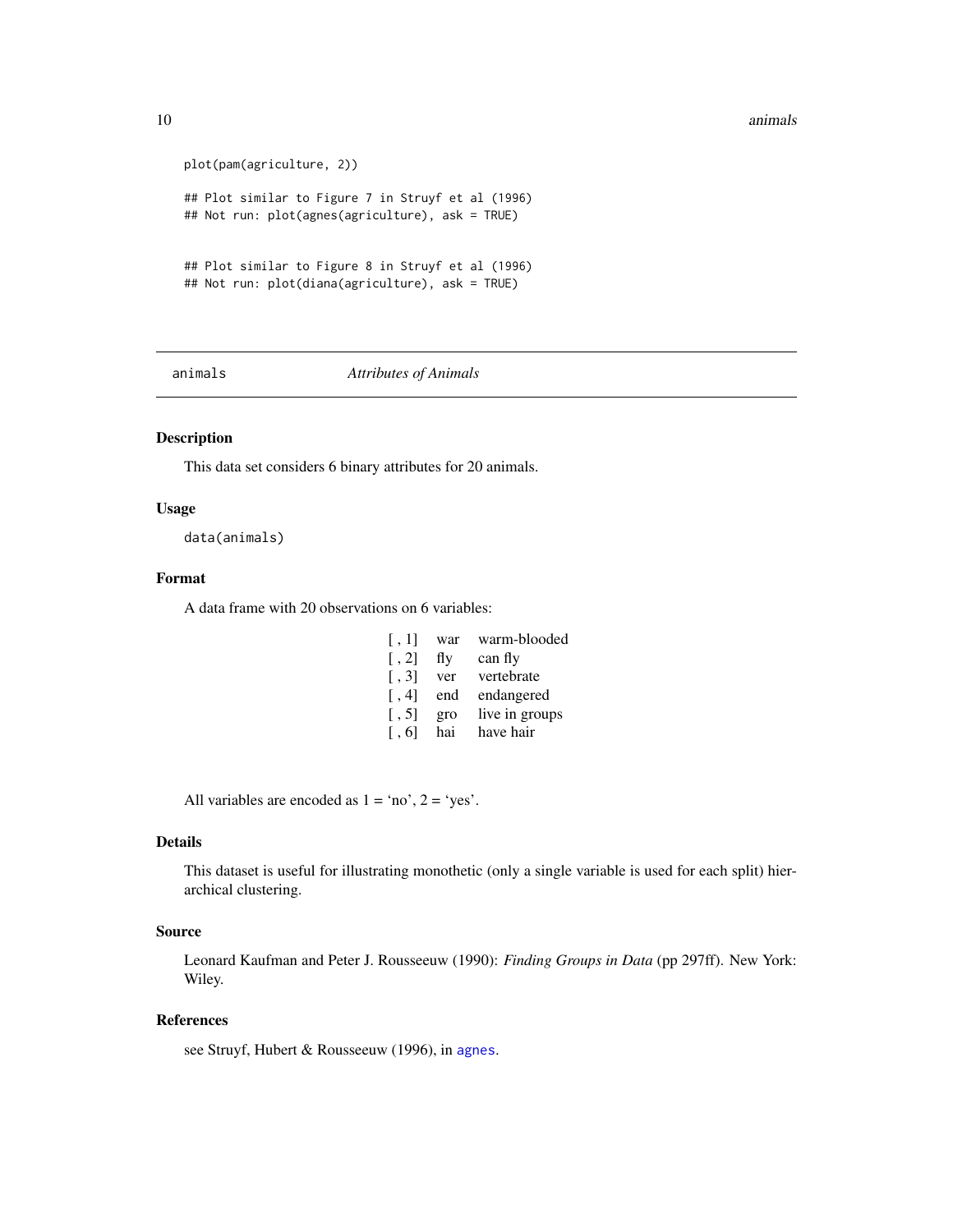# <span id="page-10-0"></span>bannerplot 11

# Examples

```
data(animals)
apply(animals,2, table) # simple overview
ma <- mona(animals)
ma
## Plot similar to Figure 10 in Struyf et al (1996)
plot(ma)
```
bannerplot *Plot Banner (of Hierarchical Clustering)*

# Description

Draws a "banner", i.e. basically a horizontal [barplot](#page-0-0) visualizing the (agglomerative or divisive) hierarchical clustering or an other binary dendrogram structure.

# Usage

```
bannerplot(x, w = rev(x$height), fromLeft = TRUE,
          main=NULL, sub=NULL, xlab = "Height", adj = 0,
          col = c(2, 0), border = 0, axes = TRUE, frame.plot = axes,
          rev.xax = !fromLeft, xax.pretty = TRUE,
          labels = NULL, maxu = 35, max.strlen = 5,yax.do = axes && length(x$order) \le nmax.lab,
          yaxRight = fromLeft, y.mac = 2.4 + max.strlen/2.5, ...
```
# Arguments

| $\mathsf{x}$ | a list with components order, order. Lab and height when w, the next argu-<br>ment is not specified.                                                       |
|--------------|------------------------------------------------------------------------------------------------------------------------------------------------------------|
| W            | non-negative numeric vector of bar widths.                                                                                                                 |
| fromLeft     | logical, indicating if the banner is from the left or not.                                                                                                 |
| main, sub    | main and sub titles, see title.                                                                                                                            |
| xlab         | x axis label (with 'correct' default e.g. for plot. agnes).                                                                                                |
| adj          | passed to title (main, sub) for string adjustment.                                                                                                         |
| col          | vector of length 2, for two horizontal segments.                                                                                                           |
| border       | color for bar border; now defaults to background (no border).                                                                                              |
| axes         | logical indicating if axes (and labels) should be drawn at all.                                                                                            |
| frame.plot   | logical indicating the banner should be framed; mainly used when border = $\theta$<br>(as per default).                                                    |
| rev.xax      | logical indicating if the x axis should be reversed (as in plot.diana).                                                                                    |
| xax.pretty   | logical or integer indicating if $\text{pretry}()$ should be used for the x axis. xax. $\text{pretry} = \text{FALSE}$<br>is mainly for back compatibility. |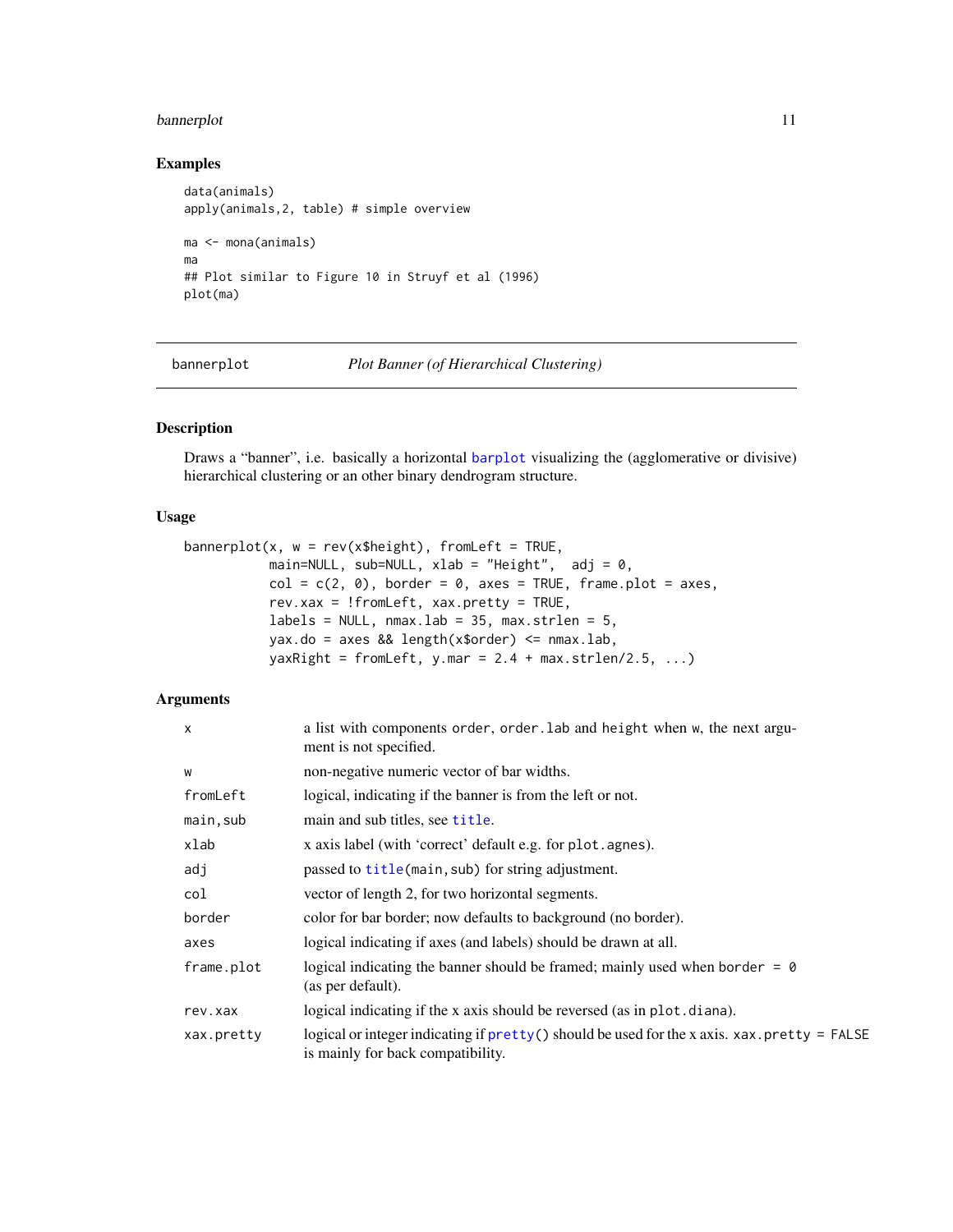<span id="page-11-0"></span>

| labels     | labels to use on y-axis; the default is constructed from x.                                                                                                                                |
|------------|--------------------------------------------------------------------------------------------------------------------------------------------------------------------------------------------|
| nmax.lab   | integer indicating the number of labels which is considered too large for single-<br>name labelling the banner plot.                                                                       |
| max.strlen | positive integer giving the length to which strings are truncated in banner plot<br>labeling.                                                                                              |
| yax.do     | logical indicating if a y axis and banner labels should be drawn.                                                                                                                          |
| yaxRight   | logical indicating if the y axis is on the right or left.                                                                                                                                  |
| y.mar      | positive number specifying the margin width to use when banners are labeled<br>(along a y-axis). The default adapts to the string width and optimally would also<br>dependend on the font. |
| $\ddotsc$  | graphical parameters (see par) may also be supplied as arguments to this func-<br>tion.                                                                                                    |

#### Note

This is mainly a utility called from [plot.agnes](#page-52-1), [plot.diana](#page-54-1) and [plot.mona](#page-56-1).

# Author(s)

Martin Maechler (from original code of Kaufman and Rousseeuw).

# Examples

```
data(agriculture)
bannerplot(agnes(agriculture), main = "Bannerplot")
```
chorSub *Subset of C-horizon of Kola Data*

# Description

This is a small rounded subset of the C-horizon data [chorizon](#page-0-0) from package mvoutlier.

# Usage

```
data(chorSub)
```
# Format

A data frame with 61 observations on 10 variables. The variables contain scaled concentrations of chemical elements.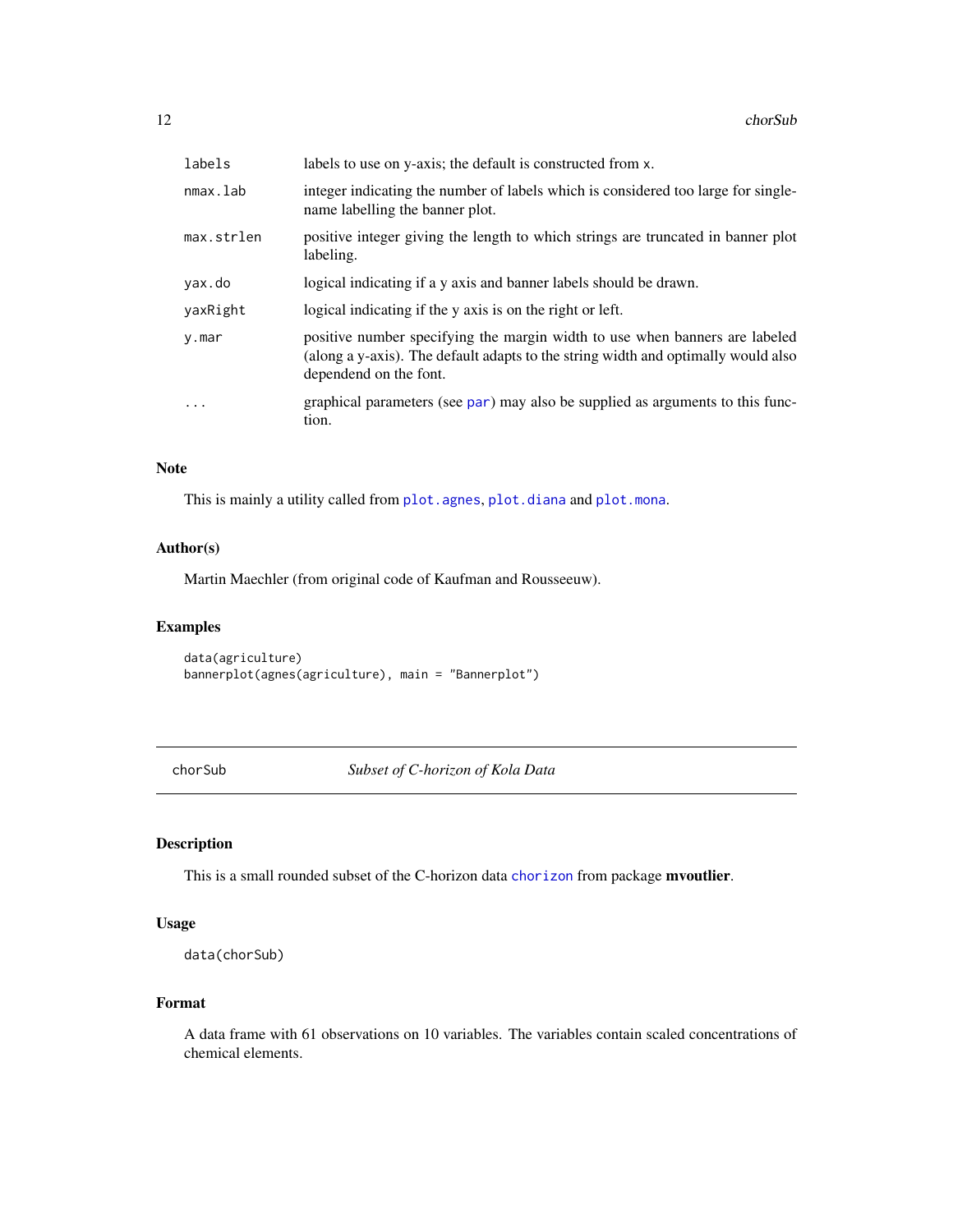<span id="page-12-0"></span>clara (13) and the contract of the contract of the contract of the contract of the contract of the contract of the contract of the contract of the contract of the contract of the contract of the contract of the contract of

# Details

This data set was produced from chorizon via these statements:

```
data(chorizon, package = "mvoutlier")
chorSub <- round(100*scale(chorizon[,101:110]))[190:250,]
storage.mode(chorSub) <- "integer"
colnames(chorSub) <- gsub("_.*", '', colnames(chorSub))
```
#### Source

Kola Project (1993-1998)

### See Also

[chorizon](#page-0-0) in package mvoutlier and other Kola data in the same package.

#### Examples

```
data(chorSub)
summary(chorSub)
pairs(chorSub, gap= .1)# some outliers
```
<span id="page-12-1"></span>clara *Clustering Large Applications*

# Description

Computes a "clara" object, a list representing a clustering of the data into k clusters.

#### Usage

```
clara(x, k, metric = c("euclidean", "manhattan", "jaccard"),
      stand = FALSE, samples = 5,
      sampsize = min(n, 40 + 2 * k), trace = 0, medoids.x = TRUE,
      keep.data = medoids.x, rngR = FALSE, pamLike = FALSE, correct.d = TRUE)
```
#### Arguments

|   | data matrix or data frame, each row corresponds to an observation, and each col-<br>umn corresponds to a variable. All variables must be numeric. Missing values<br>(NAs) are allowed. |
|---|----------------------------------------------------------------------------------------------------------------------------------------------------------------------------------------|
| k | integer, the number of clusters. It is required that $0 < k < n$ where n is the<br>number of observations (i.e., $n = nrow(x)$ ).                                                      |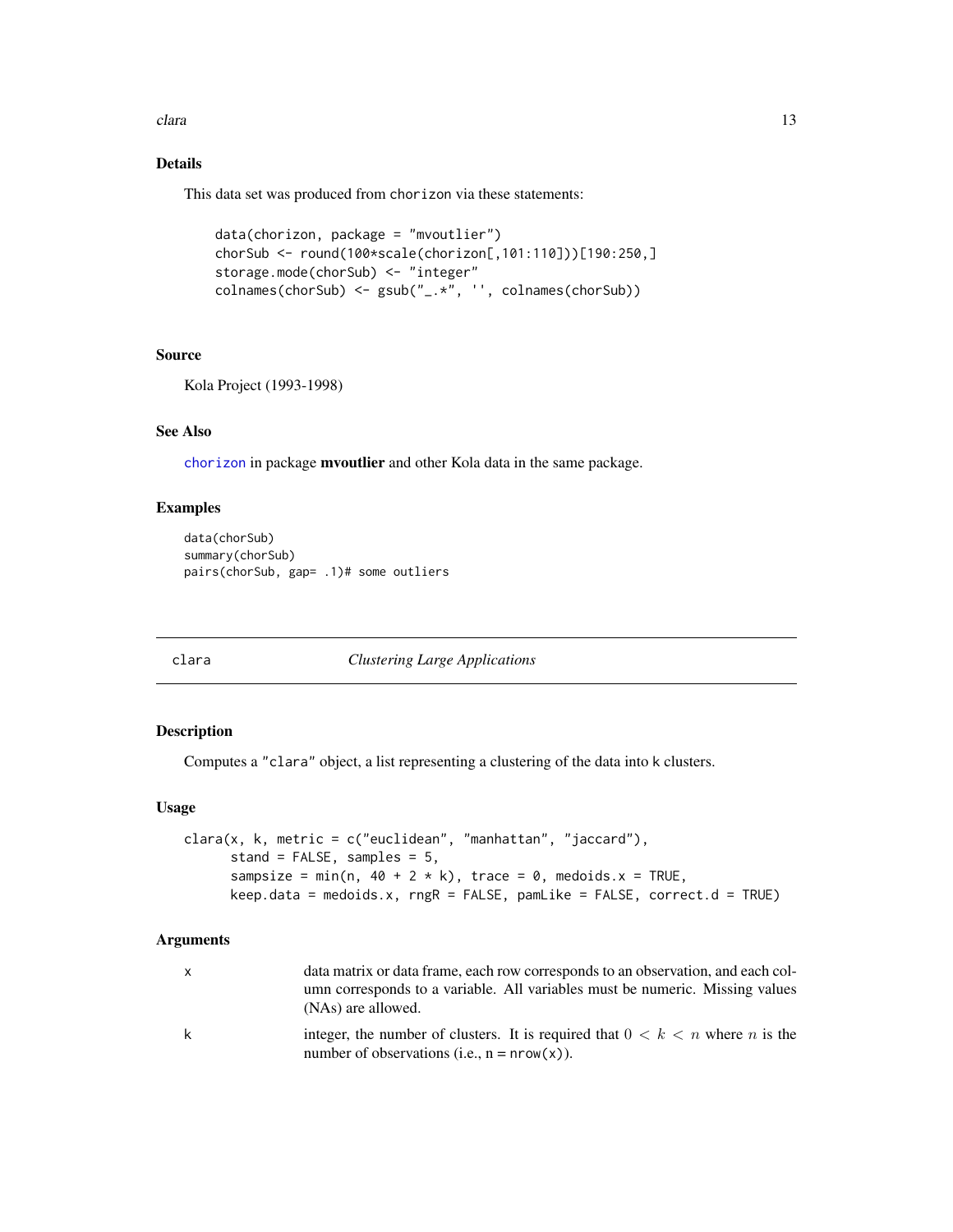| metric    | character string specifying the metric to be used for calculating dissimilarities<br>between observations. The currently available options are "euclidean", "man-<br>hattan", and "jaccard".                                                                                                                                                                                                                                                                                            |
|-----------|-----------------------------------------------------------------------------------------------------------------------------------------------------------------------------------------------------------------------------------------------------------------------------------------------------------------------------------------------------------------------------------------------------------------------------------------------------------------------------------------|
|           | Euclidean distances are root sum-of-squares of differences, and manhattan dis-<br>tances are the sum of absolute differences.                                                                                                                                                                                                                                                                                                                                                           |
| stand     | logical, indicating if the measurements in x are standardized before calculating<br>the dissimilarities. Measurements are standardized for each variable (column),<br>by subtracting the variable's mean value and dividing by the variable's mean<br>absolute deviation.                                                                                                                                                                                                               |
| samples   | integer, say $N$ , the number of samples to be drawn from the dataset. The default,<br>$N = 5$ , is rather small for historical (and now back compatibility) reasons and<br>we recommend to set samples an order of magnitude larger.                                                                                                                                                                                                                                                   |
| sampsize  | integer, say $j$ , the number of observations in each sample. sampsize should be<br>higher than the number of clusters (k) and at most the number of observations (n<br>= nrow(x)). While computational effort is proportional to $j^2$ , see note below, it<br>may still be advisable to set $j =$ sampsize to a <i>larger</i> value than the (historical)<br>default.                                                                                                                 |
| trace     | integer indicating a trace level for diagnostic output during the algorithm.                                                                                                                                                                                                                                                                                                                                                                                                            |
| medoids.x | logical indicating if the medoids should be returned, identically to some rows of<br>the input data x. If FALSE, keep. data must be false as well, and the medoid in-<br>dices, i.e., row numbers of the medoids will still be returned (i.med component),<br>and the algorithm saves space by needing one copy less of x.                                                                                                                                                              |
| keep.data | logical indicating if the (scaled if stand is true) data should be kept in the result.                                                                                                                                                                                                                                                                                                                                                                                                  |
|           | Setting this to FALSE saves memory (and hence time), but disables clusplot ()ing<br>of the result. Use medoids $x =$ FALSE to save even more memory.                                                                                                                                                                                                                                                                                                                                    |
| rngR      | logical indicating if R's random number generator should be used instead of the<br>primitive clara()-builtin one. If true, this also means that each call to clara()<br>returns a different result – though only slightly different in good situations.                                                                                                                                                                                                                                 |
| pamLike   | logical indicating if the "swap" phase (see pam, in C code) should use the same<br>algorithm as pam(). Note that from Kaufman and Rousseeuw's description this<br>should have been true always, but as the original Fortran code and the subse-<br>quent port to C has always contained a small one-letter change (a typo according<br>to Martin Maechler) with respect to PAM, the default, pamLike = FALSE has<br>been chosen to remain back compatible rather than "PAM compatible". |
| correct.d | logical or integer indicating that—only in the case of NAs present in x—the cor-<br>rect distance computation should be used instead of the wrong formula which<br>has been present in the original Fortran code and been in use up to early 2016.<br>Because the new correct formula is not back compatible, for the time being, a<br>warning is signalled in this case, unless the user explicitly specifies correct.d.                                                               |

# Details

clara is fully described in chapter 3 of Kaufman and Rousseeuw (1990). Compared to other partitioning methods such as pam, it can deal with much larger datasets. Internally, this is achieved by considering sub-datasets of fixed size (sampsize) such that the time and storage requirements become linear in  $n$  rather than quadratic.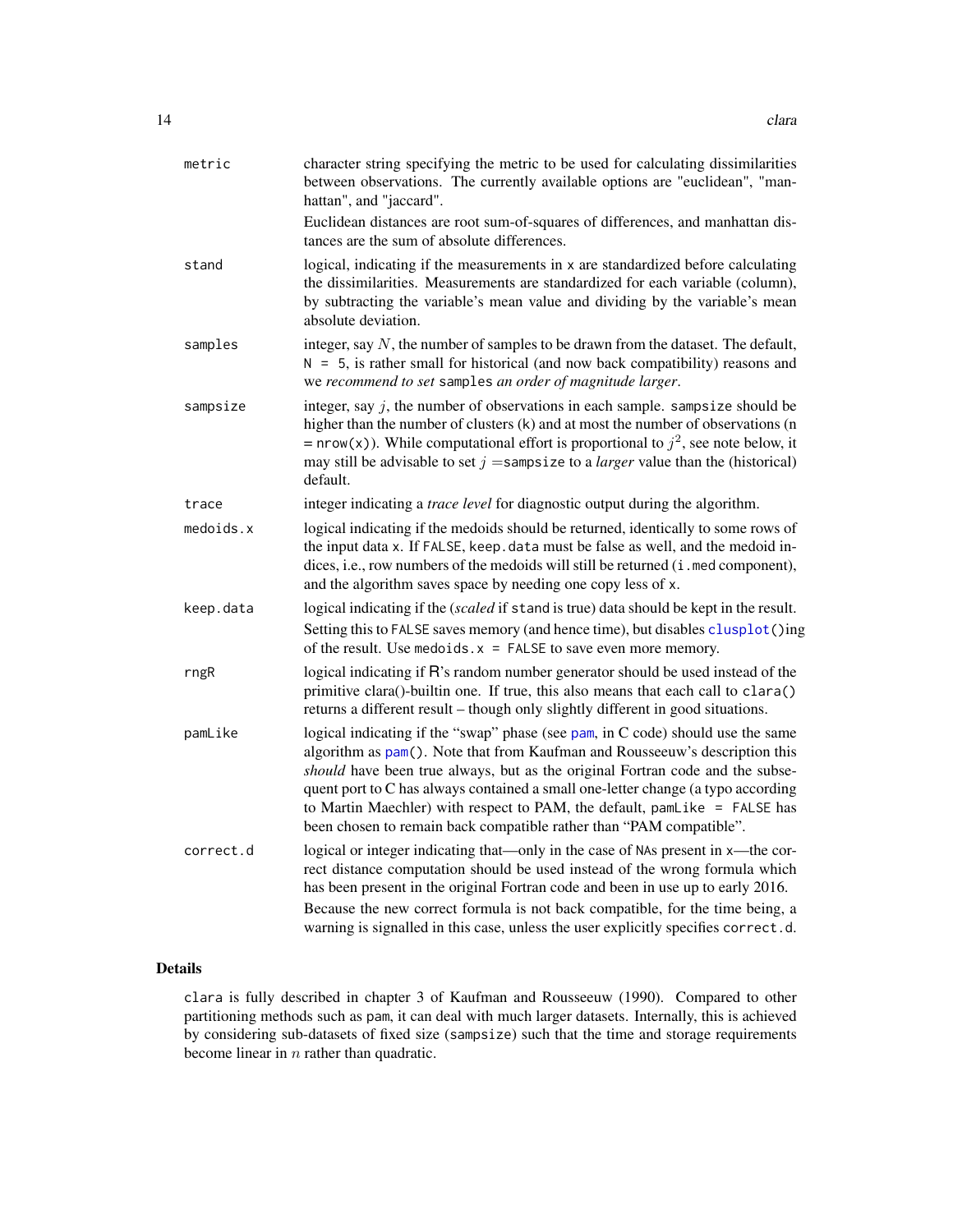Each sub-dataset is partitioned into k clusters using the same algorithm as in [pam](#page-44-1). Once k representative objects have been selected from the sub-dataset, each observation of the entire dataset is assigned to the nearest medoid.

The mean (equivalent to the sum) of the dissimilarities of the observations to their closest medoid is used as a measure of the quality of the clustering. The sub-dataset for which the mean (or sum) is minimal, is retained. A further analysis is carried out on the final partition.

Each sub-dataset is forced to contain the medoids obtained from the best sub-dataset until then. Randomly drawn observations are added to this set until sampsize has been reached.

#### Value

an object of class "clara" representing the clustering. See [clara.object](#page-15-1) for details.

#### **Note**

By default, the random sampling is implemented with a *very* simple scheme (with period  $2^{16}$  = 65536) inside the Fortran code, independently of R's random number generation, and as a matter of fact, deterministically. Alternatively, we recommend setting rngR = TRUE which uses R's random number generators. Then, clara() results are made reproducible typically by using set. seed() before calling clara.

The storage requirement of clara computation (for small k) is about  $O(n \times p) + O(j^2)$  where  $j =$  sampsize, and  $(n, p) =$  dim(x). The CPU computing time (again assuming small k) is about  $O(n \times p \times j^2 \times N)$ , where  $N =$  samples.

For "small" datasets, the function [pam](#page-44-1) can be used directly. What can be considered *small*, is really a function of available computing power, both memory (RAM) and speed. Originally (1990), "small" meant less than 100 observations; in 1997, the authors said *"small (say with fewer than 200 observations)"*; as of 2006, you can use [pam](#page-44-1) with several thousand observations.

### Author(s)

Kaufman and Rousseeuw (see [agnes](#page-2-1)), originally. Metric "jaccard": Kamil Kozlowski and Kamil Jadeszko (from <ownedoutcomes.com>). All arguments from trace on, and most R documentation and all tests by Martin Maechler.

# See Also

[agnes](#page-2-1) for background and references; [clara.object](#page-15-1), [pam](#page-44-1), [partition.object](#page-49-1), [plot.partition](#page-57-1).

#### Examples

```
## generate 500 objects, divided into 2 clusters.
x \le - rbind(cbind(rnorm(200,0,8), rnorm(200,0,8)),
           cbind(rnorm(300,50,8), rnorm(300,50,8)))
clarax <- clara(x, 2, samples=50)
clarax
clarax$clusinfo
## using pamLike=TRUE gives the same (apart from the 'call'):
all.equal(clarax[-8],
          chara(x, 2, samples=50, pamlike = TRUE)[-8])
```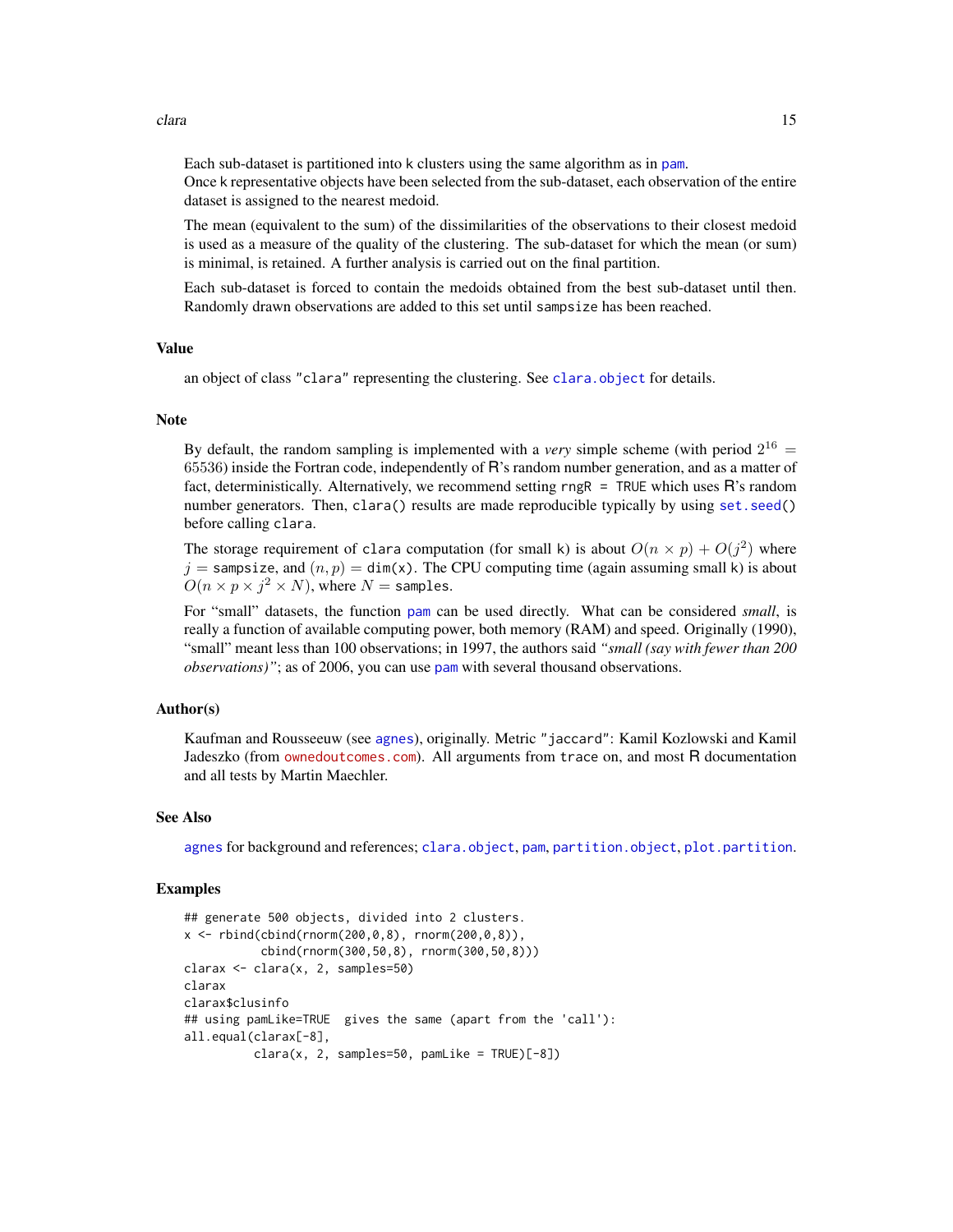```
plot(clarax)
## `xclara' is an artificial data set with 3 clusters of 1000 bivariate
## objects each.
data(xclara)
(clx3 <- clara(xclara, 3))
## "better" number of samples
cl.3 <- clara(xclara, 3, samples=100)
## but that did not change the result here:
stopifnot(cl.3$clustering == clx3$clustering)
## Plot similar to Figure 5 in Struyf et al (1996)
## Not run: plot(clx3, ask = TRUE)
## Try 100 times *different* random samples -- for reliability:
nSim <- 100
nCl < -3 # = no.classesset.seed(421)# (reproducibility)
cl <- matrix(NA,nrow(xclara), nSim)
for(i in 1:nSim)
   cl[,i] <- clara(xclara, nCl, medoids.x = FALSE, rngR = TRUE)$cluster
tcl <- apply(cl,1, tabulate, nbins = nCl)
## those that are not always in same cluster (5 out of 3000 for this seed):
(iDoubt <- which(apply(tcl,2, function(n) all(n < nSim))))
if(length(iDoubt)) { # (not for all seeds)
  tabD <- tcl[,iDoubt, drop=FALSE]
  dimnames(tabD) \le list(cluster = paste(1:nCl), obs = format(iDoubt))
  t(tabD) # how many times in which clusters
}
```
<span id="page-15-1"></span>clara.object *Clustering Large Applications (CLARA) Object*

#### Description

The objects of class "clara" represent a partitioning of a large dataset into clusters and are typically returned from [clara](#page-12-1).

#### Value

A legitimate clara object is a list with the following components:

| sample  | labels or case numbers of the observations in the best sample, that is, the sample<br>used by the clara algorithm for the final partition.                                                                                                               |
|---------|----------------------------------------------------------------------------------------------------------------------------------------------------------------------------------------------------------------------------------------------------------|
| medoids | the medoids or representative objects of the clusters. It is a matrix with in each<br>row the coordinates of one medoid. Possibly NULL, namely when the object<br>resulted from clara( $\star$ , medoids. $x = FALSE$ ). Use the following i med in that |
|         | case.                                                                                                                                                                                                                                                    |

<span id="page-15-0"></span>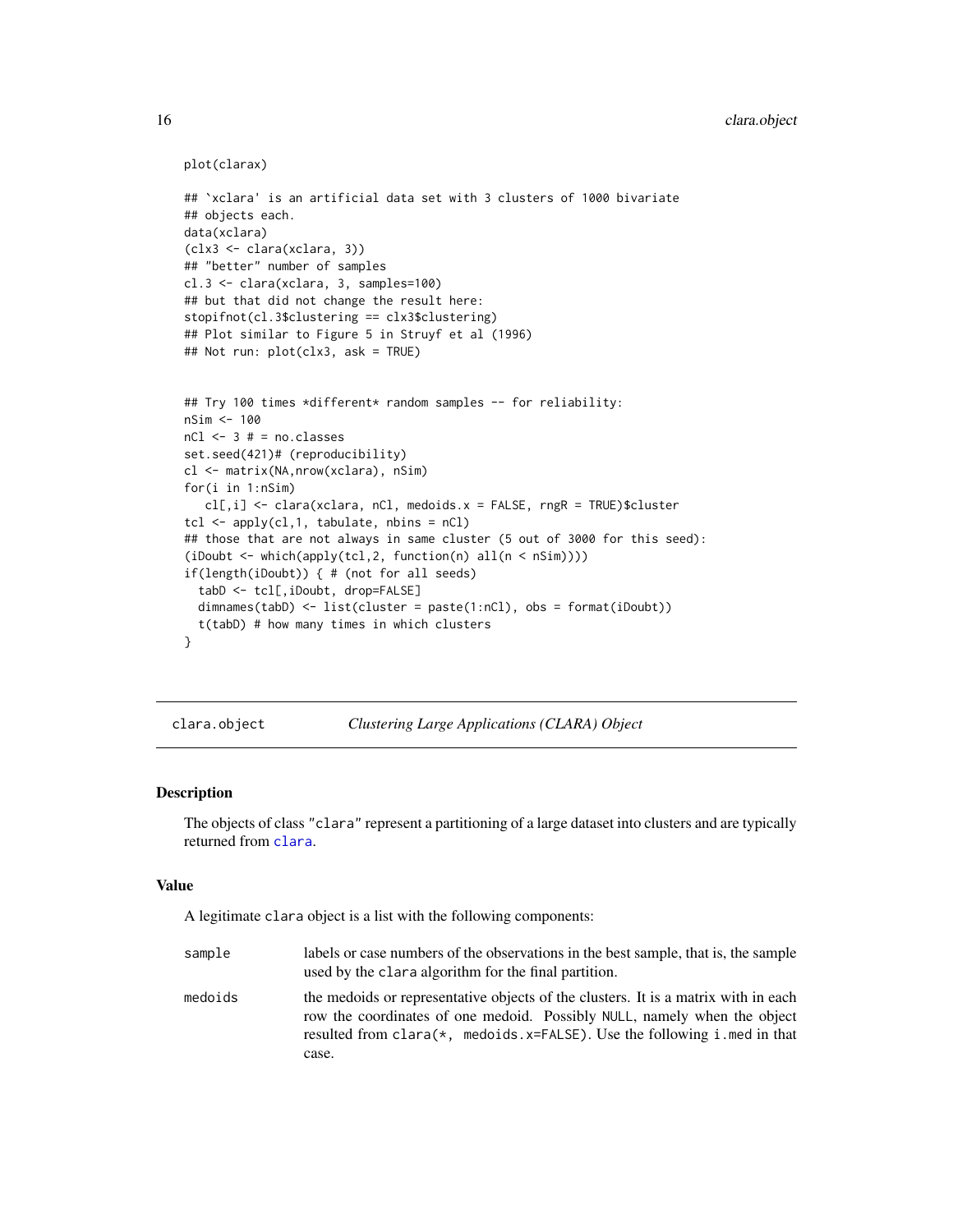#### <span id="page-16-0"></span> $\log$ Gap 17

| i.med      | the <i>indices</i> of the medoids above: medoids $\leq -x[i]$ . med, where x is the<br>original data matrix in clara $(x,*)$ .                                                                                                                                                                                                                                                                                                                                                                                                                                  |
|------------|-----------------------------------------------------------------------------------------------------------------------------------------------------------------------------------------------------------------------------------------------------------------------------------------------------------------------------------------------------------------------------------------------------------------------------------------------------------------------------------------------------------------------------------------------------------------|
| clustering | the clustering vector, see partition.object.                                                                                                                                                                                                                                                                                                                                                                                                                                                                                                                    |
| objective  | the objective function for the final clustering of the entire dataset.                                                                                                                                                                                                                                                                                                                                                                                                                                                                                          |
| clusinfo   | matrix, each row gives numerical information for one cluster. These are the<br>cardinality of the cluster (number of observations), the maximal and average<br>dissimilarity between the observations in the cluster and the cluster's medoid.<br>The last column is the maximal dissimilarity between the observations in the<br>cluster and the cluster's medoid, divided by the minimal dissimilarity between<br>the cluster's medoid and the medoid of any other cluster. If this ratio is small,<br>the cluster is well-separated from the other clusters. |
| diss       | dissimilarity (maybe NULL), see partition.object.                                                                                                                                                                                                                                                                                                                                                                                                                                                                                                               |
| silinfo    | list with silhouette width information for the best sample, see partition. object.                                                                                                                                                                                                                                                                                                                                                                                                                                                                              |
| call       | generating call, see partition.object.                                                                                                                                                                                                                                                                                                                                                                                                                                                                                                                          |
| data       | matrix, possibibly standardized, or NULL, see partition.object.                                                                                                                                                                                                                                                                                                                                                                                                                                                                                                 |

#### Methods, Inheritance

The "clara" class has methods for the following generic functions: print, summary.

The class "clara" inherits from "partition". Therefore, the generic functions plot and clusplot can be used on a clara object.

# See Also

[clara](#page-12-1), [dissimilarity.object](#page-33-1), [partition.object](#page-49-1), [plot.partition](#page-57-1).

clusGap *Gap Statistic for Estimating the Number of Clusters*

#### Description

clusGap() calculates a goodness of clustering measure, the "gap" statistic. For each number of clusters k, it compares  $\log(W(k))$  with  $E^*[\log(W(k))]$  where the latter is defined via bootstrapping, i.e., simulating from a reference  $(H_0)$  distribution, a uniform distribution on the hypercube determined by the ranges of x, after first centering, and then [svd](#page-0-0) (aka 'PCA')-rotating them when (as by default) spaceH $\theta$  = "scaledPCA".

maxSE(f, SE.f) determines the location of the **maximum** of f, taking a "1-SE rule" into account for the  $\star$ SE $\star$  methods. The default method "firstSEmax" looks for the smallest k such that its value  $f(k)$  is not more than 1 standard error away from the first local maximum. This is similar but not the same as "Tibs2001SEmax", Tibshirani et al's recommendation of determining the number of clusters from the gap statistics and their standard deviations.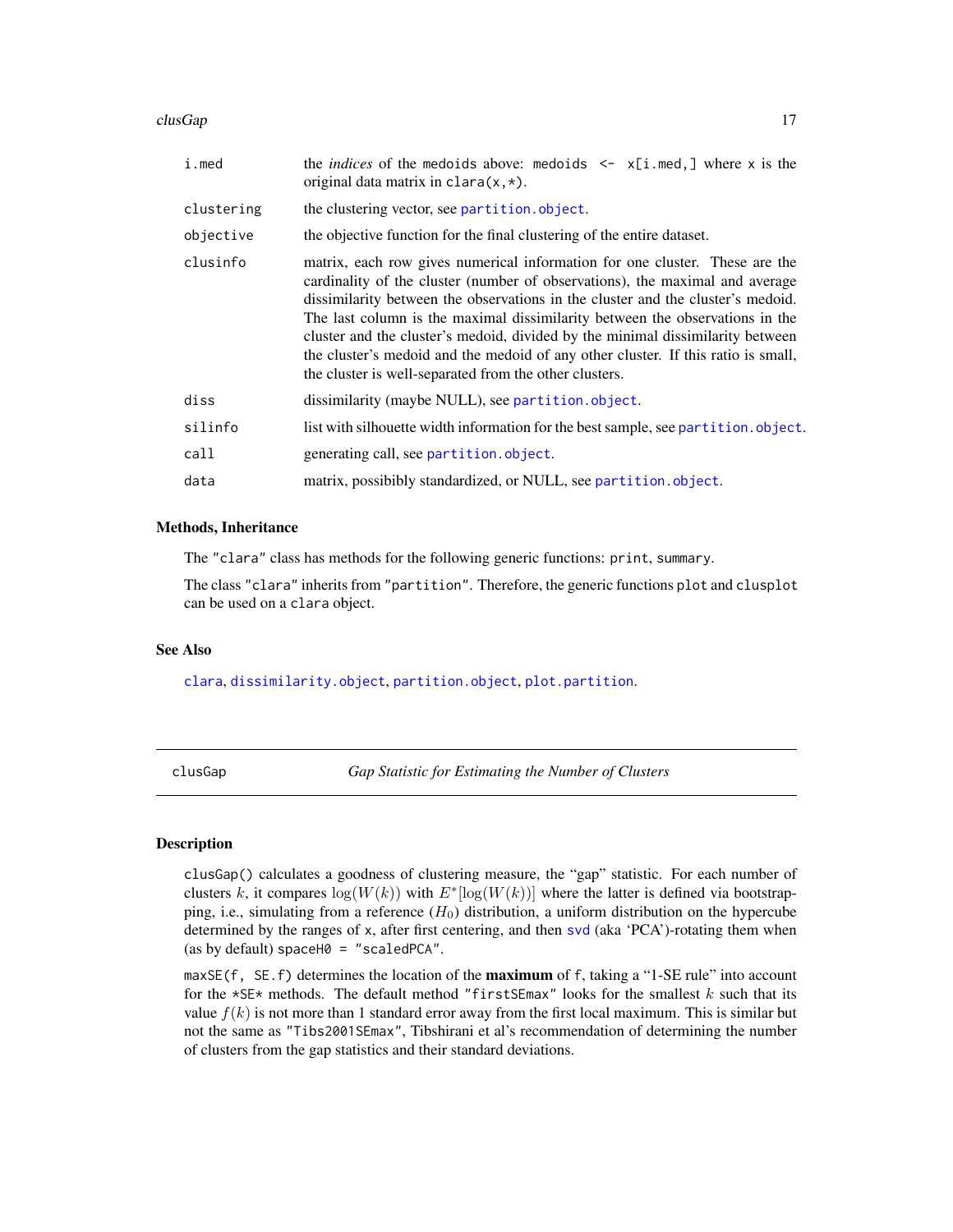# Usage

```
clusGap(x, FUNcluster, K.max, B = 100, d.power = 1,
        spaceH0 = c("scaledPCA", "original"),
        verbose = interactive(), ...)
maxSE(f, SE.f,
     method = c("firstSEmax", "Tibs2001SEmax", "globalSEmax",
                 "firstmax", "globalmax"),
     SE.factor = 1)
## S3 method for class 'clusGap'
print(x, method = "firstSEmax", SE.factory = 1, ...)## S3 method for class 'clusGap'
plot(x, type = "b", xlab = "k", ylab = expression(Gap[k]),main = NULL, do.arrows = TRUE,
     arrowArgs = list(col="red3", length=1/16, angle=90, code=3), ...
```
#### Arguments

| x            | numeric matrix or data. frame.                                                                                                                                                                                                                                                                                                                             |
|--------------|------------------------------------------------------------------------------------------------------------------------------------------------------------------------------------------------------------------------------------------------------------------------------------------------------------------------------------------------------------|
| FUNcluster   | a function which accepts as first argument a (data) matrix like x, second argu-<br>ment, say $k, k \geq 2$ , the number of clusters desired, and returns a list with<br>a component named (or shortened to) cluster which is a vector of length<br>$n = nrow(x)$ of integers in 1:k determining the clustering or grouping of the n<br>observations.       |
| K.max        | the maximum number of clusters to consider, must be at least two.                                                                                                                                                                                                                                                                                          |
| B            | integer, number of Monte Carlo ("bootstrap") samples.                                                                                                                                                                                                                                                                                                      |
| d.power      | a positive integer specifying the power $p$ which is applied to the euclidean dis-<br>tances (dist) before they are summed up to give $W(k)$ . The default, d. power = 1,<br>corresponds to the "historical" R implementation, whereas d.power = 2 corre-<br>sponds to what Tibshirani et al had proposed. This was found by Juan Gonzalez,<br>in 2016-02. |
| spaceH0      | a character string specifying the space of the $H_0$ distribution (of <i>no</i> cluster).<br>Both "scaledPCA" and "original" use a uniform distribution in a hyper cube<br>and had been mentioned in the reference; "original" been added after a pro-<br>posal (including code) by Juan Gonzalez.                                                         |
| verbose      | integer or logical, determining if "progress" output should be printed. The de-<br>fault prints one bit per bootstrap sample.                                                                                                                                                                                                                              |
|              | (for clusGap():) optionally further arguments for FUNcluster(), see kmeans<br>example below.                                                                                                                                                                                                                                                               |
| $\mathsf{f}$ | numeric vector of 'function values', of length $K$ , whose ("1 SE respected")<br>maximum we want.                                                                                                                                                                                                                                                          |
| SE.f         | numeric vector of length $K$ of standard errors of f.                                                                                                                                                                                                                                                                                                      |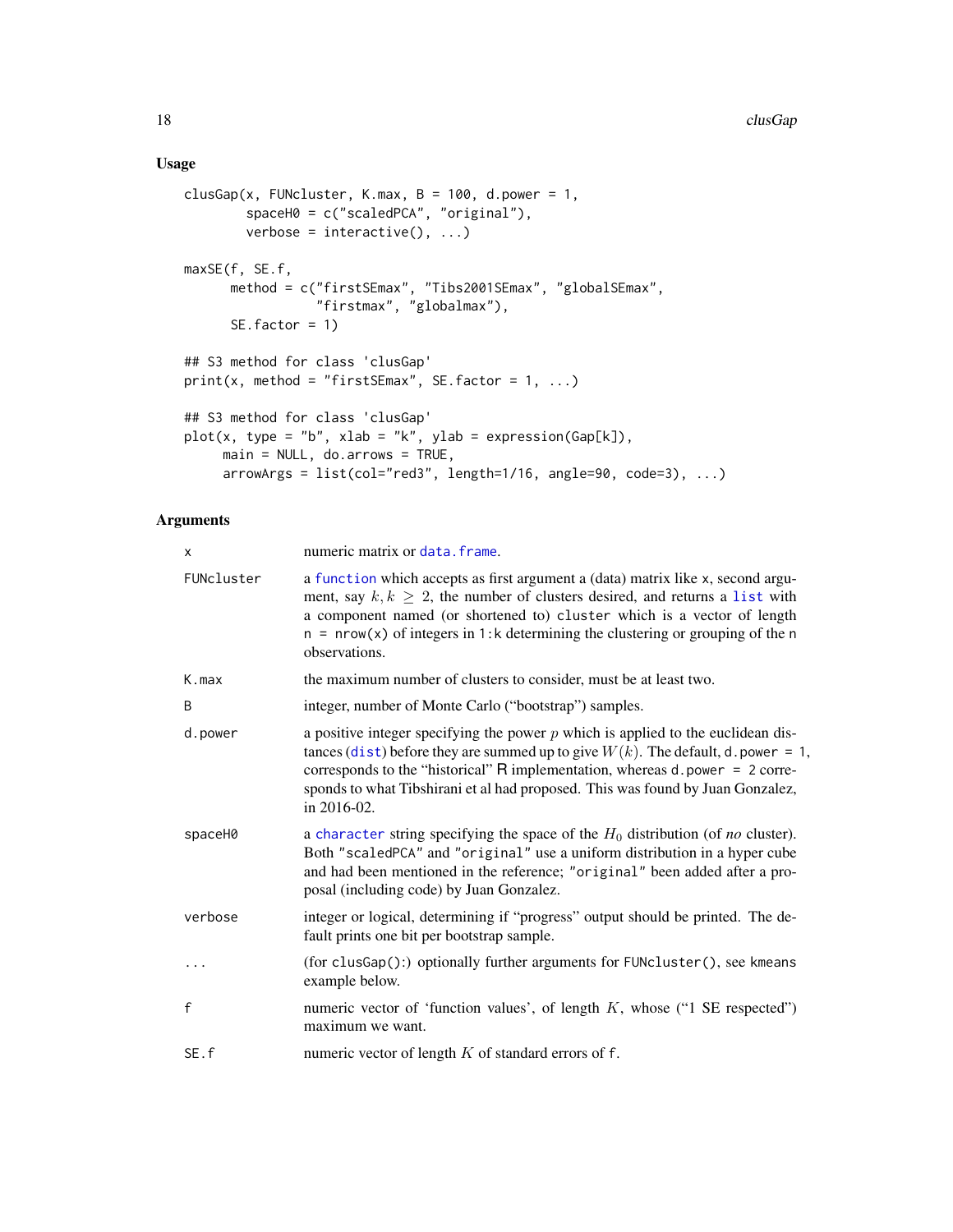| method                 | character string indicating how the "optimal" number of clusters, $k$ , is computed<br>from the gap statistics (and their standard deviations), or more generally how the<br>location $k$ of the maximum of $f_k$ should be determined.                                                            |
|------------------------|----------------------------------------------------------------------------------------------------------------------------------------------------------------------------------------------------------------------------------------------------------------------------------------------------|
|                        | "globalmax": simply corresponds to the global maximum, i.e., is which.max $(f)$<br>"firstmax": gives the location of the first local maximum.                                                                                                                                                      |
|                        | "Tibs2001SEmax": uses the criterion, Tibshirani et al (2001) proposed: "the<br>smallest k such that $f(k) \ge f(k+1) - s_{k+1}$ ". Note that this chooses $k = 1$<br>when all standard deviations are larger than the differences $f(k+1) - f(k)$ .                                                |
|                        | "first SEmax": location of the first $f()$ value which is not larger than the first<br><i>local</i> maximum minus SE. factor $*$ SE. f[], i.e, within an "f S.E." range<br>of that maximum (see also SE. factor).                                                                                  |
|                        | This, the default, has been proposed by Martin Maechler in 2012, when<br>adding clusGap() to the cluster package, after having seen the "globalSEmax"<br>proposal (in code) and read the "Tibs2001SEmax" proposal.                                                                                 |
|                        | "globalSEmax": (used in Dudoit and Fridlyand (2002), supposedly following<br>Tibshirani's proposition): location of the first $f()$ value which is not larger<br>than the global maximum minus SE. factor $\star$ SE. f[], i.e, within an "f<br>S.E." range of that maximum (see also SE. factor). |
|                        | See the examples for a comparison in a simple case.                                                                                                                                                                                                                                                |
| SE.factor              | [When method contains "SE"] Determining the optimal number of clusters, Tib-<br>shirani et al. proposed the "1 S.E."-rule. Using an SE. factor $f$ , the "f S.E."-rule<br>is used, more generally.                                                                                                 |
| type, xlab, ylab, main |                                                                                                                                                                                                                                                                                                    |
|                        | arguments with the same meaning as in $plot$ . $default()$ , with different default.                                                                                                                                                                                                               |
| do.arrows              | logical indicating if (1 SE -) "error bars" should be drawn, via arrows ().                                                                                                                                                                                                                        |
| arrowArgs              | a list of arguments passed to arrows(); the default, notably angle and code,<br>provide a style matching usual error bars.                                                                                                                                                                         |

# Details

The main result <res>\$Tab[,"gap"] of course is from bootstrapping aka Monte Carlo simulation and hence random, or equivalently, depending on the initial random seed (see [set.seed\(](#page-0-0))). On the other hand, in our experience, using  $B = 500$  gives quite precise results such that the gap plot is basically unchanged after an another run.

# Value

clusGap(..) returns an object of S3 class "clusGap", basically a list with components

| Tab     | a matrix with K max rows and 4 columns, named "logW", "E logW", "gap",<br>and "SE.sim", where $gap = E.logW - logW$ , and SE.sim corresponds to the<br>standard error of gap, SE. sim[k]= $s_k$ , where $s_k := \sqrt{1 + 1/Bsd^*(gap_i)}$ , and<br>$sd^*($ ) is the standard deviation of the simulated ("bootstrapped") gap values. |
|---------|---------------------------------------------------------------------------------------------------------------------------------------------------------------------------------------------------------------------------------------------------------------------------------------------------------------------------------------|
| call    | the clusGap $()$ call.                                                                                                                                                                                                                                                                                                                |
| spaceH0 | the space H $\theta$ argument (match. $arg()$ ed).                                                                                                                                                                                                                                                                                    |
| n       | number of observations, i.e., $nrow(x)$ .                                                                                                                                                                                                                                                                                             |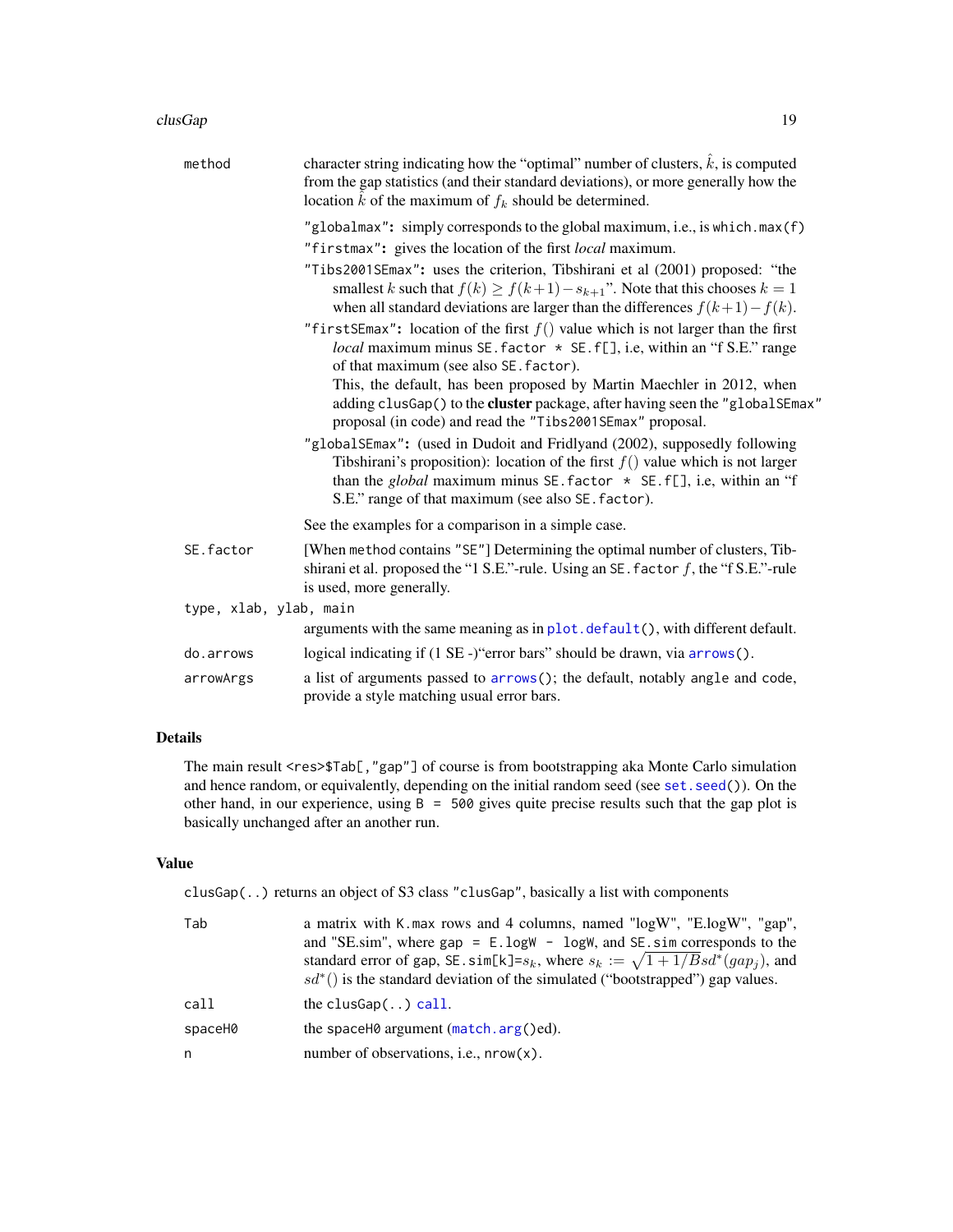B input B FUNcluster input function FUNcluster

#### Author(s)

This function is originally based on the functions gap of (Bioconductor) package SAGx by Per Broberg, gapStat() from former package **SLmisc** by Matthias Kohl and ideas from gap() and its methods of package lga by Justin Harrington.

The current implementation is by Martin Maechler.

The implementation of spaceH $\theta$  = "original" is based on code proposed by Juan Gonzalez.

#### References

Tibshirani, R., Walther, G. and Hastie, T. (2001). Estimating the number of data clusters via the Gap statistic. *Journal of the Royal Statistical Society B*, 63, 411–423.

Tibshirani, R., Walther, G. and Hastie, T. (2000). Estimating the number of clusters in a dataset via the Gap statistic. Technical Report. Stanford.

Per Broberg (2006). SAGx: Statistical Analysis of the GeneChip. R package version 1.9.7. [http:](http://home.swipnet.se/pibroberg/expression_hemsida1.html) [//home.swipnet.se/pibroberg/expression\\_hemsida1.html](http://home.swipnet.se/pibroberg/expression_hemsida1.html)

#### See Also

[silhouette](#page-67-1) for a much simpler less sophisticated goodness of clustering measure.

[cluster.stats\(](#page-0-0)) in package fpc for alternative measures.

# Examples

```
### --- maxSE() methods -------------------------------------------
(mets <- eval(formals(maxSE)$method))
fk \leq c(2,3,5,4,7,8,5,4)sk \leftarrow c(1,1,2,1,1,3,1,1)/2## use plot.clusGap():
plot(structure(class="clusGap", list(Tab = cbind(gap=fk, SE.sim=sk))))
## Note that 'firstmax' and 'globalmax' are always at 3 and 6 :
sapply(c(1/4, 1, 2, 4), function(SEf)sapply(mets, function(M) maxSE(fk, sk, method = M, SE.factor = SEf)))
### --- clusGap() -------------------------------------------------
## ridiculously nicely separated clusters in 3 D :
x \le rbind(matrix(rnorm(150, sd = 0.1), ncol = 3),
          matrix( rnorm(150, mean = 1, sd = 0.1), ncol = 3),
          matrix(rnorm(150, mean = 2, sd = 0.1), ncol = 3),matrix(rnorm(150, mean = 3, sd = 0.1), ncol = 3))## Slightly faster way to use pam (see below)
pam1 \leq function(x,k) list(cluster = pam(x,k, cluster.only=True))
## We do not recommend using hier.clustering here, but if you want,
## there is factoextra::hcut () or a cheap version of it
```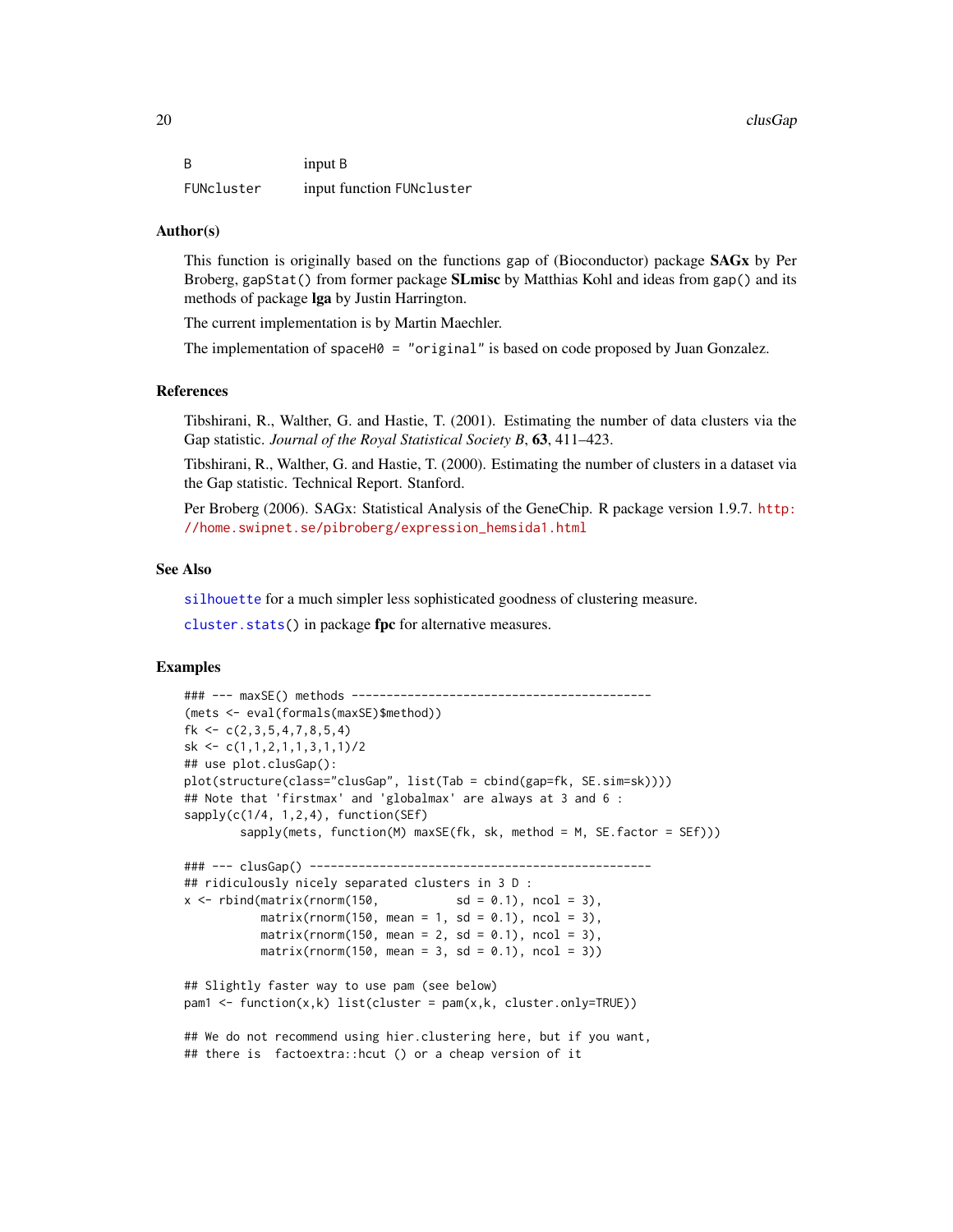```
hclusCut \leq function(x, k, d.meth = "euclidean", ...)
   list(cluster = cutree(hclust(dist(x, method=d.meth), ...), k=k))
## You can manually set it before running this : doExtras <- TRUE # or FALSE
if(!(exists("doExtras") && is.logical(doExtras)))
  doExtras <- cluster:::doExtras()
if(doExtras) {
  ## Note we use B = 60 in the following examples to keep them "speedy".
  ## ---- rather keep the default B = 500 for your analysis!
  ## note we can pass 'nstart = 20' to kmeans() :
  gskmn \le clusGap(x, FUN = kmeans, nstart = 20, K.max = 8, B = 60)
  gskmn #-> its print() method
  plot(gskmn, main = "clusGap(., FUN = kmeans, n.start=20, B= 60)")
  set.seed(12); system.time(
   gsPam0 \leq clusGap(x, FUN = pam, K.max = 8, B = 60)\lambdaset.seed(12); system.time(
   gsPam1 \le clusGap(x, FUN = pam1, K.max = 8, B = 60)
  )
  ## and show that it gives the "same":
  not.eq <- c("call", "FUNcluster"); n <- names(gsPam0)
  eq <- n[!(n %in% not.eq)]
  stopifnot(identical(gsPam1[eq], gsPam0[eq]))
  print(gsPam1, method="globalSEmax")
  print(gsPam1, method="globalmax")
  print(gsHc <- clusGap(x, FUN = hclusCut, K.max = 8, B = 60))
}# end {doExtras}
gs.pam.RU < - \text{clusGap(ruspini}, \text{FUN} = \text{pam1}, \text{K.max} = 8, \text{B} = 60)gs.pam.RU
plot(gs.pam.RU, main = "Gap statistic for the 'ruspini' data")
mtext{text("k = 4 is best ... and k = 5 pretty close")}## This takes a minute..
## No clustering ==> k = 1 ("one cluster") should be optimal:
Z <- matrix(rnorm(256*3), 256,3)
gsP.Z \leq clusGap(Z, FUN = pam1, K.max = 8, B = 200)plot(gsP.Z, main = "clusGap(<iid_rnorm_p=3>) ==> k = 1 cluster is optimal")
gsP.Z
```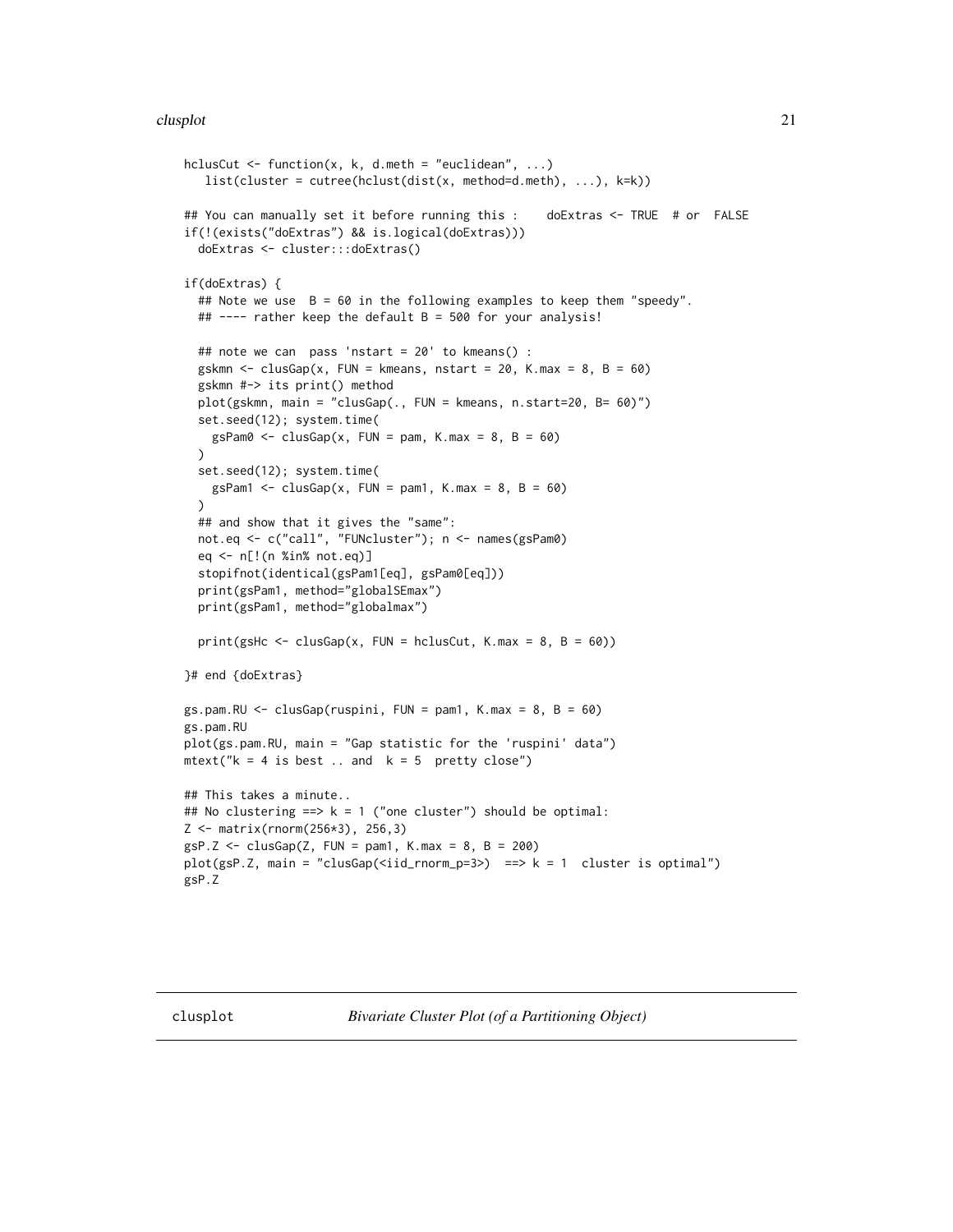#### Description

Draws a 2-dimensional "clusplot" (clustering plot) on the current graphics device. The generic function has a default and a partition method.

#### Usage

clusplot(x, ...)

## S3 method for class 'partition'  $clusplot(x, main = NULL, dist = NULL, ...)$ 

#### **Arguments**

| $\mathsf{x}$ | an R object, here, specifically an object of class "partition", e.g. created by<br>one of the functions pam, clara, or fanny.                                                                                                 |                   |
|--------------|-------------------------------------------------------------------------------------------------------------------------------------------------------------------------------------------------------------------------------|-------------------|
| main         | title for the plot; when NULL (by default), a title is constructed, using x\$call.                                                                                                                                            |                   |
| dist         | when x does not have a diss nor a data component, e.g., for $pam(dist(*))$ ,<br>dist must specify the dissimilarity for the clusplot.                                                                                         | keep.diss=FALSE). |
| $\cdot$      | optional arguments passed to methods, notably the clusplot. default method<br>(except for the diss one) may also be supplied to this function. Many graphical<br>parameters (see par) may also be supplied as arguments here. |                   |

#### Details

The clusplot.partition() method relies on [clusplot.default](#page-22-1).

If the clustering algorithms pam, fanny and clara are applied to a data matrix of observations-byvariables then a clusplot of the resulting clustering can always be drawn. When the data matrix contains missing values and the clustering is performed with [pam](#page-44-1) or [fanny](#page-36-1), the dissimilarity matrix will be given as input to clusplot. When the clustering algorithm [clara](#page-12-1) was applied to a data matrix with NAs then clusplot will replace the missing values as described in [clusplot.default](#page-22-1), because a dissimilarity matrix is not available.

#### Value

For the partition (and default) method: An invisible list with components Distances and Shading, as for [clusplot.default](#page-22-1), see there.

### Side Effects

a 2-dimensional clusplot is created on the current graphics device.

# See Also

[clusplot.default](#page-22-1) for references; [partition.object](#page-49-1), [pam](#page-44-1), [pam.object](#page-48-1), [clara](#page-12-1), [clara.object](#page-15-1), [fanny](#page-36-1), [fanny.object](#page-39-1), [par](#page-0-0).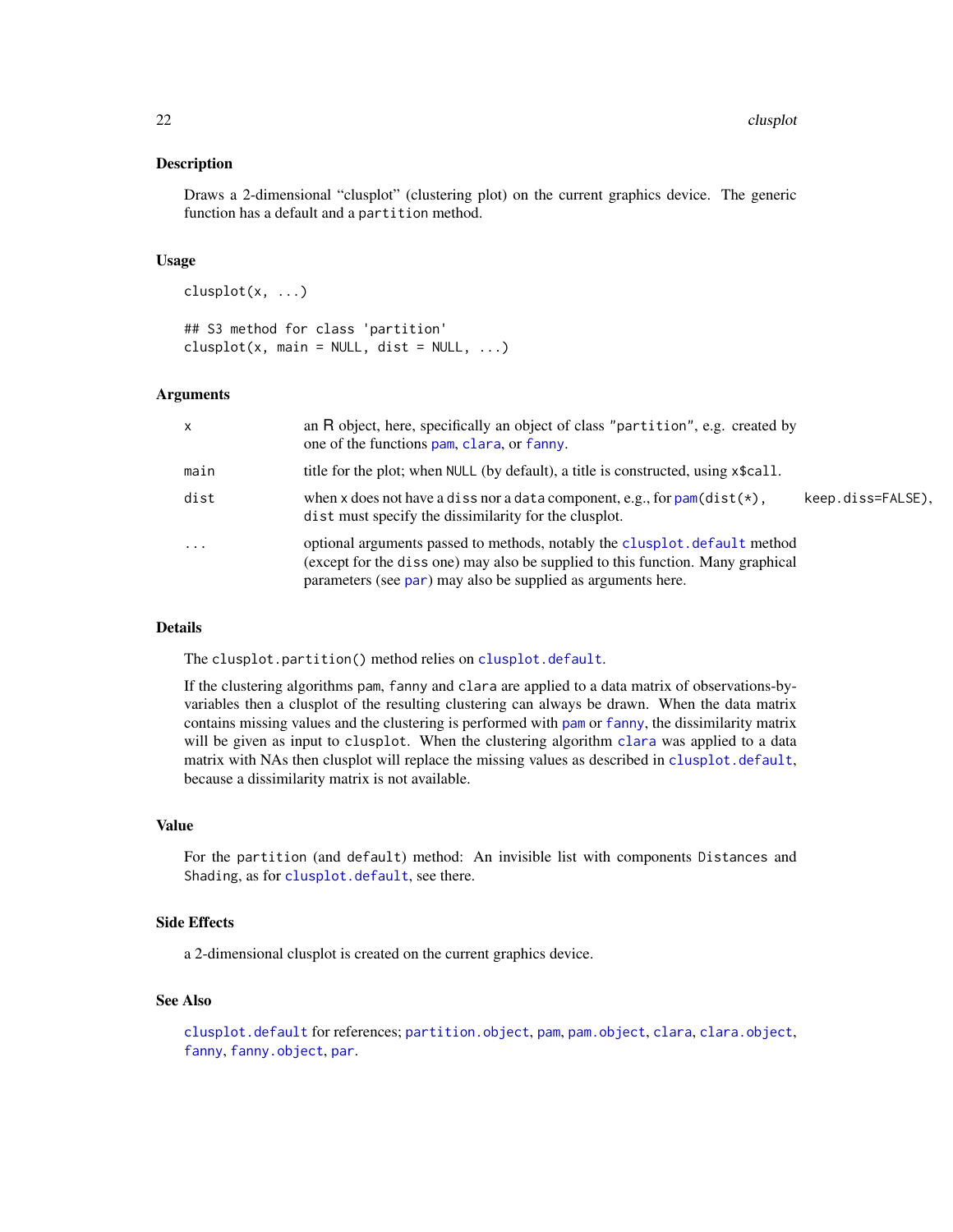#### <span id="page-22-0"></span>clusplot.default 23

#### Examples

## For more, see ?clusplot.default

```
## generate 25 objects, divided into 2 clusters.
x \le rbind(cbind(rnorm(10,0,0.5), rnorm(10,0,0.5)),
           cbind(rnorm(15,5,0.5), rnorm(15,5,0.5)))
clusplot(pam(x, 2))
## add noise, and try again :
x4 \le cbind(x, rnorm(25), rnorm(25))
clusplot(pam(x4, 2))
```
<span id="page-22-1"></span>clusplot.default *Bivariate Cluster Plot (clusplot) Default Method*

#### Description

Creates a bivariate plot visualizing a partition (clustering) of the data. All observation are represented by points in the plot, using principal components or multidimensional scaling. Around each cluster an ellipse is drawn.

#### Usage

```
## Default S3 method:
clusplot(x, clus, diss = FALSE,
          s.x.2d = mkCheckX(x, diss), stand = FALSE,lines = 2, shade = FALSE, color = FALSE,
          labels= 0, plotchar = TRUE,
          col.p = "dark green", col.txt = col.p,col.class = if(color) <math>c(2, 4, 6, 3) else 5, cex = 1, cex.txt = cex,
          span = TRUE,add = FALSE.
          xlim = NULL, ylim = NULL,
          main = paste("CLUSPLOT(", deparse(substitute(x)),")"),
          sub = paste("These two components explain",
             round(100 * var.dec, digits = 2), "% of the point variability."),
          xlab = "Component 1", ylab = "Component 2",
          verbose = getOption("verbose"),
          ...)
```
#### Arguments

x matrix or data frame, or dissimilarity matrix, depending on the value of the diss argument.

> In case of a matrix (alike), each row corresponds to an observation, and each column corresponds to a variable. All variables must be numeric. Missing values ([NA](#page-0-0)s) are allowed. They are replaced by the median of the corresponding variable. When some variables or some observations contain only missing values, the function stops with a warning message.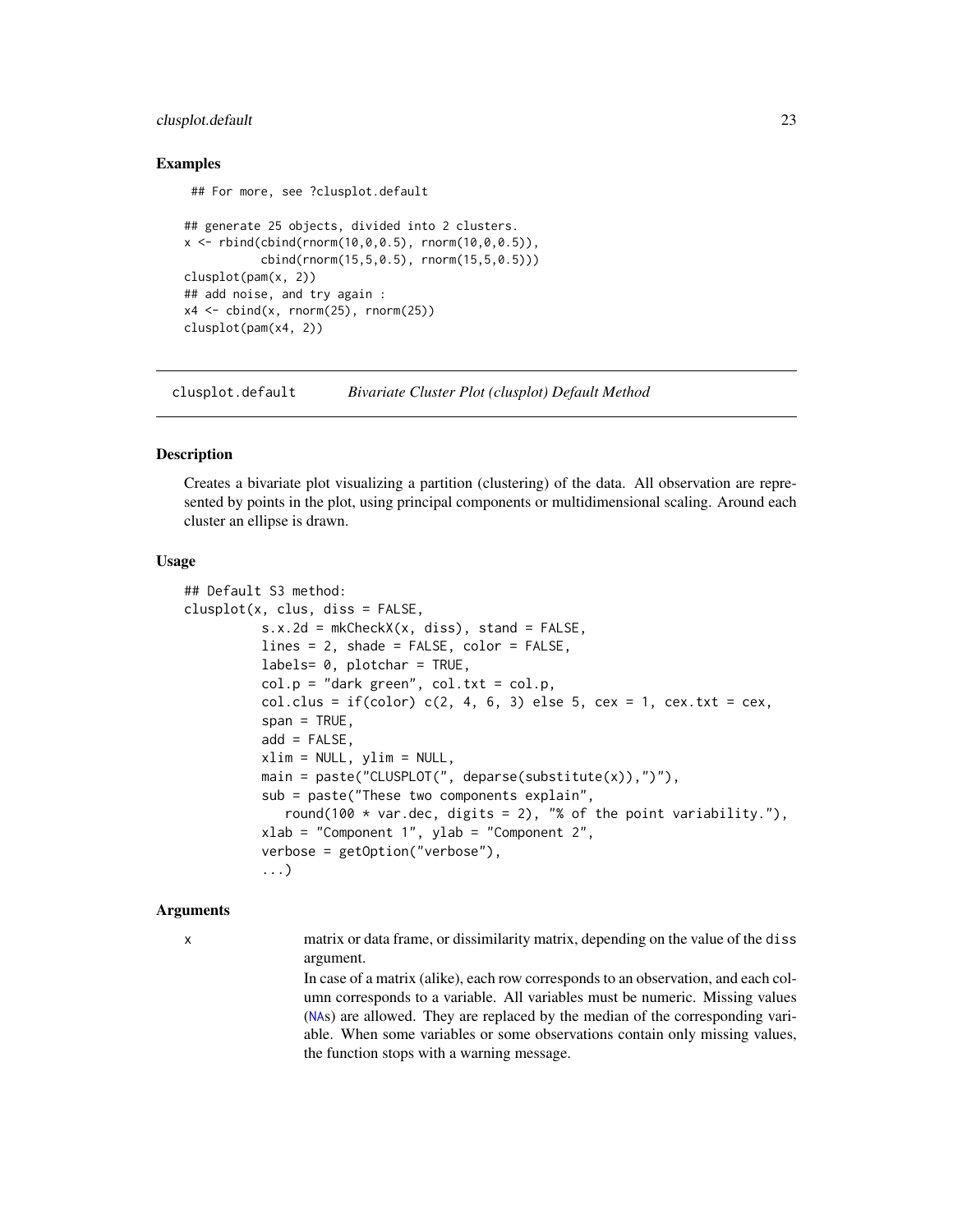|          | In case of a dissimilarity matrix, x is the output of daisy or dist or a symmetric<br>matrix. Also, a vector of length $n * (n-1)/2$ is allowed (where <i>n</i> is the number<br>of observations), and will be interpreted in the same way as the output of the<br>above-mentioned functions. Missing values (NAs) are not allowed. |
|----------|-------------------------------------------------------------------------------------------------------------------------------------------------------------------------------------------------------------------------------------------------------------------------------------------------------------------------------------|
| clus     | a vector of length n representing a clustering of x. For each observation the<br>vector lists the number or name of the cluster to which it has been assigned.<br>clus is often the clustering component of the output of pam, fanny or clara.                                                                                      |
| diss     | logical indicating if x will be considered as a dissimilarity matrix or a matrix of<br>observations by variables (see x arugment above).                                                                                                                                                                                            |
| s.x.2d   | a list with components named x (a $n \times 2$ matrix; typically something like<br>principal components of original data), labs and var.dec.                                                                                                                                                                                        |
| stand    | logical flag: if true, then the representations of the n observations in the 2-<br>dimensional plot are standardized.                                                                                                                                                                                                               |
| lines    | integer out of $\theta$ , 1, 2, used to obtain an idea of the distances between el-<br>lipses. The distance between two ellipses E1 and E2 is measured along the line<br>connecting the centers $m1$ and $m2$ of the two ellipses.                                                                                                  |
|          | In case E1 and E2 overlap on the line through $m1$ and $m2$ , no line is drawn.<br>Otherwise, the result depends on the value of lines: If                                                                                                                                                                                          |
|          | $lines = 0$ , no distance lines will appear on the plot;                                                                                                                                                                                                                                                                            |
|          | lines = 1, the line segment between $m1$ and $m2$ is drawn;                                                                                                                                                                                                                                                                         |
|          | lines = 2, a line segment between the boundaries of E1 and E2 is drawn (along<br>the line connecting $m1$ and $m2$ ).                                                                                                                                                                                                               |
| shade    | logical flag: if TRUE, then the ellipses are shaded in relation to their density.<br>The density is the number of points in the cluster divided by the area of the<br>ellipse.                                                                                                                                                      |
| color    | logical flag: if TRUE, then the ellipses are colored with respect to their density.<br>With increasing density, the colors are light blue, light green, red and purple. To<br>see these colors on the graphics device, an appropriate color scheme should be<br>selected (we recommend a white background).                         |
| labels   | integer code, currently one of $0,1,2,3,4$ and 5. If                                                                                                                                                                                                                                                                                |
|          | labels = $\theta$ , no labels are placed in the plot;                                                                                                                                                                                                                                                                               |
|          | labels = 1, points and ellipses can be identified in the plot (see identify);                                                                                                                                                                                                                                                       |
|          | labels = 2, all points and ellipses are labelled in the plot;                                                                                                                                                                                                                                                                       |
|          | labels = $3$ , only the points are labelled in the plot;                                                                                                                                                                                                                                                                            |
|          | labels = 4, only the ellipses are labelled in the plot.                                                                                                                                                                                                                                                                             |
|          | labels = 5, the ellipses are labelled in the plot, and points can be identified.                                                                                                                                                                                                                                                    |
|          | The levels of the vector clus are taken as labels for the clusters. The labels of the<br>points are the rownames of x if x is matrix like. Otherwise (diss = $TRUE$ ), x is a<br>vector, point labels can be attached to x as a "Labels" attribute ( $attr(x, "Labels"),$<br>as is done for the output of daisy.                    |
|          | A possible names attribute of clus will not be taken into account.                                                                                                                                                                                                                                                                  |
| plotchar | logical flag: if TRUE, then the plotting symbols differ for points belonging to<br>different clusters.                                                                                                                                                                                                                              |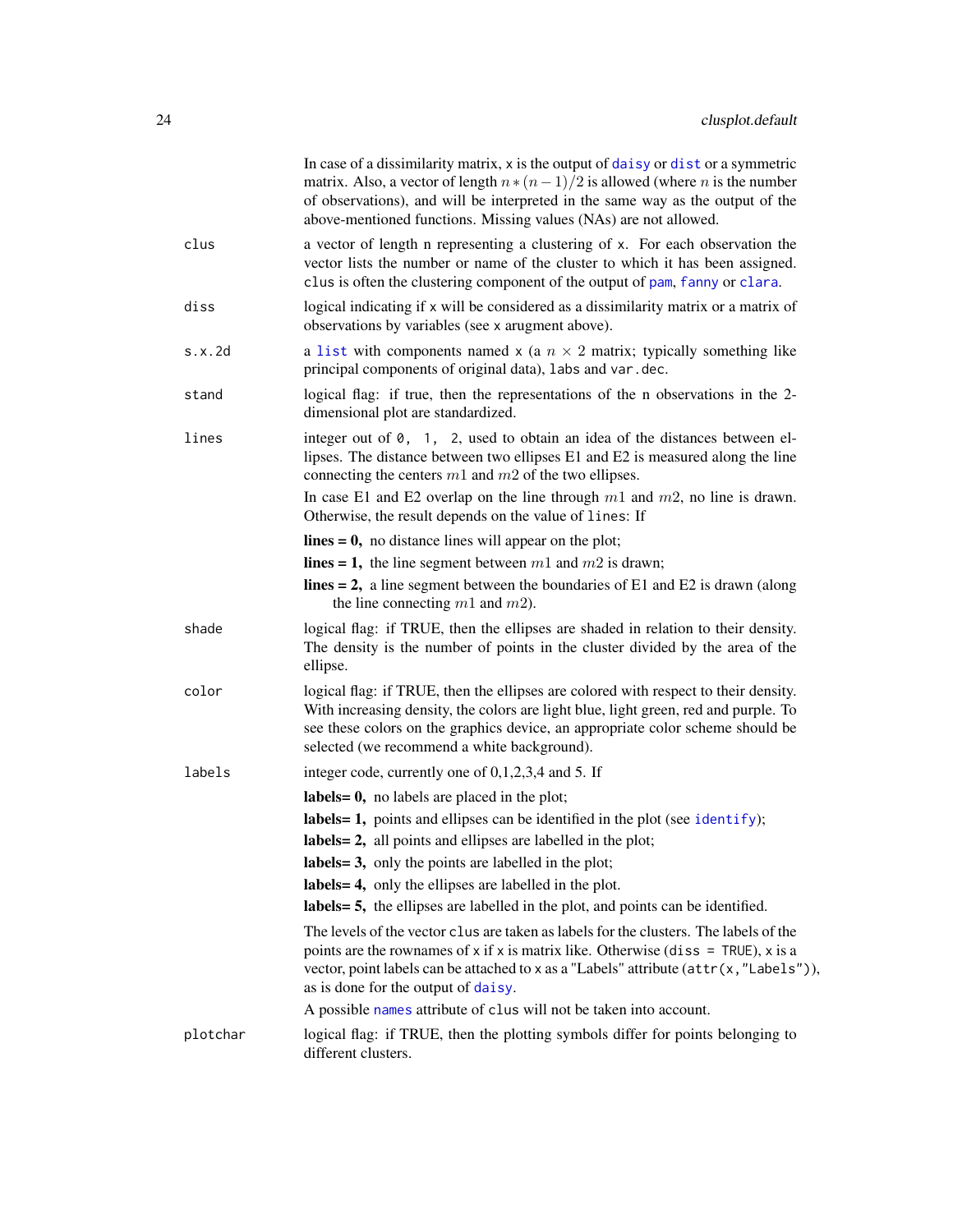| span         | logical flag: if TRUE, then each cluster is represented by the ellipse with small-<br>est area containing all its points. (This is a special case of the minimum volume<br>ellipsoid.)                                                                                 |
|--------------|------------------------------------------------------------------------------------------------------------------------------------------------------------------------------------------------------------------------------------------------------------------------|
|              | If FALSE, the ellipse is based on the mean and covariance matrix of the same<br>points. While this is faster to compute, it often yields a much larger ellipse.                                                                                                        |
|              | There are also some special cases: When a cluster consists of only one point, a<br>tiny circle is drawn around it. When the points of a cluster fall on a straight line,<br>span=FALSE draws a narrow ellipse around it and span=TRUE gives the exact<br>line segment. |
| add          | logical indicating if ellipses (and labels if labels is true) should be <i>added</i> to an<br>already existing plot. If false, neither a title or sub title, see sub, is written.                                                                                      |
| col.p        | color code(s) used for the observation points.                                                                                                                                                                                                                         |
| col.txt      | color code(s) used for the labels (if labels $\ge$ = 2).                                                                                                                                                                                                               |
| col.clus     | color code for the ellipses (and their labels); only one if color is false (as per<br>default).                                                                                                                                                                        |
| cex, cex.txt | character expansion (size), for the point symbols and point labels, respectively.                                                                                                                                                                                      |
| xlim, ylim   | numeric vectors of length 2, giving the x- and y- ranges as in plot. default.                                                                                                                                                                                          |
| main         | main title for the plot; by default, one is constructed.                                                                                                                                                                                                               |
| sub          | sub title for the plot; by default, one is constructed.                                                                                                                                                                                                                |
| xlab, ylab   | x- and y- axis labels for the plot, with defaults.                                                                                                                                                                                                                     |
| verbose      | a logical indicating, if there should be extra diagnostic output; mainly for 'de-<br>bugging'.                                                                                                                                                                         |
| $\cdots$     | Further graphical parameters may also be supplied, see par.                                                                                                                                                                                                            |

# Details

clusplot uses function calls  $\text{princomp}(*, \text{cor} = (\text{ncol}(x) > 2))$  or  $\text{cmdscale}(*, \text{ add}=TRUE)$ , respectively, depending on diss being false or true. These functions are data reduction techniques to represent the data in a bivariate plot.

Ellipses are then drawn to indicate the clusters. The further layout of the plot is determined by the optional arguments.

## Value

An invisible list with components:

| Distances | When lines is $1$ or $2$ we optain a k by k matrix (k is the number of clusters).<br>The element in $[i, j]$ is the distance between ellipse i and ellipse i.<br>If lines $= 0$ , then the value of this component is NA.                                                                                                                                                                                                                  |
|-----------|--------------------------------------------------------------------------------------------------------------------------------------------------------------------------------------------------------------------------------------------------------------------------------------------------------------------------------------------------------------------------------------------------------------------------------------------|
| Shading   | A vector of length k (where k is the number of clusters), containing the amount<br>of shading per cluster. Let y be a vector where element i is the ratio between the<br>number of points in cluster i and the area of ellipse i. When the cluster i is a line<br>segment, y[i] and the density of the cluster are set to NA. Let z be the sum of all<br>the elements of y without the NAs. Then we put shading $= \frac{y}{z} * 37 + 3$ . |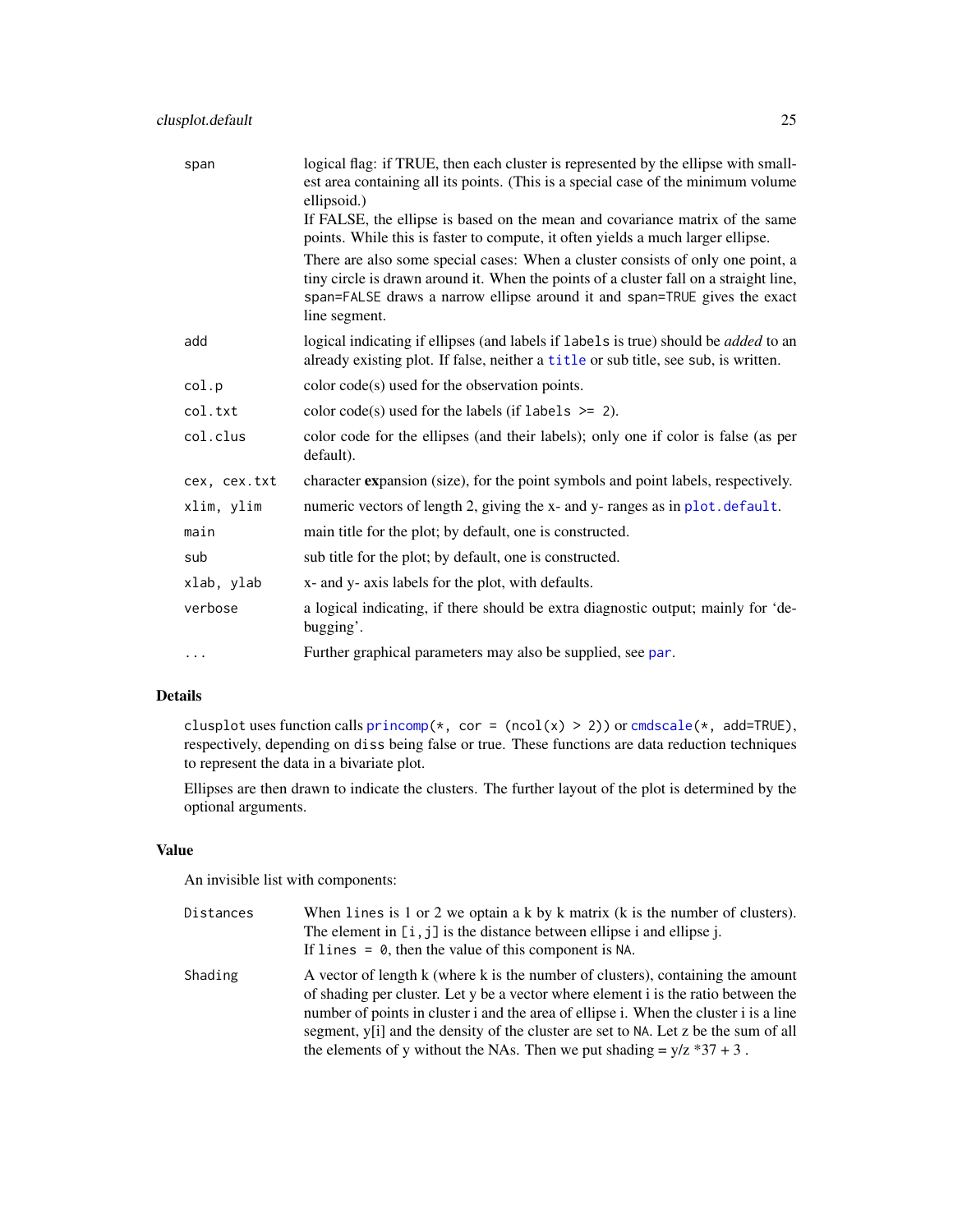#### Side Effects

a visual display of the clustering is plotted on the current graphics device.

#### Note

When we have 4 or fewer clusters, then the color=TRUE gives every cluster a different color. When there are more than 4 clusters, clusplot uses the function [pam](#page-44-1) to cluster the densities into 4 groups such that ellipses with nearly the same density get the same color. col.clus specifies the colors used.

The col.p and col.txt arguments, added for  $R$ , are recycled to have length the number of observations. If col.p has more than one value, using color  $=$  TRUE can be confusing because of a mix of point and ellipse colors.

#### References

Pison, G., Struyf, A. and Rousseeuw, P.J. (1999) Displaying a Clustering with CLUSPLOT, *Computational Statistics and Data Analysis*, 30, 381–392.

Kaufman, L. and Rousseeuw, P.J. (1990). *Finding Groups in Data: An Introduction to Cluster Analysis.* Wiley, New York.

Struyf, A., Hubert, M. and Rousseeuw, P.J. (1997). Integrating Robust Clustering Techniques in S-PLUS, *Computational Statistics and Data Analysis*, 26, 17-37.

### See Also

[princomp](#page-0-0), [cmdscale](#page-0-0), [pam](#page-44-1), [clara](#page-12-1), [daisy](#page-27-1), [par](#page-0-0), [identify](#page-0-0), [cov.mve](#page-0-0), [clusplot.partition](#page-20-2).

#### Examples

```
## plotting votes.diss(dissimilarity) in a bivariate plot and
## partitioning into 2 clusters
data(votes.repub)
votes.diss <- daisy(votes.repub)
pamv <- pam(votes.diss, 2, diss = TRUE)
clusplot(pamv, shade = TRUE)
## is the same as
votes.clus <- pamv$clustering
clusplot(votes.diss, votes.clus, diss = TRUE, shade = TRUE)
## Now look at components 3 and 2 instead of 1 and 2:
str(cMDS <- cmdscale(votes.diss, k=3, add=TRUE))
clusplot(pamv, s.x.2d = list(x=cMDS$points[, c(3,2)],
                             labs=rownames(votes.repub), var.dec=NA),
         shade = TRUE, col.p = votes.clus,
         sub="", xlab = "Component 3", ylab = "Component 2")
clusplot(pamv, col.p = votes.class) labels = 4)# color points and label ellipses
# "simple" cheap ellipses: larger than minimum volume:
# here they are *added* to the previous plot:
clusplot(pamv, span = FALSE, add = TRUE, col.clus = "midnightblue")
```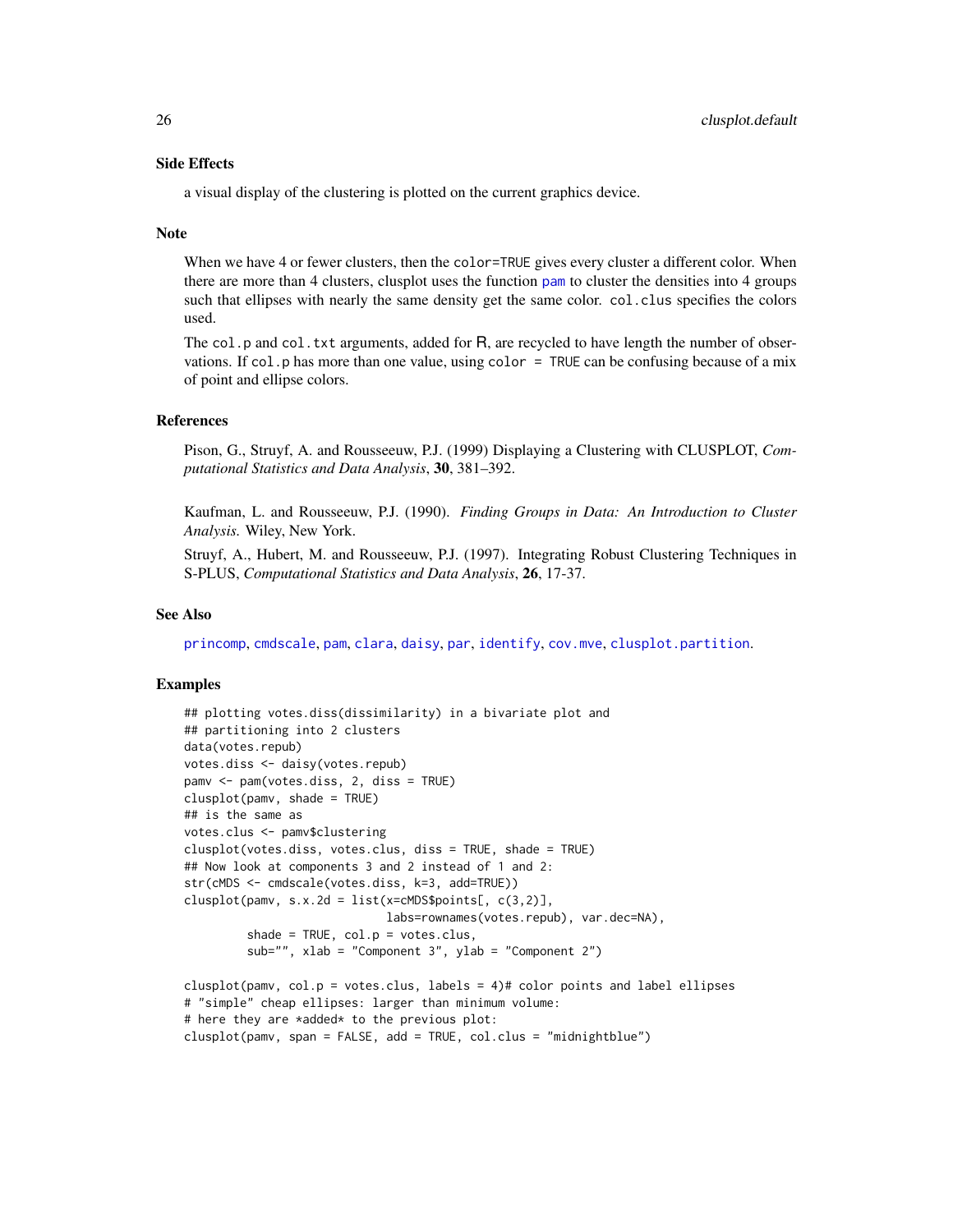```
## Setting a small *label* size:
clusplot(votes.diss, votes.clus, diss = TRUE, labels = 3, cex.txt = 0.6)
if(dev.interactive()) { # uses identify() *interactively* :
 clusplot(votes.diss, votes.clus, diss = TRUE, shade = TRUE, labels = 1)
 clusplot(votes.diss, votes.clus, diss = TRUE, labels = 5)# ident. only points
}
## plotting iris (data frame) in a 2-dimensional plot and partitioning
## into 3 clusters.
data(iris)
iris.x <- iris[, 1:4]
cl3 <- pam(iris.x, 3)$clustering
op \leq par(mfrow= c(2,2))
clusplot(iris.x, cl3, color = TRUE)
U <- par("usr")
## zoom in :
rect(0,-1, 2,1, border = "orange", lwd=2)clusplot(iris.x, cl3, color = TRUE, xlim = c(0,2), ylim = c(-1,1))
box(col="orange",lwd=2); mtext("sub region", font = 4, cex = 2)
## or zoom out :
clusplot(iris.x, cl3, color = TRUE, xlim = c(-4,4), ylim = c(-4,4))
mtext{text("super' region", font = 4, cex = 2)}rect(U[1],U[3], U[2],U[4], lwd=2, lty = 3)
# reset graphics
par(op)
```
coef.hclust *Agglomerative / Divisive Coefficient for 'hclust' Objects*

#### **Description**

Computes the "agglomerative coefficient" (aka "divisive coefficient" for [diana](#page-31-1)), measuring the clustering structure of the dataset.

For each observation i, denote by  $m(i)$  its dissimilarity to the first cluster it is merged with, divided by the dissimilarity of the merger in the final step of the algorithm. The agglomerative coefficient is the average of all  $1 - m(i)$ . It can also be seen as the average width (or the percentage filled) of the banner plot.

coefHier() directly interfaces to the underlying C code, and "proves" that *only* object\$heights is needed to compute the coefficient.

Because it grows with the number of observations, this measure should not be used to compare datasets of very different sizes.

#### Usage

coefHier(object) coef.hclust(object, ...)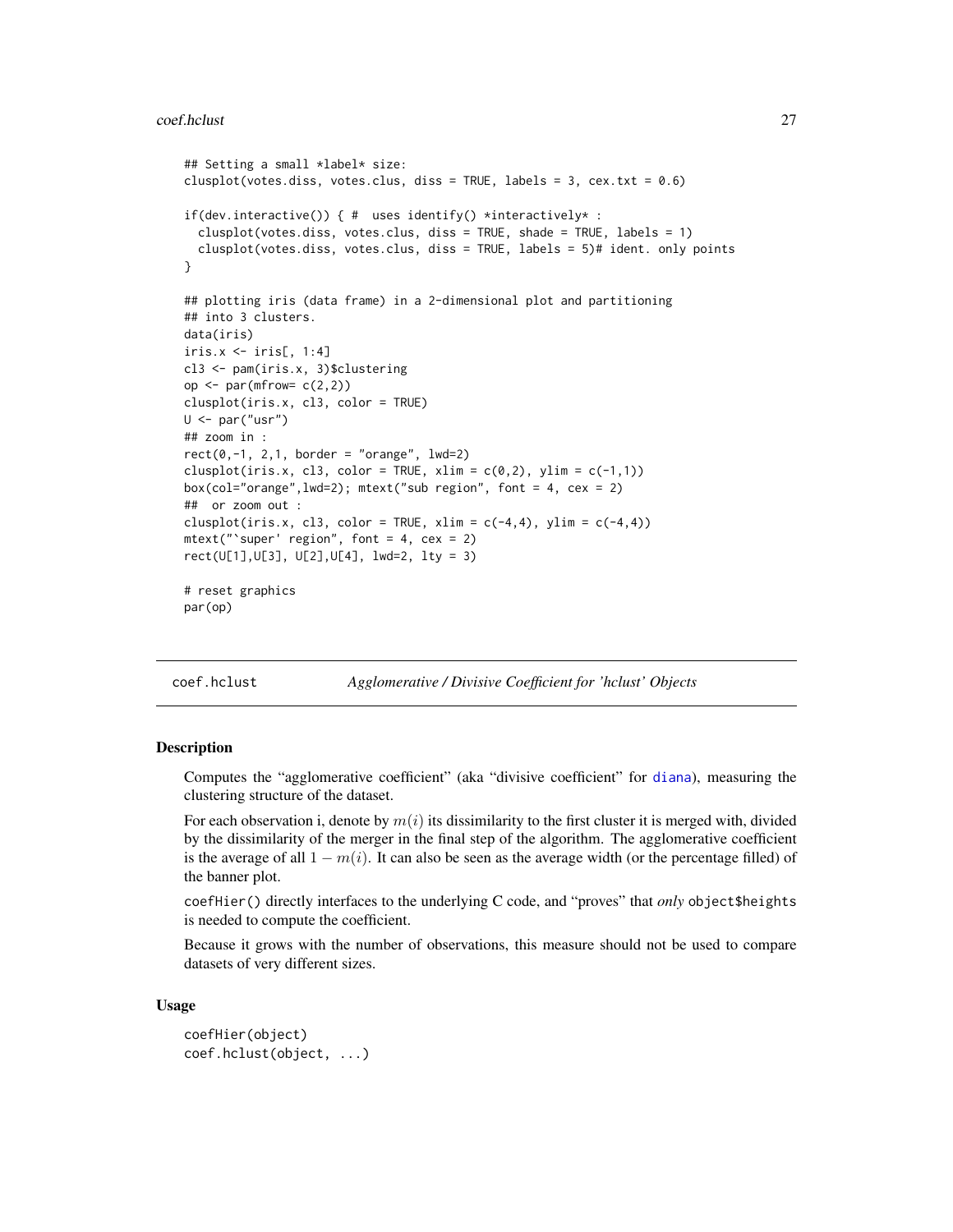```
28 daisy and the contract of the contract of the contract of the contract of the contract of the contract of the contract of the contract of the contract of the contract of the contract of the contract of the contract of t
```

```
## S3 method for class 'hclust'
coef(object, ...)
## S3 method for class 'twins'
coef(object, ...)
```
# Arguments

| object   | an object of class "helust" or "twins", i.e., typically the result of helust(.), agnes(.),<br>or $diana(.)$ .                                        |
|----------|------------------------------------------------------------------------------------------------------------------------------------------------------|
|          | Since coef.hclust only uses object\$heights, and object\$merge, object<br>can be any list-like object with appropriate merge and heights components. |
|          | For coefhier, even only object theights is needed.                                                                                                   |
| $\cdots$ | currently unused potential further arguments                                                                                                         |

#### Value

a number specifying the *agglomerative* (or *divisive* for diana objects) coefficient as defined by Kaufman and Rousseeuw, see [agnes.object](#page-6-1) \$ ac or [diana.object](#page-31-2) \$ dc.

#### Examples

```
data(agriculture)
aa <- agnes(agriculture)
coef(aa) # really just extracts aa$ac
coef(as.hclust(aa))# recomputes
coefHier(aa) # ditto
```
<span id="page-27-1"></span>daisy *Dissimilarity Matrix Calculation*

# Description

Compute all the pairwise dissimilarities (distances) between observations in the data set. The original variables may be of mixed types. In that case, or whenever metric  $=$  "gower" is set, a generalization of Gower's formula is used, see 'Details' below.

#### Usage

```
daisy(x, metric = c("euclidean", "manhattan", "gower"),
     stand = FALSE, type = list(), weights = rep.int(1, p),
     warnBin = warnType, warnAsym = warnType, warnConst = warnType,
     warnype = TRUE)
```
<span id="page-27-0"></span>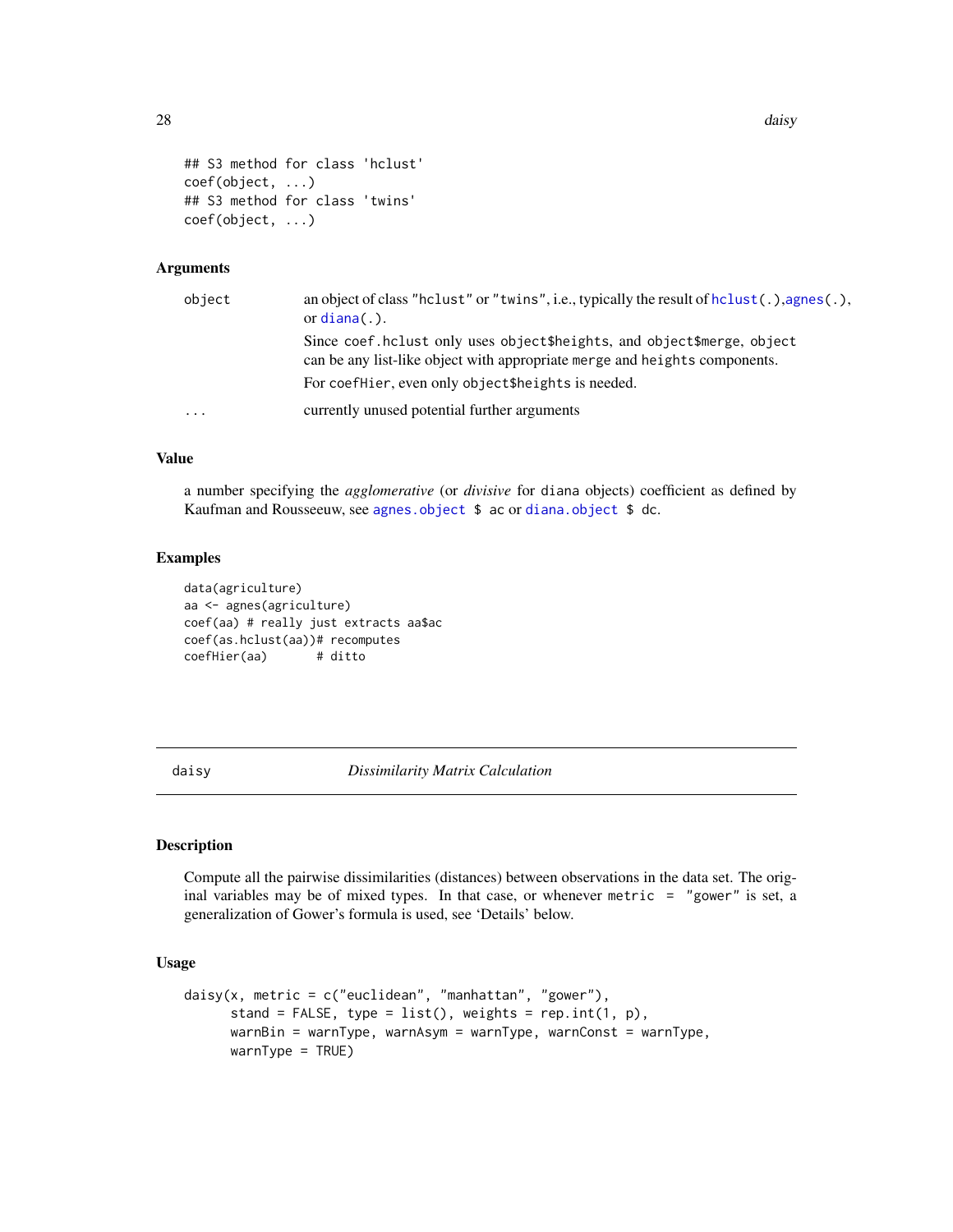#### daisy 29

# Arguments

| x                            | numeric matrix or data frame, of dimension $n \times p$ , say. Dissimilarities will be<br>computed between the rows of x. Columns of mode numeric (i.e. all columns<br>when x is a matrix) will be recognized as interval scaled variables, columns<br>of class factor will be recognized as nominal variables, and columns of class<br>ordered will be recognized as ordinal variables. Other variable types should be<br>specified with the type argument. Missing values (NAs) are allowed.                                                                               |
|------------------------------|------------------------------------------------------------------------------------------------------------------------------------------------------------------------------------------------------------------------------------------------------------------------------------------------------------------------------------------------------------------------------------------------------------------------------------------------------------------------------------------------------------------------------------------------------------------------------|
| metric                       | character string specifying the metric to be used. The currently available options<br>are "euclidean" (the default), "manhattan" and "gower".<br>Euclidean distances are root sum-of-squares of differences, and manhattan dis-<br>tances are the sum of absolute differences.                                                                                                                                                                                                                                                                                               |
|                              | "Gower's distance" is chosen by metric "gower" or automatically if some columns<br>of x are not numeric. Also known as Gower's coefficient (1971), expressed as a<br>dissimilarity, this implies that a particular standardisation will be applied to each<br>variable, and the "distance" between two units is the sum of all the variable-<br>specific distances, see the details section.                                                                                                                                                                                 |
| stand                        | logical flag: if TRUE, then the measurements in x are standardized before calcu-<br>lating the dissimilarities. Measurements are standardized for each variable (col-<br>umn), by subtracting the variable's mean value and dividing by the variable's<br>mean absolute deviation.                                                                                                                                                                                                                                                                                           |
|                              | If not all columns of x are numeric, stand will be ignored and Gower's standard-<br>ization (based on the range) will be applied in any case, see argument metric,<br>above, and the details section.                                                                                                                                                                                                                                                                                                                                                                        |
| type                         | list for specifying some (or all) of the types of the variables (columns) in x.<br>The list may contain the following components: "ordratio" (ratio scaled vari-<br>ables to be treated as ordinal variables), "logratio" (ratio scaled variables that<br>must be logarithmically transformed), "asymm" (asymmetric binary) and "symm"<br>(symmetric binary variables). Each component's value is a vector, containing<br>the names or the numbers of the corresponding columns of x. Variables not<br>mentioned in the type list are interpreted as usual (see argument x). |
| weights                      | an optional numeric vector of length $p(=\text{ncol}(x))$ ; to be used in "case 2" (mixed<br>variables, or metric = "gower"), specifying a weight for each variable $(x[, k])$<br>instead of 1 in Gower's original formula.                                                                                                                                                                                                                                                                                                                                                  |
| warnBin, warnAsym, warnConst |                                                                                                                                                                                                                                                                                                                                                                                                                                                                                                                                                                              |
|                              | logicals indicating if the corresponding type checking warnings should be sig-<br>nalled (when found).                                                                                                                                                                                                                                                                                                                                                                                                                                                                       |
| warnType                     | logical indicating if all the type checking warnings should be active or not.                                                                                                                                                                                                                                                                                                                                                                                                                                                                                                |

# Details

The original version of daisy is fully described in chapter 1 of Kaufman and Rousseeuw (1990). Compared to [dist](#page-0-0) whose input must be numeric variables, the main feature of daisy is its ability to handle other variable types as well (e.g. nominal, ordinal, (a)symmetric binary) even when different types occur in the same data set.

The handling of nominal, ordinal, and (a)symmetric binary data is achieved by using the general dissimilarity coefficient of Gower (1971). If x contains any columns of these data-types, both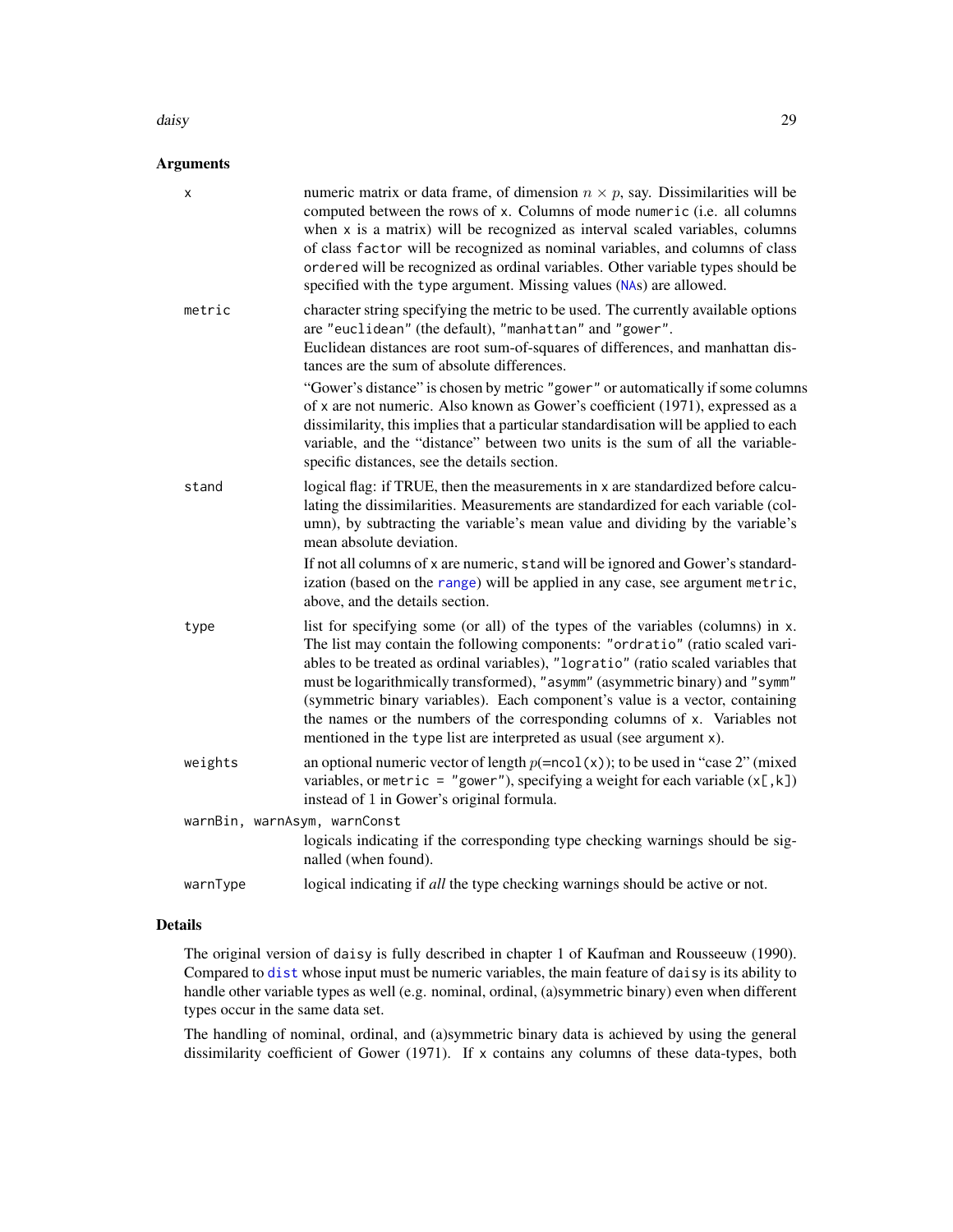arguments metric and stand will be ignored and Gower's coefficient will be used as the metric. This can also be activated for purely numeric data by metric = "gower". With that, each variable (column) is first standardized by dividing each entry by the range of the corresponding variable, after subtracting the minimum value; consequently the rescaled variable has range  $[0, 1]$ , exactly.

Note that setting the type to symm (symmetric binary) gives the same dissimilarities as using *nominal* (which is chosen for non-ordered factors) only when no missing values are present, and more efficiently.

Note that daisy signals a warning when 2-valued numerical variables do not have an explicit type specified, because the reference authors recommend to consider using "asymm"; the warning may be silenced by warnBin = FALSE.

In the daisy algorithm, missing values in a row of x are not included in the dissimilarities involving that row. There are two main cases,

- 1. If all variables are interval scaled (and metric is *not* "gower"), the metric is "euclidean", and  $n<sub>g</sub>$  is the number of columns in which neither row i and j have NAs, then the dissimilarity d(i,j) returned is  $\sqrt{p/n_g}$  (p =ncol(x)) times the Euclidean distance between the two vectors of length  $n_q$  shortened to exclude NAs. The rule is similar for the "manhattan" metric, except that the coefficient is  $p/n<sub>g</sub>$ . If  $n<sub>g</sub> = 0$ , the dissimilarity is NA.
- 2. When some variables have a type other than interval scaled, or if metric = "gower" is specified, the dissimilarity between two rows is the weighted mean of the contributions of each variable. Specifically,

$$
d_{ij} = d(i,j) = \frac{\sum_{k=1}^{p} w_k \delta_{ij}^{(k)} d_{ij}^{(k)}}{\sum_{k=1}^{p} w_k \delta_{ij}^{(k)}}.
$$

In other words,  $d_{ij}$  is a weighted mean of  $d_{ij}^{(k)}$  with weights  $w_k\delta_{ij}^{(k)}$ , where  $w_k$ = weigths[k],  $\delta_{ij}^{(k)}$  is 0 or 1, and  $d_{ij}^{(k)}$ , the k-th variable contribution to the total distance, is a distance between  $x[i, k]$  and  $x[j, k]$ , see below.

The 0-1 weight  $\delta_{ij}^{(k)}$  becomes zero when the variable x[, k] is missing in either or both rows (i and j), or when the variable is asymmetric binary and both values are zero. In all other situations it is 1.

The contribution  $d_{ij}^{(k)}$  of a nominal or binary variable to the total dissimilarity is 0 if both values are equal, 1 otherwise. The contribution of other variables is the absolute difference of both values, divided by the total range of that variable. Note that "standard scoring" is applied to ordinal variables, i.e., they are replaced by their integer codes 1:K. Note that this is not the same as using their ranks (since there typically are ties).

As the individual contributions  $d_{ij}^{(k)}$  are in [0, 1], the dissimilarity  $d_{ij}$  will remain in this range. If all weights  $w_k \delta_{ij}^{(k)}$  are zero, the dissimilarity is set to [NA](#page-0-0).

#### Value

an object of class "dissimilarity" containing the dissimilarities among the rows of x. This is typically the input for the functions pam, fanny, agnes or diana. For more details, see [dissimilarity.object](#page-33-1).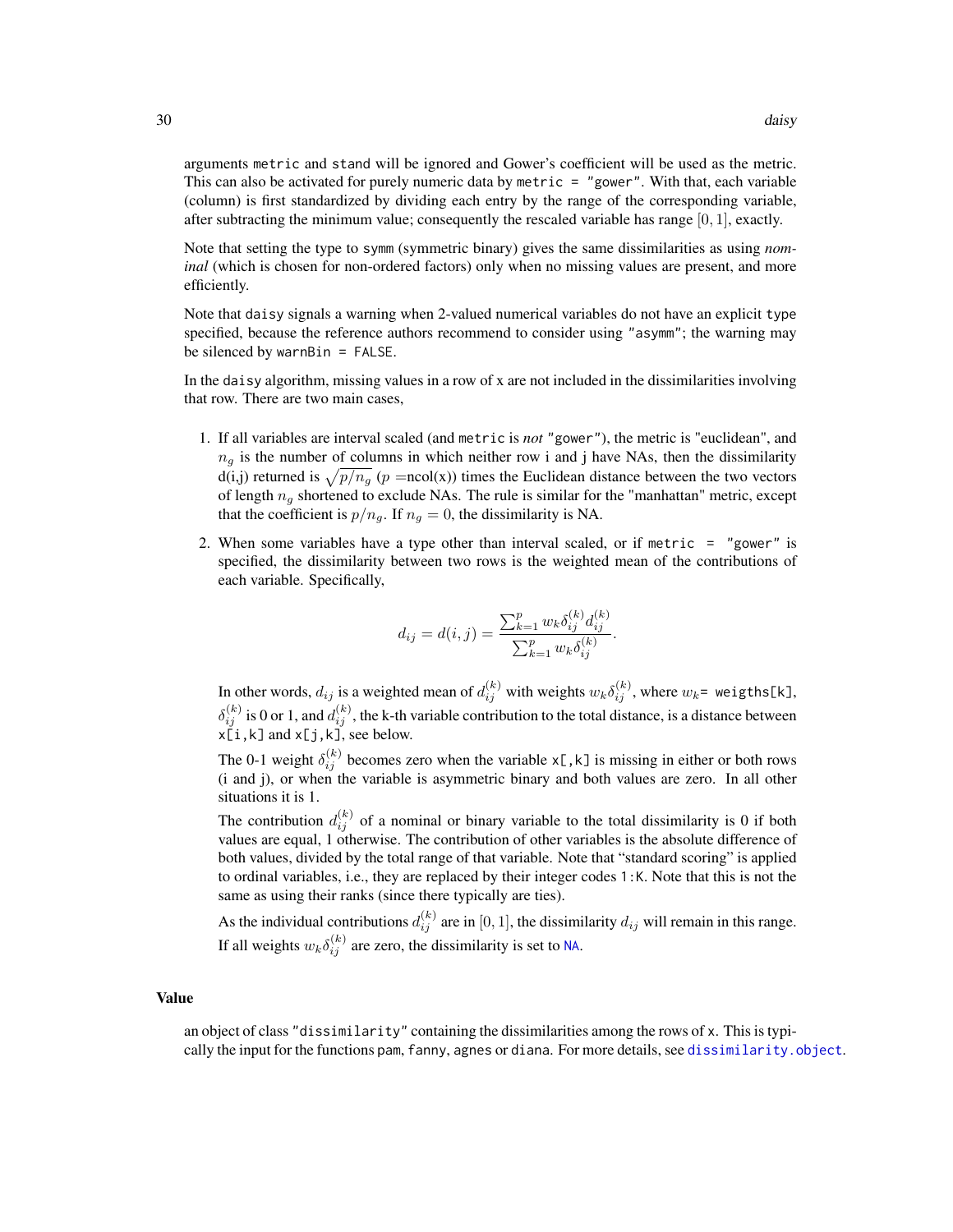#### daisy 31

#### Background

Dissimilarities are used as inputs to cluster analysis and multidimensional scaling. The choice of metric may have a large impact.

#### Author(s)

Anja Struyf, Mia Hubert, and Peter and Rousseeuw, for the original version. Martin Maechler improved the [NA](#page-0-0) handling and type specification checking, and extended functionality to metric = "gower" and the optional weights argument.

#### References

Gower, J. C. (1971) A general coefficient of similarity and some of its properties, *Biometrics* 27, 857–874.

Kaufman, L. and Rousseeuw, P.J. (1990) *Finding Groups in Data: An Introduction to Cluster Analysis*. Wiley, New York.

Struyf, A., Hubert, M. and Rousseeuw, P.J. (1997) Integrating Robust Clustering Techniques in S-PLUS, *Computational Statistics and Data Analysis* 26, 17–37.

#### See Also

[dissimilarity.object](#page-33-1), [dist](#page-0-0), [pam](#page-44-1), [fanny](#page-36-1), [clara](#page-12-1), [agnes](#page-2-1), [diana](#page-31-1).

#### Examples

```
data(agriculture)
## Example 1 in ref:
## Dissimilarities using Euclidean metric and without standardization
d.agr <- daisy(agriculture, metric = "euclidean", stand = FALSE)
d.agr
as.matrix(d.agr)[,"DK"] # via as.matrix.dist(.)
## compare with
as.matrix(daisy(agriculture, metric = "gower"))
data(flower)
## Example 2 in ref
summary(dfl1 <- daisy(flower, type = list(asymm = 3)))
summary(dfl2 <- daisy(flower, type = list(asymm = c(1, 3), ordratio = 7)))
## this failed earlier:
summary(dfl3 <- daisy(flower,
        type = list(asymm = c("V1", "V3"), symm= 2,
                    ordratio= 7, logratio= 8)))
```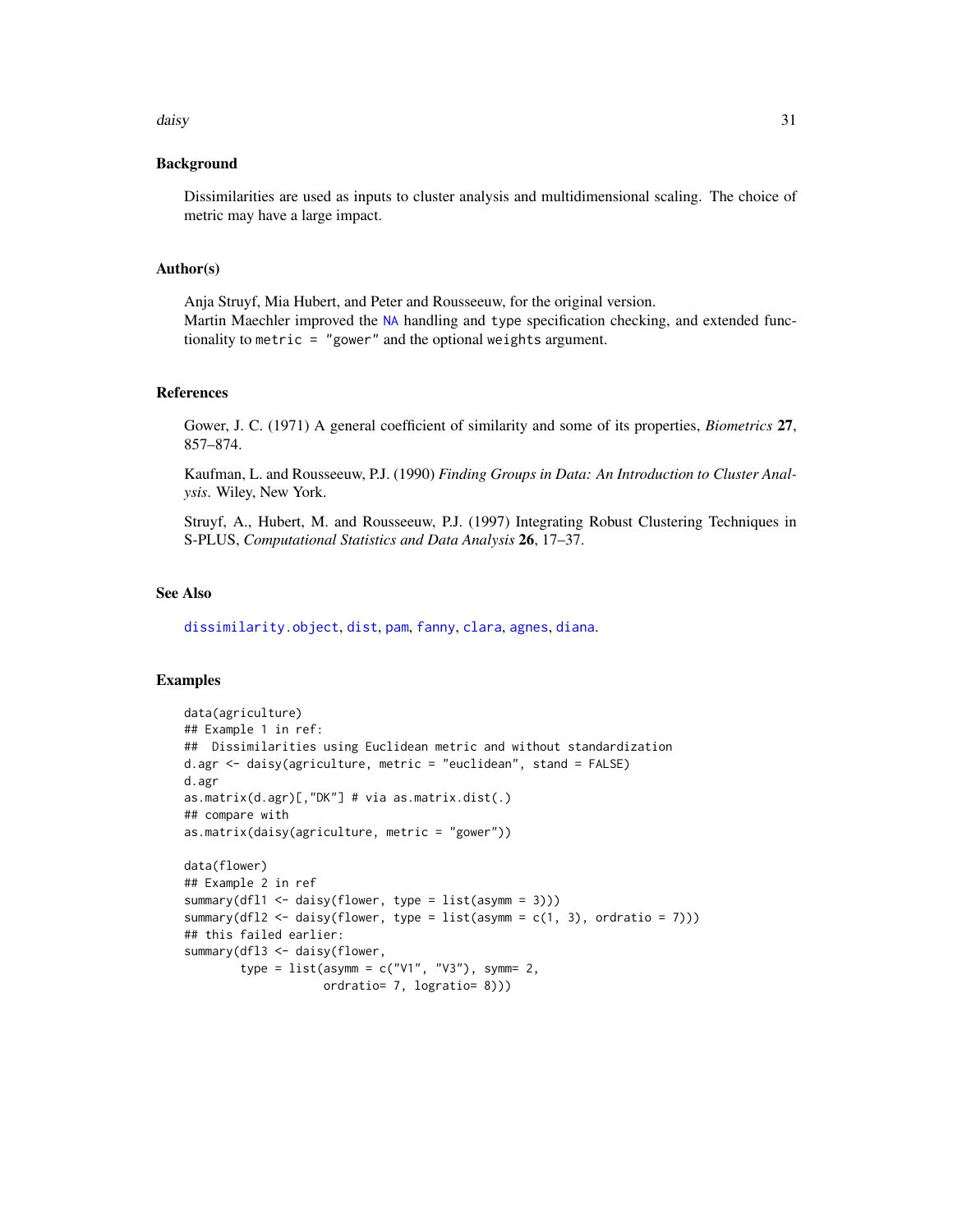# <span id="page-31-2"></span><span id="page-31-1"></span><span id="page-31-0"></span>Description

Computes a divisive hierarchical clustering of the dataset returning an object of class diana.

# Usage

```
diana(x, diss = inherits(x, "dist"), metric = "euclidean", stand = FALSE,
     stop.at.k = FALSE,
     keep.diss = n < 100, keep.data = !diss, trace.lev = 0)
```
# Arguments

| X                    | data matrix or data frame, or dissimilarity matrix or object, depending on the<br>value of the diss argument.                                                                                                                                                                                                                                                                                    |
|----------------------|--------------------------------------------------------------------------------------------------------------------------------------------------------------------------------------------------------------------------------------------------------------------------------------------------------------------------------------------------------------------------------------------------|
|                      | In case of a matrix or data frame, each row corresponds to an observation, and<br>each column corresponds to a variable. All variables must be numeric. Missing<br>values (NAs) are allowed.                                                                                                                                                                                                     |
|                      | In case of a dissimilarity matrix, x is typically the output of daisy or dist. Also<br>a vector of length $n*(n-1)/2$ is allowed (where n is the number of observations),<br>and will be interpreted in the same way as the output of the above-mentioned<br>functions. Missing values (NAs) are <i>not</i> allowed.                                                                             |
| diss                 | logical flag: if TRUE (default for dist or dissimilarity objects), then x will<br>be considered as a dissimilarity matrix. If FALSE, then x will be considered as<br>a matrix of observations by variables.                                                                                                                                                                                      |
| metric               | character string specifying the metric to be used for calculating dissimilarities<br>between observations.<br>The currently available options are "euclidean" and "manhattan". Euclidean dis-<br>tances are root sum-of-squares of differences, and manhattan distances are the<br>sum of absolute differences. If x is already a dissimilarity matrix, then this ar-<br>gument will be ignored. |
| stand                | logical; if true, the measurements in x are standardized before calculating the<br>dissimilarities. Measurements are standardized for each variable (column), by<br>subtracting the variable's mean value and dividing by the variable's mean abso-<br>lute deviation. If x is already a dissimilarity matrix, then this argument will be<br>ignored.                                            |
| stop.at.k            | logical or integer, FALSE by default. Otherwise must be integer, say k, in $\{1, 2, , n\}$ ,<br>specifying that the diana algorithm should stop early.                                                                                                                                                                                                                                           |
| keep.diss, keep.data | Non-default NOT YET IMPLEMENTED.                                                                                                                                                                                                                                                                                                                                                                 |
|                      | logicals indicating if the dissimilarities and/or input data x should be kept in the<br>result. Setting these to FALSE can give much smaller results and hence even save<br>memory allocation time.                                                                                                                                                                                              |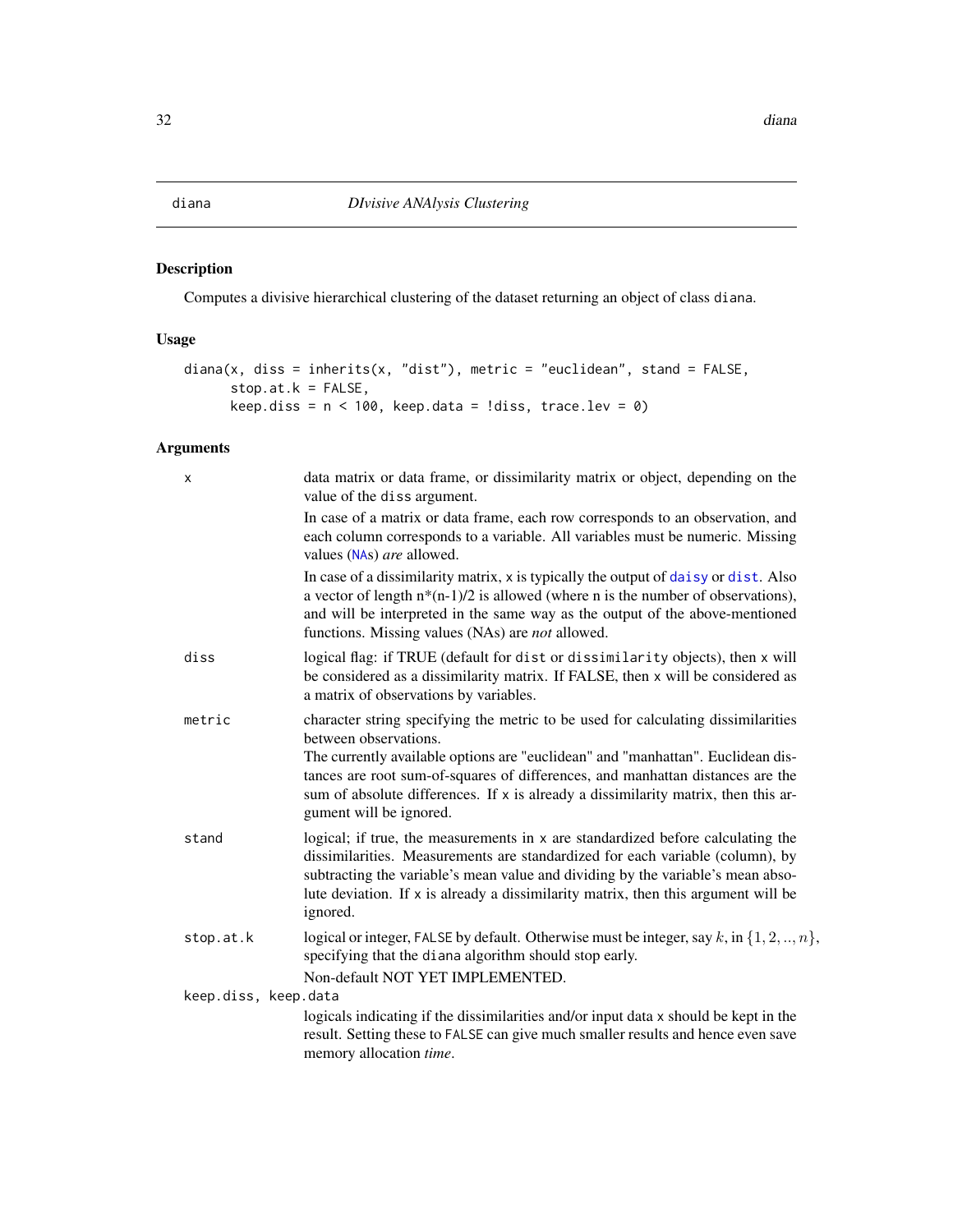#### diana 33

trace.lev integer specifying a trace level for printing diagnostics during the algorithm. Default 0 does not print anything; higher values print increasingly more.

#### Details

diana is fully described in chapter 6 of Kaufman and Rousseeuw (1990). It is probably unique in computing a divisive hierarchy, whereas most other software for hierarchical clustering is agglomerative. Moreover, diana provides (a) the divisive coefficient (see diana.object) which measures the amount of clustering structure found; and (b) the banner, a novel graphical display (see plot.diana).

The diana-algorithm constructs a hierarchy of clusterings, starting with one large cluster containing all n observations. Clusters are divided until each cluster contains only a single observation.

At each stage, the cluster with the largest diameter is selected. (The diameter of a cluster is the largest dissimilarity between any two of its observations.)

To divide the selected cluster, the algorithm first looks for its most disparate observation (i.e., which has the largest average dissimilarity to the other observations of the selected cluster). This observation initiates the "splinter group". In subsequent steps, the algorithm reassigns observations that are closer to the "splinter group" than to the "old party". The result is a division of the selected cluster into two new clusters.

#### Value

an object of class "diana" representing the clustering; this class has methods for the following generic functions: print, summary, plot.

Further, the class "diana" inherits from "twins". Therefore, the generic function [pltree](#page-59-1) can be used on a diana object, and [as.hclust](#page-0-0) and [as.dendrogram](#page-0-0) methods are available.

A legitimate diana object is a list with the following components:

| order     | a vector giving a permutation of the original observations to allow for plotting,<br>in the sense that the branches of a clustering tree will not cross.                                                                                                                                                                                                                                                                                                                                                                                                      |
|-----------|---------------------------------------------------------------------------------------------------------------------------------------------------------------------------------------------------------------------------------------------------------------------------------------------------------------------------------------------------------------------------------------------------------------------------------------------------------------------------------------------------------------------------------------------------------------|
| order.lab | a vector similar to order, but containing observation labels instead of observa-<br>tion numbers. This component is only available if the original observations were<br>labelled.                                                                                                                                                                                                                                                                                                                                                                             |
| height    | a vector with the diameters of the clusters prior to splitting.                                                                                                                                                                                                                                                                                                                                                                                                                                                                                               |
| dc        | the divisive coefficient, measuring the clustering structure of the dataset. For<br>each observation i, denote by $d(i)$ the diameter of the last cluster to which it<br>belongs (before being split off as a single observation), divided by the diameter<br>of the whole dataset. The dc is the average of all $1 - d(i)$ . It can also be seen as<br>the average width (or the percentage filled) of the banner plot. Because dc grows<br>with the number of observations, this measure should not be used to compare<br>datasets of very different sizes. |
| merge     | an $(n-1)$ by 2 matrix, where n is the number of observations. Row i of merge<br>describes the split at step n-i of the clustering. If a number $j$ in row r is negative,<br>then the single observation $ j $ is split off at stage n-r. If j is positive, then the<br>cluster that will be splitted at stage n-j (described by row j), is split off at stage<br>n-r.                                                                                                                                                                                        |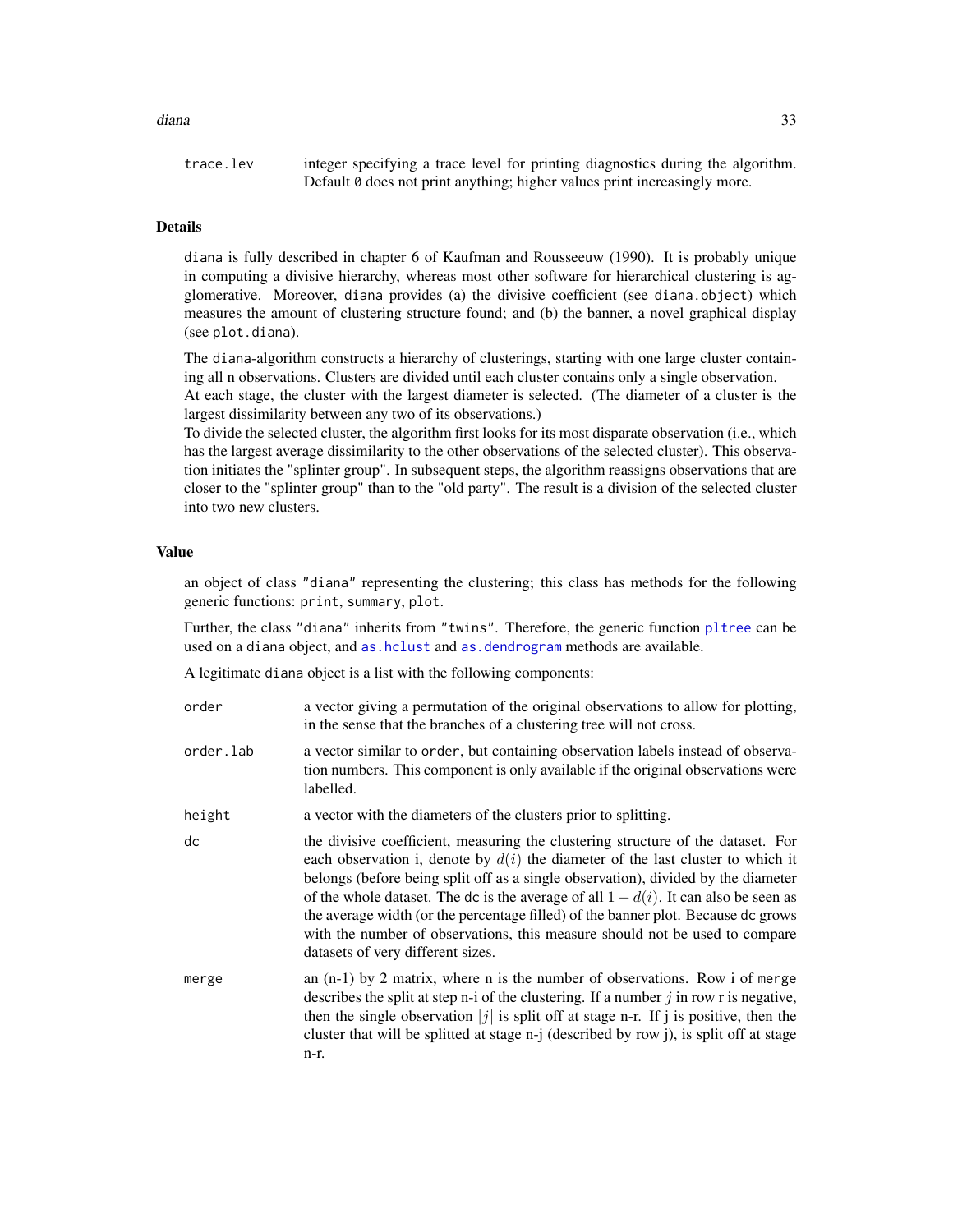<span id="page-33-0"></span>

| diss | an object of class "dissimilarity", representing the total dissimilarity matrix<br>of the dataset.                                                                                                                      |
|------|-------------------------------------------------------------------------------------------------------------------------------------------------------------------------------------------------------------------------|
| data | a matrix containing the original or standardized measurements, depending on<br>the stand option of the function agnes. If a dissimilarity matrix was given as<br>input structure, then this component is not available. |

#### See Also

[agnes](#page-2-1) also for background and references; [cutree](#page-0-0) (and [as.hclust](#page-0-0)) for grouping extraction; [daisy](#page-27-1), [dist](#page-0-0), [plot.diana](#page-54-1), [twins.object](#page-75-1).

#### Examples

```
data(votes.repub)
dv <- diana(votes.repub, metric = "manhattan", stand = TRUE)
print(dv)
plot(dv)
## Cut into 2 groups:
dv2 \leq cutree(as.hclust(dv), k = 2)table(dv2) # 8 and 42 group members
rownames(votes.repub)[dv2 == 1]
## For two groups, does the metric matter ?
dv0 <- diana(votes.repub, stand = TRUE) # default: Euclidean
dv.2 \leq cutree(as.hclust(dv0), k = 2)table(dv2 == dv.2)## identical group assignments
str(as.dendrogram(dv0)) # {via as.dendrogram.twins() method}
data(agriculture)
## Plot similar to Figure 8 in ref
## Not run: plot(diana(agriculture), ask = TRUE)
```
<span id="page-33-1"></span>dissimilarity.object *Dissimilarity Matrix Object*

#### Description

Objects of class "dissimilarity" representing the dissimilarity matrix of a dataset.

# Value

The dissimilarity matrix is symmetric, and hence its lower triangle (column wise) is represented as a vector to save storage space. If the object, is called do, and n the number of observations, i.e.,  $n \leq$  attr(do, "Size"), then for  $i \leq j \leq n$ , the dissimilarity between (row) i and j is do[n\*(i-1) - i\*(i-1)/2 + j-i]. The length of the vector is  $n * (n - 1)/2$ , i.e., of order  $n^2$ .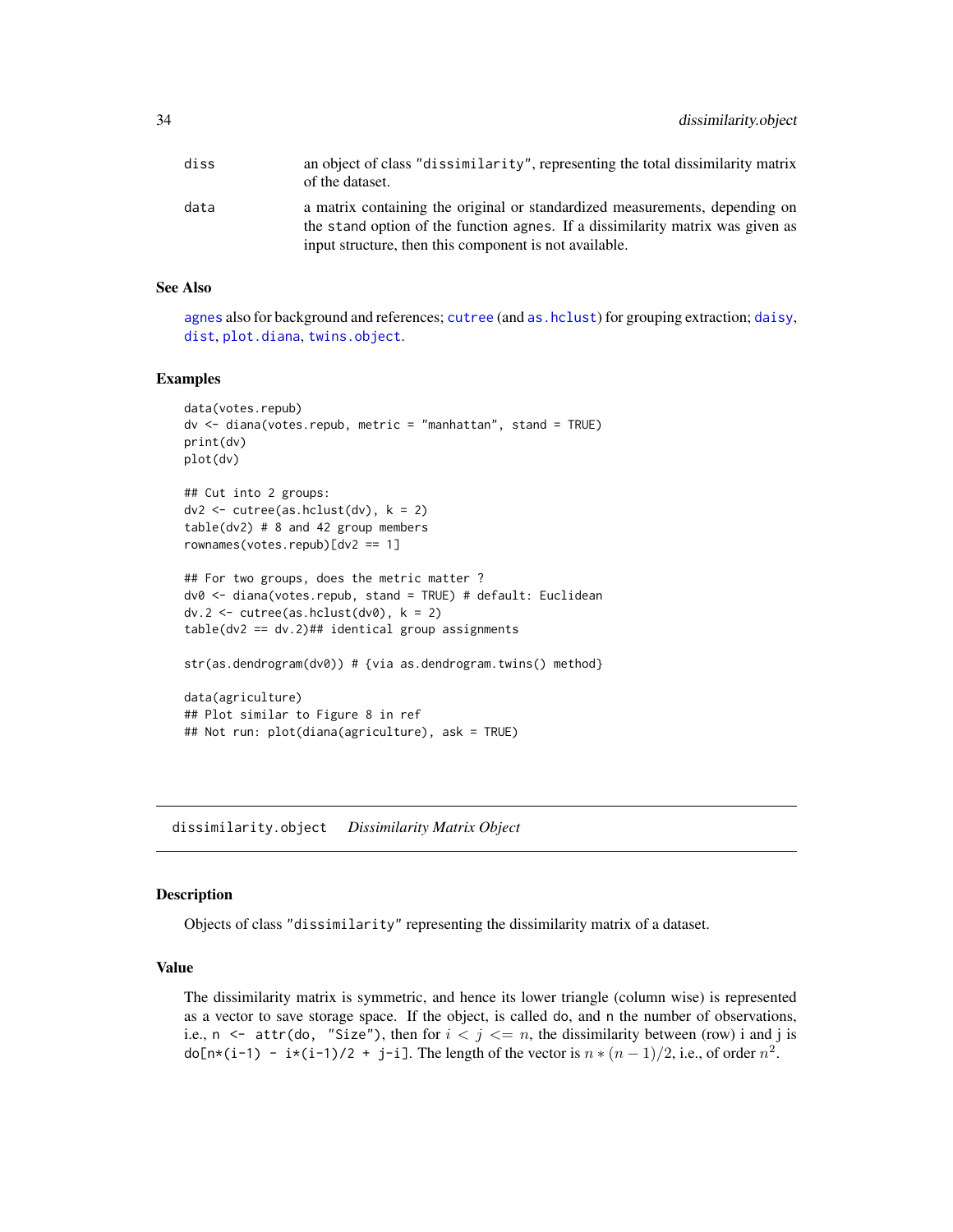# <span id="page-34-0"></span>ellipsoidhull 35

"dissimilarity" objects also inherit from class [dist](#page-0-0) and can use dist methods, in particular, [as.matrix](#page-0-0), such that  $d_{ij}$  from above is just as.matrix(do)[i,j].

The object has the following attributes:

.

| Size       | the number of observations in the dataset.                                                                                                                                                           |
|------------|------------------------------------------------------------------------------------------------------------------------------------------------------------------------------------------------------|
| Metric     | the metric used for calculating the dissimilarities. Possible values are "eu-<br>clidean", "manhattan", "mixed" (if variables of different types were present in<br>the dataset), and "unspecified". |
| Labels     | optionally, contains the labels, if any, of the observations of the dataset.                                                                                                                         |
| NA.message | optionally, if a dissimilarity could not be computed, because of too many miss-<br>ing values for some observations of the dataset.                                                                  |
| Types      | when a mixed metric was used, the types for each variable as one-letter codes<br>(as in the book, e.g. $p.54$ ):                                                                                     |
|            | <b>A</b> Asymmetric binary                                                                                                                                                                           |
|            | <b>S</b> Symmetric binary                                                                                                                                                                            |
|            | N Nominal (factor)                                                                                                                                                                                   |
|            | <b>O</b> Ordinal (ordered factor)                                                                                                                                                                    |
|            | I Interval scaled (numeric)                                                                                                                                                                          |
|            | <b>T</b> raTio to be log transformed (positive numeric)                                                                                                                                              |
|            |                                                                                                                                                                                                      |

### **GENERATION**

[daisy](#page-27-1) returns this class of objects. Also the functions pam, clara, fanny, agnes, and diana return a dissimilarity object, as one component of their return objects.

# METHODS

The "dissimilarity" class has methods for the following generic functions: print, summary.

### See Also

[daisy](#page-27-1), [dist](#page-0-0), [pam](#page-44-1), [clara](#page-12-1), [fanny](#page-36-1), [agnes](#page-2-1), [diana](#page-31-1).

ellipsoidhull *Compute the Ellipsoid Hull or Spanning Ellipsoid of a Point Set*

# Description

Compute the "ellipsoid hull" or "spanning ellipsoid", i.e. the ellipsoid of minimal volume ('area' in 2D) such that all given points lie just inside or on the boundary of the ellipsoid.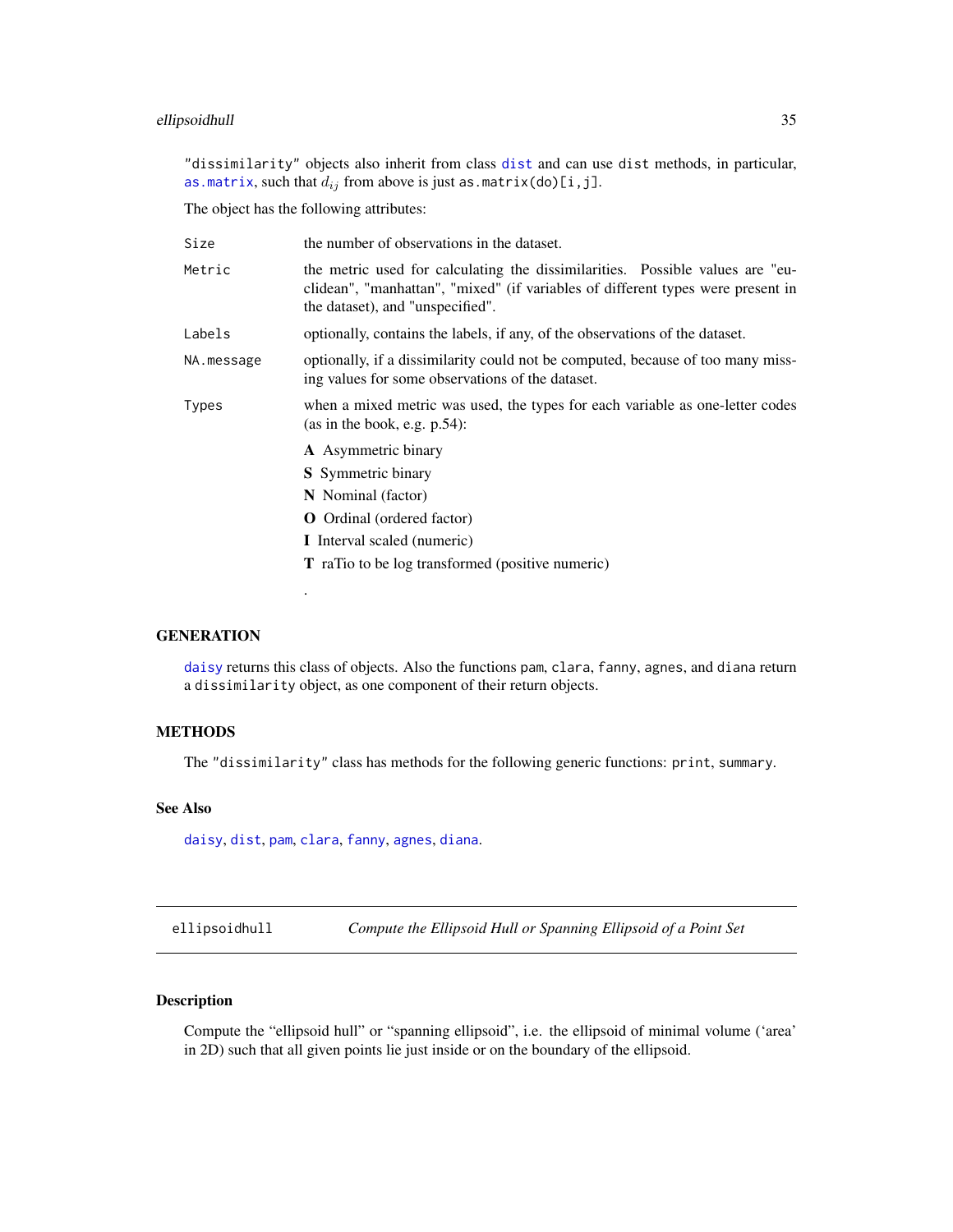# Usage

```
ellipsoidhull(x, tol=0.01, maxit=5000,
             ret.wt = FALSE, ret.sqdist = FALSE, ret.pr = FALSE)
## S3 method for class 'ellipsoid'
print(x, digits = max(1, getOption("digits") - 2), ...)
```
# Arguments

| x                          | the <i>n p</i> -dimensional points assumeric $n \times p$ matrix.                                                                                                                                                     |  |
|----------------------------|-----------------------------------------------------------------------------------------------------------------------------------------------------------------------------------------------------------------------|--|
| tol                        | convergence tolerance for Titterington's algorithm. Setting this to much smaller<br>values may drastically increase the number of iterations needed, and you may<br>want to increas maxit as well.                    |  |
| maxit                      | integer giving the maximal number of iteration steps for the algorithm.                                                                                                                                               |  |
| ret.wt, ret.sqdist, ret.pr |                                                                                                                                                                                                                       |  |
|                            | logicals indicating if additional information should be returned, ret.wt spec-<br>ifying the <i>weights</i> , ret.sqdist the <i>squared distances</i> and ret.pr the final<br><b>probabilities</b> in the algorithms. |  |
| digits                     | the usual arguments to print methods.                                                                                                                                                                                 |  |
|                            |                                                                                                                                                                                                                       |  |

# Details

The "spanning ellipsoid" algorithm is said to stem from Titterington(1976), in Pison et al (1999) who use it for [clusplot.default](#page-22-1).

The problem can be seen as a special case of the "Min.Vol." ellipsoid of which a more more flexible and general implementation is [cov.mve](#page-0-0) in the MASS package.

#### Value

an object of class "ellipsoid", basically a [list](#page-0-0) with several components, comprising at least

| cov        | $p \times p$ covariance matrix description the ellipsoid.                                                                                                                                                                                                                                                                                                                   |
|------------|-----------------------------------------------------------------------------------------------------------------------------------------------------------------------------------------------------------------------------------------------------------------------------------------------------------------------------------------------------------------------------|
| loc        | $p$ -dimensional location of the ellipsoid center.                                                                                                                                                                                                                                                                                                                          |
| d2         | average squared radius. Further, $d2 = t^2$ , where t is "the value of a t-statistic on<br>the ellipse boundary" (from ellipse in the ellipse package), and hence, more<br>usefully, $d2 = qchisq(alpha, df = p)$ , where alpha is the confidence level<br>for p-variate normally distributed data with location and covariance loc and cov<br>to lie inside the ellipsoid. |
| wt         | the vector of weights iff ret. wt was true.                                                                                                                                                                                                                                                                                                                                 |
| sqdist     | the vector of squared distances iff ret. squares true.                                                                                                                                                                                                                                                                                                                      |
| prob       | the vector of algorithm probabilities iff ret.pr was true.                                                                                                                                                                                                                                                                                                                  |
| it         | number of iterations used.                                                                                                                                                                                                                                                                                                                                                  |
| tol, maxit | just the input argument, see above.                                                                                                                                                                                                                                                                                                                                         |
| eps        | the achieved tolerance which is the maximal squared radius minus $p$ .                                                                                                                                                                                                                                                                                                      |
| ierr       | error code as from the algorithm; $\theta$ means <i>ok</i> .                                                                                                                                                                                                                                                                                                                |
| conv       | logical indicating if the converged. This is defined as it $\leq$ maxit && ierr == 0.                                                                                                                                                                                                                                                                                       |
|            |                                                                                                                                                                                                                                                                                                                                                                             |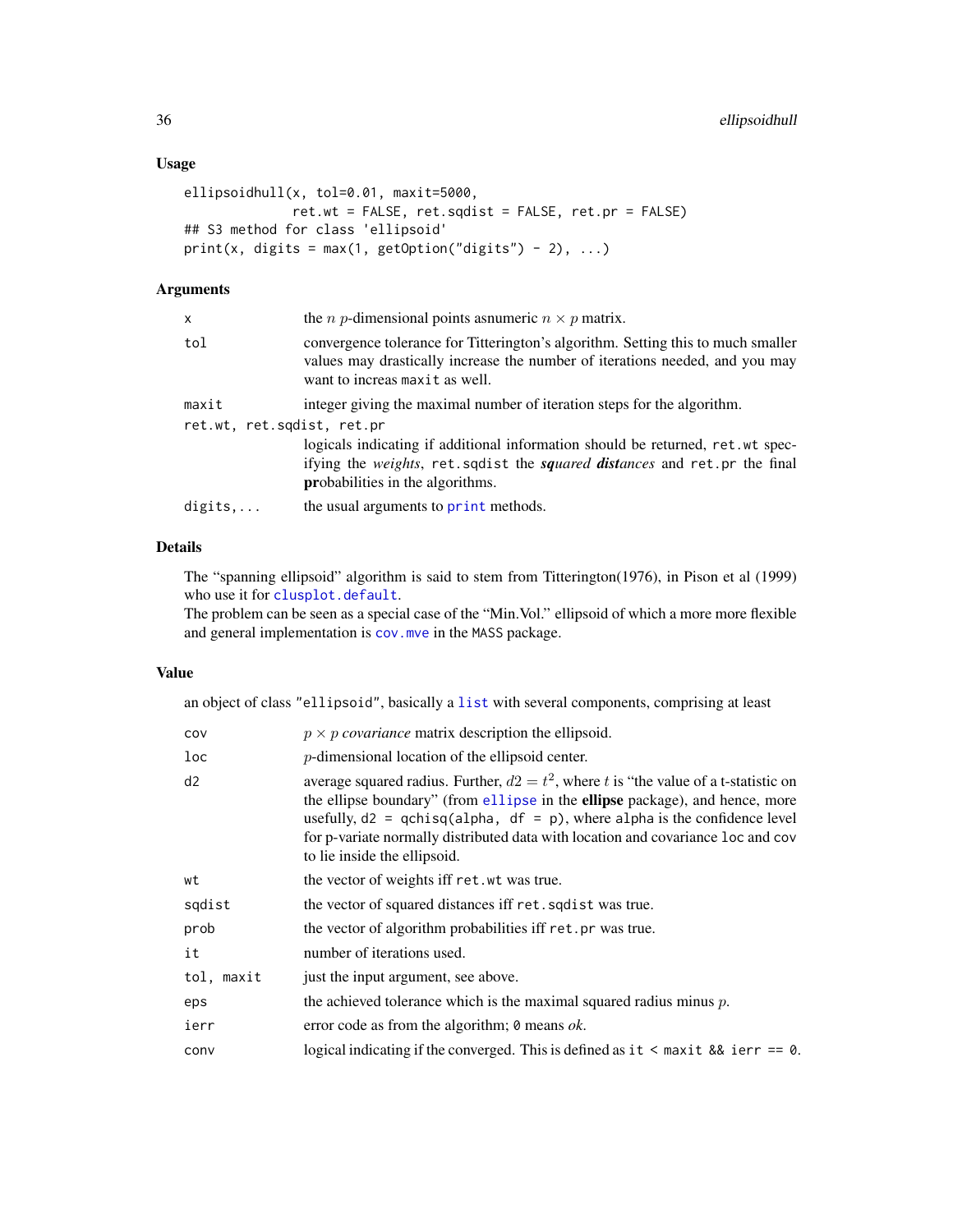#### fanny 37

### Author(s)

Martin Maechler did the present class implementation; Rousseeuw et al did the underlying code.

### References

Pison, G., Struyf, A. and Rousseeuw, P.J. (1999) Displaying a Clustering with CLUSPLOT, *Computational Statistics and Data Analysis*, 30, 381–392.

D.M. Titterington (1976) Algorithms for computing D-optimal design on finite design spaces. In *Proc.\ of the 1976 Conf.\ on Information Science and Systems*, 213–216; John Hopkins University.

# See Also

[predict.ellipsoid](#page-61-0) which is also the [predict](#page-0-0) method for ellipsoid objects. [volume.ellipsoid](#page-75-0) for an example of 'manual' ellipsoid object construction; further [ellipse](#page-0-0) from package ellipse and [ellipsePoints](#page-0-0) from package sfsmisc.

[chull](#page-0-0) for the convex hull, [clusplot](#page-20-0) which makes use of this; [cov.mve](#page-0-0).

### Examples

```
x \le - rnorm(100)xy \le - unname(cbind(x, rnorm(100) + 2*x + 10))
exy <- ellipsoidhull(xy)
exy # >> calling print.ellipsoid()
plot(xy, main = "ellipsoidhull(<Gauss data>) -- 'spanning points'")
lines(predict(exy), col="blue")
points(rbind(exy$loc), col = "red", cex = 3, pch = 13)exy \le ellipsoidhull(xy, tol = 1e-7, ret.wt = TRUE, ret.sq = TRUE)
str(exy) # had small `tol', hence many iterations
(ii <- which(zapsmall(exy $ wt) > 1e-6))
## --> only about 4 to 6 "spanning ellipsoid" points
round(exy$wt[ii],3); sum(exy$wt[ii]) # weights summing to 1
points(xy[ii,], pch = 21, cex = 2,col="blue", bg = adjustcolor("blue", 0.25))
```
<span id="page-36-0"></span>fanny *Fuzzy Analysis Clustering*

### **Description**

Computes a fuzzy clustering of the data into k clusters.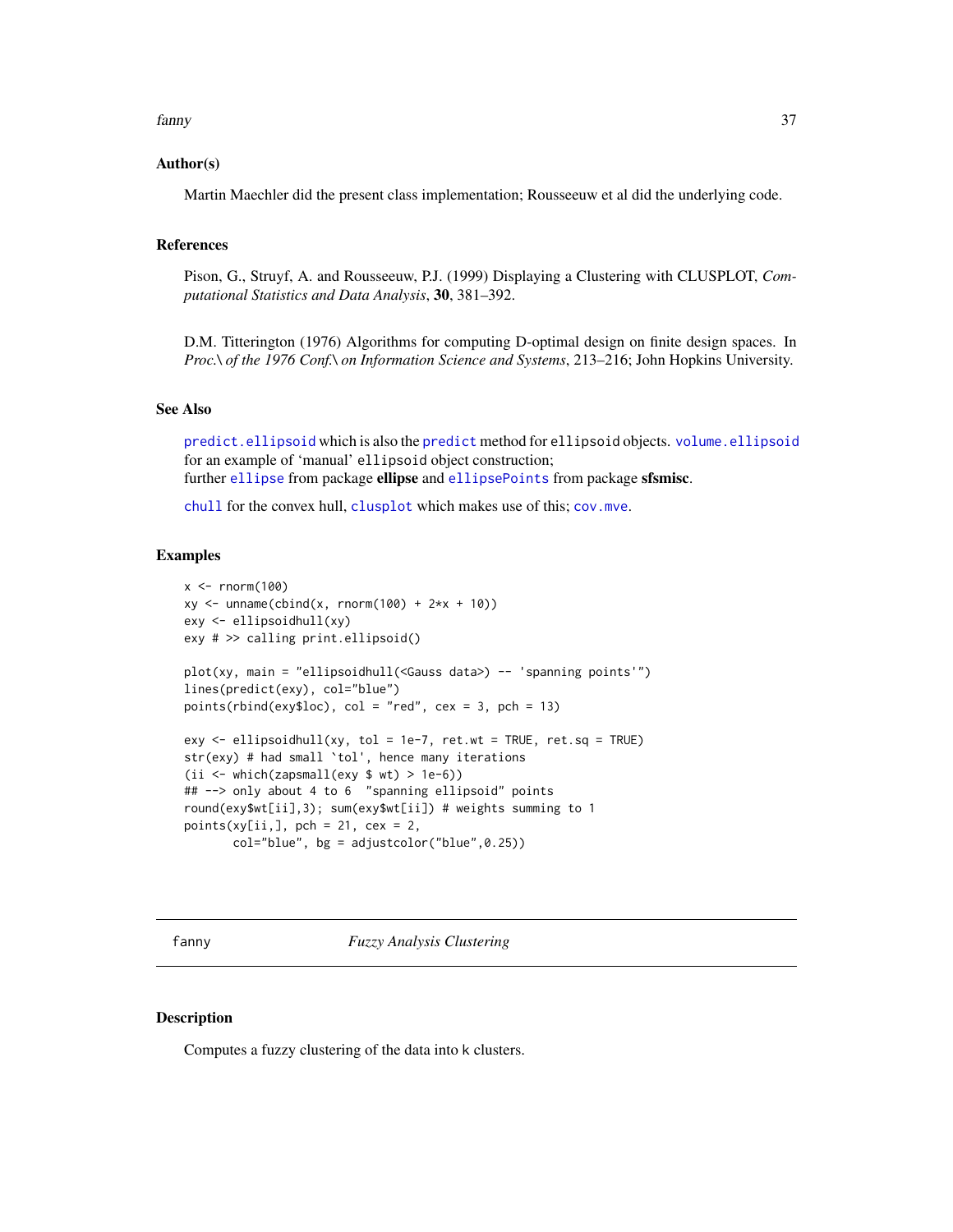# Usage

```
fanny(x, k, diss = inherits(x, "dist"), memb.exp = 2,
     metric = c("euclidean", "manhattan", "SqEuclidean"),
     stand = FALSE, iniMem.p = NULL, cluster.only = FALSE,
     keep.diss = !diss && !cluster-only && n < 100,
     keep.data = !diss && !cluster.only,
     maxit = 500, tol = 1e-15, trace.lev = 0)
```
# Arguments

| х            | data matrix or data frame, or dissimilarity matrix, depending on the value of the<br>diss argument.                                                                                                                                                                                                                                                                                                                                                                                                                                                                                                    |
|--------------|--------------------------------------------------------------------------------------------------------------------------------------------------------------------------------------------------------------------------------------------------------------------------------------------------------------------------------------------------------------------------------------------------------------------------------------------------------------------------------------------------------------------------------------------------------------------------------------------------------|
|              | In case of a matrix or data frame, each row corresponds to an observation, and<br>each column corresponds to a variable. All variables must be numeric. Missing<br>values (NAs) are allowed.                                                                                                                                                                                                                                                                                                                                                                                                           |
|              | In case of a dissimilarity matrix, x is typically the output of daisy or dist. Also<br>a vector of length $n*(n-1)/2$ is allowed (where n is the number of observations),<br>and will be interpreted in the same way as the output of the above-mentioned<br>functions. Missing values (NAs) are not allowed.                                                                                                                                                                                                                                                                                          |
| k            | integer giving the desired number of clusters. It is required that $0 < k < n/2$<br>where $n$ is the number of observations.                                                                                                                                                                                                                                                                                                                                                                                                                                                                           |
| diss         | logical flag: if TRUE (default for dist or dissimilarity objects), then x is<br>assumed to be a dissimilarity matrix. If FALSE, then x is treated as a matrix of<br>observations by variables.                                                                                                                                                                                                                                                                                                                                                                                                         |
| memb.exp     | number $r$ strictly larger than 1 specifying the <i>membership exponent</i> used in the<br>fit criterion; see the 'Details' below. Default: 2 which used to be hardwired<br>inside FANNY.                                                                                                                                                                                                                                                                                                                                                                                                              |
| metric       | character string specifying the metric to be used for calculating dissimilarities<br>between observations. Options are "euclidean" (default), "manhattan", and<br>"SqEuclidean". Euclidean distances are root sum-of-squares of differences,<br>and manhattan distances are the sum of absolute differences, and "SqEuclidean",<br>the <i>squared</i> euclidean distances are sum-of-squares of differences. Using this<br>last option is equivalent (but somewhat slower) to computing so called "fuzzy<br>C-means".<br>If $x$ is already a dissimilarity matrix, then this argument will be ignored. |
| stand        | logical; if true, the measurements in x are standardized before calculating the<br>dissimilarities. Measurements are standardized for each variable (column), by<br>subtracting the variable's mean value and dividing by the variable's mean abso-<br>lute deviation. If $x$ is already a dissimilarity matrix, then this argument will be<br>ignored.                                                                                                                                                                                                                                                |
| iniMem.p     | numeric $n \times k$ matrix or NULL (by default); can be used to specify a starting<br>membership matrix, i.e., a matrix of non-negative numbers, each row summing<br>to one.                                                                                                                                                                                                                                                                                                                                                                                                                          |
| cluster.only | logical; if true, no silhouette information will be computed and returned, see<br>details.                                                                                                                                                                                                                                                                                                                                                                                                                                                                                                             |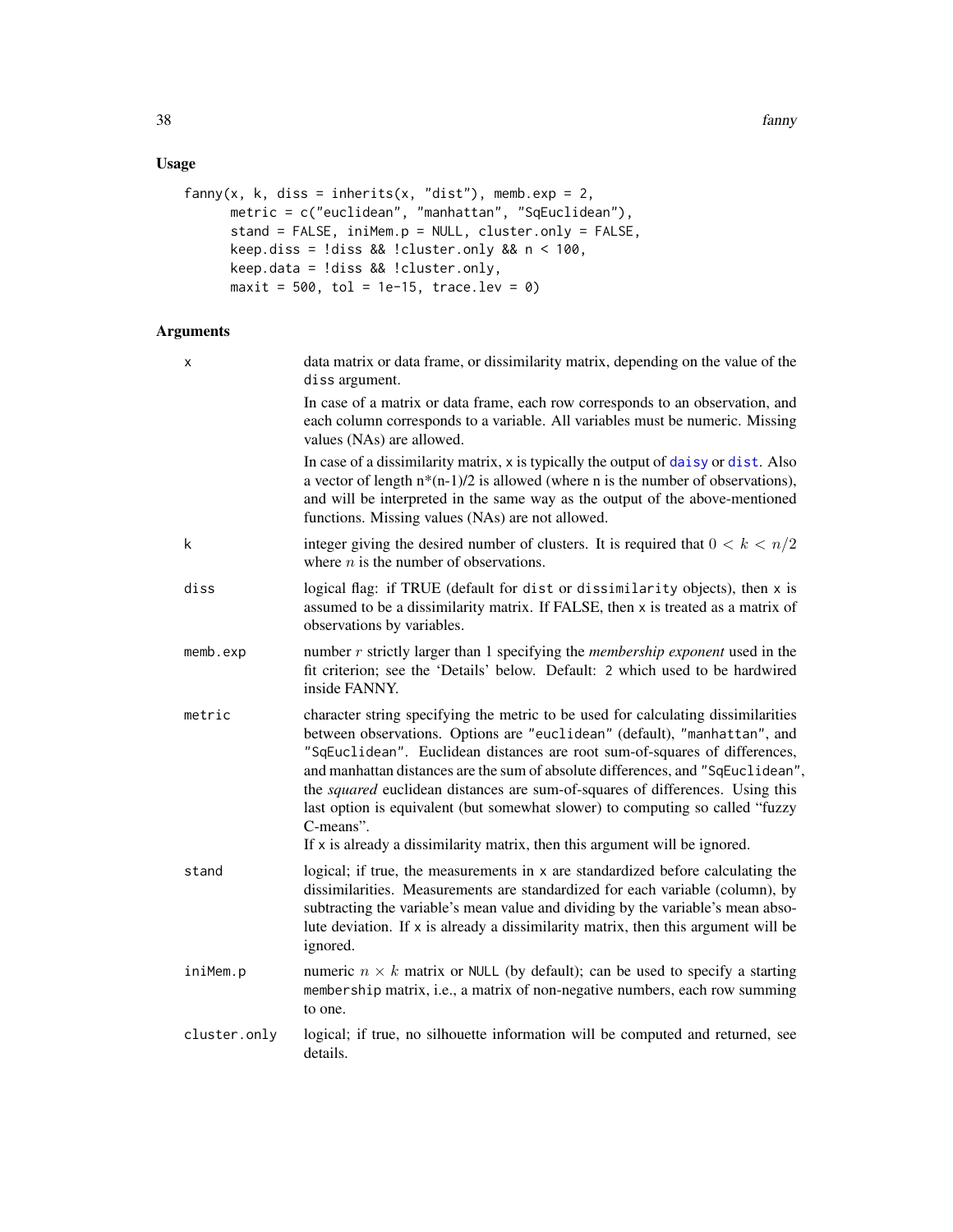| keep.diss, keep.data |                                                                                                                                                                                                                                          |
|----------------------|------------------------------------------------------------------------------------------------------------------------------------------------------------------------------------------------------------------------------------------|
|                      | logicals indicating if the dissimilarities and/or input data x should be kept in<br>the result. Setting these to FALSE can give smaller results and hence also save<br>memory allocation <i>time</i> .                                   |
| maxit, tol           | maximal number of iterations and default tolerance for convergence (relative<br>convergence of the fit criterion) for the FANNY algorithm. The defaults $maxit = 500$<br>1e-15 used to be hardwired inside the algorithm.<br>and $tol =$ |
| trace.lev            | integer specifying a trace level for printing diagnostics during the C-internal<br>algorithm. Default 0 does not print anything; higher values print increasingly<br>more.                                                               |

#### Details

In a fuzzy clustering, each observation is "spread out" over the various clusters. Denote by  $u_{iv}$  the membership of observation  $i$  to cluster  $v$ .

The memberships are nonnegative, and for a fixed observation i they sum to 1. The particular method fanny stems from chapter 4 of Kaufman and Rousseeuw (1990) (see the references in [daisy](#page-27-0)) and has been extended by Martin Maechler to allow user specified memb.exp, iniMem.p, maxit, tol, etc.

Fanny aims to minimize the objective function

$$
\sum_{v=1}^{k} \frac{\sum_{i=1}^{n} \sum_{j=1}^{n} u_{iv}^r u_{jv}^r d(i,j)}{2 \sum_{j=1}^{n} u_{jv}^r}
$$

where *n* is the number of observations, *k* is the number of clusters, *r* is the membership exponent memb.exp and  $d(i, j)$  is the dissimilarity between observations i and j.

Note that  $r \to 1$  gives increasingly crisper clusterings whereas  $r \to \infty$  leads to complete fuzzyness. K&R(1990), p.191 note that values too close to 1 can lead to slow convergence. Further note that even the default,  $r = 2$  can lead to complete fuzzyness, i.e., memberships  $u_{iv} \equiv 1/k$ . In that case a warning is signalled and the user is advised to chose a smaller memb.exp  $(= r)$ .

Compared to other fuzzy clustering methods, fanny has the following features: (a) it also accepts a dissimilarity matrix; (b) it is more robust to the spherical cluster assumption; (c) it provides a novel graphical display, the silhouette plot (see [plot.partition](#page-57-0)).

### Value

an object of class "fanny" representing the clustering. See [fanny.object](#page-39-0) for details.

### See Also

[agnes](#page-2-0) for background and references; [fanny.object](#page-39-0), [partition.object](#page-49-0), [plot.partition](#page-57-0), [daisy](#page-27-0), [dist](#page-0-0).

### Examples

```
## generate 10+15 objects in two clusters, plus 3 objects lying
## between those clusters.
x \le rbind(cbind(rnorm(10, 0, 0.5), rnorm(10, 0, 0.5)),
```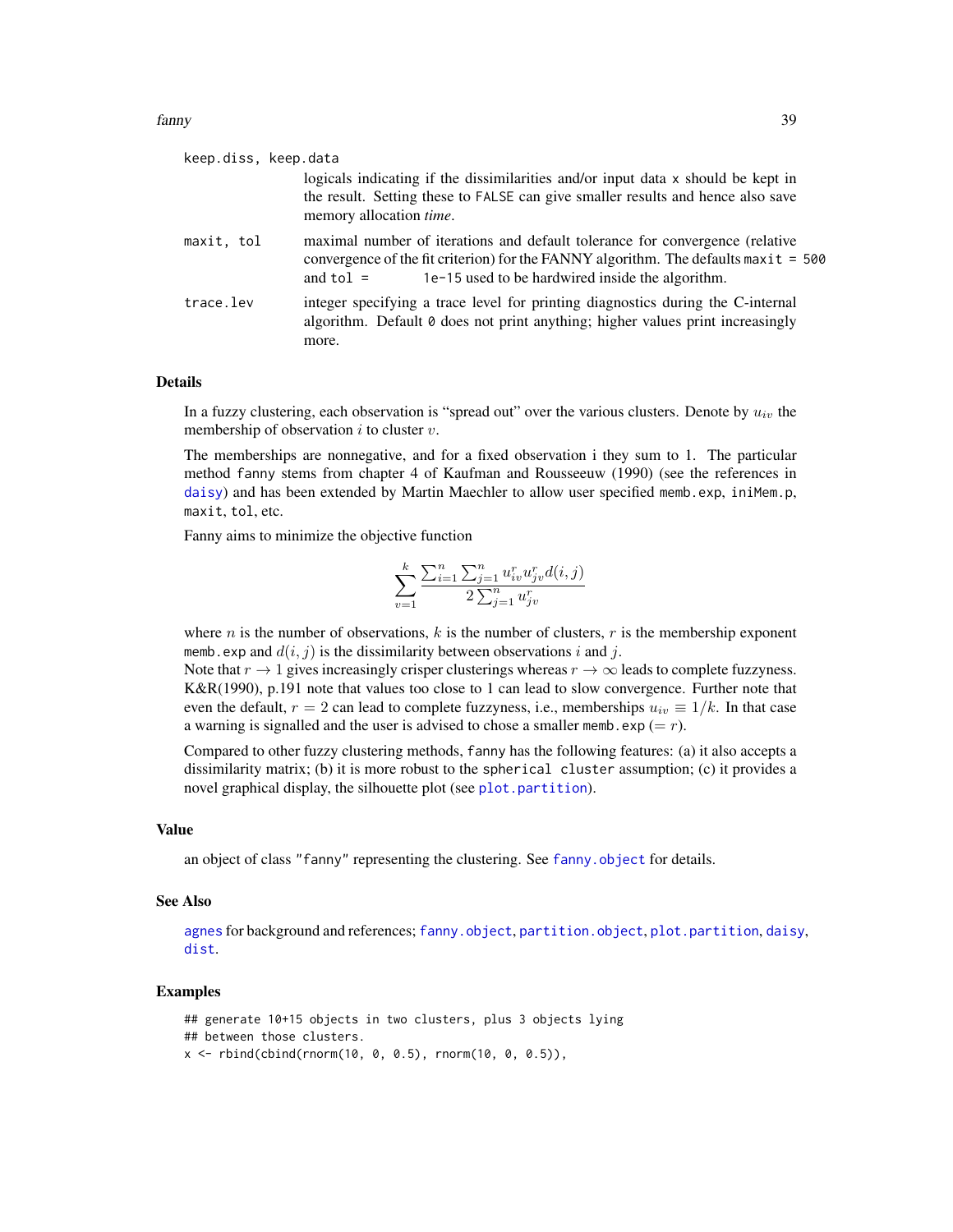```
cbind(rnorm(15, 5, 0.5), rnorm(15, 5, 0.5)),
          cbind(rnorm( 3,3.2,0.5), rnorm( 3,3.2,0.5)))
fannyx \leq fanny(x, 2)
## Note that observations 26:28 are "fuzzy" (closer to # 2):
fannyx
summary(fannyx)
plot(fannyx)
(fan.x.15 \leq fanny(x, 2, memb.exp = 1.5)) # 'crispier' for obs. 26:28
(fanny(x, 2, memb.exp = 3)) # more fuzzy in general
data(ruspini)
f4 <- fanny(ruspini, 4)
stopifnot(rle(f4$clustering)$lengths == c(20,23,17,15))
plot(f4, which = 1)## Plot similar to Figure 6 in Stryuf et al (1996)
plot(fanny(ruspini, 5))
```
<span id="page-39-0"></span>fanny.object *Fuzzy Analysis (FANNY) Object*

## Description

The objects of class "fanny" represent a fuzzy clustering of a dataset.

### Value

A legitimate fanny object is a list with the following components:

| membership  | matrix containing the memberships for each pair consisting of an observation<br>and a cluster.                                                                                                                                                                             |
|-------------|----------------------------------------------------------------------------------------------------------------------------------------------------------------------------------------------------------------------------------------------------------------------------|
| memb. exp   | the membership exponent used in the fitting criterion.                                                                                                                                                                                                                     |
| coeff       | Dunn's partition coefficient $F(k)$ of the clustering, where k is the number of<br>clusters. $F(k)$ is the sum of all <i>squared</i> membership coefficients, divided by the<br>number of observations. Its value is between $1/k$ and 1.                                  |
|             | The normalized form of the coefficient is also given. It is defined as $(F(k) -$<br>$1/k)/(1-1/k)$ , and ranges between 0 and 1. A low value of Dunn's coefficient<br>indicates a very fuzzy clustering, whereas a value close to 1 indicates a near-<br>crisp clustering. |
| clustering  | the clustering vector of the nearest crisp clustering, see partition.object.                                                                                                                                                                                               |
| k.crisp     | integer ( $\leq k$ ) giving the number of <i>crisp</i> clusters; can be less than k, where it's<br>recommended to decrease memb. exp.                                                                                                                                      |
| objective   | named vector containing the minimal value of the objective function reached by<br>the FANNY algorithm and the relative convergence tolerance tol used.                                                                                                                     |
| convergence | named vector with i terations, the number of iterations needed and converged<br>indicating if the algorithm converged (in maxit iterations within convergence<br>tolerance tol.                                                                                            |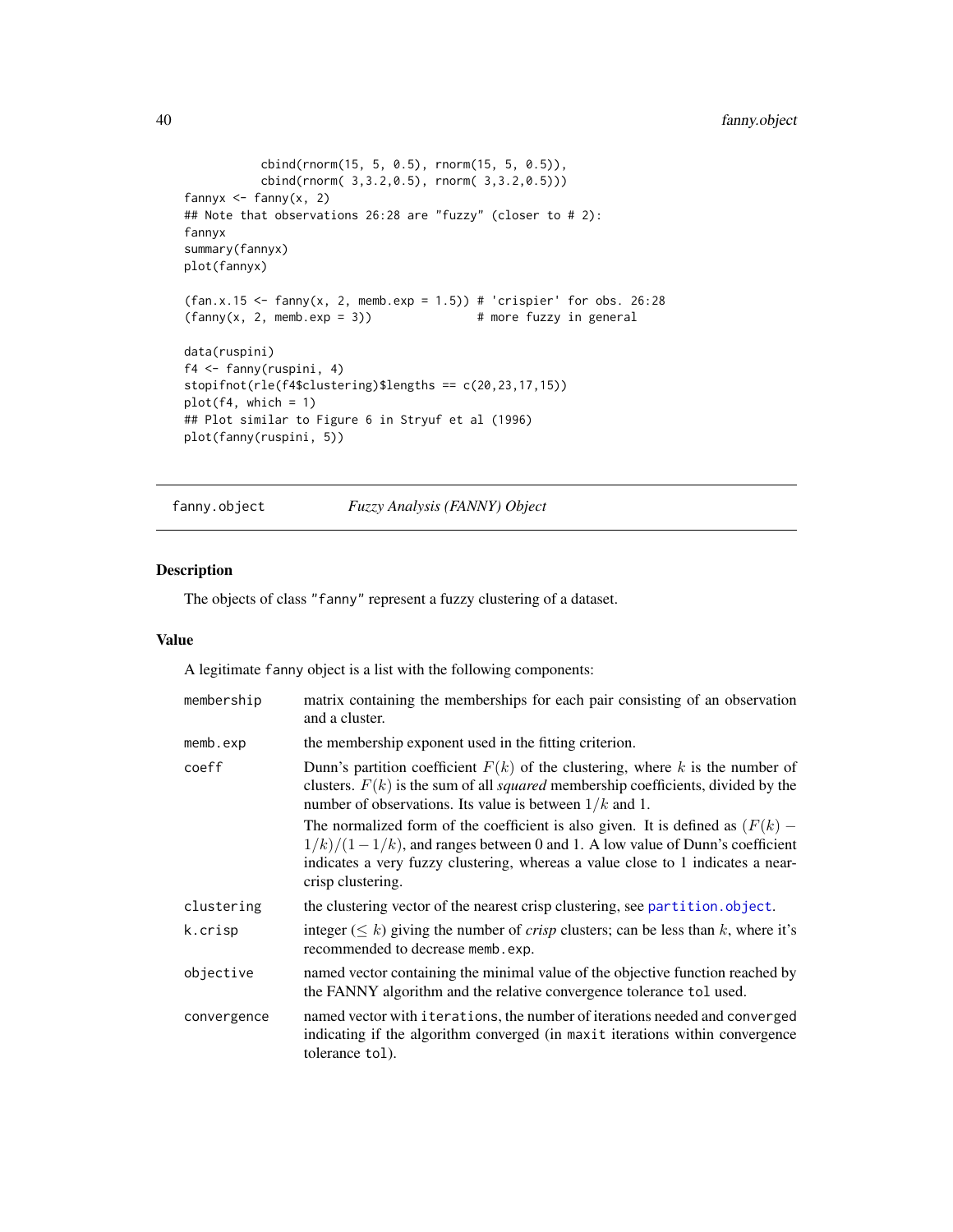#### flower that the set of the set of the set of the set of the set of the set of the set of the set of the set of the set of the set of the set of the set of the set of the set of the set of the set of the set of the set of t

| diss    | an object of class "dissimilarity", see partition.object.                               |
|---------|-----------------------------------------------------------------------------------------|
| call    | generating call, see partition. object.                                                 |
| silinfo | list with silhouette information of the nearest crisp clustering, see partition.object. |
| data    | matrix, possibibly standardized, or NULL, see partition.object.                         |

# **GENERATION**

These objects are returned from [fanny](#page-36-0).

## METHODS

The "fanny" class has methods for the following generic functions: print, summary.

# INHERITANCE

The class "fanny" inherits from "partition". Therefore, the generic functions plot and clusplot can be used on a fanny object.

# See Also

[fanny](#page-36-0), [print.fanny](#page-65-0), [dissimilarity.object](#page-33-0), [partition.object](#page-49-0), [plot.partition](#page-57-0).

flower *Flower Characteristics*

# Description

8 characteristics for 18 popular flowers.

### Usage

```
data(flower)
```
### Format

A data frame with 18 observations on 8 variables:

| $\lceil$ . "V1"] | factor  | winters    |
|------------------|---------|------------|
| $\lceil$ , "V2"] | factor  | shadow     |
| $\lceil$ , "V3"] | factor  | tubers     |
| $\lceil$ , "V4"] | factor  | color      |
| $\lceil$ , "V5"] | ordered | soil       |
| $\lceil$ . "V6"] | ordered | preference |
| "V7"]            | numeric | height     |
| "V8"]            | numeric | distance   |

V1 winters, is binary and indicates whether the plant may be left in the garden when it freezes.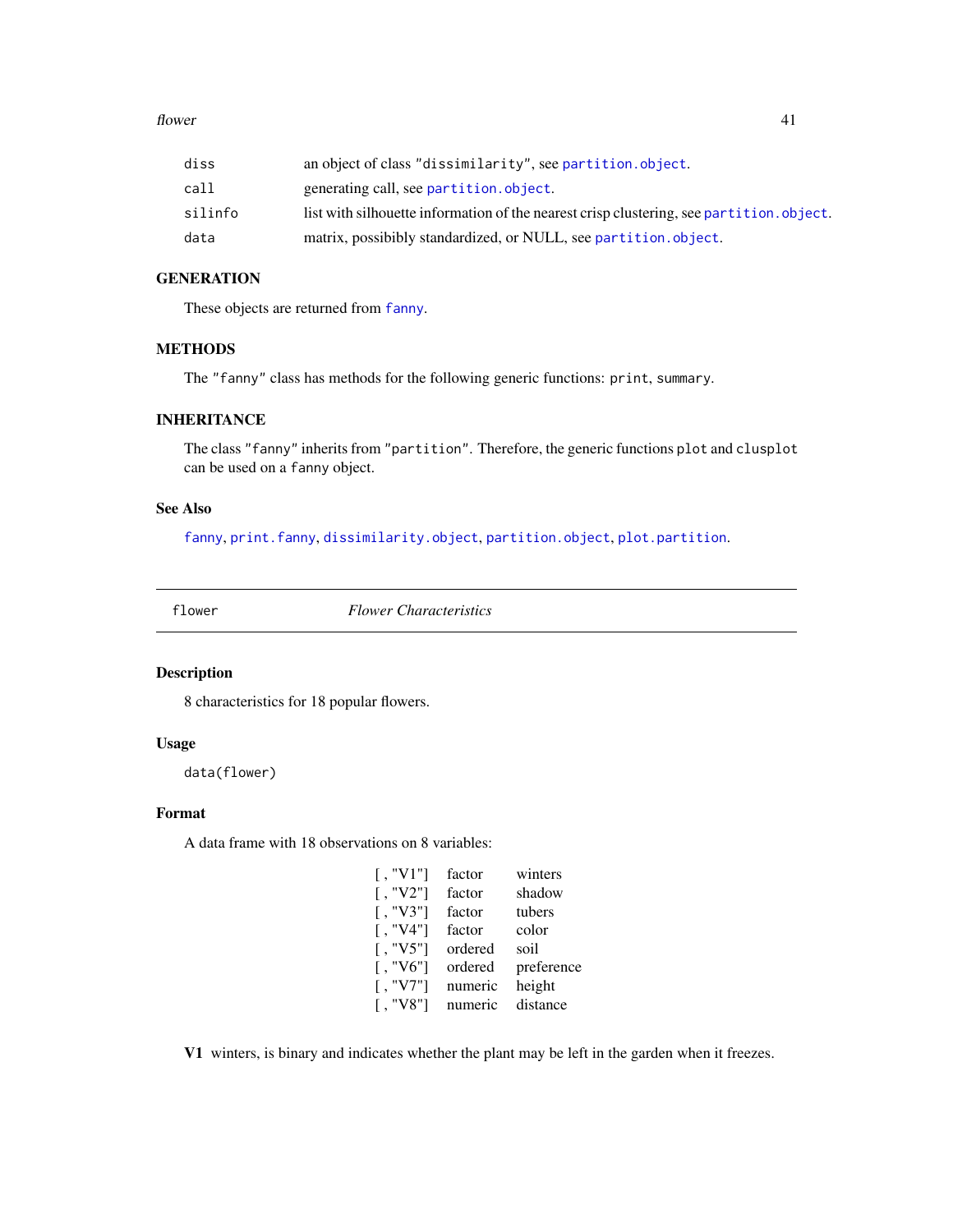- V2 shadow, is binary and shows whether the plant needs to stand in the shadow.
- V3 tubers, is asymmetric binary and distinguishes between plants with tubers and plants that grow in any other way.
- V4 color, is nominal and specifies the flower's color  $(1 = \text{white}, 2 = \text{yellow}, 3 = \text{pink}, 4 = \text{red}, 5 = \text{pink}$ blue).
- V5 soil, is ordinal and indicates whether the plant grows in dry (1), normal (2), or wet (3) soil.
- V6 preference, is ordinal and gives someone's preference ranking going from 1 to 18.
- V7 height, is interval scaled, the plant's height in centimeters.
- V8 distance, is interval scaled, the distance in centimeters that should be left between the plants.

#### References

Struyf, Hubert and Rousseeuw (1996), see [agnes](#page-2-0).

### Examples

```
data(flower)
## Example 2 in ref
daisy(flower, type = list(asymm = 3))
daisy(flower, type = list(asymm = c(1, 3), ordratio = 7))
```
lower.to.upper.tri.inds

```
Permute Indices for Triangular Matrices
```
## **Description**

Compute index vectors for extracting or reordering of lower or upper triangular matrices that are stored as contiguous vectors.

### Usage

lower.to.upper.tri.inds(n) upper.to.lower.tri.inds(n)

#### Arguments

n integer larger than 1.

## Value

integer vector containing a permutation of 1:N where  $N = n(n - 1)/2$ .

# See Also

[upper.tri](#page-0-0), [lower.tri](#page-0-0) with a related purpose.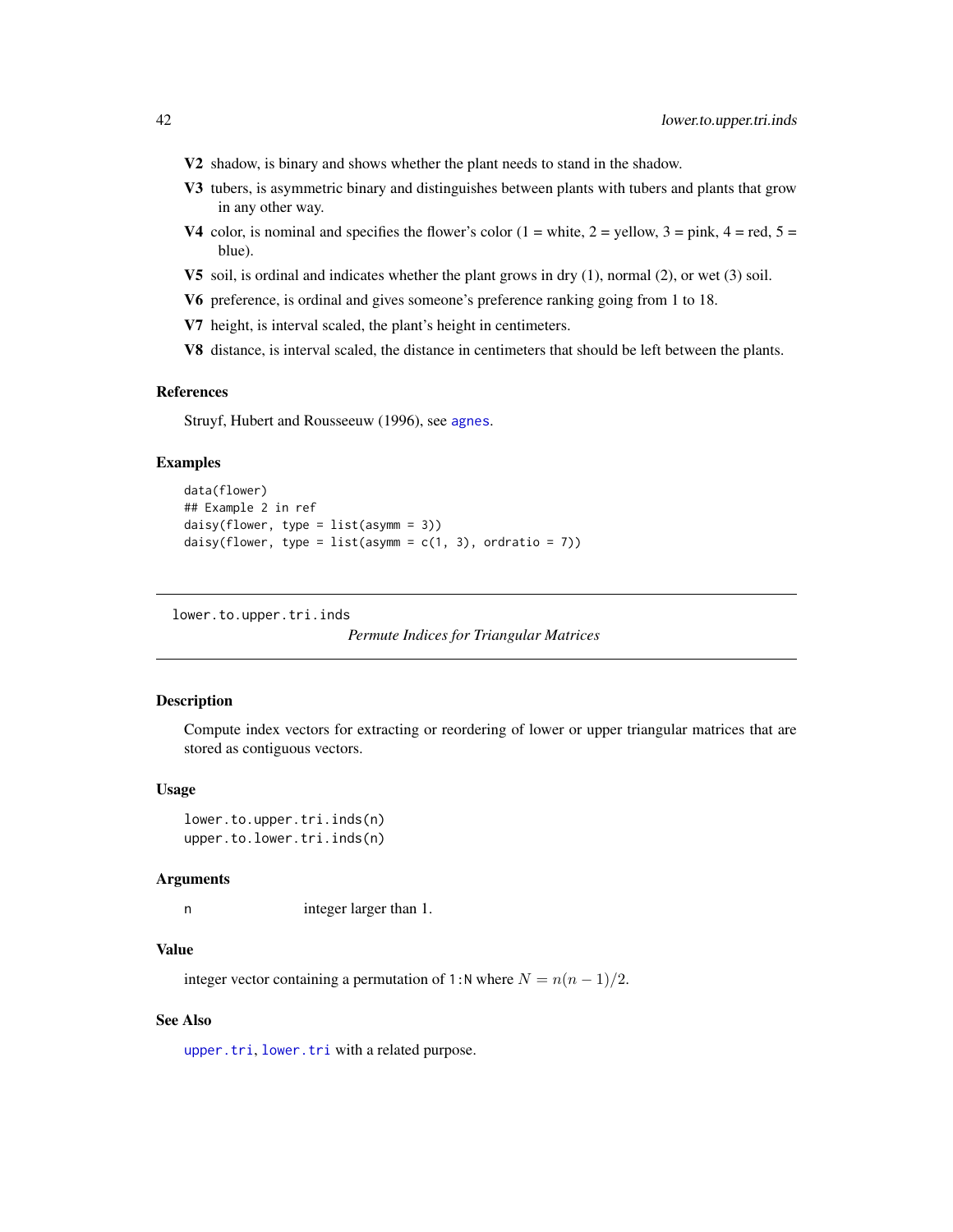#### $mona$  and  $43$

### Examples

```
m5 < - matrix(NA, 5, 5)
m \le -m5; m[lower.tri(m)] \le -upper.to.lower.tri.index(5); m
m \le -m5; m[upper.tri(m)] \le -1 ower.to.upper.tri.inds(5); m
stopifnot(lower.to.upper.tri.index(2) == 1,lower.to.upper.tri.inds(3) == 1:3,
          upper.to.lower.tri.inds(3) == 1:3,
     sort(upper.to.lower.tri.index(5)) == 1:10,sort(lower.to.upper.tri.index(6)) == 1:15)
```
<span id="page-42-0"></span>

mona *MONothetic Analysis Clustering of Binary Variables*

### **Description**

Returns a list representing a divisive hierarchical clustering of a dataset with binary variables only.

### Usage

mona(x, trace.lev =  $\theta$ )

#### Arguments

| $\mathsf{x}$ | data matrix or data frame in which each row corresponds to an observation, and                                                                                    |
|--------------|-------------------------------------------------------------------------------------------------------------------------------------------------------------------|
|              | each column corresponds to a variable. All variables must be binary. A limited<br>number of missing values (NAs) is allowed. Every observation must have at least |
|              | one value different from NA. No variable should have half of its values missing.                                                                                  |
|              | There must be at least one variable which has no missing values. A variable<br>with all its non-missing values identical is not allowed.                          |
| trace.lev    | logical or integer indicating if (and how much) the algorithm should produce<br>progress output.                                                                  |

#### Details

mona is fully described in chapter 7 of Kaufman and Rousseeuw (1990). It is "monothetic" in the sense that each division is based on a single (well-chosen) variable, whereas most other hierarchical methods (including agnes and diana) are "polythetic", i.e. they use all variables together.

The mona-algorithm constructs a hierarchy of clusterings, starting with one large cluster. Clusters are divided until all observations in the same cluster have identical values for all variables.

At each stage, all clusters are divided according to the values of one variable. A cluster is divided into one cluster with all observations having value 1 for that variable, and another cluster with all observations having value 0 for that variable.

The variable used for splitting a cluster is the variable with the maximal total association to the other variables, according to the observations in the cluster to be splitted. The association between variables f and g is given by  $a(f,g)^*d(f,g) - b(f,g)^*c(f,g)$ , where  $a(f,g)$ ,  $b(f,g)$ ,  $c(f,g)$ , and  $d(f,g)$  are the numbers in the contingency table of f and g. [That is,  $a(f,g)$  (resp.  $d(f,g)$ ) is the number of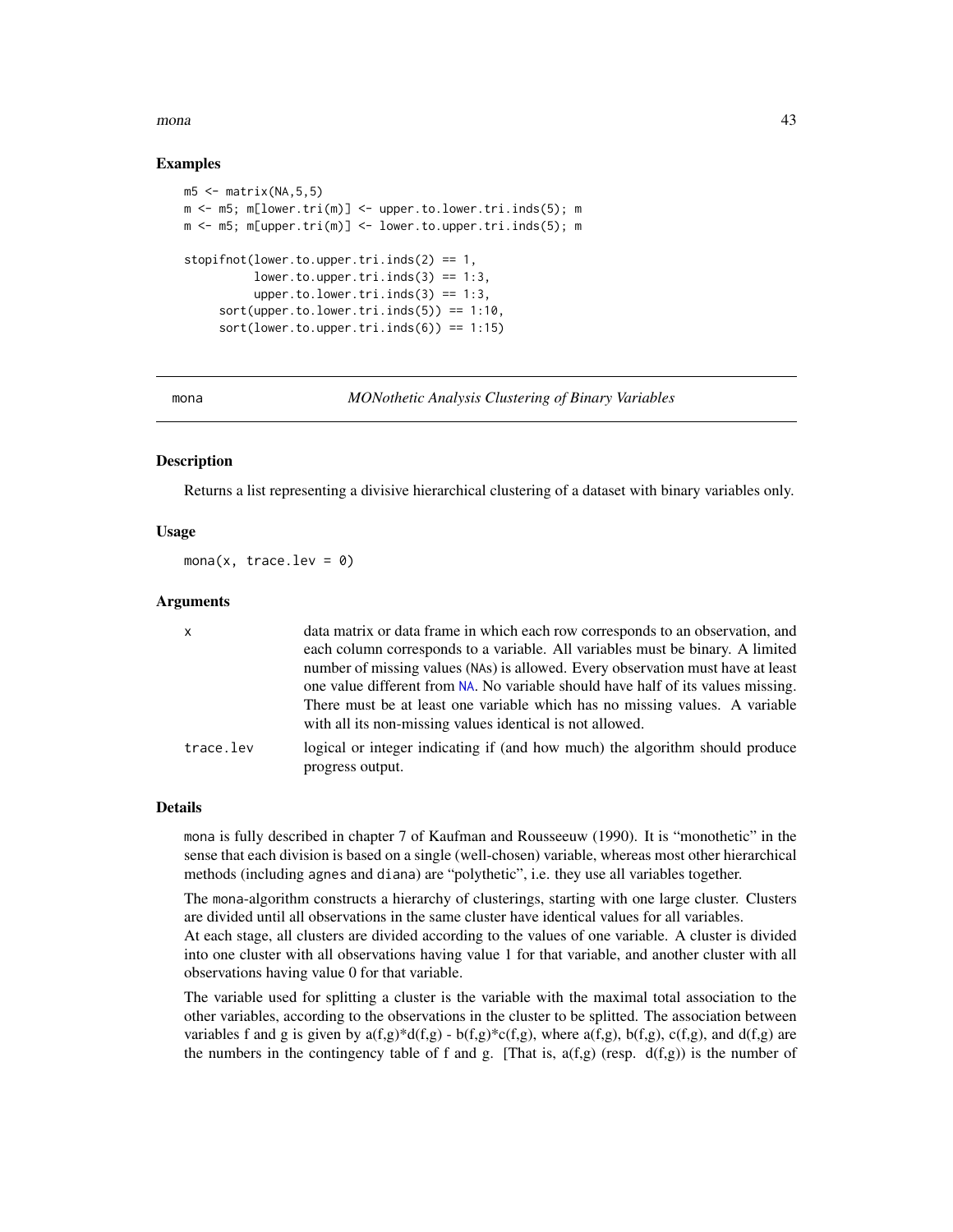observations for which f and g both have value 0 (resp. value 1);  $b(f,g)$  (resp.  $c(f,g)$ ) is the number of observations for which f has value 0 (resp. 1) and g has value 1 (resp. 0).] The total association of a variable f is the sum of its associations to all variables.

# Value

an object of class "mona" representing the clustering. See [mona.object](#page-44-0) for details.

#### Missing Values ([NA](#page-0-0)s)

The mona-algorithm requires "pure" 0-1 values. However, mona $(x)$  allows x to contain (not too many) [NA](#page-0-0)s. In a preliminary step, these are "imputed", i.e., all missing values are filled in. To do this, the same measure of association between variables is used as in the algorithm. When variable f has missing values, the variable g with the largest absolute association to f is looked up. When the association between f and g is positive, any missing value of f is replaced by the value of g for the same observation. If the association between f and g is negative, then any missing value of f is replaced by the value of 1-g for the same observation.

### **Note**

In cluster versions before 2.0.6, the algorithm entered an infinite loop in the boundary case of one variable, i.e.,  $ncol(x) = 1$ , which currently signals an error (because the algorithm now in C, haes not correctly taken account of this special case).

# See Also

[agnes](#page-2-0) for background and references; [mona.object](#page-44-0), [plot.mona](#page-56-0).

### Examples

```
data(animals)
ma <- mona(animals)
ma
## Plot similar to Figure 10 in Struyf et al (1996)
plot(ma)
## One place to see if/how error messages are *translated* (to 'de' / 'pl'):
ani.NA <- animals; ani.NA[4,] <- NA
aniNA \le within(animals, { end[2:9] \le NA })
aniN2 <- animals; aniN2[cbind(1:6, c(3, 1, 4:6, 2))] <- NA
ani.non2 <- within(animals, end[7] <- 3 )
ani.idNA <- within(animals, end[!is.na(end)] <- 1 )
try( mona(ani.NA) ) ## error: .. object with all values missing
try( mona(aniNA) ) ## error: .. more than half missing values
try( mona(aniN2) ) ## error: all have at least one missing
try( mona(ani.non2) ) ## error: all must be binary
try( mona(ani.idNA) ) ## error: ditto
```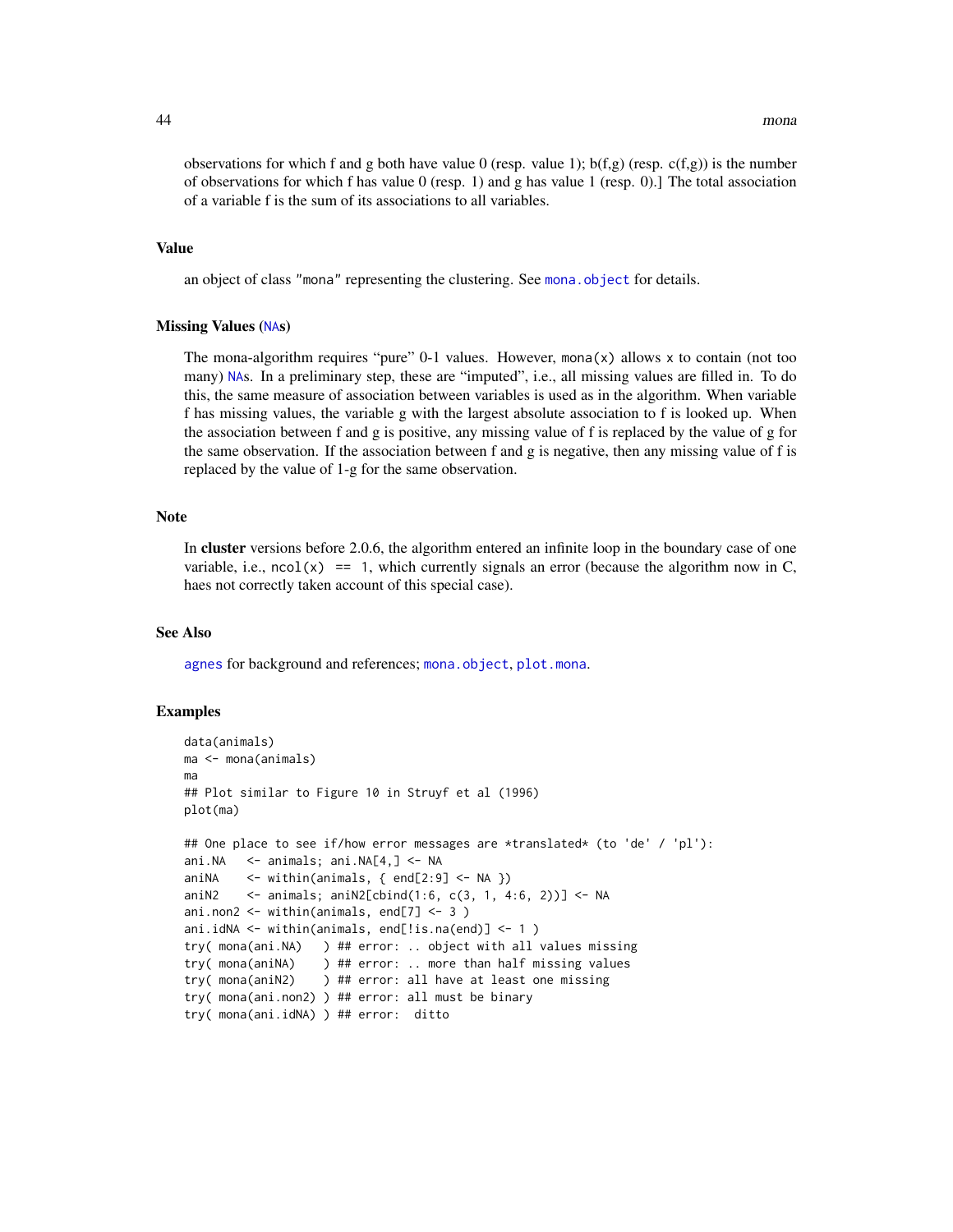<span id="page-44-0"></span>

# Description

The objects of class "mona" represent the divisive hierarchical clustering of a dataset with only binary variables (measurements). This class of objects is returned from [mona](#page-42-0).

# Value

A legitimate mona object is a list with the following components:

| data      | matrix with the same dimensions as the original data matrix, but with factors<br>coded as 0 and 1, and all missing values replaced.                                               |
|-----------|-----------------------------------------------------------------------------------------------------------------------------------------------------------------------------------|
| order     | a vector giving a permutation of the original observations to allow for plotting,<br>in the sense that the branches of a clustering tree will not cross.                          |
| order.lab | a vector similar to order, but containing observation labels instead of observa-<br>tion numbers. This component is only available if the original observations were<br>labelled. |
| variable  | vector of length n-1 where n is the number of observations, specifying the vari-<br>ables used to separate the observations of order.                                             |
| step      | vector of length n-1 where n is the number of observations, specifying the sepa-<br>ration steps at which the observations of order are separated.                                |

# METHODS

The "mona" class has methods for the following generic functions: print, summary, plot.

## See Also

[mona](#page-42-0) for examples etc, [plot.mona](#page-56-0).

<span id="page-44-1"></span>pam *Partitioning Around Medoids*

# Description

Partitioning (clustering) of the data into k clusters "around medoids", a more robust version of K-means.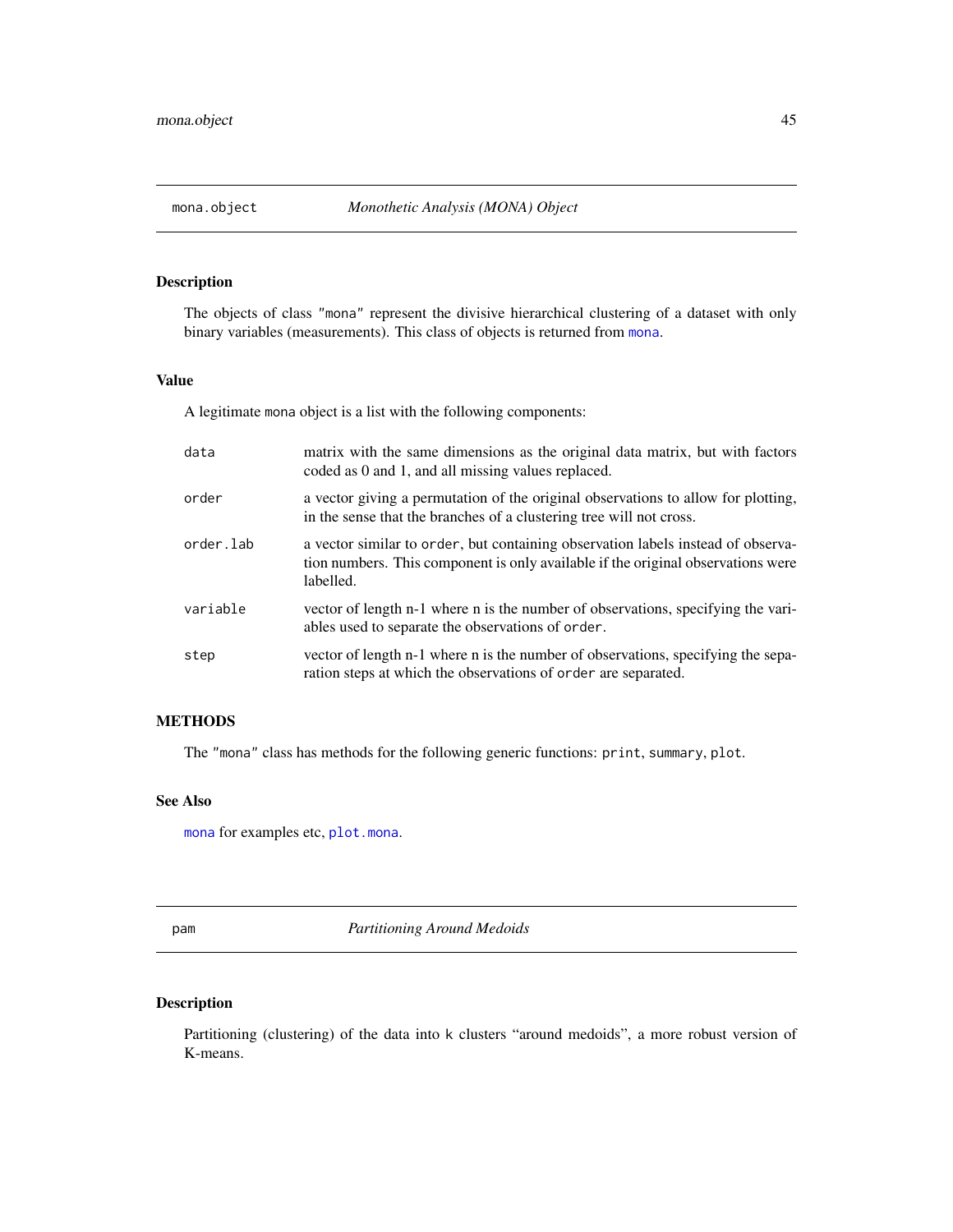# Usage

```
pam(x, k, diss = inherits(x, "dist"),
   metric = c("euclidean", "manhattan"),
   medoids = NULL, stand = FALSE, cluster.only = FALSE,
   do.sum = TRUE,keep.diss = !diss & !cluster.only & n < 100,
   keep.data = !diss && !cluster.only,
   pamonce = FALSE, trace.lev = 0)
```
# Arguments

| X            | data matrix or data frame, or dissimilarity matrix or object, depending on the<br>value of the diss argument.                                                                                                                                                                                                                                                                                    |
|--------------|--------------------------------------------------------------------------------------------------------------------------------------------------------------------------------------------------------------------------------------------------------------------------------------------------------------------------------------------------------------------------------------------------|
|              | In case of a matrix or data frame, each row corresponds to an observation, and<br>each column corresponds to a variable. All variables must be numeric. Missing<br>values (NAs) are allowed—as long as every pair of observations has at least one<br>case not missing.                                                                                                                          |
|              | In case of a dissimilarity matrix, x is typically the output of daisy or dist. Also<br>a vector of length $n*(n-1)/2$ is allowed (where n is the number of observations),<br>and will be interpreted in the same way as the output of the above-mentioned<br>functions. Missing values (NAs) are <i>not</i> allowed.                                                                             |
| k            | positive integer specifying the number of clusters, less than the number of ob-<br>servations.                                                                                                                                                                                                                                                                                                   |
| diss         | logical flag: if TRUE (default for dist or dissimilarity objects), then x will<br>be considered as a dissimilarity matrix. If FALSE, then x will be considered as<br>a matrix of observations by variables.                                                                                                                                                                                      |
| metric       | character string specifying the metric to be used for calculating dissimilarities<br>between observations.<br>The currently available options are "euclidean" and "manhattan". Euclidean dis-<br>tances are root sum-of-squares of differences, and manhattan distances are the<br>sum of absolute differences. If x is already a dissimilarity matrix, then this ar-<br>gument will be ignored. |
| medoids      | NULL (default) or length-k vector of integer indices (in 1:n) specifying initial<br>medoids instead of using the 'build' algorithm.                                                                                                                                                                                                                                                              |
| stand        | logical; if true, the measurements in x are standardized before calculating the<br>dissimilarities. Measurements are standardized for each variable (column), by<br>subtracting the variable's mean value and dividing by the variable's mean abso-<br>lute deviation. If $x$ is already a dissimilarity matrix, then this argument will be<br>ignored.                                          |
| cluster.only | logical; if true, only the clustering will be computed and returned, see details.                                                                                                                                                                                                                                                                                                                |
| do.swap      | logical indicating if the swap phase should happen. The default, TRUE, corre-<br>spond to the original algorithm. On the other hand, the swap phase is much<br>more computer intensive than the <b>build</b> one for large $n$ , so can be skipped by<br>$do.sum = FALSE.$                                                                                                                       |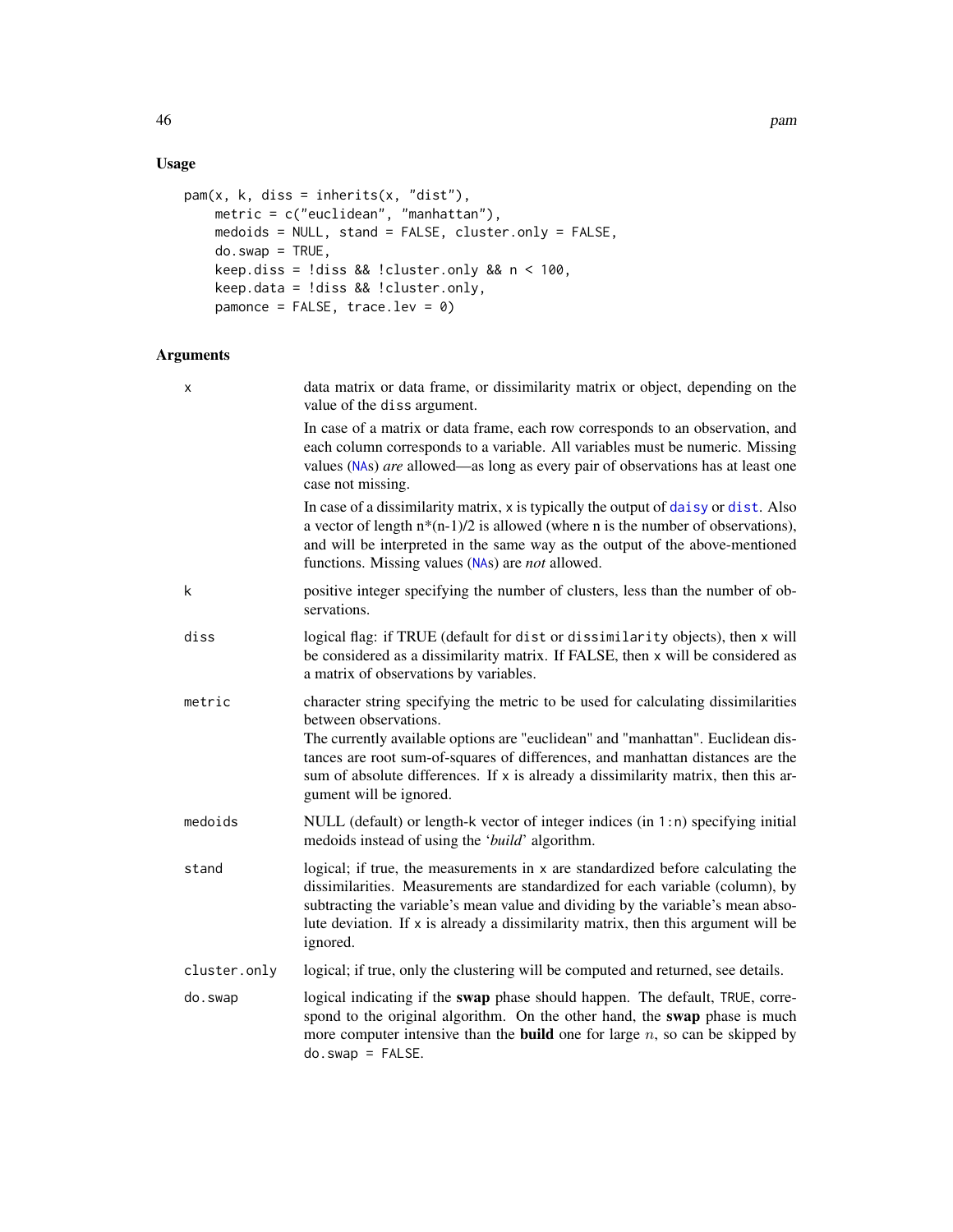keep.diss, keep.data

| keep.diss, keep.data |                                                                                                                                                                                                             |
|----------------------|-------------------------------------------------------------------------------------------------------------------------------------------------------------------------------------------------------------|
|                      | logicals indicating if the dissimilarities and/or input data x should be kept in the<br>result. Setting these to FALSE can give much smaller results and hence even save<br>memory allocation <i>time</i> . |
| pamonce              | logical or integer in $\theta$ : 2 specifying algorithmic short cuts as proposed by Reynolds<br>et al. $(2006)$ , see below.                                                                                |
| trace.lev            | integer specifying a trace level for printing diagnostics during the build and swap<br>phase of the algorithm. Default 0 does not print anything; higher values print<br>increasingly more.                 |

# Details

The basic pam algorithm is fully described in chapter 2 of Kaufman and Rousseeuw(1990). Compared to the k-means approach in kmeans, the function pam has the following features: (a) it also accepts a dissimilarity matrix; (b) it is more robust because it minimizes a sum of dissimilarities instead of a sum of squared euclidean distances; (c) it provides a novel graphical display, the silhouette plot (see plot.partition) (d) it allows to select the number of clusters using mean[\(silhouette\(](#page-67-0)pr)[, "sil\_width"]) on the result pr <- pam(..), or directly its component pr\$silinfo\$avg.width, see also [pam.object](#page-48-0).

When cluster.only is true, the result is simply a (possibly named) integer vector specifying the clustering, i.e.,

 $pam(x, k, cluster, only = TRUE)$  is the same as

pam(x,k)\$clustering but computed more efficiently.

The pam-algorithm is based on the search for k representative objects or medoids among the observations of the dataset. These observations should represent the structure of the data. After finding a set of k medoids, k clusters are constructed by assigning each observation to the nearest medoid. The goal is to find k representative objects which minimize the sum of the dissimilarities of the observations to their closest representative object.

By default, when medoids are not specified, the algorithm first looks for a good initial set of medoids (this is called the build phase). Then it finds a local minimum for the objective function, that is, a solution such that there is no single switch of an observation with a medoid that will decrease the objective (this is called the swap phase).

When the medoids are specified, their order does *not* matter; in general, the algorithms have been designed to not depend on the order of the observations.

The pamonce option, new in cluster 1.14.2 (Jan. 2012), has been proposed by Matthias Studer, University of Geneva, based on the findings by Reynolds et al. (2006).

The default FALSE (or integer 0) corresponds to the original "swap" algorithm, whereas pamonce = 1 (or TRUE), corresponds to the first proposal .... and pamonce = 2 additionally implements the second proposal as well.

#### Value

an object of class "pam" representing the clustering. See [?pam.object](#page-48-0) for details.

#### Note

For large datasets, pam may need too much memory or too much computation time since both are  $O(n^2)$ . Then, [clara\(](#page-12-0)) is preferable, see its documentation.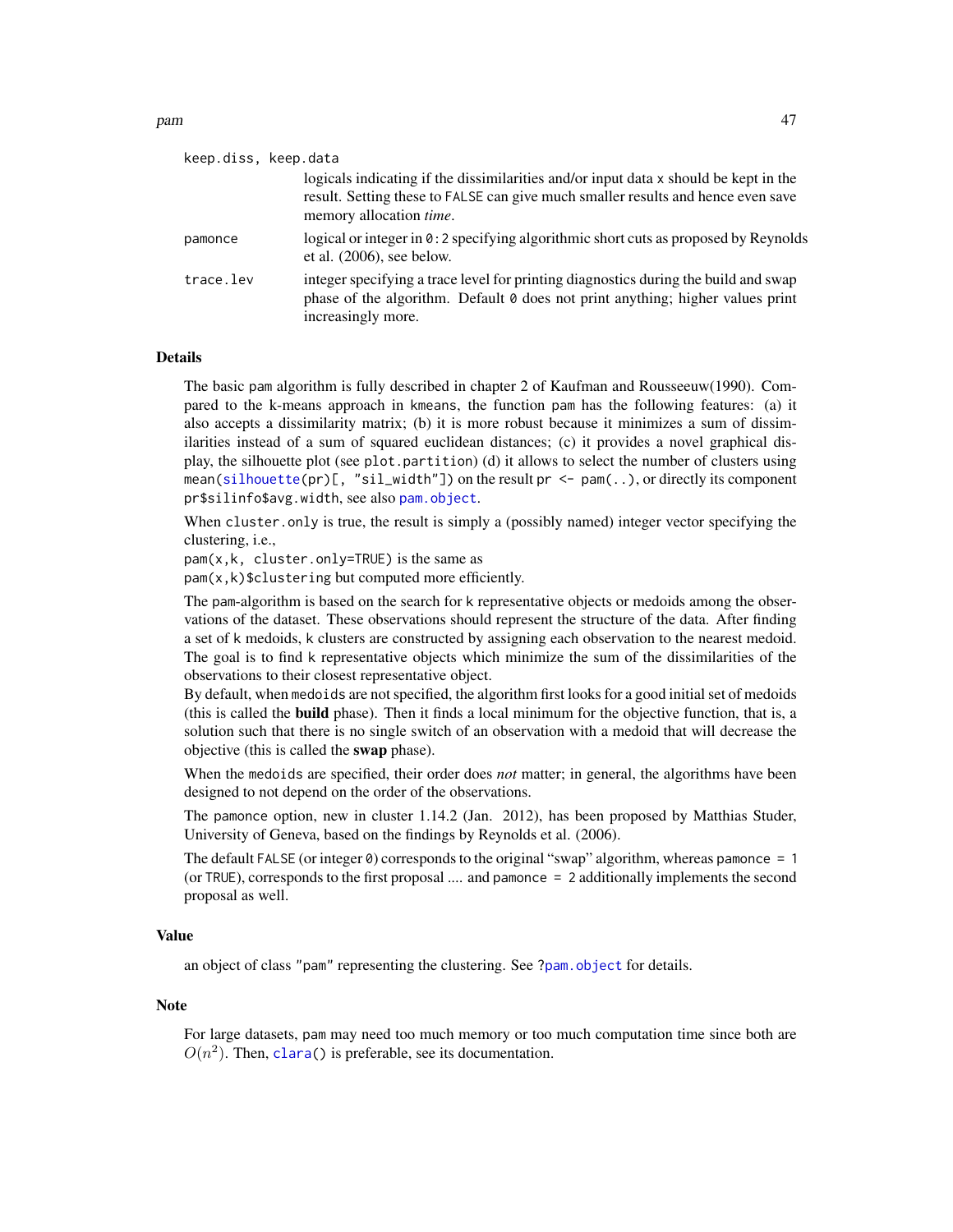There is hard limit currently,  $n \le 65536$ , at  $2^{16}$  because for larger  $n$ ,  $n(n-1)/2$  is larger than the maximal integer ([.Machine\\$](#page-0-0)integer.max =  $2^{31} - 1$ ).

#### Author(s)

Kaufman and Rousseeuw's orginal Fortran code was translated to C and augmented in several ways, e.g. to allow cluster.only=TRUE or do.swap=FALSE, by Martin Maechler. Matthias Studer, Univ.Geneva provided the pamonce implementation.

### References

Reynolds, A., Richards, G., de la Iglesia, B. and Rayward-Smith, V. (1992) Clustering rules: A comparison of partitioning and hierarchical clustering algorithms; *Journal of Mathematical Modelling and Algorithms* 5, 475–504 (<http://dx.doi.org/10.1007/s10852-005-9022-1>).

# See Also

[agnes](#page-2-0) for background and references; [pam.object](#page-48-0), [clara](#page-12-0), [daisy](#page-27-0), [partition.object](#page-49-0), [plot.partition](#page-57-0), [dist](#page-0-0).

#### Examples

```
## generate 25 objects, divided into 2 clusters.
x \le rbind(cbind(rnorm(10,0,0.5), rnorm(10,0,0.5)),
           cbind(rnorm(15,5,0.5), rnorm(15,5,0.5)))
pamx \leq pam(x, 2)pamx # Medoids: '7' and '25' ...
summary(pamx)
plot(pamx)
## use obs. 1 & 16 as starting medoids -- same result (typically)
(p2m \leq -pam(x, 2, medoids = c(1,16)))## no _build_ *and* no _swap_ phase: just cluster all obs. around (1, 16):
p2.s \leq pam(x, 2, medoids = c(1, 16), do.sum = FALSE)p2.s
p3m \leq -pam(x, 3, trace = 2)## rather stupid initial medoids:
(p3m. < - pam(x, 3, medoids = 3:1, trace = 1))pam(daisy(x, metric = "manhattan"), 2, diss = TRUE)
data(ruspini)
## Plot similar to Figure 4 in Stryuf et al (1996)
## Not run: plot(pam(ruspini, 4), ask = TRUE)
```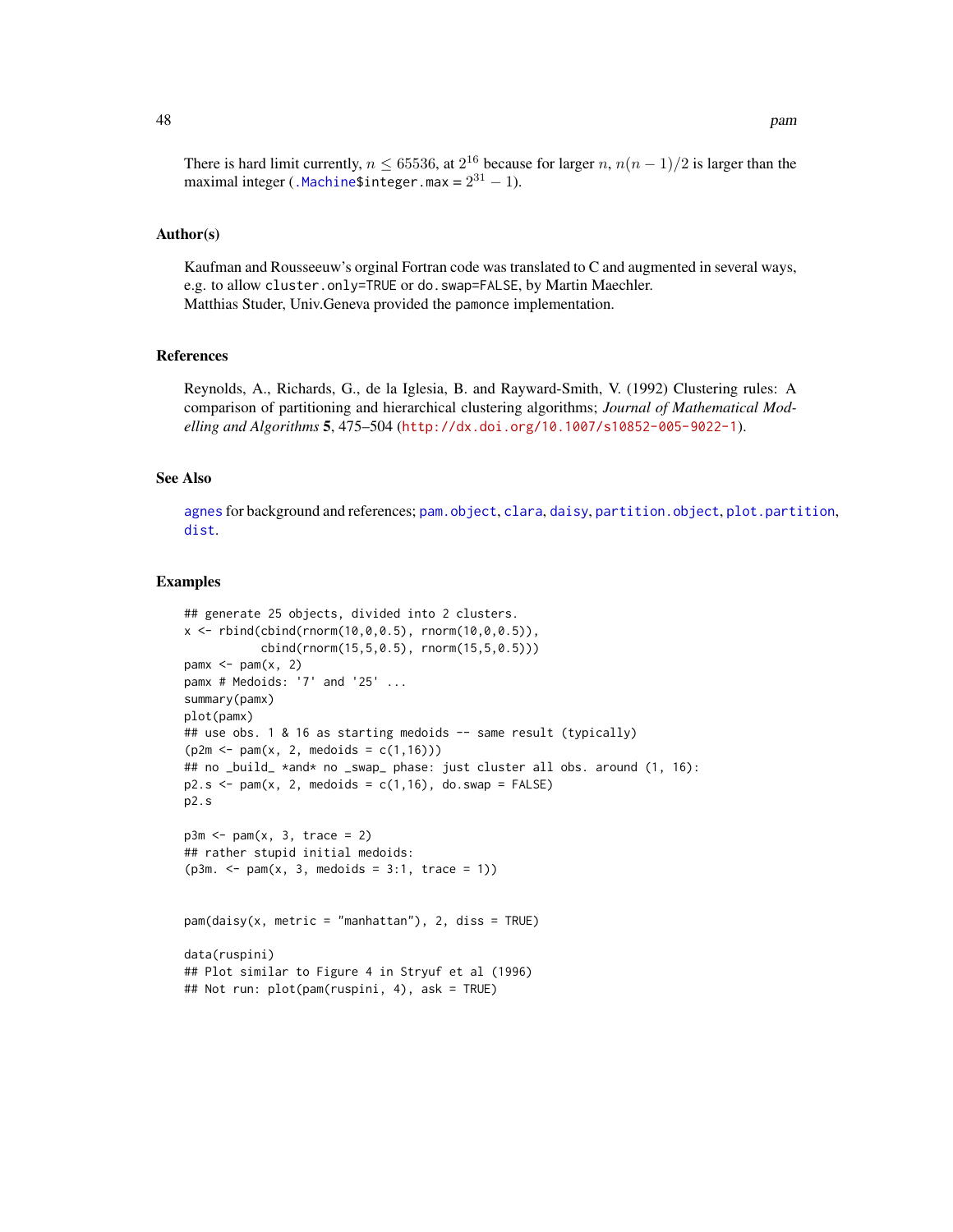<span id="page-48-0"></span>

# Description

The objects of class "pam" represent a partitioning of a dataset into clusters.

# Value

A legitimate pam object is a [list](#page-0-0) with the following components:

| medoids    | the medoids or representative objects of the clusters. If a dissimilarity matrix<br>was given as input to pam, then a vector of numbers or labels of observations is<br>given, else medoids is a matrix with in each row the coordinates of one medoid.                                                                                                                                                                                                                                                                                    |
|------------|--------------------------------------------------------------------------------------------------------------------------------------------------------------------------------------------------------------------------------------------------------------------------------------------------------------------------------------------------------------------------------------------------------------------------------------------------------------------------------------------------------------------------------------------|
| id.med     | integer vector of <i>indices</i> giving the medoid observation numbers.                                                                                                                                                                                                                                                                                                                                                                                                                                                                    |
| clustering | the clustering vector, see partition.object.                                                                                                                                                                                                                                                                                                                                                                                                                                                                                               |
| objective  | the objective function after the first and second step of the pam algorithm.                                                                                                                                                                                                                                                                                                                                                                                                                                                               |
| isolation  | vector with length equal to the number of clusters, specifying which clusters are<br>isolated clusters (L- or L*-clusters) and which clusters are not isolated.<br>A cluster is an $L^*$ -cluster iff its diameter is smaller than its separation. A cluster<br>is an L-cluster iff for each observation i the maximal dissimilarity between i and<br>any other observation of the cluster is smaller than the minimal dissimilarity<br>between i and any observation of another cluster. Clearly each L*-cluster is also<br>an L-cluster. |
| clusinfo   | matrix, each row gives numerical information for one cluster. These are the<br>cardinality of the cluster (number of observations), the maximal and average<br>dissimilarity between the observations in the cluster and the cluster's medoid,<br>the diameter of the cluster (maximal dissimilarity between two observations of<br>the cluster), and the separation of the cluster (minimal dissimilarity between an<br>observation of the cluster and an observation of another cluster).                                                |
| silinfo    | list with silhouette width information, see partition.object.                                                                                                                                                                                                                                                                                                                                                                                                                                                                              |
| diss       | dissimilarity (maybe NULL), see partition.object.                                                                                                                                                                                                                                                                                                                                                                                                                                                                                          |
| call       | generating call, see partition.object.                                                                                                                                                                                                                                                                                                                                                                                                                                                                                                     |
| data       | (possibibly standardized) see partition.object.                                                                                                                                                                                                                                                                                                                                                                                                                                                                                            |

# **GENERATION**

These objects are returned from [pam](#page-44-1).

# **METHODS**

The "pam" class has methods for the following generic functions: print, summary.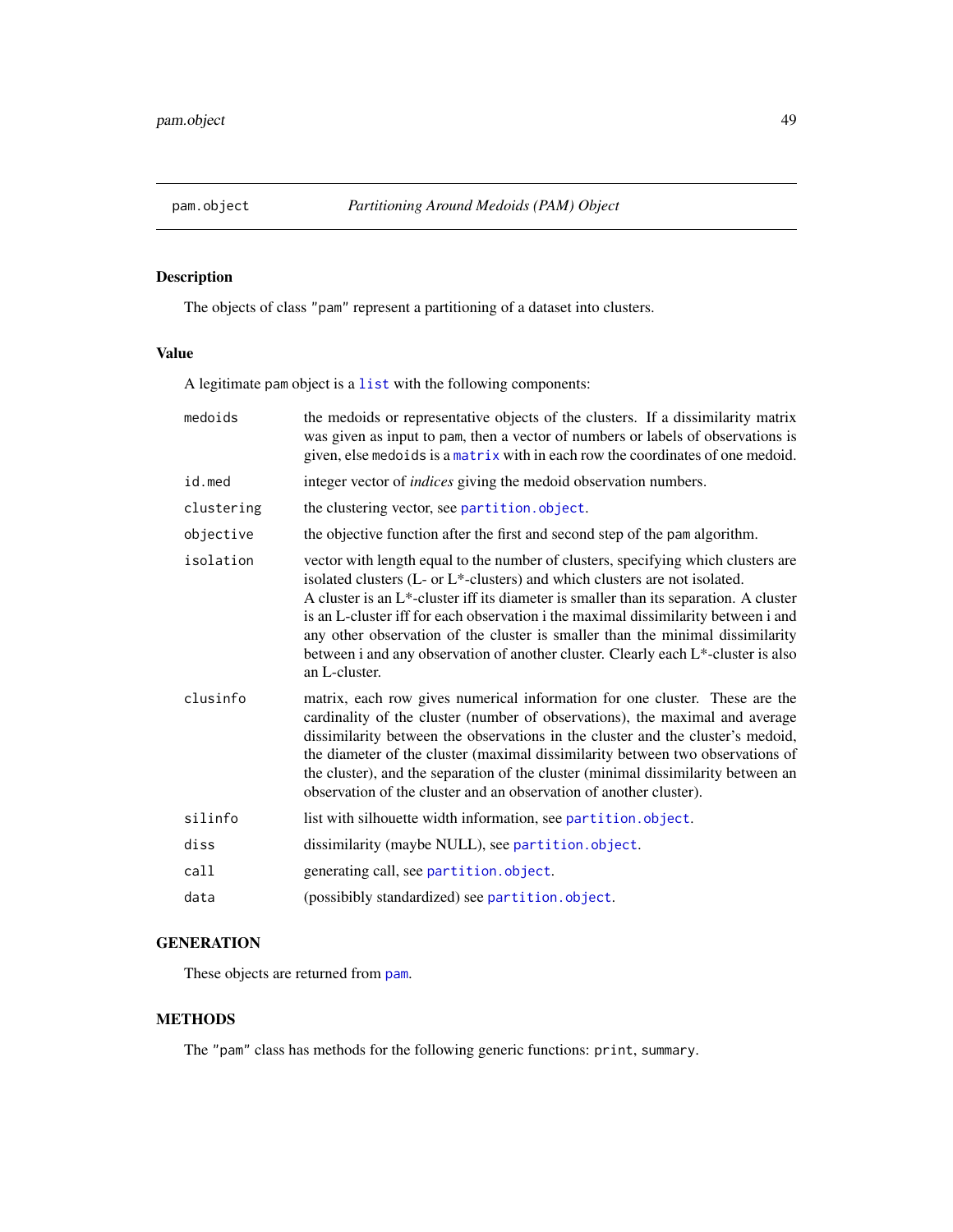# INHERITANCE

The class "pam" inherits from "partition". Therefore, the generic functions plot and clusplot can be used on a pam object.

#### See Also

[pam](#page-44-1), [dissimilarity.object](#page-33-0), [partition.object](#page-49-0), [plot.partition](#page-57-0).

### Examples

```
## Use the silhouette widths for assessing the best number of clusters,
## following a one-dimensional example from Christian Hennig :
##
x \leq c(\text{norm}(50), \text{norm}(50, \text{mean}=5), \text{norm}(30, \text{mean}=15))asw <- numeric(20)
## Note that "k=1" won't work!
for (k in 2:20)
 asw[k] < -pam(x, k) $ silinfo $ avg.width
k.best <- which.max(asw)
cat("silhouette-optimal number of clusters:", k.best, "\n")
plot(1:20, asw, type= "h", main = "pam() clustering assessment",
     xlab= "k (# clusters)", ylab = "average silhouette width")
axis(1, k.best, paste("best",k.best,sep="\n"), col = "red", col.axis = "red")
```
<span id="page-49-0"></span>partition.object *Partitioning Object*

### <span id="page-49-1"></span>Description

The objects of class "partition" represent a partitioning of a dataset into clusters.

### Value

a "partition" object is a list with the following (and typically more) components:

| clustering | the clustering vector. An integer vector of length $n$ , the number of observations,<br>giving for each observation the number ('id') of the cluster to which it belongs.                                                                                                                                                                           |
|------------|-----------------------------------------------------------------------------------------------------------------------------------------------------------------------------------------------------------------------------------------------------------------------------------------------------------------------------------------------------|
| call       | the matched call generating the object.                                                                                                                                                                                                                                                                                                             |
| silinfo    | a list with all <i>silhouette</i> information, only available when the number of clusters<br>is non-trivial, i.e., $1 \leq k \leq n$ and then has the following components, see<br>silhouette                                                                                                                                                       |
|            | widths an $(n \times 3)$ matrix, as returned by silhouette(), with for each obser-<br>vation i the cluster to which i belongs, as well as the neighbor cluster of i<br>(the cluster, not containing i, for which the average dissimilarity between)<br>its observations and i is minimal), and the silhouette width $s(i)$ of the ob-<br>servation. |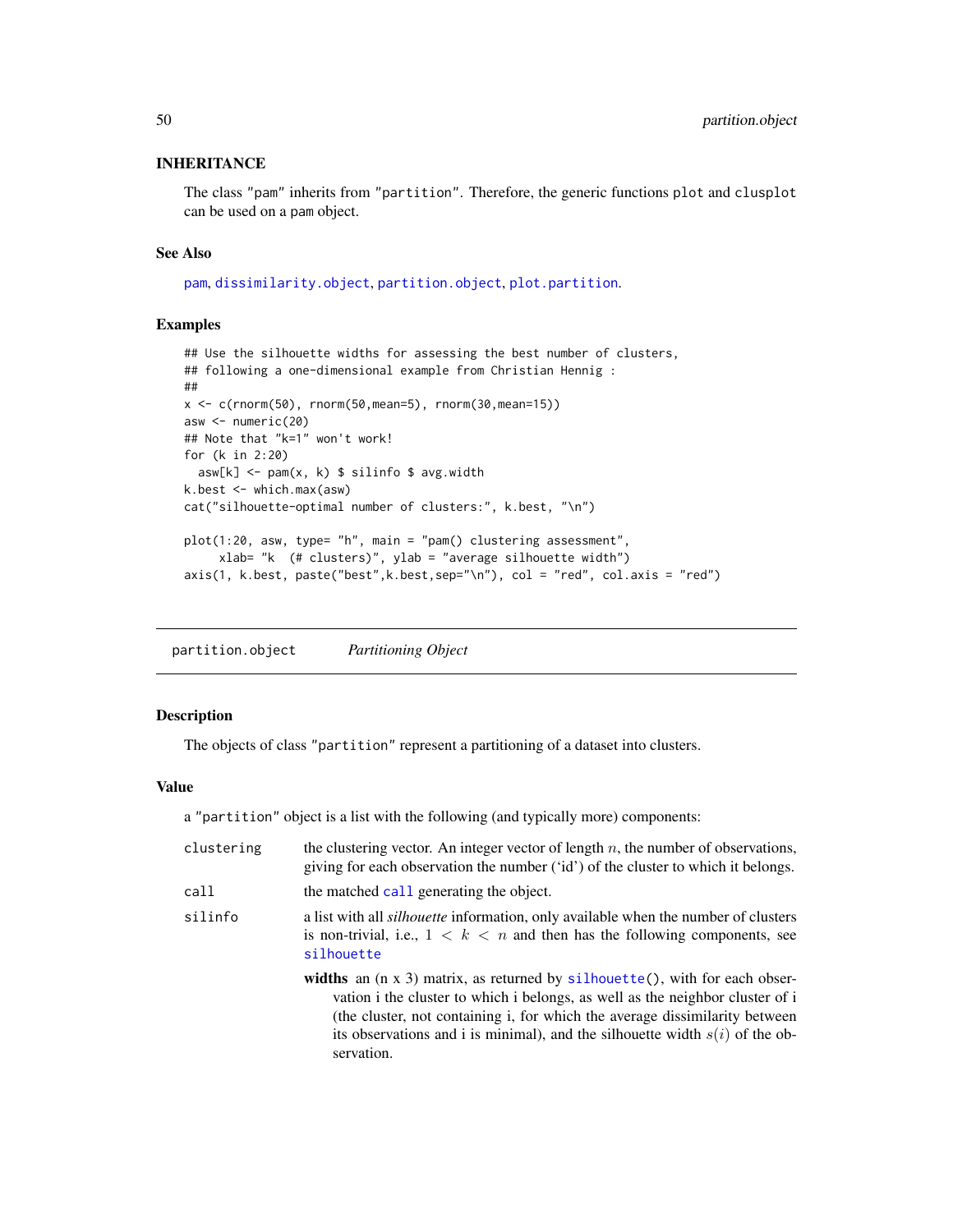#### plantTraits 51

|           | <b>clus.avg.widths</b> the average silhouette width per cluster.<br>avg.width the average silhouette width for the dataset, i.e., simply the average<br>of $s(i)$ over all observations i. |
|-----------|--------------------------------------------------------------------------------------------------------------------------------------------------------------------------------------------|
|           | This information is also needed to construct a <i>silhouette plot</i> of the clustering,<br>see plot.partition.                                                                            |
|           | Note that avg. width can be maximized over different clusterings (e.g. with<br>varying number of clusters) to choose an <i>optimal</i> clustering.                                         |
| objective | value of criterion maximized during the partitioning algorithm, may more than<br>one entry for different stages.                                                                           |
| diss      | an object of class "dissimilarity", representing the total dissimilarity matrix<br>of the dataset (or relevant subset, e.g. for clara).                                                    |
| data      | a matrix containing the original or standardized data. This might be missing to<br>save memory or when a dissimilarity matrix was given as input structure to the<br>clustering method.    |

# **GENERATION**

These objects are returned from pam, clara or fanny.

# **METHODS**

The "partition" class has a method for the following generic functions: plot, clusplot.

# INHERITANCE

The following classes inherit from class "partition" : "pam", "clara" and "fanny". See [pam.object](#page-48-0), [clara.object](#page-15-0) and [fanny.object](#page-39-0) for details.

# See Also

[pam](#page-44-1), [clara](#page-12-0), [fanny](#page-36-0).

plantTraits *Plant Species Traits Data*

# Description

This dataset constitutes a description of 136 plant species according to biological attributes (morphological or reproductive)

# Usage

data(plantTraits)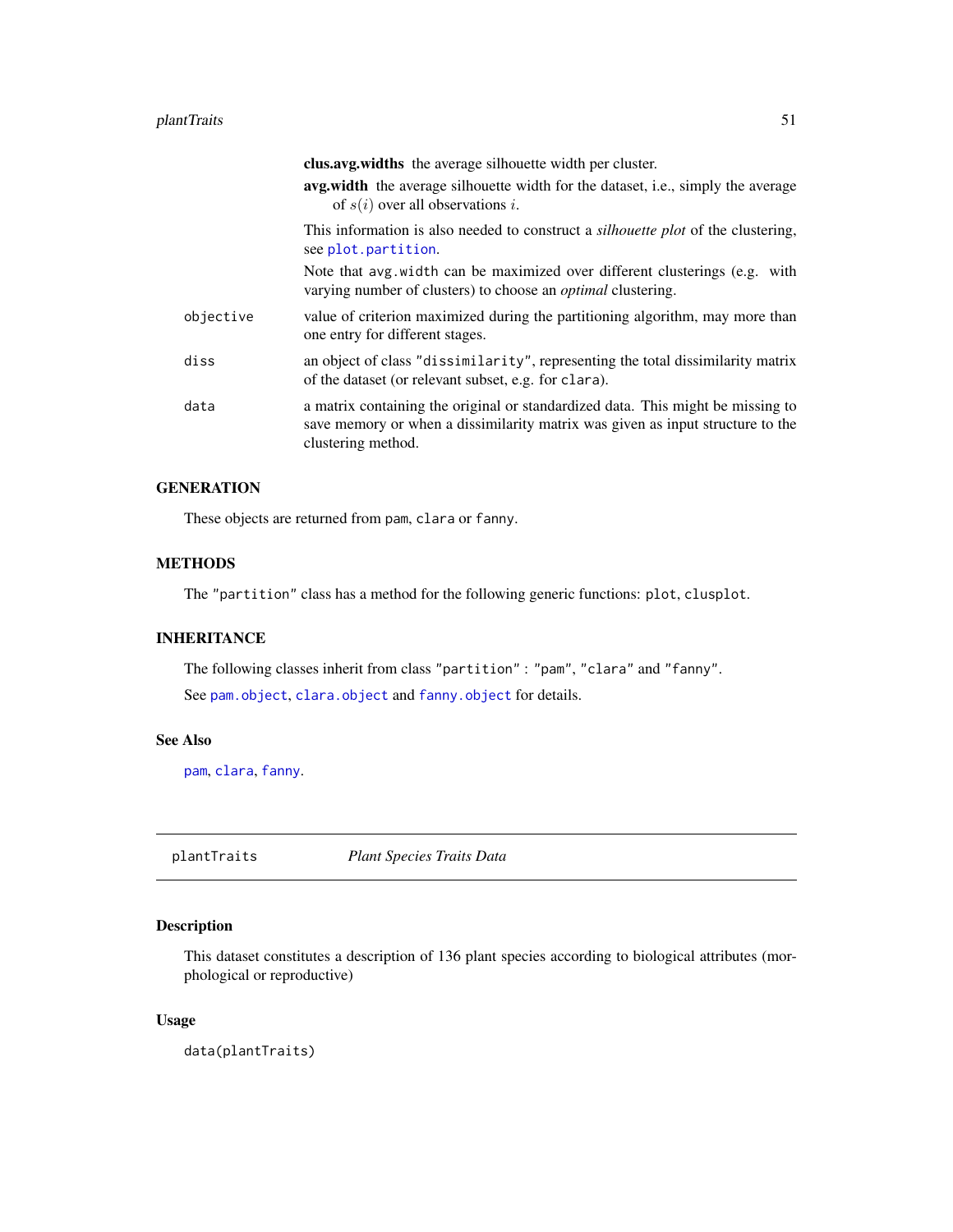### Format

A data frame with 136 observations on the following 31 variables.

pdias Diaspore mass (mg)

longindex Seed bank longevity

durflow Flowering duration

height Plant height, an ordered factor with levels  $1 < 2 < ... < 8$ .

begflow Time of first flowering, an ordered factor with levels  $1 < 2 < 3 < 4 < 5 < 6 < 7 < 8 < 9$ 

mycor Mycorrhizas, an ordered factor with levels 0never < 1 sometimes< 2always

vegaer aerial vegetative propagation, an ordered factor with levels 0never < 1 present but limited< 2important.

vegsout underground vegetative propagation, an ordered factor with 3 levels identical to vegaer above.

autopoll selfing pollination, an ordered factor with levels 0never < 1rare < 2 often< the rule3

insects insect pollination, an ordered factor with 5 levels  $0 < ... < 4$ .

wind wind pollination, an ordered factor with 5 levels  $0 < \ldots < 4$ .

lign a binary factor with levels 0:1, indicating if plant is woody.

piq a binary factor indicating if plant is thorny.

ros a binary factor indicating if plant is rosette.

semiros semi-rosette plant, a binary factor (0: no; 1: yes).

leafy leafy plant, a binary factor.

suman summer annual, a binary factor.

winan winter annual, a binary factor.

monocarp monocarpic perennial, a binary factor.

polycarp polycarpic perennial, a binary factor.

seasaes seasonal aestival leaves, a binary factor.

seashiv seasonal hibernal leaves, a binary factor.

seasver seasonal vernal leaves, a binary factor.

everalw leaves always evergreen, a binary factor.

everparti leaves partially evergreen, a binary factor.

elaio fruits with an elaiosome (dispersed by ants), a binary factor.

endozoo endozoochorous fruits, a binary factor.

epizoo epizoochorous fruits, a binary factor.

aquat aquatic dispersal fruits, a binary factor.

windgl wind dispersed fruits, a binary factor.

unsp unspecialized mechanism of seed dispersal, a binary factor.

#### Details

Most of factor attributes are not disjunctive. For example, a plant can be usually pollinated by insects but sometimes self-pollination can occured.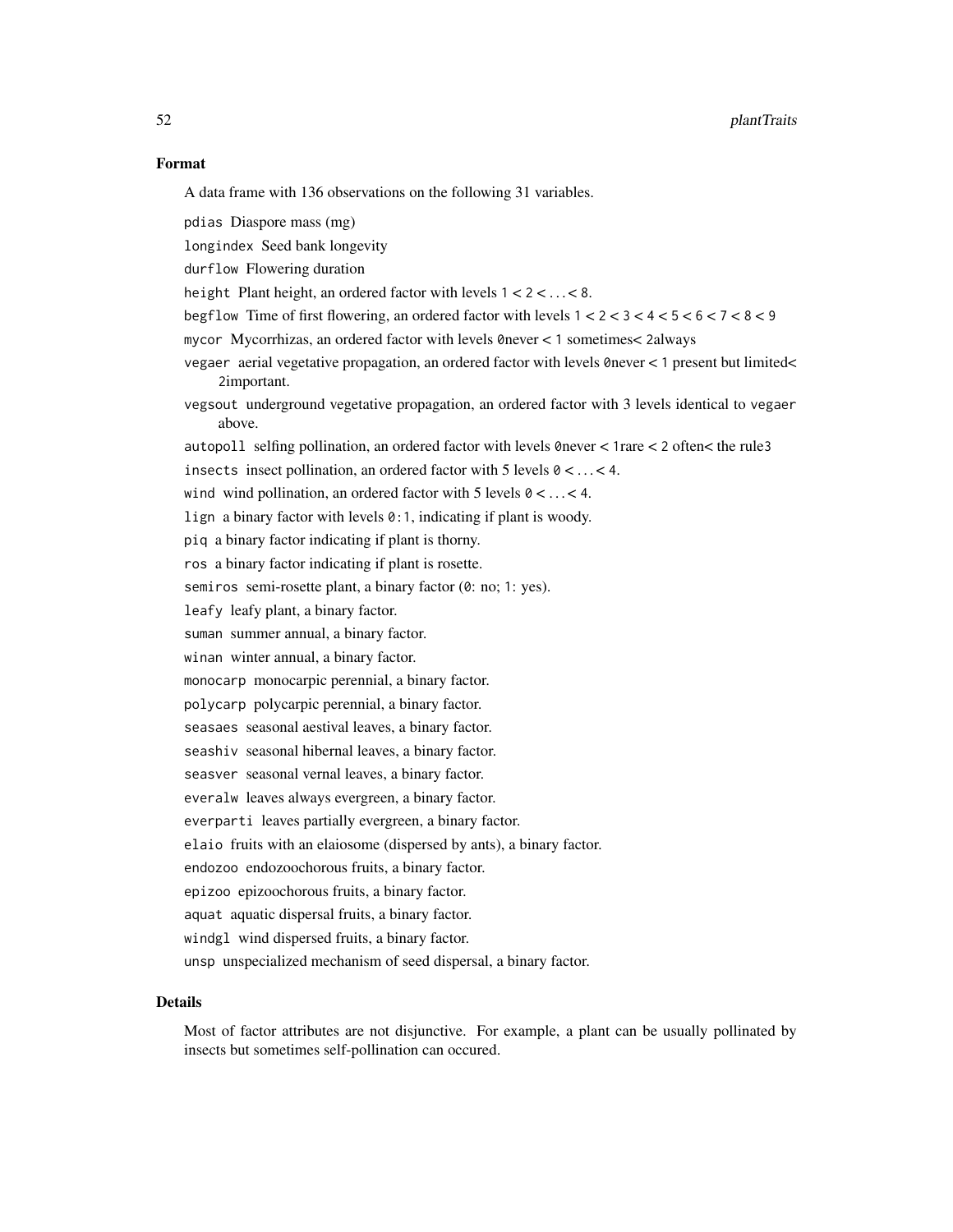#### plot.agnes 53

### Source

Vallet, Jeanne (2005) *Structuration de communautés végétales et analyse comparative de traits biologiques le long d'un gradient d'urbanisation*. Mémoire de Master 2 'Ecologie-Biodiversité-Evolution'; Université Paris Sud XI, 30p.+ annexes (in french)

# Examples

```
data(plantTraits)
## Calculation of a dissimilarity matrix
library(cluster)
dai.b <- daisy(plantTraits,
               type = list(ordratio = 4:11, symm = 12:13, asymm = 14:31))## Hierarchical classification
agn.trts <- agnes(dai.b, method="ward")
plot(agn.trts, which.plots = 2, cex= 0.6)
plot(agn.trts, which.plots = 1)
cutree6 <- cutree(agn.trts, k=6)
cutree6
## Principal Coordinate Analysis
cmdsdai.b <- cmdscale(dai.b, k=6)
plot(cmdsdai.b[, 1:2], asp = 1, col = cutree6)
```
<span id="page-52-0"></span>plot.agnes *Plots of an Agglomerative Hierarchical Clustering*

# Description

Creates plots for visualizing an agnes object.

#### Usage

```
## S3 method for class 'agnes'
plot(x, ask = FALSE, which.plots = NULL, main = NULL,sub = paste("Agglomerative Coefficient = ", round(x$ac, digits = 2)),
          adj = 0, nmax.lab = 35, max.strlen = 5, xax.pretty = TRUE, ...)
```
#### Arguments

| x           | an object of class "agnes", typically created by $\alpha$ gnes(.).                                                                                                                              |
|-------------|-------------------------------------------------------------------------------------------------------------------------------------------------------------------------------------------------|
| ask         | logical; if true and which plots is NULL, plot agnes operates in interactive<br>mode, via menu.                                                                                                 |
| which.plots | integer vector or NULL (default), the latter producing both plots. Otherwise,<br>which.plots must contain integers of 1 for a <i>banner</i> plot or 2 for a dendrogram<br>or "clustering tree". |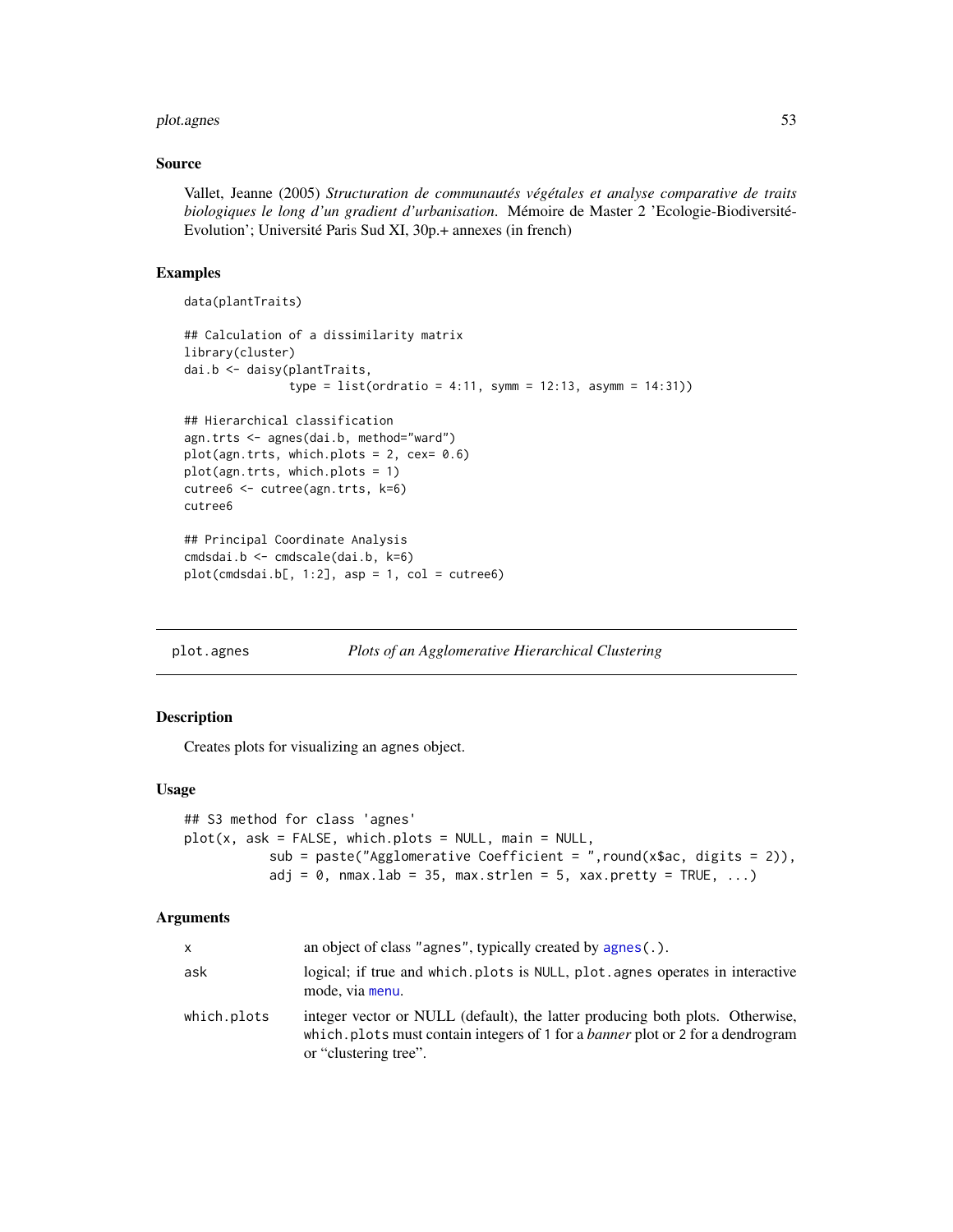| main, sub  | main and sub title for the plot, with convenient defaults. See documentation for<br>these arguments in plot. default.                          |
|------------|------------------------------------------------------------------------------------------------------------------------------------------------|
| adj        | for label adjustment in bannerplot().                                                                                                          |
| nmax.lab   | integer indicating the number of labels which is considered too large for single-<br>name labelling the banner plot.                           |
| max.strlen | positive integer giving the length to which strings are truncated in banner plot<br>labeling.                                                  |
| xax.pretty | logical or integer indicating if $prety(*, n = xax.pretty)$ should be used<br>for the x axis. $xax.$ pretty = FALSE is for back compatibility. |
| $\ddots$ . | graphical parameters (see par) may also be supplied and are passed to bannerplot()<br>or pltree() (see pltree.twins), respectively.            |

### Details

When  $ask = TRUE$ , rather than producing each plot sequentially, plot agnes displays a menu listing all the plots that can be produced. If the menu is not desired but a pause between plots is still wanted one must set par (ask= TRUE) before invoking the plot command.

The banner displays the hierarchy of clusters, and is equivalent to a tree. See Rousseeuw (1986) or chapter 5 of Kaufman and Rousseeuw (1990). The banner plots distances at which observations and clusters are merged. The observations are listed in the order found by the agnes algorithm, and the numbers in the height vector are represented as bars between the observations.

The leaves of the clustering tree are the original observations. Two branches come together at the distance between the two clusters being merged.

For more customization of the plots, rather call [bannerplot](#page-10-0) and pltree(), i.e., its method pltree. twins, respectively.

directly with corresponding arguments, e.g., xlab or ylab.

### Side Effects

Appropriate plots are produced on the current graphics device. This can be one or both of the following choices: Banner Clustering tree

## Note

In the banner plot, observation labels are only printed when the number of observations is limited less than nmax.lab (35, by default), for readability. Moreover, observation labels are truncated to maximally max.strlen (5) characters.

For the dendrogram, more flexibility than via pltree() is provided by  $dg \le -as.dendrogram(x)$  $dg \le -as.dendrogram(x)$  $dg \le -as.dendrogram(x)$ and plotting dg via [plot.dendrogram](#page-0-0).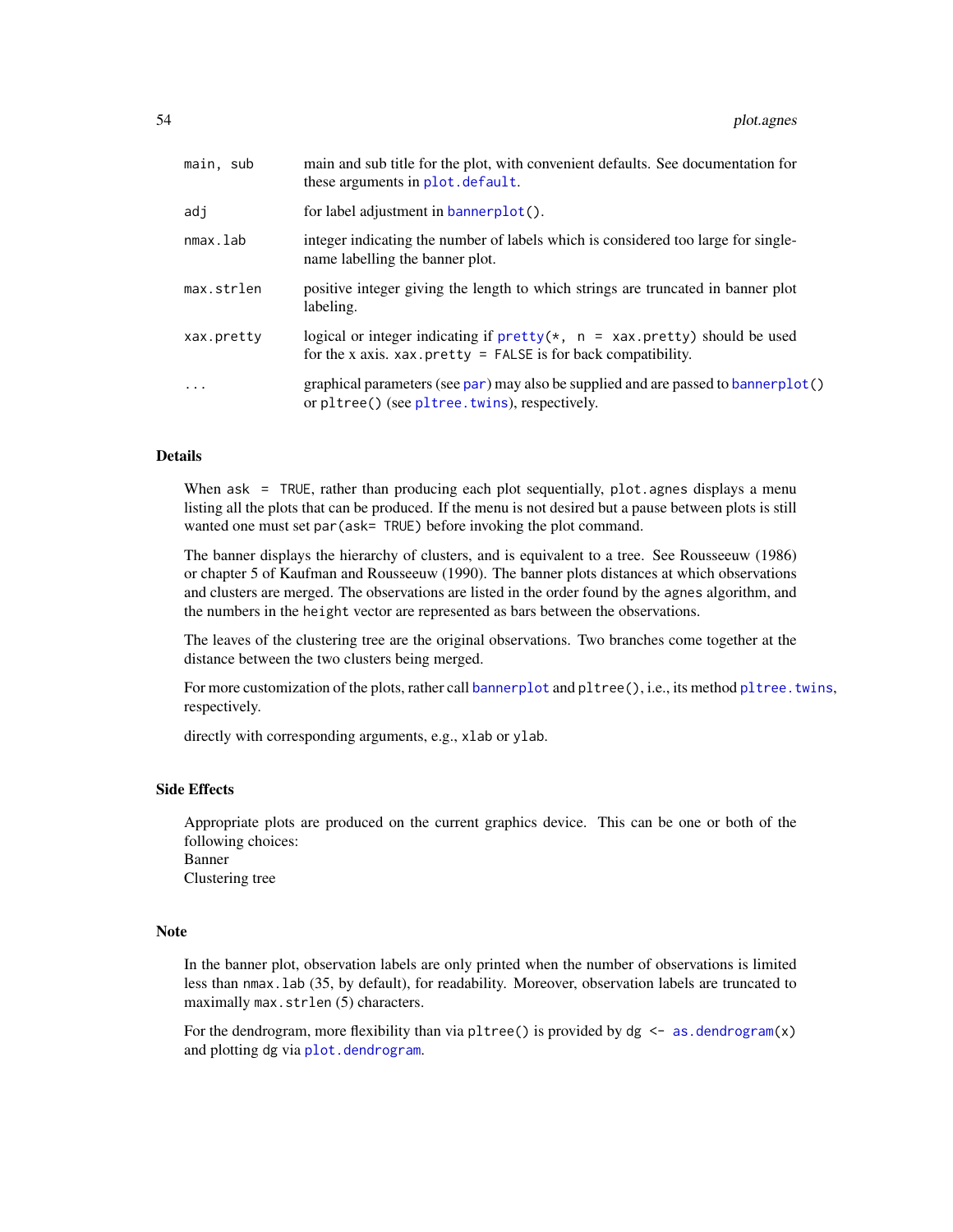#### plot.diana 55

#### References

Kaufman, L. and Rousseeuw, P.J. (1990) *Finding Groups in Data: An Introduction to Cluster Analysis*. Wiley, New York.

Rousseeuw, P.J. (1986). A visual display for hierarchical classification, in *Data Analysis and Informatics 4*; edited by E. Diday, Y. Escoufier, L. Lebart, J. Pages, Y. Schektman, and R. Tomassone. North-Holland, Amsterdam, 743–748.

Struyf, A., Hubert, M. and Rousseeuw, P.J. (1997) Integrating Robust Clustering Techniques in S-PLUS, *Computational Statistics and Data Analysis*, 26, 17–37.

## See Also

[agnes](#page-2-0) and [agnes.object](#page-6-0); [bannerplot](#page-10-0), [pltree.twins](#page-59-0), and [par](#page-0-0).

### Examples

```
## Can also pass `labels' to pltree() and bannerplot():
data(iris)
cS <- as.character(Sp <- iris$Species)
cS[Sp == "setosa"] \leftarrow "S"cS[Sp == "versicolor"] <- "V"
cS[Sp == "virginica"] \leftarrow "g"ai \leq agnes(iris[, 1:4])
plot(ai, labels = cS, nmax = 150)# bannerplot labels are mess
```
<span id="page-54-0"></span>plot.diana *Plots of a Divisive Hierarchical Clustering*

## Description

Creates plots for visualizing a diana object.

# Usage

```
## S3 method for class 'diana'
plot(x, ask = FALSE, which.plots = NULL, main = NULL,
          sub = paste("Divisive Coefficient = ", round(x$dc, digits = 2)),
          adj = 0, nmax.lab = 35, max.strlen = 5, xax.pretty = TRUE, ...)
```
#### Arguments

| x           | an object of class "diana", typically created by $diana(.)$ .                                                                                                                                   |
|-------------|-------------------------------------------------------------------------------------------------------------------------------------------------------------------------------------------------|
| ask         | logical; if true and which.plots is NULL, plot.diana operates in interactive<br>mode, via menu.                                                                                                 |
| which.plots | integer vector or NULL (default), the latter producing both plots. Otherwise,<br>which.plots must contain integers of 1 for a <i>banner</i> plot or 2 for a dendrogram<br>or "clustering tree". |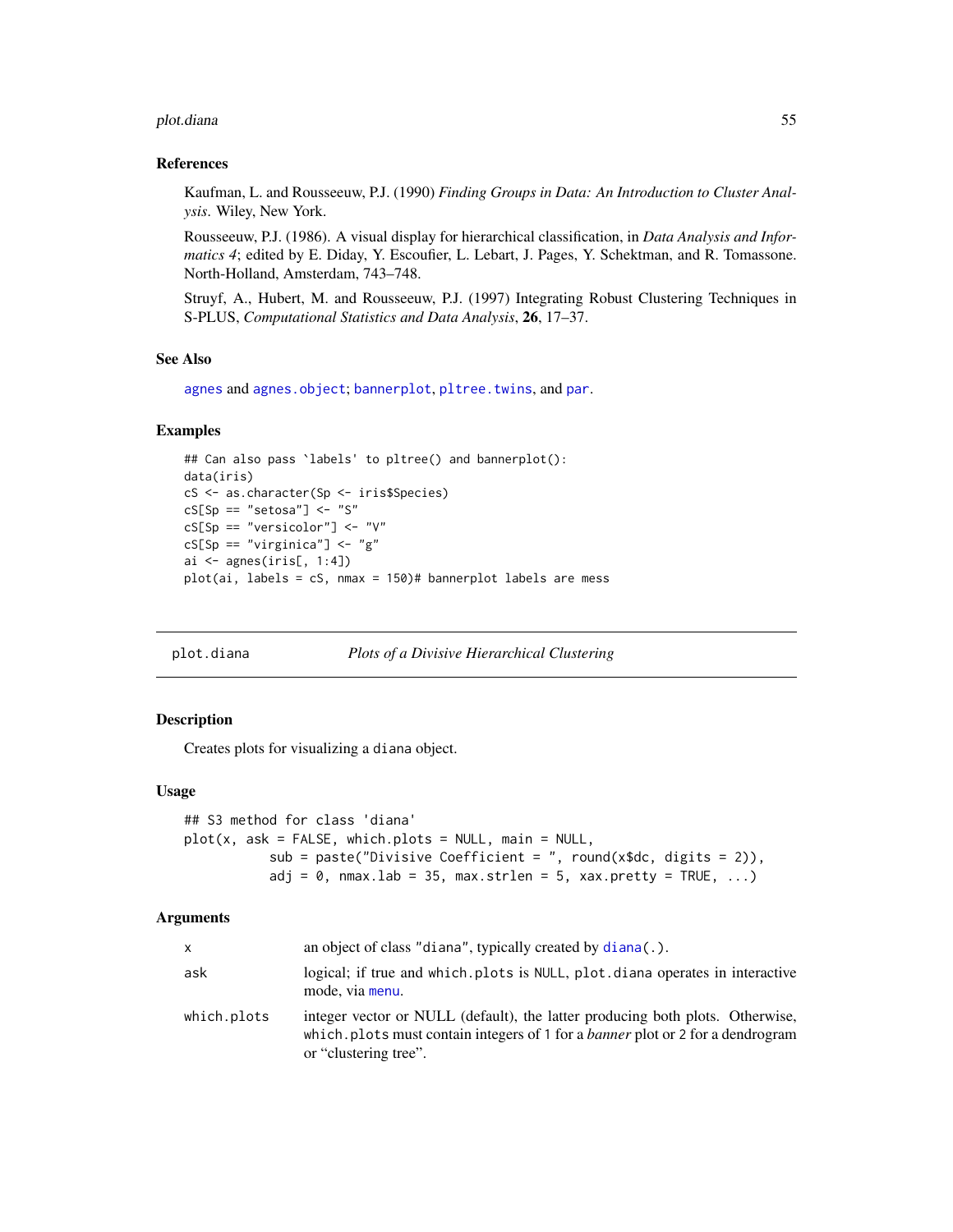| main, sub  | main and sub title for the plot, each with a convenient default. See documenta-<br>tion for these arguments in plot. default.                  |
|------------|------------------------------------------------------------------------------------------------------------------------------------------------|
| adj        | for label adjustment in bannerplot().                                                                                                          |
| nmax.lab   | integer indicating the number of labels which is considered too large for single-<br>name labelling the banner plot.                           |
| max.strlen | positive integer giving the length to which strings are truncated in banner plot<br>labeling.                                                  |
| xax.pretty | logical or integer indicating if $prety(*, n = xax.pretty)$ should be used<br>for the x axis. $xax.$ pretty = FALSE is for back compatibility. |
| .          | graphical parameters (see par) may also be supplied and are passed to bannerplot()<br>or pltree(), respectively.                               |

# Details

When  $ask = TRUE$ , rather than producing each plot sequentially, plot diana displays a menu listing all the plots that can be produced. If the menu is not desired but a pause between plots is still wanted one must set par (ask= TRUE) before invoking the plot command.

The banner displays the hierarchy of clusters, and is equivalent to a tree. See Rousseeuw (1986) or chapter 6 of Kaufman and Rousseeuw (1990). The banner plots the diameter of each cluster being splitted. The observations are listed in the order found by the diana algorithm, and the numbers in the height vector are represented as bars between the observations.

The leaves of the clustering tree are the original observations. A branch splits up at the diameter of the cluster being splitted.

# Side Effects

An appropriate plot is produced on the current graphics device. This can be one or both of the following choices: Banner

Clustering tree

# Note

In the banner plot, observation labels are only printed when the number of observations is limited less than nmax.lab (35, by default), for readability. Moreover, observation labels are truncated to maximally max.strlen (5) characters.

### References

```
see those in plot.agnes.
```
# See Also

[diana](#page-31-0), [diana.object](#page-31-1), [twins.object](#page-75-1), [par](#page-0-0).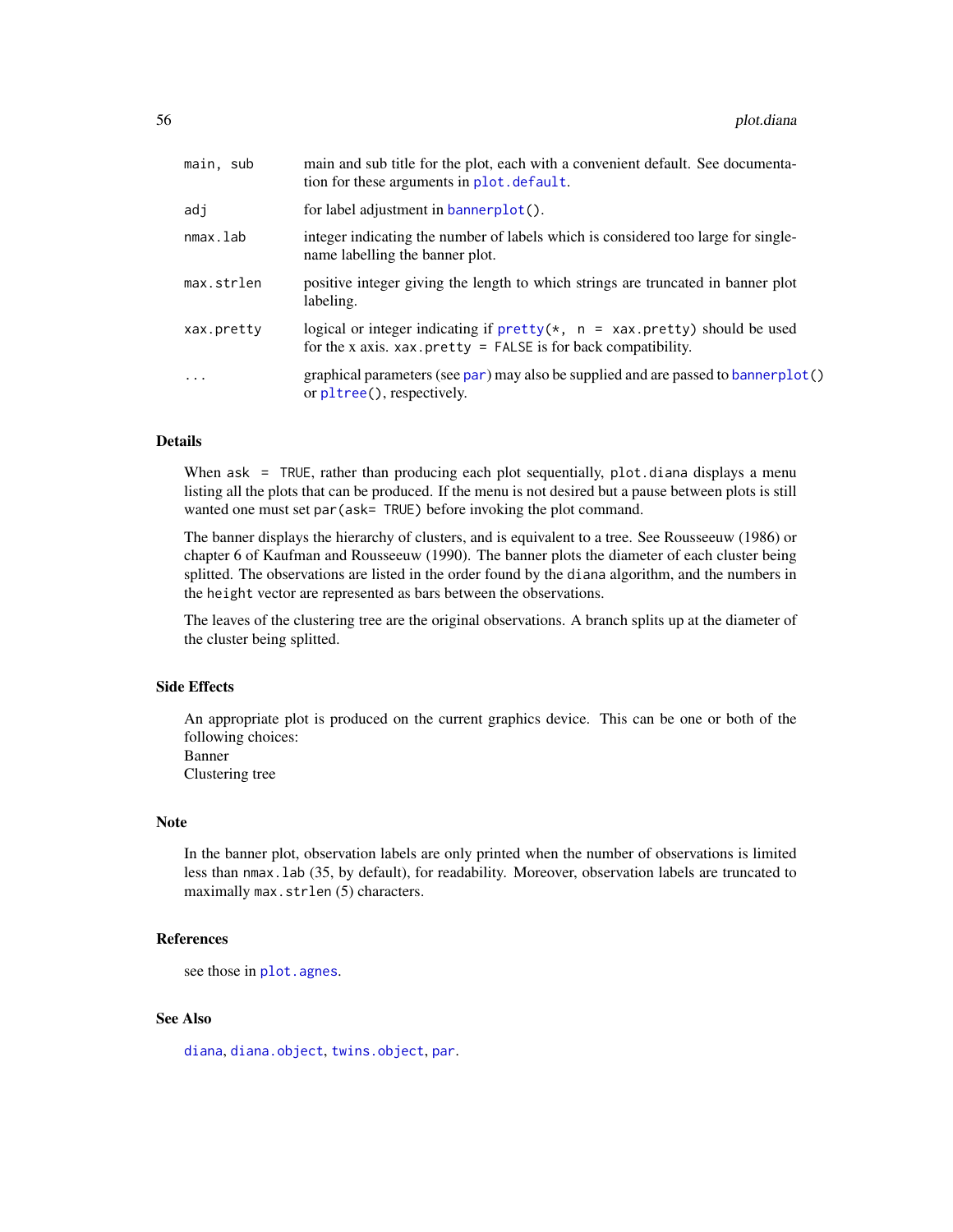#### plot.mona 57

#### Examples

```
example(diana)# -> dv <- diana(...)plot(dv, which = 1, nmax.lab = 100)## wider labels :
op <- par(mar = par("mar") + c(0, 2, 0,0))
plot(dv, which = 1, nmax.lab = 100, max.strlen = 12)par(op)
```
plot.mona *Banner of Monothetic Divisive Hierarchical Clusterings*

### Description

Creates the banner of a mona object.

### Usage

```
## S3 method for class 'mona'
plot(x, main = paste("Banner of ", deparse(x$call)),
           sub = NULL, xlab = "Separation step",
  col = c(2, \emptyset), axes = TRUE, adj = \emptyset,
          nmax.lab = 35, max.strlen = 5, ...)
```
### Arguments

| $\mathsf{x}$ | an object of class "mona", typically created by mona(.).                                          |
|--------------|---------------------------------------------------------------------------------------------------|
| main, sub    | main and sub titles for the plot, with convenient defaults. See documentation in<br>plot.default. |
| xlab         | x axis label, see title.                                                                          |
| col,adj      | graphical parameters passed to bannerplot().                                                      |
| axes         | logical, indicating if (labeled) axes should be drawn.                                            |
| nmax.lab     | integer indicating the number of labels which is considered too large for label-<br>ing.          |
| max.strlen   | positive integer giving the length to which strings are truncated in labeling.                    |
| $\ddotsc$    | further graphical arguments are passed to bannerplot() and text.                                  |

#### Details

Plots the separation step at which clusters are splitted. The observations are given in the order found by the mona algorithm, the numbers in the step vector are represented as bars between the observations.

When a long bar is drawn between two observations, those observations have the same value for each variable. See chapter 7 of Kaufman and Rousseeuw (1990).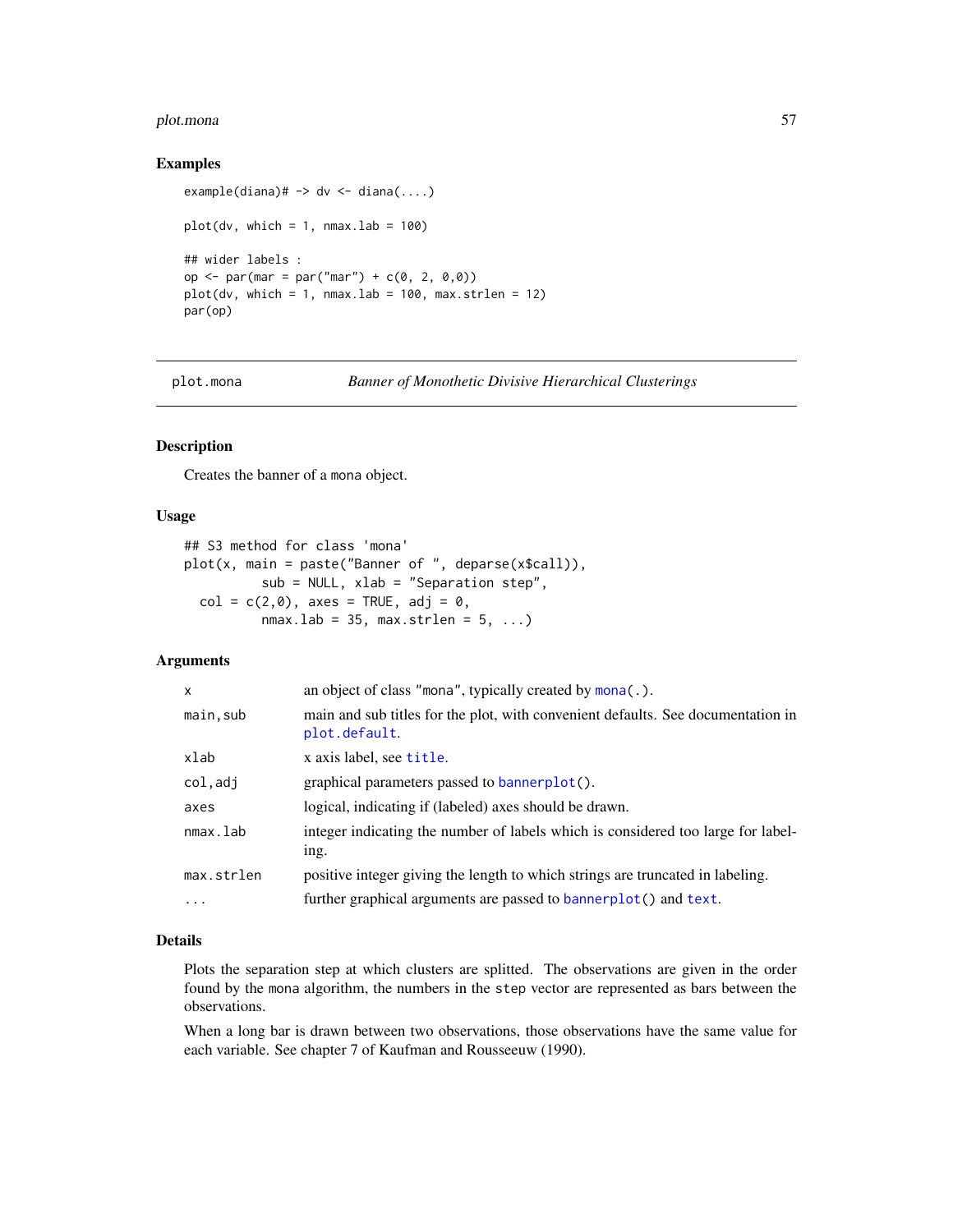# Side Effects

A banner is plotted on the current graphics device.

# Note

In the banner plot, observation labels are only printed when the number of observations is limited less than nmax.lab (35, by default), for readability. Moreover, observation labels are truncated to maximally max.strlen (5) characters.

#### References

see those in [plot.agnes](#page-52-0).

#### See Also

[mona](#page-42-0), [mona.object](#page-44-0), [par](#page-0-0).

<span id="page-57-0"></span>plot.partition *Plot of a Partition of the Data Set*

# Description

Creates plots for visualizing a partition object.

### Usage

```
## S3 method for class 'partition'
plot(x, ask = FALSE, which. plots = NULL,nmax.lab = 40, max.strlen = 5, data = x$data, dist = NULL,
     stand = FALSE, lines = 2,
     shade = FALSE, color = FALSE, labels = 0, plotchar = TRUE,
     span = TRUE, xlim = NULL, ylim = NULL, main = NULL, ...)
```
# Arguments

| $\mathsf{x}$ | an object of class "partition", typically created by the functions pam, clara,<br>or fanny.                                                                                |
|--------------|----------------------------------------------------------------------------------------------------------------------------------------------------------------------------|
| ask          | logical; if true and which. plots is NULL, plot. partition operates in interac-<br>tive mode, via menu.                                                                    |
| which.plots  | integer vector or NULL (default), the latter producing both plots. Otherwise,<br>which.plots must contain integers of 1 for a <i>clusplot</i> or 2 for <i>silhouette</i> . |
| nmax.lab     | integer indicating the number of labels which is considered too large for single-<br>name labeling the silhouette plot.                                                    |
| max.strlen   | positive integer giving the length to which strings are truncated in silhouette plot<br>labeling.                                                                          |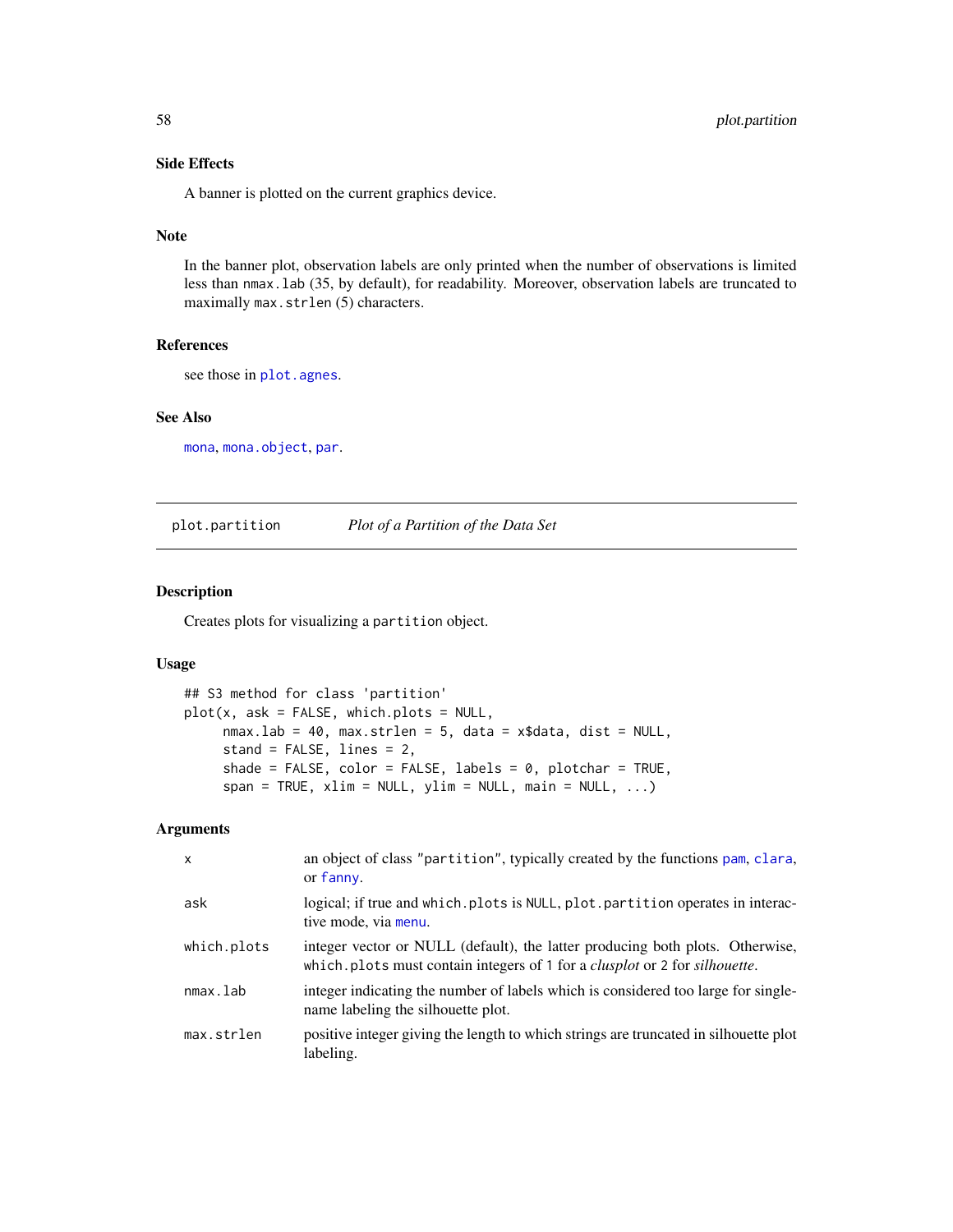## plot.partition 59

| data | numeric matrix with the scaled data; per default taken from the partition object<br>x, but can be specified explicitly.                                                                                                                                   |
|------|-----------------------------------------------------------------------------------------------------------------------------------------------------------------------------------------------------------------------------------------------------------|
| dist | when x does not have a diss component as for $\text{pam}(*)$ , keep.diss=FALSE),<br>dist must be the dissimilarity if a clusplot is desired.                                                                                                              |
|      | stand,lines,shade,color,labels,plotchar,span,xlim,ylim,main,<br>All optional arguments available for the clusplot.default function (except<br>for the diss one) and graphical parameters (see par) may also be supplied as<br>arguments to this function. |

#### Details

When ask= TRUE, rather than producing each plot sequentially, plot.partition displays a menu listing all the plots that can be produced. If the menu is not desired but a pause between plots is still wanted, call par(ask= TRUE) before invoking the plot command.

The *clusplot* of a cluster partition consists of a two-dimensional representation of the observations, in which the clusters are indicated by ellipses (see [clusplot.partition](#page-20-1) for more details).

The *silhouette plot* of a nonhierarchical clustering is fully described in Rousseeuw (1987) and in chapter 2 of Kaufman and Rousseeuw (1990). For each observation i, a bar is drawn, representing its silhouette width s(i), see [silhouette](#page-67-0) for details. Observations are grouped per cluster, starting with cluster 1 at the top. Observations with a large  $s(i)$  (almost 1) are very well clustered, a small  $s(i)$ (around 0) means that the observation lies between two clusters, and observations with a negative s(i) are probably placed in the wrong cluster.

A clustering can be performed for several values of k (the number of clusters). Finally, choose the value of k with the largest overall average silhouette width.

### Side Effects

An appropriate plot is produced on the current graphics device. This can be one or both of the following choices: Clusplot

Silhouette plot

#### Note

In the silhouette plot, observation labels are only printed when the number of observations is less than nmax.lab (40, by default), for readability. Moreover, observation labels are truncated to maximally max.strlen (5) characters.

For more flexibility, use  $plot(silhouette(x), ...,)$ , see [plot.silhouette](#page-67-1).

## References

Rousseeuw, P.J. (1987) Silhouettes: A graphical aid to the interpretation and validation of cluster analysis. *J. Comput. Appl. Math.*, 20, 53–65.

Further, the references in [plot.agnes](#page-52-0).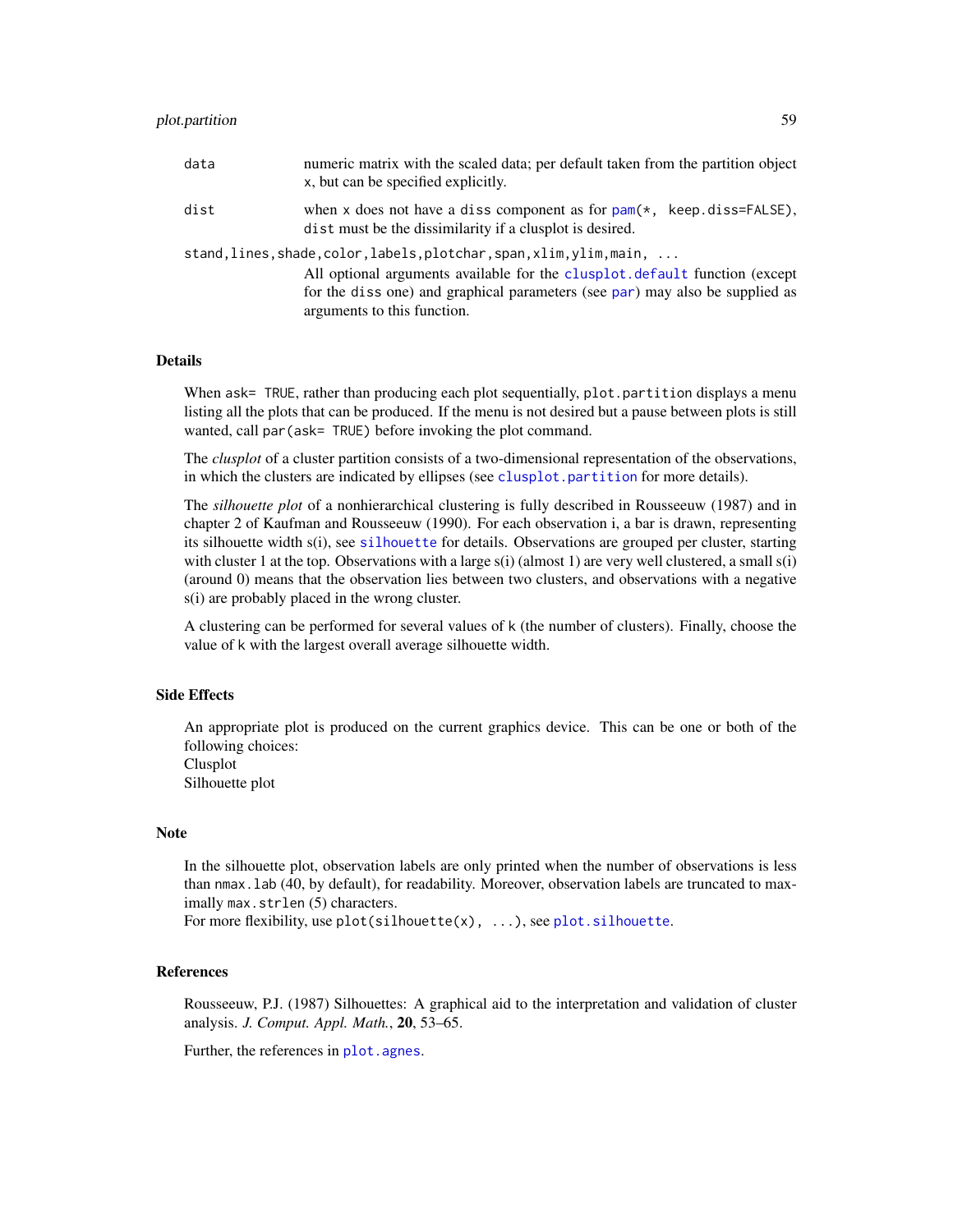# See Also

[partition.object](#page-49-0), [clusplot.partition](#page-20-1), [clusplot.default](#page-22-0), [pam](#page-44-1), [pam.object](#page-48-0), [clara](#page-12-0), [clara.object](#page-15-0), [fanny](#page-36-0), [fanny.object](#page-39-0), [par](#page-0-0).

# Examples

```
## generate 25 objects, divided into 2 clusters.
x \le rbind(cbind(rnorm(10,0,0.5), rnorm(10,0,0.5)),
           cbind(rnorm(15,5,0.5), rnorm(15,5,0.5)))
plot(pam(x, 2))
## Save space not keeping data in clus.object, and still clusplot() it:
data(xclara)
cx <- clara(xclara, 3, keep.data = FALSE)
cx$data # is NULL
plot(cx, data = xclara)
```
<span id="page-59-1"></span>pltree *Plot Clustering Tree of a Hierarchical Clustering*

#### <span id="page-59-0"></span>Description

pltree() Draws a clustering tree ("dendrogram") on the current graphics device. We provide the twins method draws the tree of a twins object, i.e., hierarchical clustering, typically resulting from [agnes\(](#page-2-0)) or [diana\(](#page-31-0)).

# Usage

```
pltree(x, ...)
## S3 method for class 'twins'
pltree(x, main = paste("Dendrogram of ", deparse(x$call)),
            labels = NULL, ylab = "Height", ...)
```
# **Arguments**

| $\mathsf{x}$ | in general, an R object for which a pltree method is defined; specifically, an<br>object of class "twins", typically created by either agnes() or diana(). |
|--------------|------------------------------------------------------------------------------------------------------------------------------------------------------------|
| main         | main title with a sensible default.                                                                                                                        |
| labels       | labels to use; the default is constructed from x.                                                                                                          |
| ylab         | label for y-axis.                                                                                                                                          |
| $\cdots$     | graphical parameters (see par) may also be supplied as arguments to this func-<br>tion.                                                                    |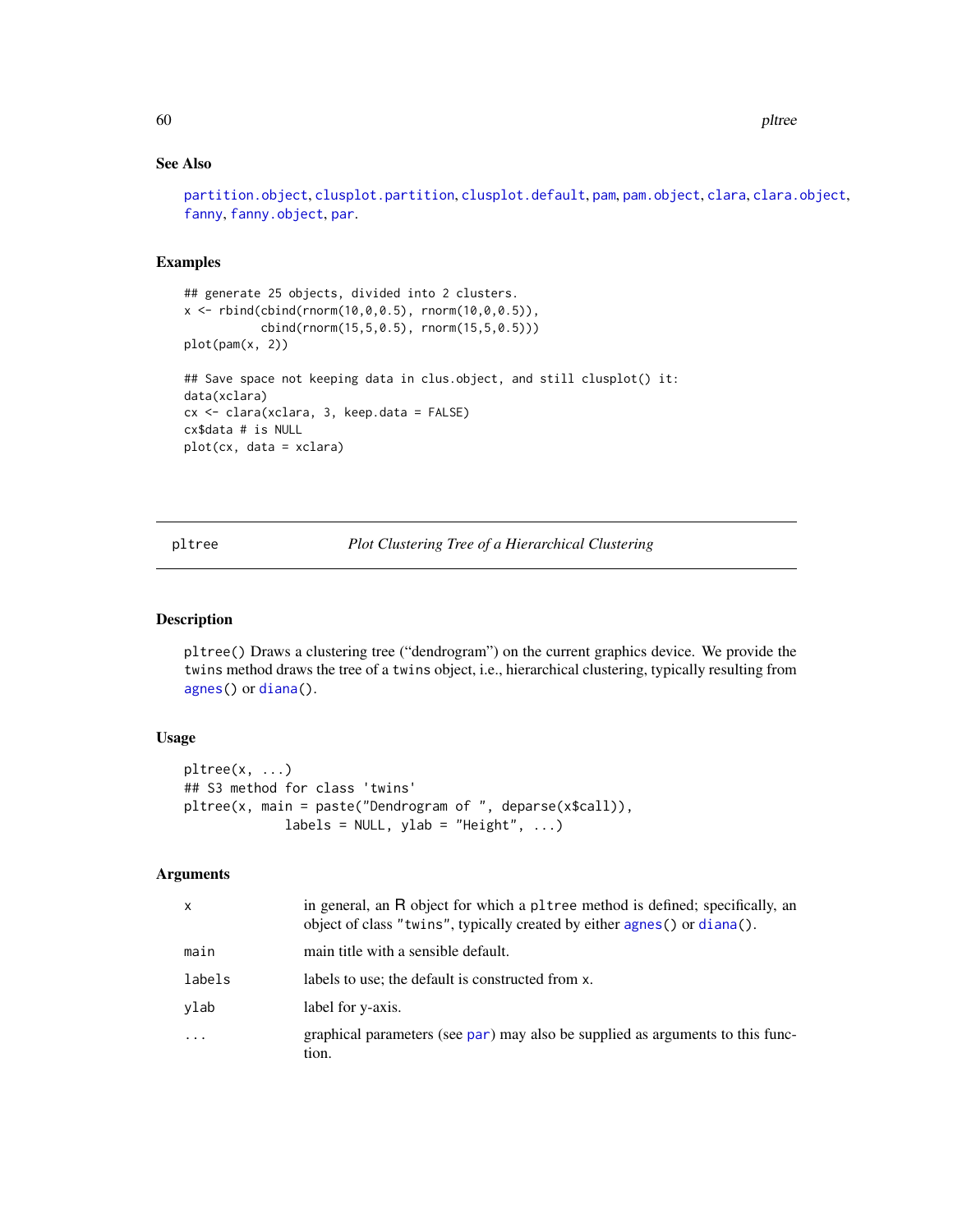#### pluton 61

# Details

Creates a plot of a clustering tree given a twins object. The leaves of the tree are the original observations. In case of an agglomerative clustering, two branches come together at the distance between the two clusters being merged. For a divisive clustering, a branch splits up at the diameter of the cluster being splitted.

Note that currently the method function simply calls  $plot(as.hclust(x), \ldots)$  $plot(as.hclust(x), \ldots)$  $plot(as.hclust(x), \ldots)$ , which dispatches to [plot.hclust\(](#page-0-0)..). If more flexible plots are needed, consider  $xx < -$  [as.dendrogram\(as.hclust\(](#page-0-0)x)) and plotting xx, see [plot.dendrogram](#page-0-0).

### Value

a NULL value is returned.

# See Also

[agnes](#page-2-0), [agnes.object](#page-6-0), [diana](#page-31-0), [diana.object](#page-31-1), [hclust](#page-0-0), [par](#page-0-0), [plot.agnes](#page-52-0), [plot.diana](#page-54-0).

### Examples

```
data(votes.repub)
agn <- agnes(votes.repub)
pltree(agn)
dagn <- as.dendrogram(as.hclust(agn))
dagn2 <- as.dendrogram(as.hclust(agn), hang = 0.2)
op \le- par(mar = par("mar") + c(0,0,0, 2)) # more space to the right
plot(dagn2, horiz = TRUE)
plot(dagn, horiz = TRUE, center = TRUE,
     nodePar = list(lab.cex = 0.6, lab.col = "forest green", pch = NA),main = deparse(agn$call))
par(op)
```
pluton *Isotopic Composition Plutonium Batches*

#### Description

The pluton data frame has 45 rows and 4 columns, containing percentages of isotopic composition of 45 Plutonium batches.

### Usage

data(pluton)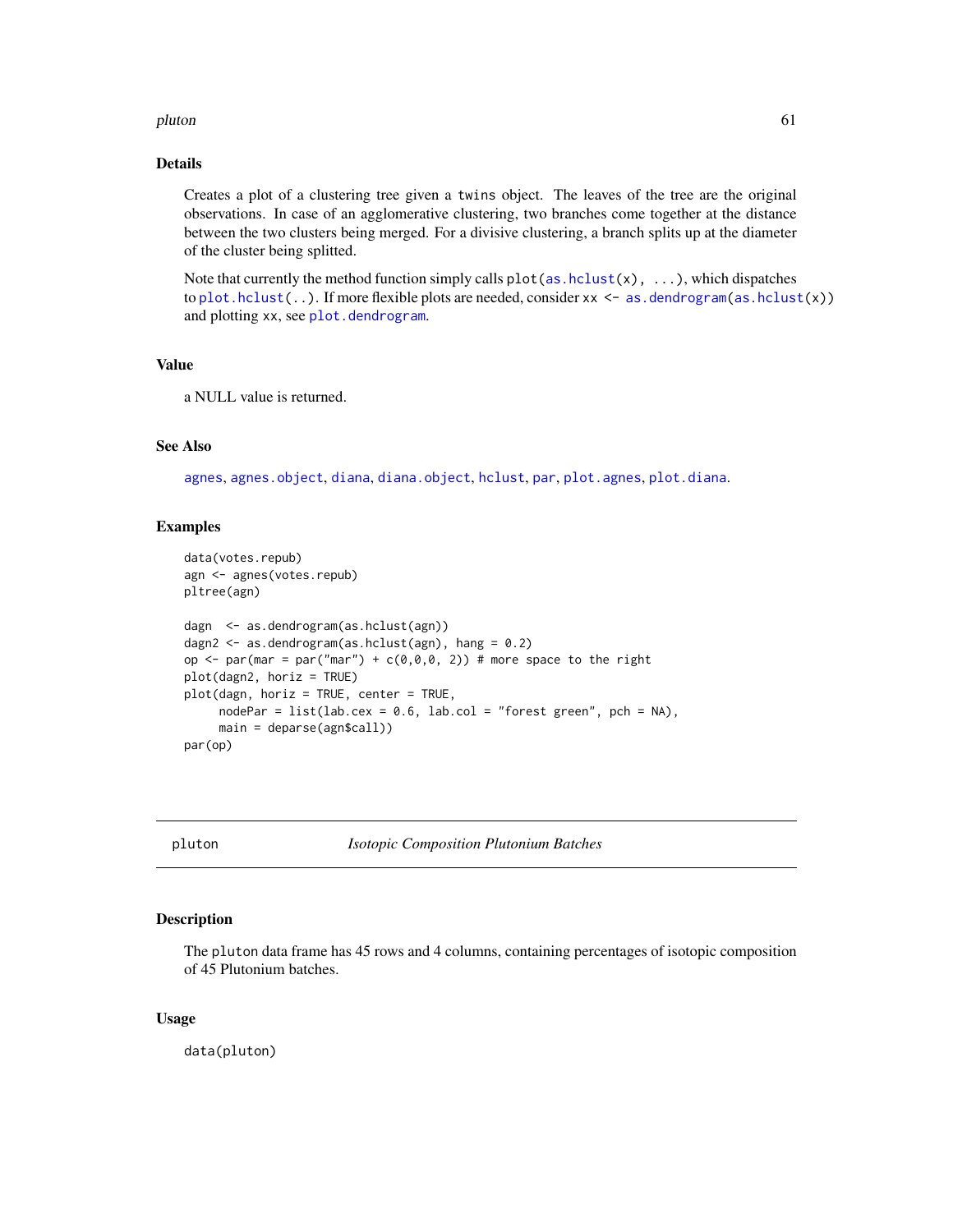# Format

This data frame contains the following columns:

- **Pu238** the percentages of  $^{238}Pu$ , always less than 2 percent.
- **Pu239** the percentages of <sup>239</sup>Pu, typically between 60 and 80 percent (from neutron capture of Uranium,  $^{238}U$ ).

Pu240 percentage of the plutonium 240 isotope.

Pu241 percentage of the plutonium 241 isotope.

### Details

Note that the percentage of plutonium~242 can be computed from the other four percentages, see the examples.

In the reference below it is explained why it is very desirable to combine these plutonium patches in three groups of similar size.

### Source

Available as 'pluton.dat' from the archive of the University of Antwerpen,

'..../datasets/clusplot-examples.tar.gz', no longer available.

# References

Rousseeuw, P.J. and Kaufman, L and Trauwaert, E. (1996) Fuzzy clustering using scatter matrices, *Computational Statistics and Data Analysis* 23(1), 135–151.

### Examples

data(pluton)

```
hist(apply(pluton, 1, sum), col = "gray") # between 94% and 100%
pu5 <- pluton
pu5$Pu242 <- 100 - apply(pluton,1,sum) # the remaining isotope.
pairs(pu5)
```
<span id="page-61-0"></span>predict.ellipsoid *Predict Method for Ellipsoid Objects*

# Description

Compute points on the ellipsoid boundary, mostly for drawing.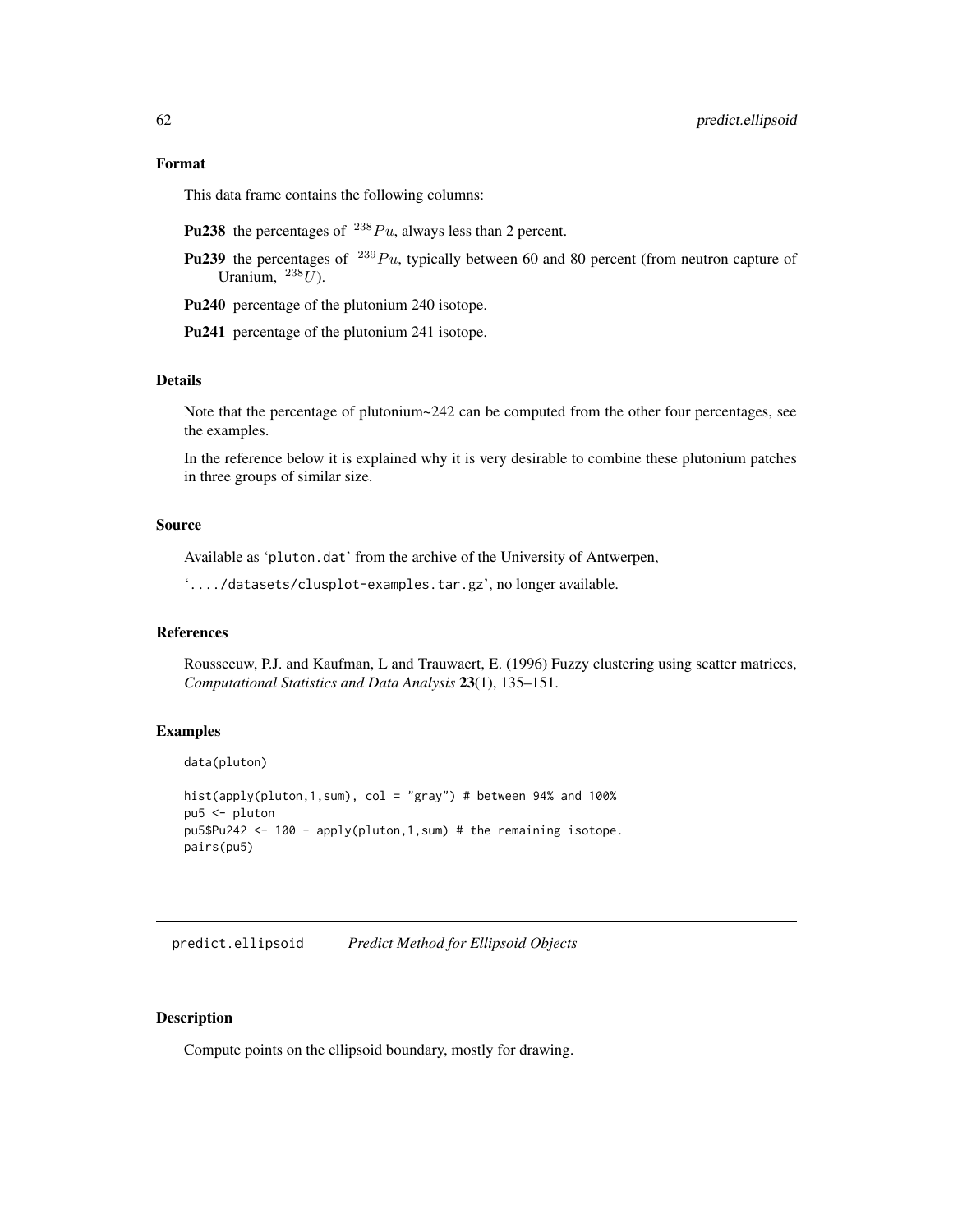# predict.ellipsoid 63

### Usage

```
predict.ellipsoid(object, n.out=201, ...)
## S3 method for class 'ellipsoid'
predict(object, n.out=201, ...)
ellipsoidPoints(A, d2, loc, n.half = 201)
```
# Arguments

| object     | an object of class ellipsoid, typically from ellipsoid hull(); alternatively<br>any list-like object with proper components, see details below. |
|------------|-------------------------------------------------------------------------------------------------------------------------------------------------|
|            | n.out, n.half half the number of points to create.                                                                                              |
| A, d2, loc | arguments of the auxilary ellipsoid Points, see below.                                                                                          |
| $\ddotsc$  | passed to and from methods.                                                                                                                     |

## Details

Note ellipsoidPoints is the workhorse function of predict.ellipsoid a standalone function and method for ellipsoid objects, see [ellipsoidhull](#page-34-0). The class of object is not checked; it must solely have valid components loc (length p), the  $p \times p$  matrix cov (corresponding to A) and d2 for the center, the shape ("covariance") matrix and the squared average radius (or distance) or [qchisq\(](#page-0-0)\*, p) quantile.

Unfortunately, this is only implemented for  $p = 2$ , currently; contributions for  $p \geq 3$  are *very welcome*.

## Value

a numeric matrix of dimension 2\*n.out times p.

### See Also

[ellipsoidhull](#page-34-0), [volume.ellipsoid](#page-75-0).

### Examples

```
## see also example(ellipsoidhull)
```

```
## Robust vs. L.S. covariance matrix
set.seed(143)
x <- rt(200, df=3)
y <- 3*x + rt(200, df=2)
plot(x,y, main="non-normal data (N=200)")
mtext("with classical and robust cov.matrix ellipsoids")
X \leftarrow \text{cbind}(x, y)C.ls \leftarrow cov(X); m.ls \leftarrow colMeans(X)d2.99 \leq -qchisq(0.99, df = 2)lines(ellipsoidPoints(C.ls, d2.99, loc=m.ls), col="green")
if(require(MASS)) {
  Cxy \leftarrow cov.rob(cbind(x,y))
```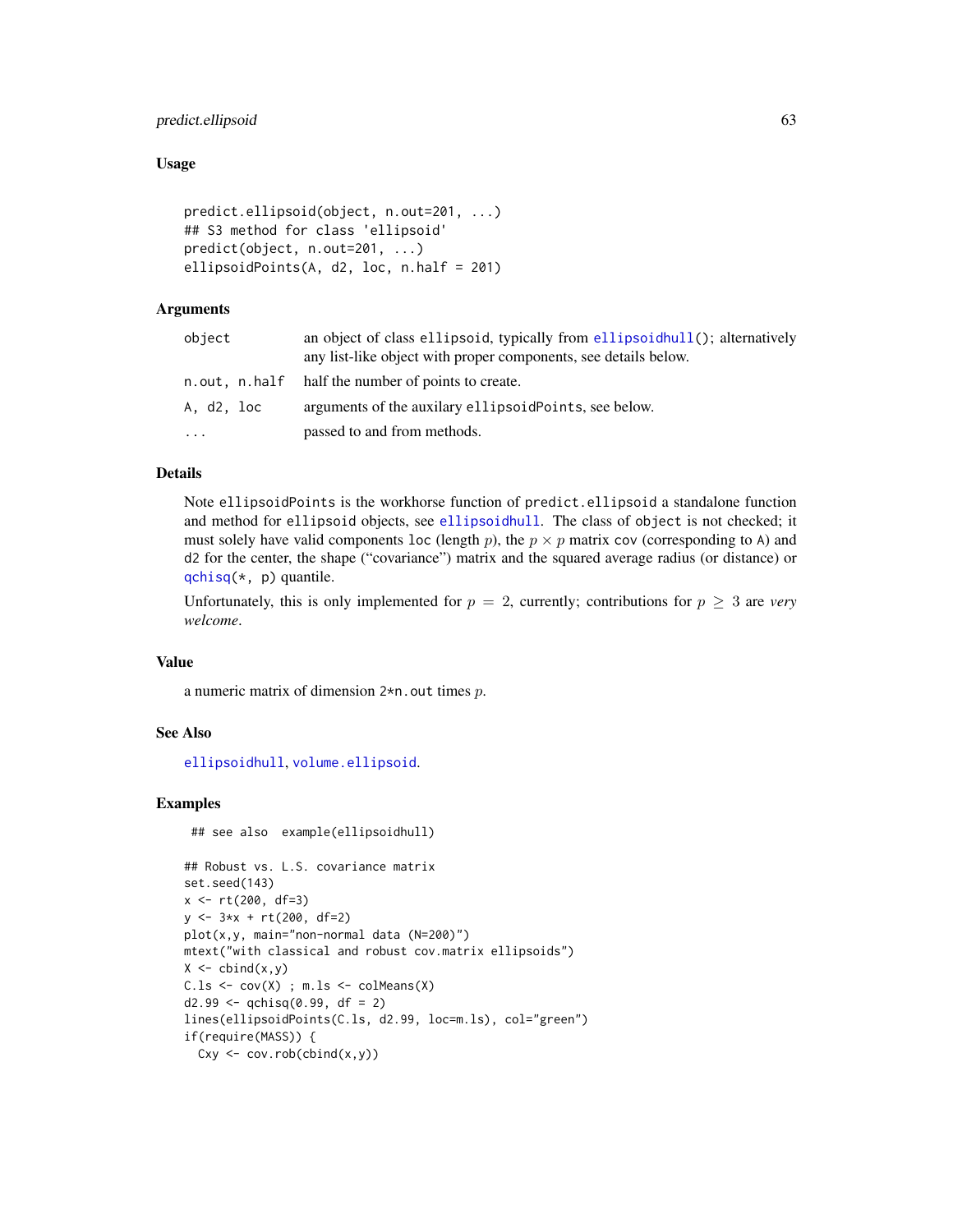```
lines(ellipsoidPoints(Cxy$cov, d2 = d2.99, loc=Cxy$center), col="red")
}# MASS
```
print.agnes *Print Method for AGNES Objects*

# Description

Prints the call, agglomerative coefficient, ordering of objects and distances between merging clusters ('Height') of an agnes object.

This is a method for the generic [print\(](#page-0-0)) function for objects inheriting from class agnes, see [agnes.object](#page-6-0).

### Usage

## S3 method for class 'agnes'  $print(x, \ldots)$ 

### Arguments

|          | an agnes object.                                   |
|----------|----------------------------------------------------|
| $\cdots$ | potential further arguments (required by generic). |

# See Also

[summary.agnes](#page-72-0) producing more output; [agnes](#page-2-0), [agnes.object](#page-6-0), [print](#page-0-0), [print.default](#page-0-0).

| print.clara | Print Method for CLARA Objects |
|-------------|--------------------------------|
|-------------|--------------------------------|

### Description

Prints the best sample, medoids, clustering vector and objective function of clara object. This is a method for the function [print\(](#page-0-0)) for objects inheriting from class [clara](#page-12-0).

### Usage

## S3 method for class 'clara'  $print(x, \ldots)$ 

### Arguments

|          | a clara object.                                   |
|----------|---------------------------------------------------|
| $\cdots$ | potential further arguments (require by generic). |

# See Also

[summary.clara](#page-72-1) producing more output; [clara](#page-12-0), [clara.object](#page-15-0), [print](#page-0-0), [print.default](#page-0-0).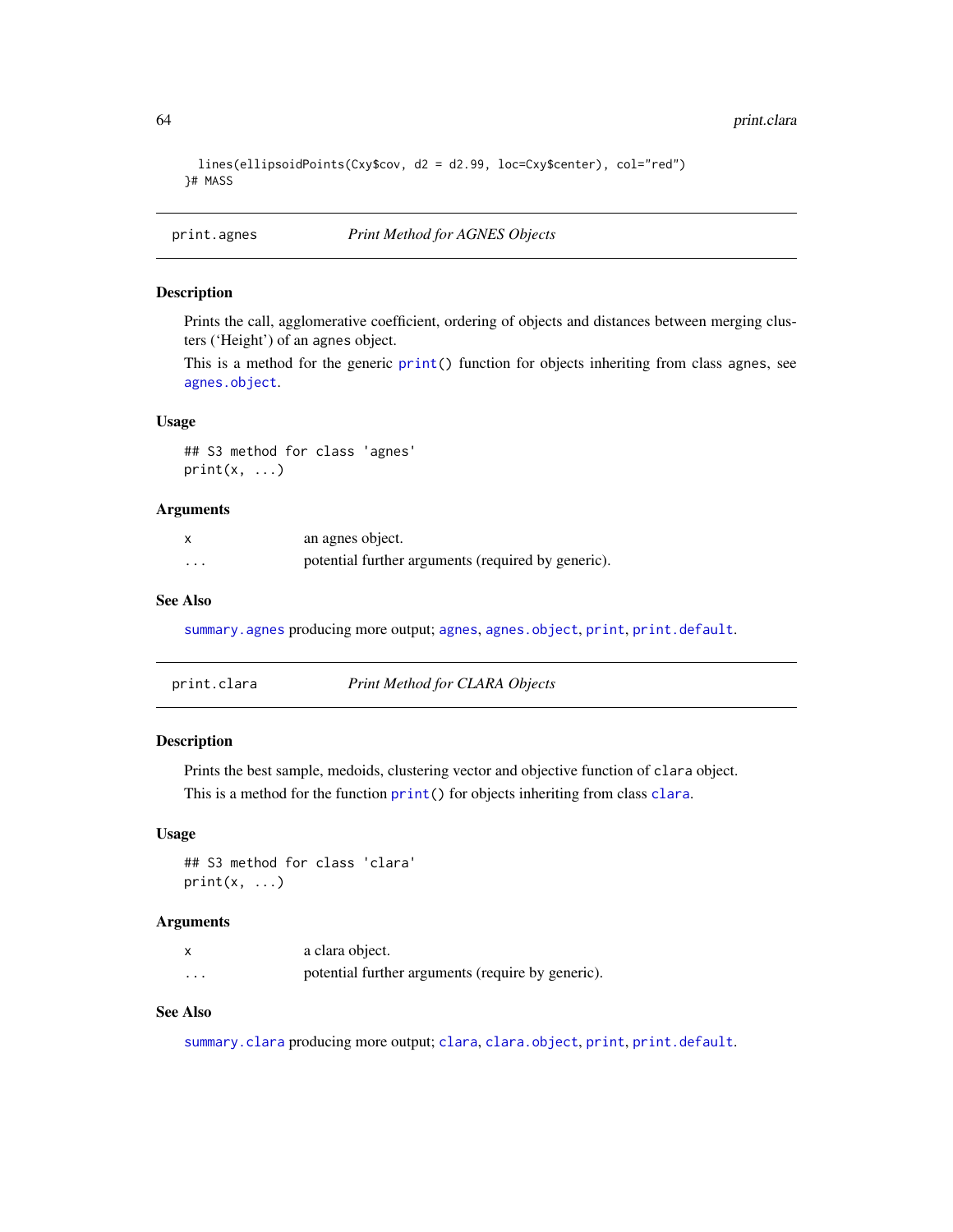# Description

Prints the ordering of objects, diameters of splitted clusters, and divisive coefficient of a diana object.

This is a method for the function [print\(](#page-0-0)) for objects inheriting from class [diana](#page-31-0).

### Usage

## S3 method for class 'diana'  $print(x, \ldots)$ 

### Arguments

|                         | a diana object.                                   |
|-------------------------|---------------------------------------------------|
| $\cdot$ $\cdot$ $\cdot$ | potential further arguments (require by generic). |

### See Also

[diana](#page-31-0), [diana.object](#page-31-1), [print](#page-0-0), [print.default](#page-0-0).

print.dissimilarity *Print and Summary Methods for Dissimilarity Objects*

#### Description

Print or summarize the distances and the attributes of a dissimilarity object.

These are methods for the functions print() and summary() for dissimilarity objects. See print, print.default, or summary for the general behavior of these.

### Usage

```
## S3 method for class 'dissimilarity'
print(x, diag = NULL, upper = NULL,digits = getOption("digits"), justify = "none", right = TRUE, ...)
## S3 method for class 'dissimilarity'
summary(object,
       digits = max(3, getOption("digits") - 2), ...## S3 method for class 'summary.dissimilarity'
print(x, \ldots)
```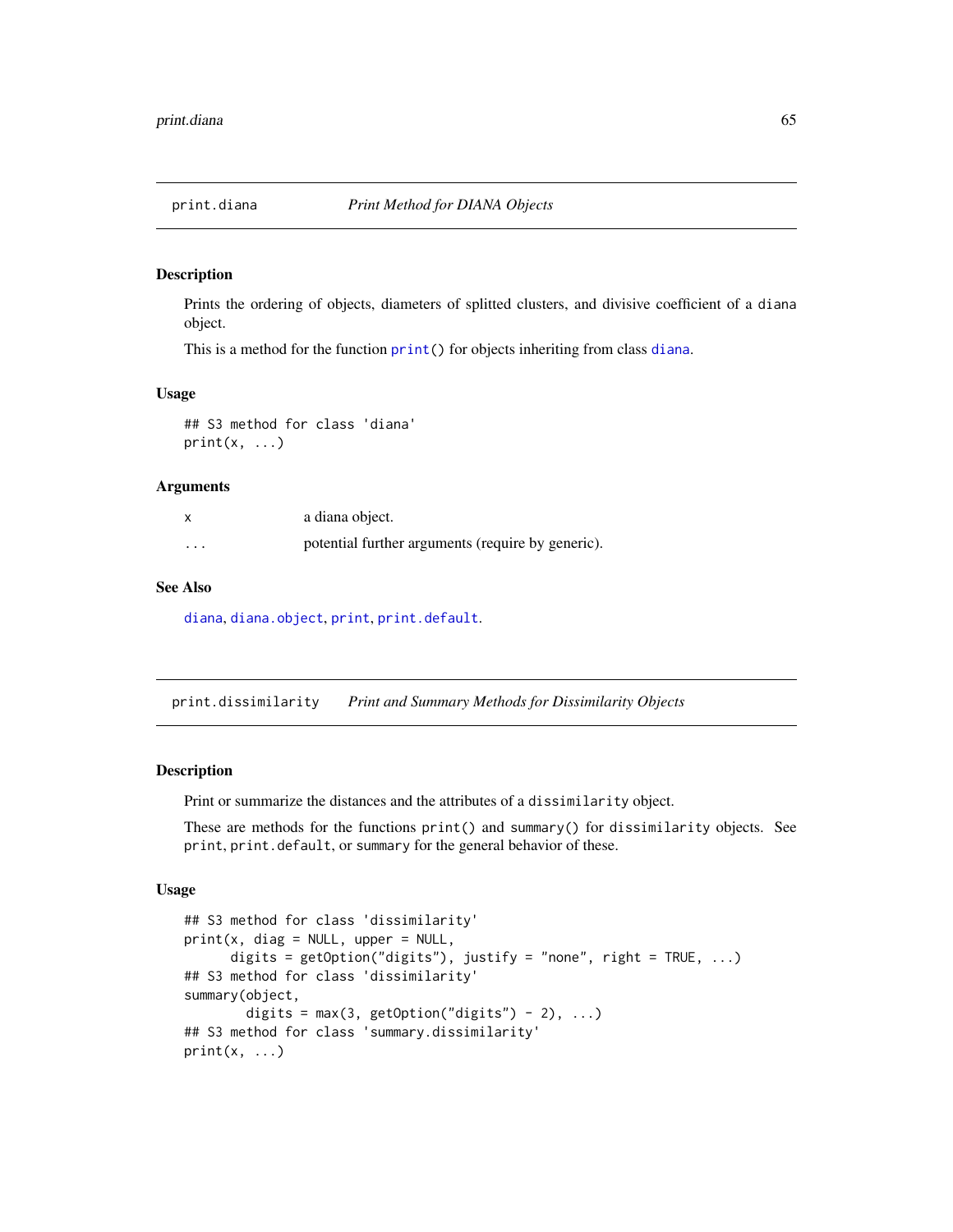# Arguments

| x, object | a dissimilarity object or a summary. dissimilarity one for print. summary. dissimilarity().                      |
|-----------|------------------------------------------------------------------------------------------------------------------|
| digits    | the number of digits to use, see print, default.                                                                 |
|           | diag, upper, justify, right<br>optional arguments specifying how the triangular dissimilarity matrix is printed; |
|           | see print.dist.                                                                                                  |
| $\cdots$  | potential further arguments (require by generic).                                                                |
|           |                                                                                                                  |

# See Also

[daisy](#page-27-0), [dissimilarity.object](#page-33-0), [print](#page-0-0), [print.default](#page-0-0), [print.dist](#page-0-0).

# Examples

```
## See example(daisy)
sd <- summary(daisy(matrix(rnorm(100), 20,5)))
sd # -> print.summary.dissimilarity(.)
str(sd)
```
<span id="page-65-0"></span>

print.fanny *Print and Summary Methods for FANNY Objects*

# Description

Prints the objective function, membership coefficients and clustering vector of fanny object. This is a method for the function [print\(](#page-0-0)) for objects inheriting from class [fanny](#page-36-0).

# Usage

```
## S3 method for class 'fanny'
print(x, digits = getOption("digits"), ...)## S3 method for class 'fanny'
summary(object, ...)
## S3 method for class 'summary.fanny'
print(x, digits = getOption("digits"), ...)
```
### Arguments

| x, object | a fanny object.                                                |
|-----------|----------------------------------------------------------------|
| digits    | number of significant digits for printing, see print. default. |
| $\cdots$  | potential further arguments (required by generic).             |

# See Also

[fanny](#page-36-0), [fanny.object](#page-39-0), [print](#page-0-0), [print.default](#page-0-0).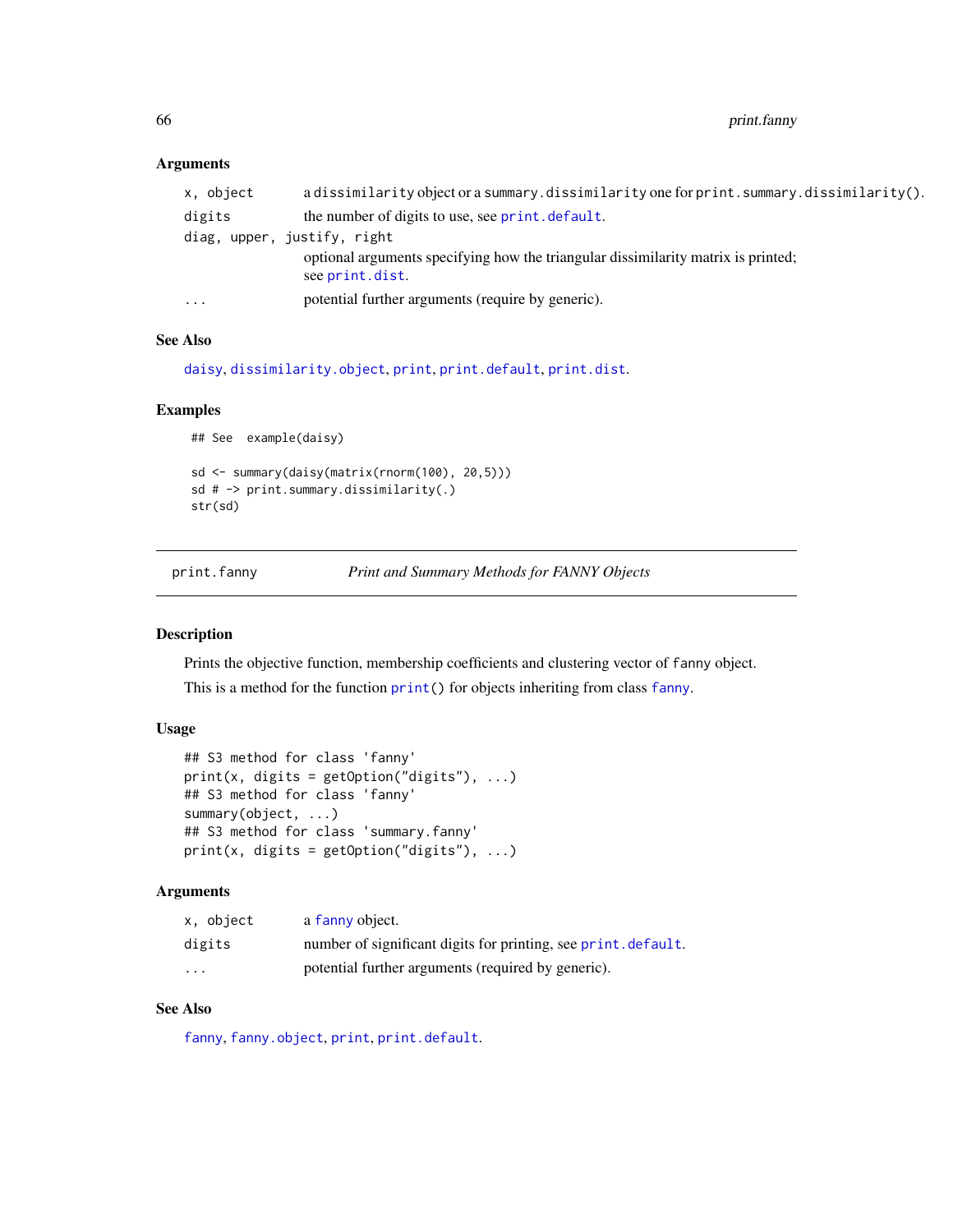# Description

Prints the ordering of objects, separation steps, and used variables of a mona object.

This is a method for the function  $print()$  $print()$  for objects inheriting from class [mona](#page-42-0).

#### Usage

## S3 method for class 'mona'  $print(x, \ldots)$ 

# Arguments

|          | a mona object.                                    |
|----------|---------------------------------------------------|
| $\cdots$ | potential further arguments (require by generic). |

# See Also

[mona](#page-42-0), [mona.object](#page-44-0), [print](#page-0-0), [print.default](#page-0-0).

print.pam *Print Method for PAM Objects*

# Description

Prints the medoids, clustering vector and objective function of pam object.

This is a method for the function  $print()$  $print()$  for objects inheriting from class [pam](#page-44-1).

### Usage

## S3 method for class 'pam'  $print(x, \ldots)$ 

#### Arguments

|          | a pam object.                                     |
|----------|---------------------------------------------------|
| $\cdots$ | potential further arguments (require by generic). |

### See Also

[pam](#page-44-1), [pam.object](#page-48-0), [print](#page-0-0), [print.default](#page-0-0).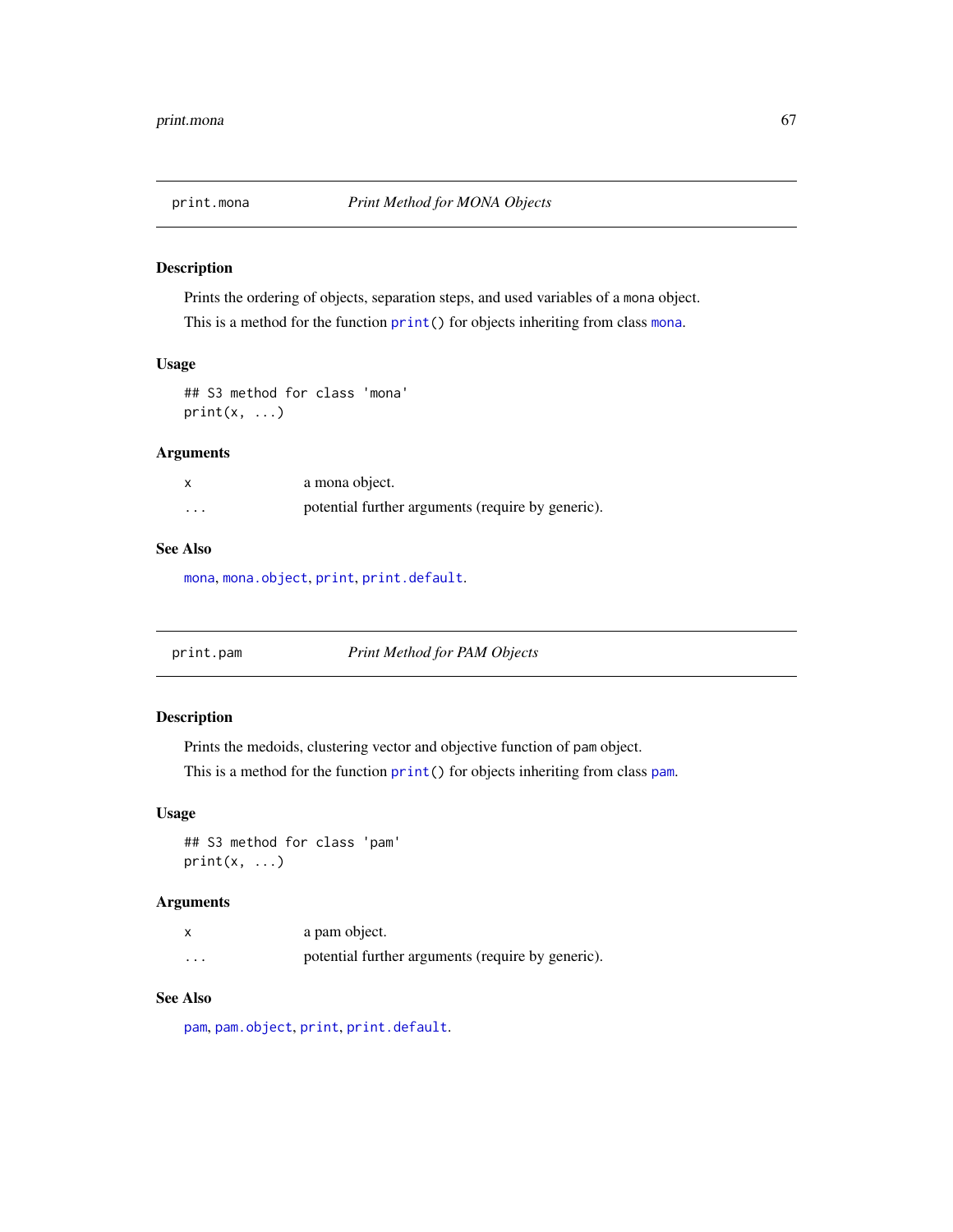### Description

The Ruspini data set, consisting of 75 points in four groups that is popular for illustrating clustering techniques.

### Usage

```
data(ruspini)
```
# Format

A data frame with 75 observations on 2 variables giving the x and y coordinates of the points, respectively.

### Source

E. H. Ruspini (1970) Numerical methods for fuzzy clustering. *Inform. Sci.* 2, 319–350.

#### References

see those in [agnes](#page-2-0).

### Examples

```
data(ruspini)
## Plot similar to Figure 4 in Stryuf et al (1996)
## Not run: plot(pam(ruspini, 4), ask = TRUE)
```

```
## Plot similar to Figure 6 in Stryuf et al (1996)
plot(fanny(ruspini, 5))
```
<span id="page-67-0"></span>silhouette *Compute or Extract Silhouette Information from Clustering*

# <span id="page-67-1"></span>Description

Compute silhouette information according to a given clustering in  $k$  clusters.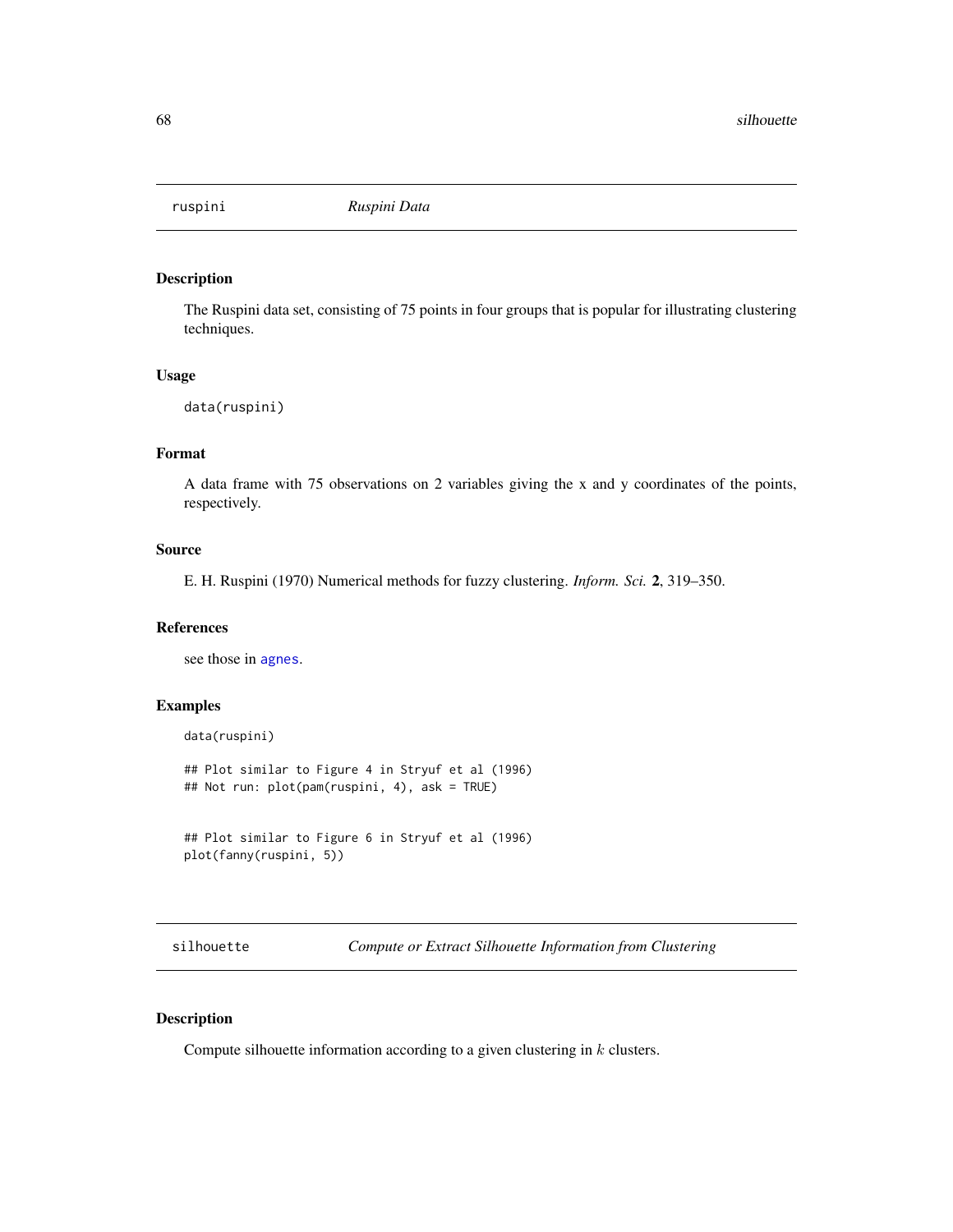#### silhouette 69 and 200 million and 200 million and 200 million and 200 million and 200 million and 30 million and 30 million and 30 million and 30 million and 30 million and 30 million and 30 million and 30 million and 30 m

# Usage

```
silhouette(x, ...)
## Default S3 method:
  silhouette(x, dist, dmatrix, ...)
## S3 method for class 'partition'
silhouette(x, ...)
## S3 method for class 'clara'
silhouette(x, full = FALSE, ...)sortSilhouette(object, ...)
## S3 method for class 'silhouette'
summary(object, FUN = mean, ...)
## S3 method for class 'silhouette'
plot(x, max.lab = 40, max.strlen = 5,main = NULL, sub = NULL, xlab = expression("Silhouette width "* s[i]),
     col = "gray", do.col.sort = length(col) > 1, border = 0,
     cex.names = par("cex.axis"), do.n.k = TRUE, do.class.stat = TRUE, ...)
```
# Arguments

| $\boldsymbol{\mathsf{x}}$ | an object of appropriate class; for the default method an integer vector with $k$<br>different integer cluster codes or a list with such an x\$clustering component.<br>Note that silhouette statistics are only defined if $2 \le k \le n - 1$ . |
|---------------------------|---------------------------------------------------------------------------------------------------------------------------------------------------------------------------------------------------------------------------------------------------|
| dist                      | a dissimilarity object inheriting from class dist or coercible to one. If not spec-<br>ified, dmatrix must be.                                                                                                                                    |
| dmatrix                   | a symmetric dissimilarity matrix $(n \times n)$ , specified instead of dist, which can<br>be more efficient.                                                                                                                                      |
| full                      | logical specifying if a <i>full</i> silhouette should be computed for clara object. Note<br>that this requires $O(n^2)$ memory, since the full dissimilarity (see daisy) is<br>needed internally.                                                 |
| object                    | an object of class silhouette.                                                                                                                                                                                                                    |
| $\cdots$                  | further arguments passed to and from methods.                                                                                                                                                                                                     |
| <b>FUN</b>                | function used to summarize silhouette widths.                                                                                                                                                                                                     |
| nmax.lab                  | integer indicating the number of labels which is considered too large for single-<br>name labeling the silhouette plot.                                                                                                                           |
| max.strlen                | positive integer giving the length to which strings are truncated in silhouette plot<br>labeling.                                                                                                                                                 |
| main, sub, xlab           |                                                                                                                                                                                                                                                   |
|                           | arguments to title; have a sensible non-NULL default here.                                                                                                                                                                                        |
| col, border, cex.names    |                                                                                                                                                                                                                                                   |
|                           | arguments passed barplot(); note that the default used to be col<br>$=$ heat.colors(n), border $=$<br>instead.<br>col can also be a color vector of length $k$ for clusterwise coloring, see also<br>do.col.sort:                                 |
| do.col.sort               | logical indicating if the colors col should be sorted "along" the silhouette; this<br>is useful for casewise or clusterwise coloring.                                                                                                             |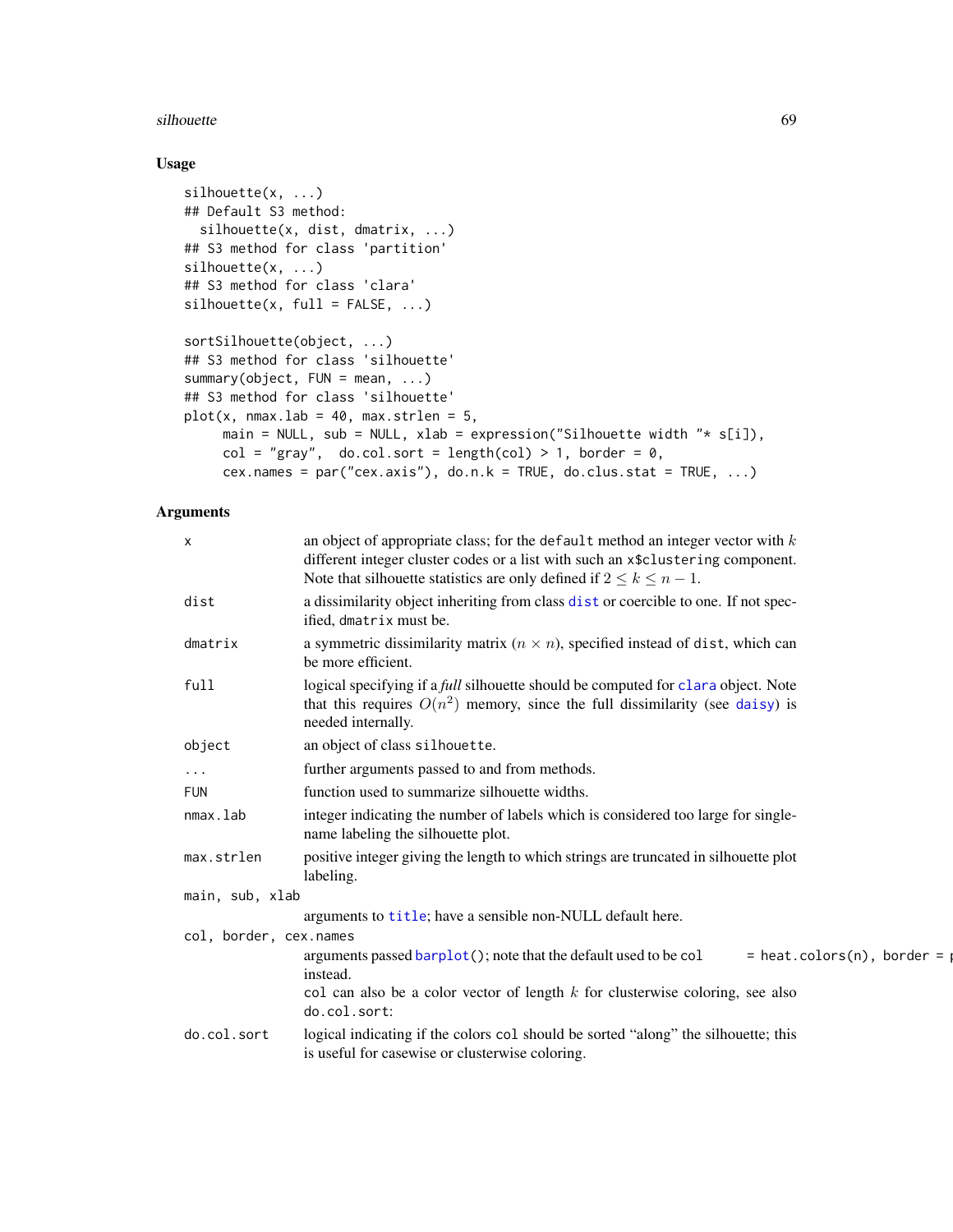70 silhouette

| do.n.k       | logical indicating if n and $k$ "title text" should be written.                                  |
|--------------|--------------------------------------------------------------------------------------------------|
| do.clus.stat | logical indicating if cluster size and averages should be written right to the sil-<br>houettes. |

#### Details

For each observation i, the *silhouette width*  $s(i)$  is defined as follows:

Put  $a(i)$  = average dissimilarity between i and all other points of the cluster to which i belongs (if i is the *only* observation in its cluster,  $s(i) := 0$  without further calculations). For all *other* clusters C, put  $d(i, C)$  = average dissimilarity of i to all observations of C. The smallest of these  $d(i, C)$  is  $b(i) := \min_C d(i, C)$ , and can be seen as the dissimilarity between i and its "neighbor" cluster, i.e., the nearest one to which it does *not* belong. Finally,

$$
s(i) := \frac{b(i) - a(i)}{max(a(i), b(i))}.
$$

silhouette.default() is now based on C code donated by Romain Francois (the R version being still available as cluster:::silhouette.default.R).

Observations with a large  $s(i)$  (almost 1) are very well clustered, a small  $s(i)$  (around 0) means that the observation lies between two clusters, and observations with a negative  $s(i)$  are probably placed in the wrong cluster.

#### Value

silhouette() returns an object, sil, of class silhouette which is an  $n \times 3$  matrix with attributes. For each observation i,  $\text{sil}[i]$ , contains the cluster to which i belongs as well as the neighbor cluster of i (the cluster, not containing i, for which the average dissimilarity between its observations and i is minimal), and the silhouette width  $s(i)$  of the observation. The [colnames](#page-0-0) correspondingly are c("cluster", "neighbor", "sil\_width").

summary(sil) returns an object of class summary.silhouette, a list with components

- si. [summary](#page-0-0): numerical summary of the individual silhouette widths  $s(i)$ .
- clus.avg.widths: numeric (rank 1) array of clusterwise *means* of silhouette widths where mean = FUN is used.

 $avg.width:$  the total mean  $FUN(s)$  where s are the individual silhouette widths.

clus. sizes:  $table of the k cluster sizes.$  $table of the k cluster sizes.$ 

[call](#page-0-0): if available, the call creating sil.

Ordered: logical identical to attr(sil, "Ordered"), see below.

sort Silhouette(sil) orders the rows of sil as in the silhouette plot, by cluster (increasingly) and decreasing silhouette width  $s(i)$ .

attr(sil, "Ordered") is a logical indicating if sil *is* ordered as by sortSilhouette(). In that case, rownames(sil) will contain case labels or numbers, and attr(sil, "iOrd") the ordering index vector.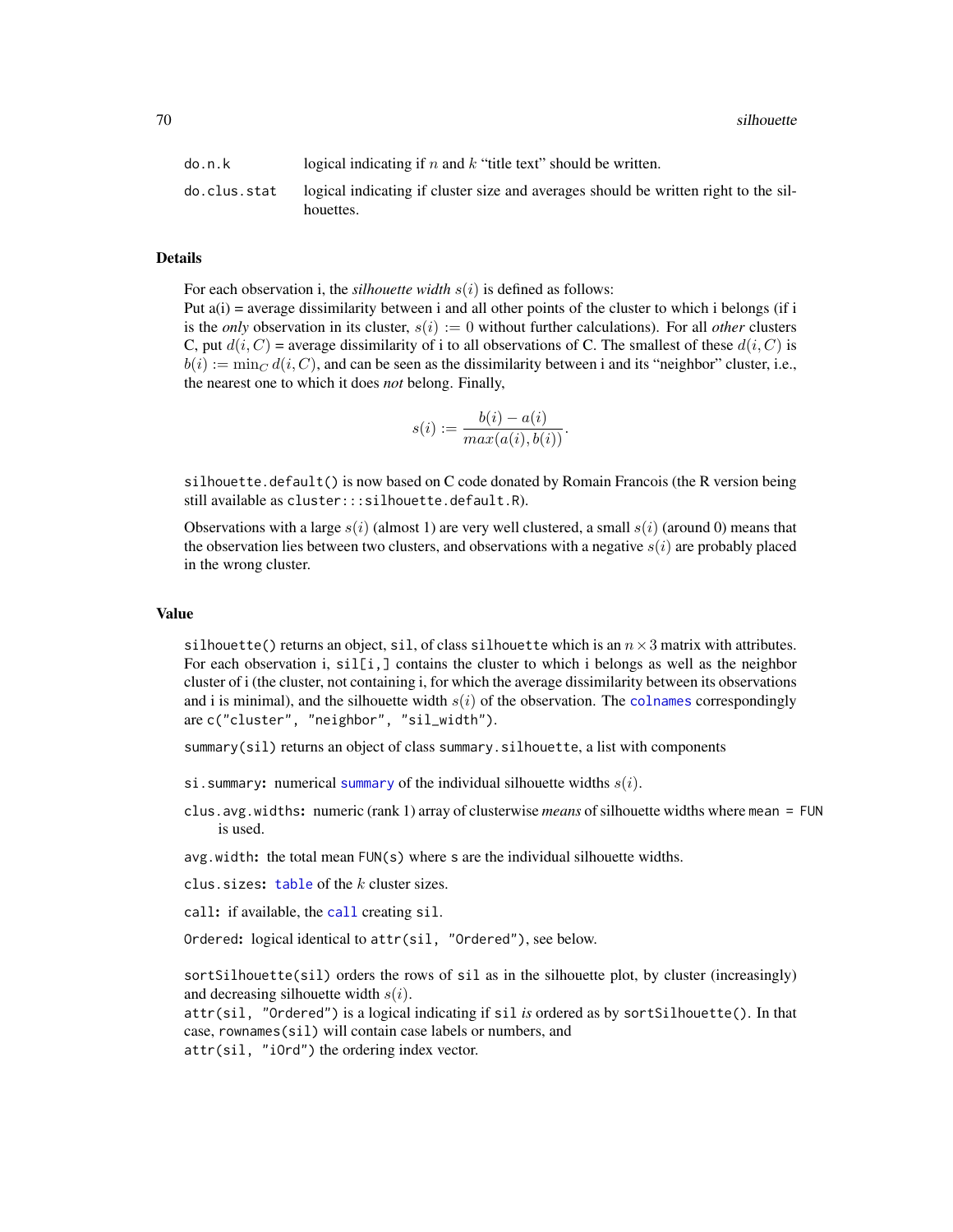#### silhouette the contract of the state of the state of the state of the state of the state of the state of the state of the state of the state of the state of the state of the state of the state of the state of the state of

### Note

While silhouette() is *intrinsic* to the [partition](#page-49-1) clusterings, and hence has a (trivial) method for these, it is straightforward to get silhouettes from hierarchical clusterings from silhouette.default() with [cutree\(](#page-0-0)) and distance as input.

By default, for [clara\(](#page-12-0)) partitions, the silhouette is just for the best random *subset* used. Use full = TRUE to compute (and later possibly plot) the full silhouette.

### **References**

Rousseeuw, P.J. (1987) Silhouettes: A graphical aid to the interpretation and validation of cluster analysis. *J. Comput. Appl. Math.*, 20, 53–65.

chapter 2 of Kaufman and Rousseeuw (1990), see the references in plot. agnes.

#### See Also

[partition.object](#page-49-0), [plot.partition](#page-57-0).

### Examples

```
data(ruspini)
pr4 <- pam(ruspini, 4)
str(si <- silhouette(pr4))
(ssi <- summary(si))
plot(si) # silhouette plot
plot(si, col = c("red", "green", "blue", "purple"))# with cluster-wise coloring
si2 <- silhouette(pr4$clustering, dist(ruspini, "canberra"))
summary(si2) # has small values: "canberra"'s fault
plot(si2, nmax= 80, cex.names=0.6)
op \leq par(mfrow= c(3,2), oma= c(0,0, 3, 0),
          mgp= c(1.6,.8,0), mar= .1+c(4,2,2,2))
for(k in 2:6)
  plot(silhouette(pam(ruspini, k=k)), main = paste("k = ",k), do.n.k=FALSE)
mtext("PAM(Ruspini) as in Kaufman & Rousseeuw, p.101",
      outer = TRUE, font = par("font.main"), cex = par("cex.main")); frame()
## the same with cluster-wise colours:
c6 <- c("tomato", "forest green", "dark blue", "purple2", "goldenrod4", "gray20")
for(k in 2:6)
  plot(silhouette(pam(ruspini, k=k)), main = paste("k = ",k), do.n.k=FALSE,
        col = c6[1:k])par(op)
## clara(): standard silhouette is just for the best random subset
data(xclara)
set.seed(7)
str(xc1k <- xclara[ sample(nrow(xclara), size = 1000) ,]) # rownames == indices
c13 \leftarrow \text{clara}(\text{xc1k}, 3)plot(silhouette(cl3))# only of the "best" subset of 46
## The full silhouette: internally needs large (36 MB) dist object:
```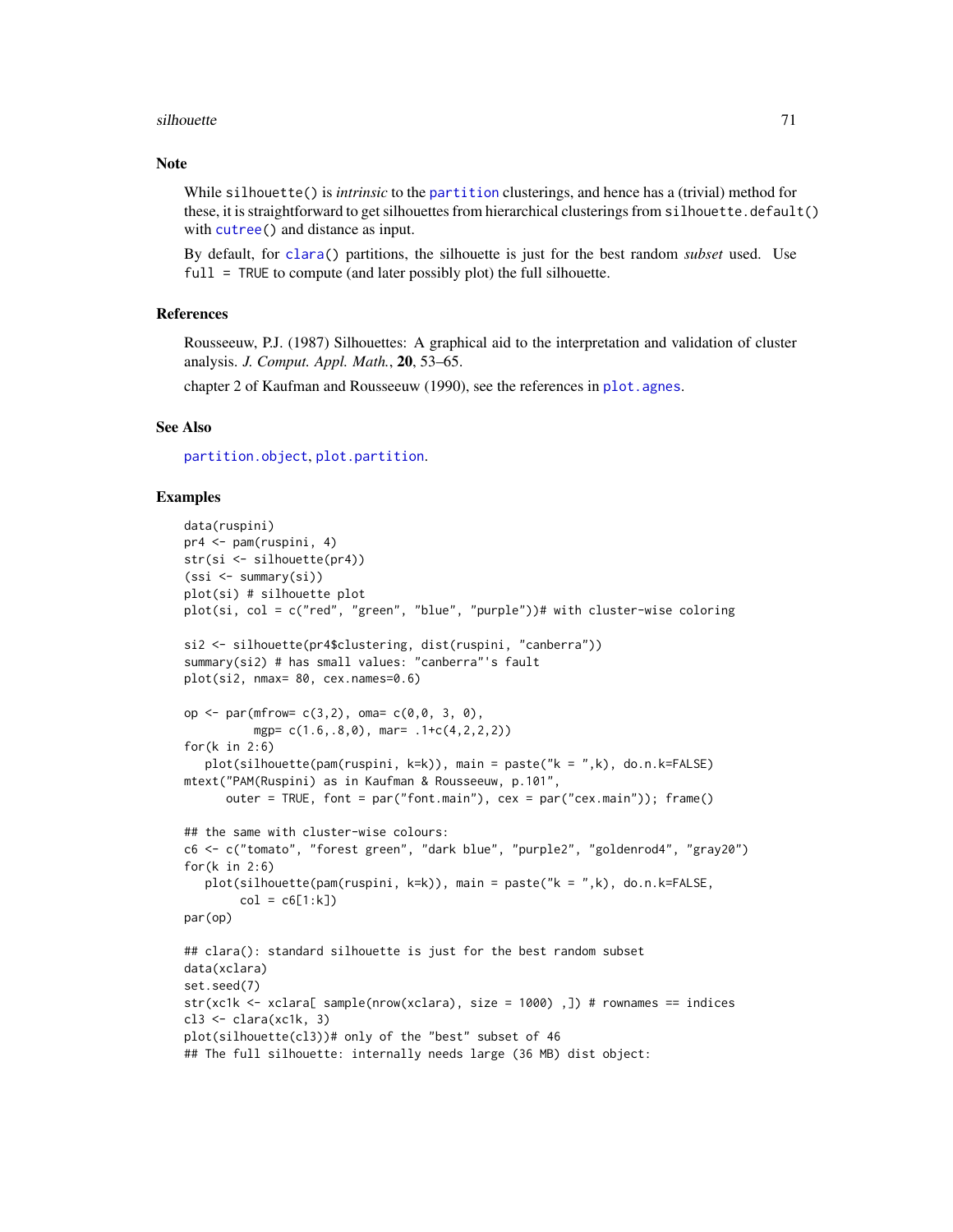```
sf <- silhouette(cl3, full = TRUE) ## this is the same as
s.full <- silhouette(cl3$clustering, daisy(xc1k))
stopifnot(all.equal(sf, s.full, check.attributes = FALSE, tolerance = 0))
## color dependent on original "3 groups of each 1000": % __FIXME ??__
plot(sf, col = 2+ as.integer(names(cl3$clustering) ) %/% 1000,
     main ="plot(silhouette(clara(.), full = TRUE))")
## Silhouette for a hierarchical clustering:
ar <- agnes(ruspini)
si3 <- silhouette(cutree(ar, k = 5), # k = 4 gave the same as pam() above
                daisy(ruspini))
plot(si3, nmax = 80, cex.names = 0.5)## 2 groups: Agnes() wasn't too good:
si4 \leftarrow silhouette(cutree(ar, k = 2), \ndaisy(ruspini))plot(si4, nmax = 80, cex.names = 0.5)
```
sizeDiss *Sample Size of Dissimilarity Like Object*

### **Description**

Returns the number of observations (*sample size*) corresponding to a dissimilarity like object, or equivalently, the number of rows or columns of a matrix when only the lower or upper triangular part (without diagonal) is given.

It is nothing else but the inverse function of  $f(n) = n(n-1)/2$ .

#### Usage

sizeDiss(d)

#### Arguments

d any R object with length (typically)  $n(n-1)/2$ .

### Value

a number; *n* if length(d) ==  $n(n-1)/2$ , NA otherwise.

### See Also

[dissimilarity.object](#page-33-0) and also [as.dist](#page-0-0) for class dissimilarity and dist objects which have a Size attribute.

### Examples

```
sizeDiss(1:10)# 5, since 10 == 5 * (5 - 1) / 2sizeDiss(1:9) # NA
n \leq -1:100stopifnot(n == sapply( n*(n-1)/2, function(n) sizeDiss(logical(n))))
```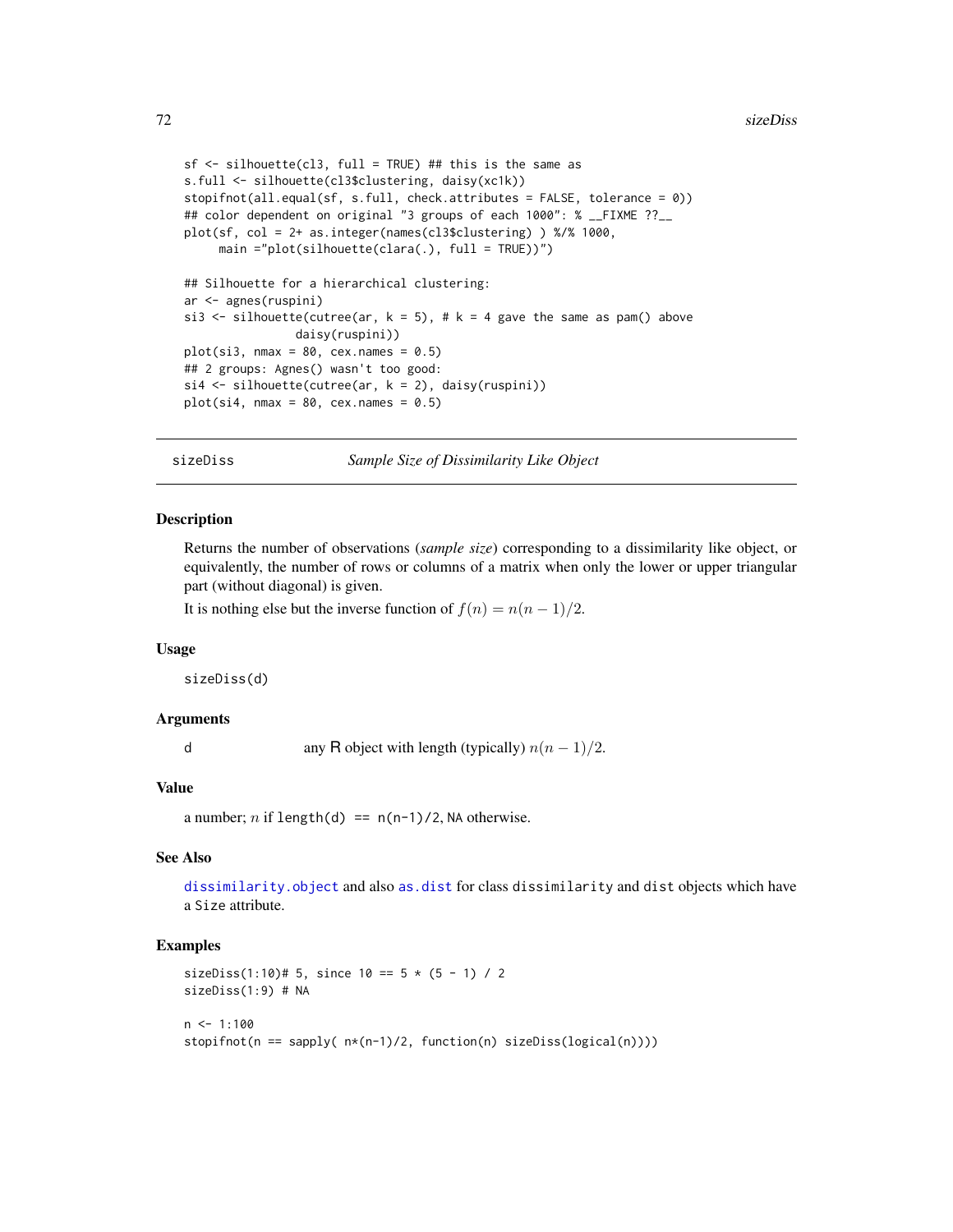<span id="page-72-0"></span>

# Description

Returns (and prints) a summary list for an agnes object. Printing gives more output than the corresponding [print.agnes](#page-63-0) method.

# Usage

```
## S3 method for class 'agnes'
summary(object, ...)
## S3 method for class 'summary.agnes'
print(x, \ldots)
```
# Arguments

| x, object | a agnes object.                                   |
|-----------|---------------------------------------------------|
| $\cdot$   | potential further arguments (require by generic). |

# See Also

[agnes](#page-2-0), [agnes.object](#page-6-0).

#### Examples

```
data(agriculture)
summary(agnes(agriculture))
```
summary.clara *Summary Method for 'clara' Objects*

# Description

Returns (and prints) a summary list for a clara object. Printing gives more output than the corresponding [print.clara](#page-63-1) method.

#### Usage

```
## S3 method for class 'clara'
summary(object, ...)
## S3 method for class 'summary.clara'
print(x, \ldots)
```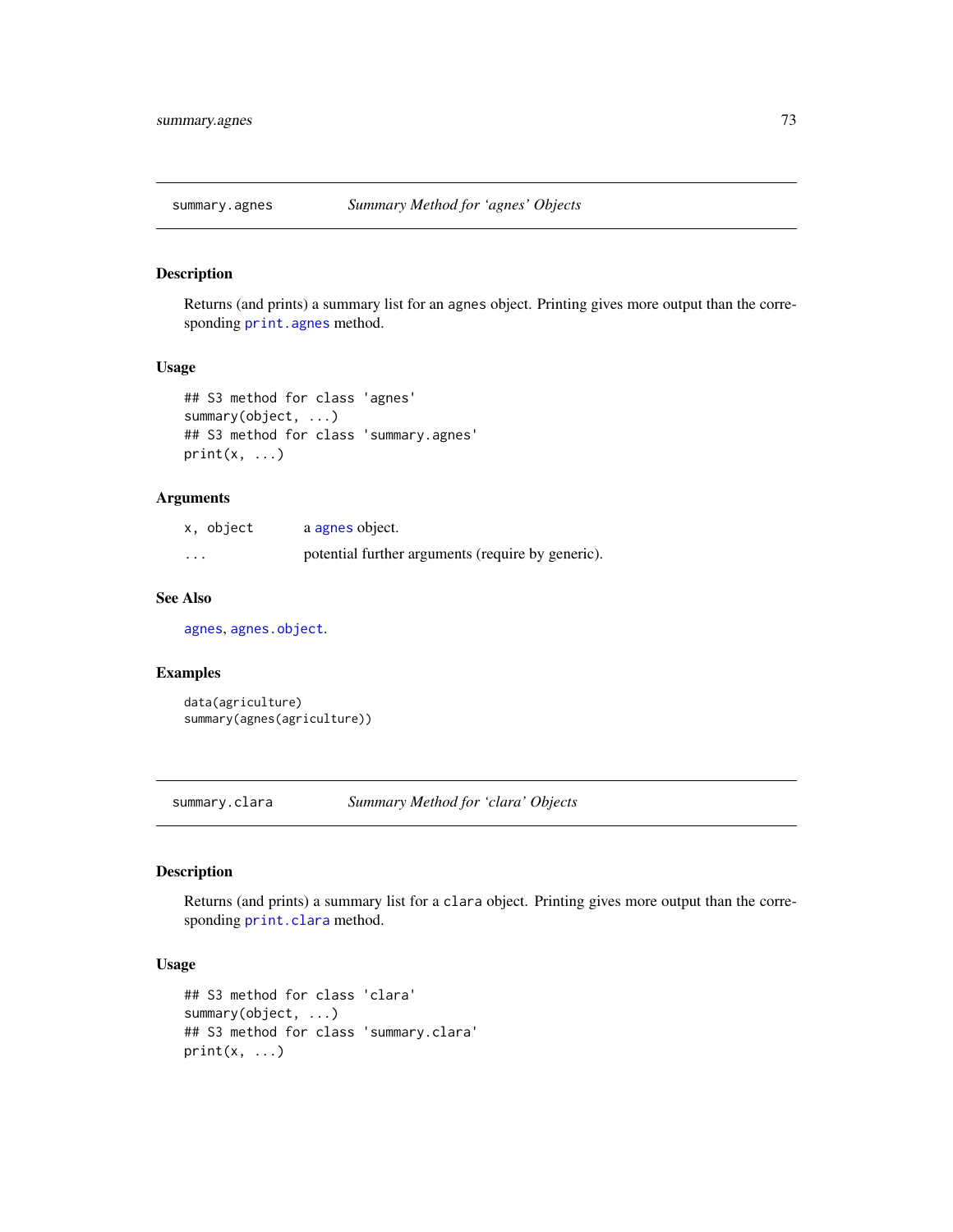#### <span id="page-73-0"></span>Arguments

| x, object | a clara object.                                   |
|-----------|---------------------------------------------------|
| $\cdots$  | potential further arguments (require by generic). |

# See Also

[clara.object](#page-15-0)

# Examples

```
## generate 2000 objects, divided into 5 clusters.
set.seed(47)
x < - rbind(cbind(rnorm(400, 0,4), rnorm(400, 0,4)),
           cbind(rnorm(400,10,8), rnorm(400,40,6)),
           cbind(rnorm(400,30,4), rnorm(400, 0,4)),
           cbind(rnorm(400,40,4), rnorm(400,20,2)),
           cbind(rnorm(400,50,4), rnorm(400,50,4))
\mathcal{L}clx5 \leftarrow clara(x, 5)## Mis`classification' table:
table(rep(1:5, rep(400,5)), clx5$clust) # -> 1 "error"summary(clx5)
## Graphically:
par(mfrow = c(3,1), mgp = c(1.5, 0.6, 0), marr = par("mar") - c(0,0,2,0))plot(x, col = rep(2:6, rep(400,5)))plot(clx5)
```
summary.diana *Summary Method for 'diana' Objects*

#### Description

Returns (and prints) a summary list for a diana object.

## Usage

```
## S3 method for class 'diana'
summary(object, ...)
## S3 method for class 'summary.diana'
print(x, \ldots)
```
#### Arguments

| x, object | a diana object.                                   |
|-----------|---------------------------------------------------|
| $\cdot$   | potential further arguments (require by generic). |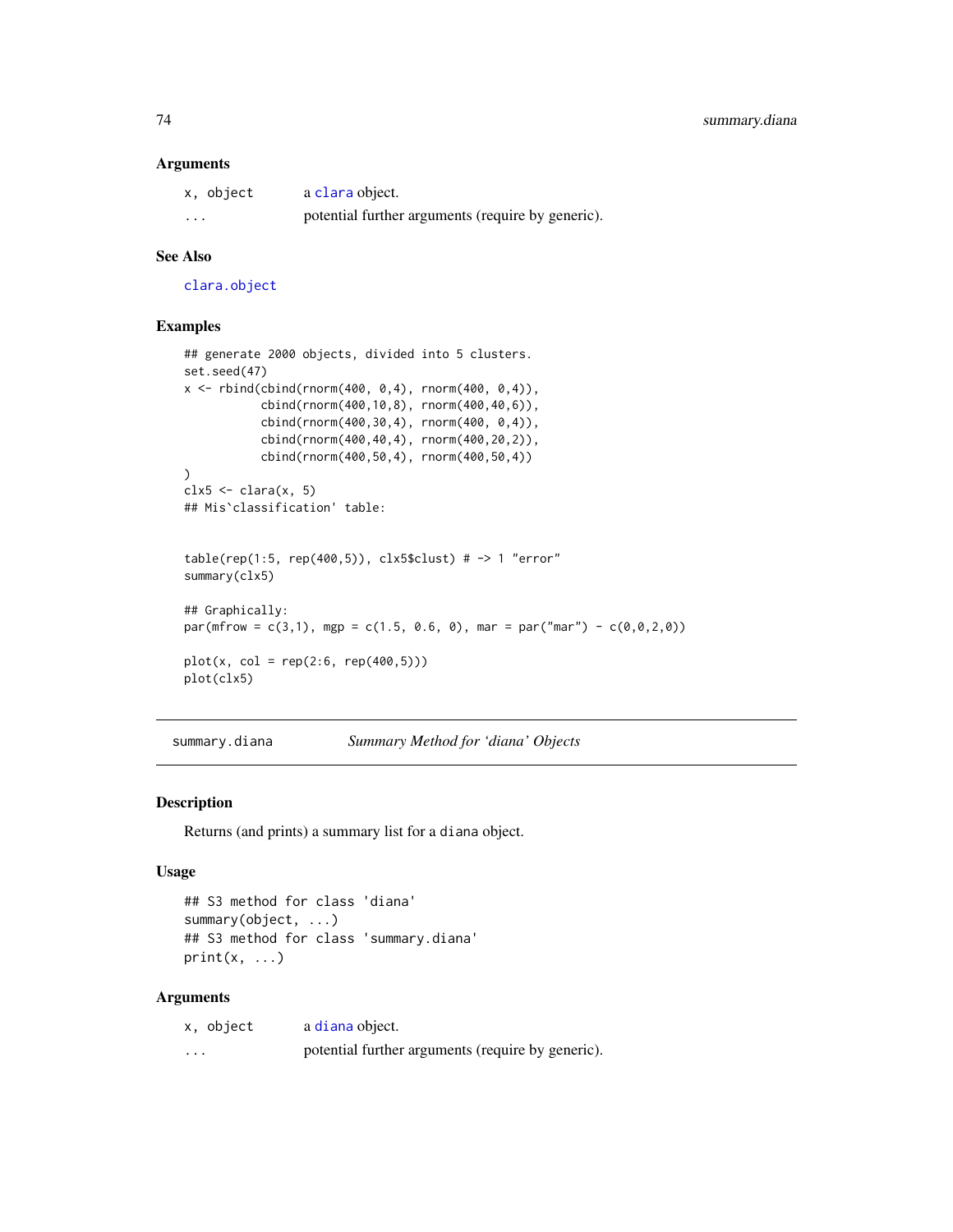# <span id="page-74-0"></span>summary.mona 75

# See Also

[diana](#page-31-0), [diana.object](#page-31-1).

summary.mona *Summary Method for 'mona' Objects*

#### Description

Returns (and prints) a summary list for a mona object.

#### Usage

```
## S3 method for class 'mona'
summary(object, ...)
## S3 method for class 'summary.mona'
print(x, \ldots)
```
### Arguments

| x, object | a mona object.                                    |
|-----------|---------------------------------------------------|
| $\cdots$  | potential further arguments (require by generic). |

#### See Also

[mona](#page-42-0), [mona.object](#page-44-0).

summary.pam *Summary Method for PAM Objects*

#### Description

Summarize a [pam](#page-44-1) object and return an object of class summary.pam. There's a [print](#page-0-0) method for the latter.

#### Usage

```
## S3 method for class 'pam'
summary(object, ...)
## S3 method for class 'summary.pam'
print(x, \ldots)
```
# Arguments

| x, object | a pam object.                                     |
|-----------|---------------------------------------------------|
| $\cdots$  | potential further arguments (require by generic). |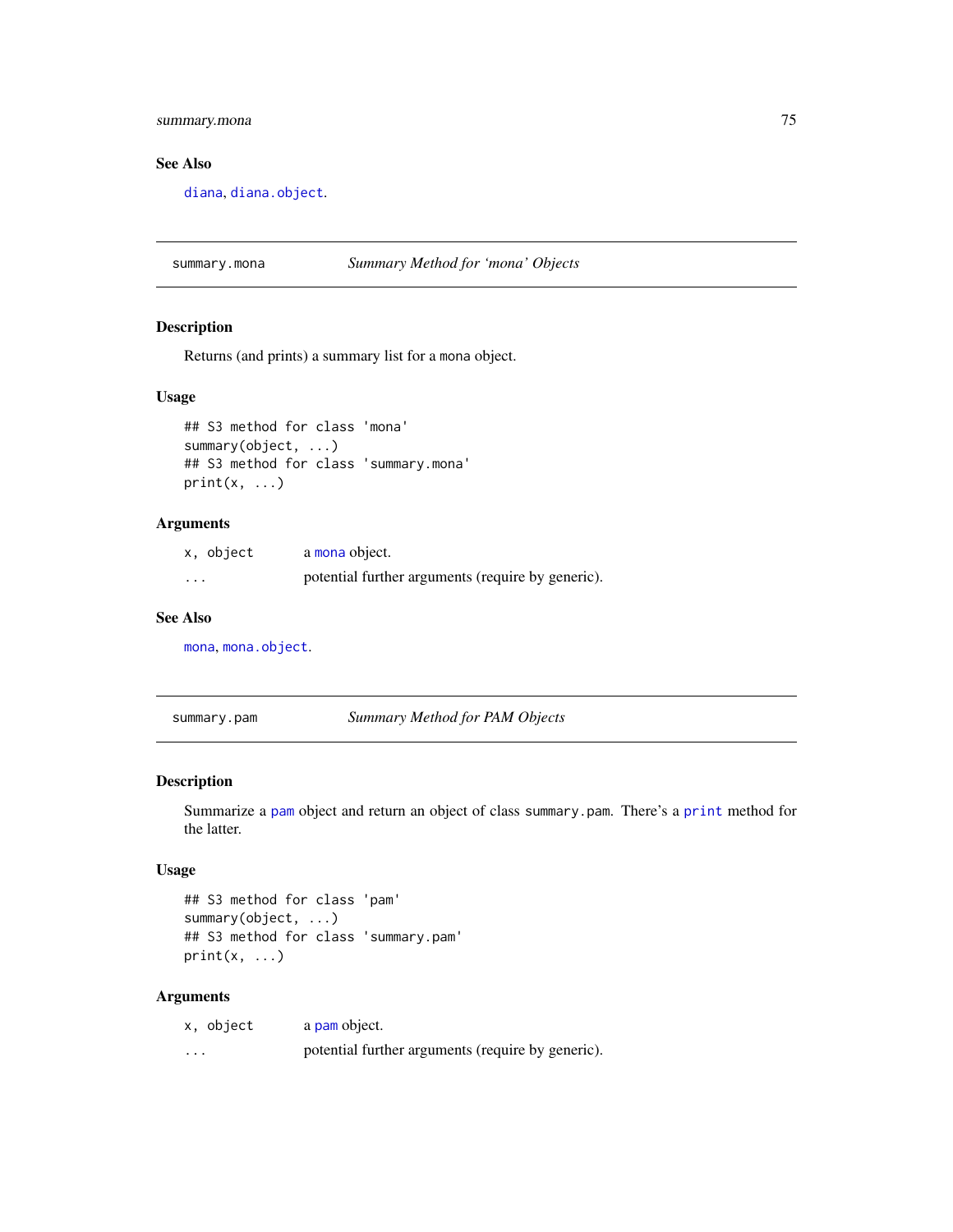# See Also

[pam](#page-44-1), [pam.object](#page-48-0).

twins.object *Hierarchical Clustering Object*

# Description

The objects of class "twins" represent an agglomerative or divisive (polythetic) hierarchical clustering of a dataset.

# Value

See [agnes.object](#page-6-0) and [diana.object](#page-31-1) for details.

# **GENERATION**

This class of objects is returned from agnes or diana.

## METHODS

The "twins" class has a method for the following generic function: pltree.

#### INHERITANCE

The following classes inherit from class "twins" : "agnes" and "diana".

#### See Also

[agnes](#page-2-0),[diana](#page-31-0).

volume.ellipsoid *Compute the Volume of Planar Object*

### Description

Compute the volume of a planar object. This is a generic function and a method for ellipsoid objects.

### Usage

```
## S3 method for class 'ellipsoid'
volume(object)
```
<span id="page-75-0"></span>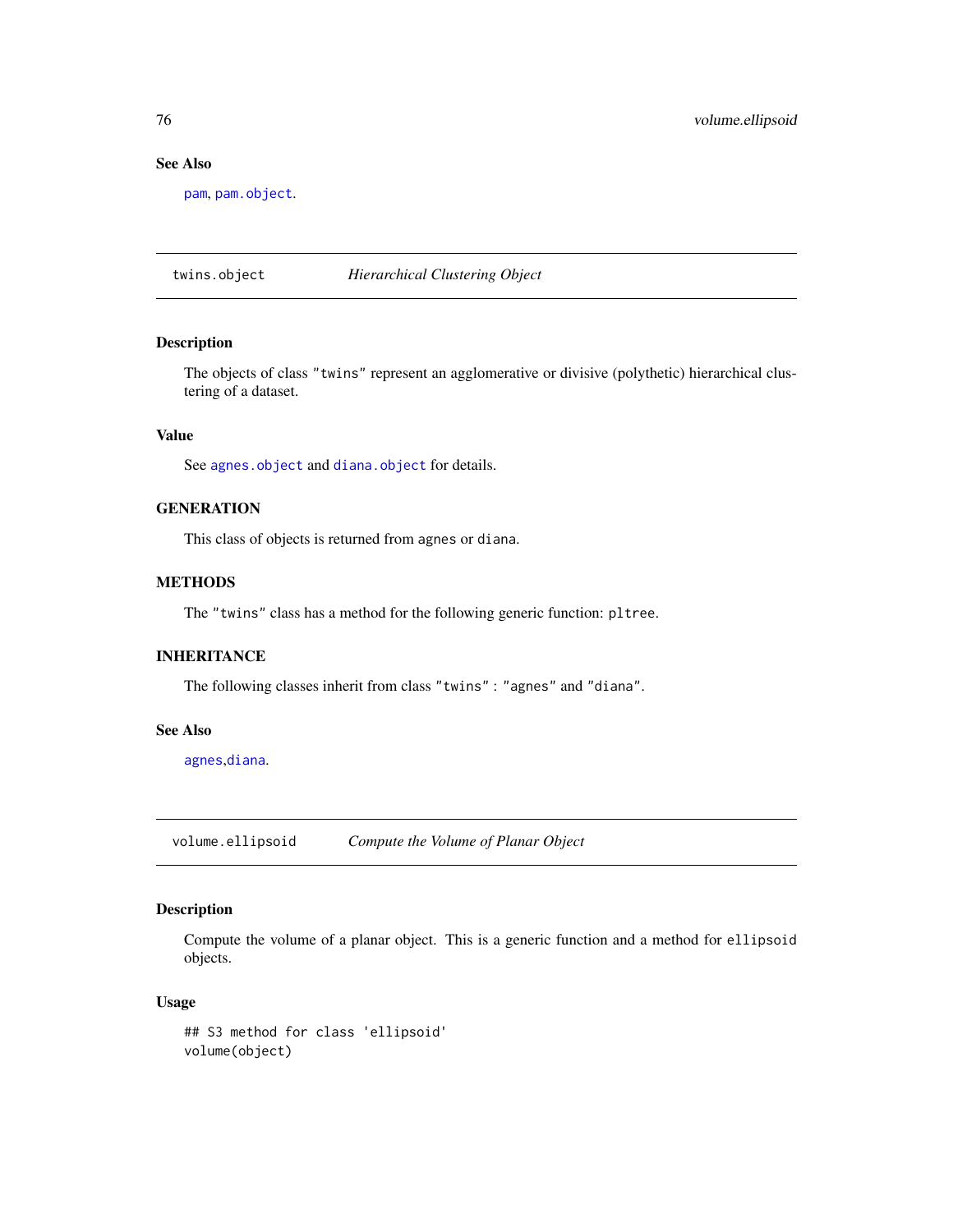# <span id="page-76-0"></span>votes.repub 77

#### Arguments

| object | an R object the volume of which is wanted; for the ellipsoid method, an object |
|--------|--------------------------------------------------------------------------------|
|        | of that class (see ellipsoid bull or the example below).                       |

# Value

a number, the volume of the given object.

### See Also

[ellipsoidhull](#page-34-0) for spanning ellipsoid computation.

# Examples

```
## example(ellipsoidhull) # which defines `ellipsoid' object <namefoo>
```

```
myEl <- structure(list(cov = rbind(c(3,1),1:2), loc = c(0,0), d2 = 10),
                  class = "ellipsoid")
volume(myEl)# i.e. "area" here (d = 2)
myEl # also mentions the "volume"
```

| votes.repub | Votes for Republican Candidate in Presidential Elections |
|-------------|----------------------------------------------------------|
|-------------|----------------------------------------------------------|

# Description

A data frame with the percents of votes given to the republican candidate in presidential elections from 1856 to 1976. Rows represent the 50 states, and columns the 31 elections.

#### Usage

data(votes.repub)

#### Source

S. Peterson (1973): *A Statistical History of the American Presidential Elections*. New York: Frederick Ungar Publishing Co.

Data from 1964 to 1976 is from R. M. Scammon, *American Votes 12*, Congressional Quarterly.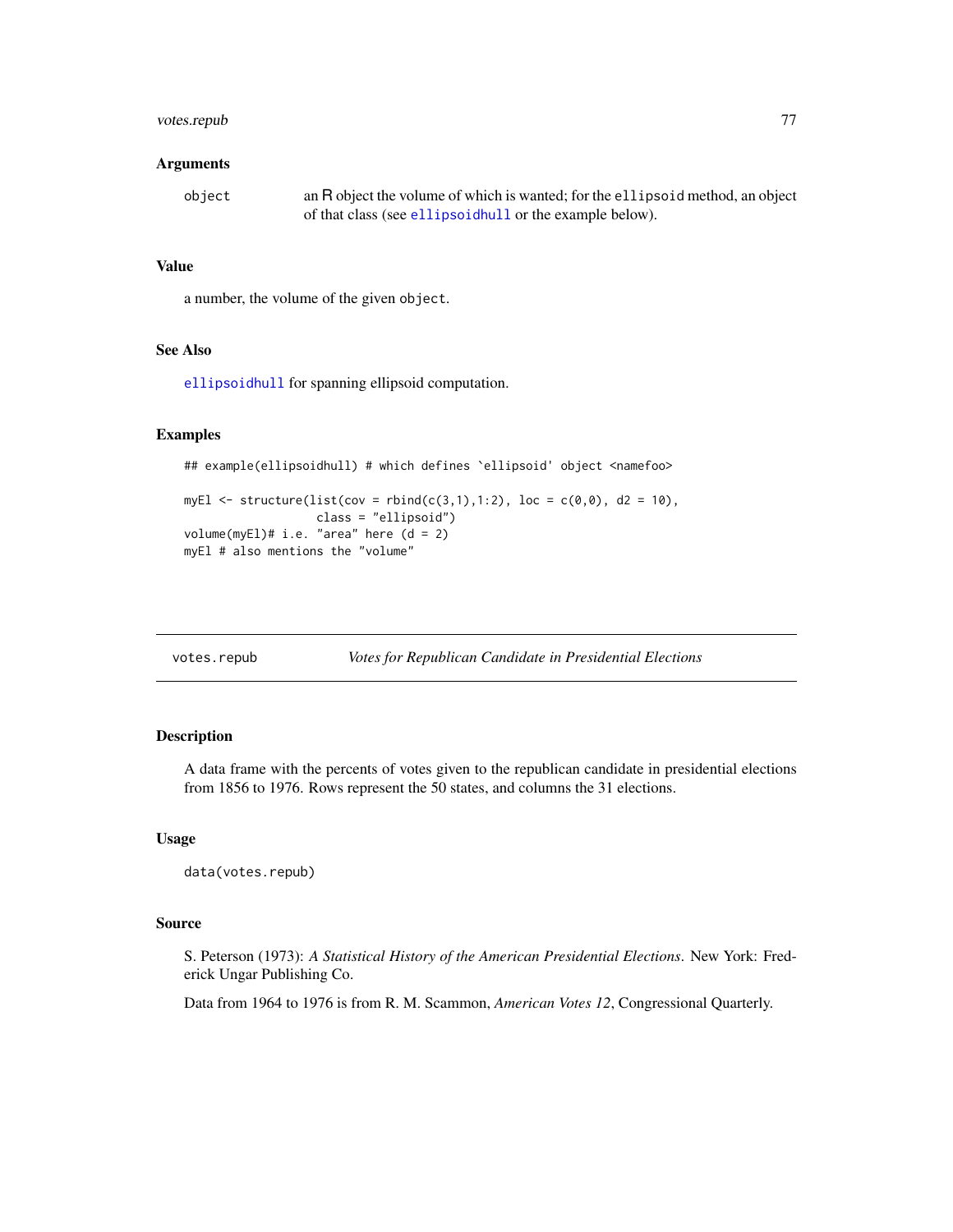#### <span id="page-77-0"></span>**Description**

An artificial data set consisting of 3000 points in 3 quite well-separated clusters.

#### Usage

```
data(xclara)
```
# Format

A data frame with 3000 observations on 2 numeric variables (named V1 and V2) giving the x and y coordinates of the points, respectively.

#### Note

Our version of the xclara is slightly more rounded than the one from [read.table\(](#page-0-0)"xclara.dat") and the relative difference measured by [all.equal](#page-0-0) is 1.15e-7 for V1 and 1.17e-7 for V2 which suggests that our version has been the result of a options (digits  $= 7$ ) formatting.

Previously (before May 2017), it was claimed the three cluster were each of size 1000, which is clearly wrong. [pam\(](#page-44-1)\*, 3) gives cluster sizes of 899, 1149, and 952, which apart from seven "outliers" (or "mislabellings") correspond to observation indices  $\{1 : 900\}$ ,  $\{901 : 2050\}$ , and  ${2051 : 3000}$ , see the example.

#### Source

Sample data set accompanying the reference below (file 'xclara.dat' in side 'clus\_examples.tar.gz').

#### References

Anja Struyf, Mia Hubert & Peter J. Rousseeuw (1996) Clustering in an Object-Oriented Environment. *Journal of Statistical Software* 1. <http://www.jstatsoft.org/v01/i04>

#### Examples

```
## Visualization: Assuming groups are defined as {1:1000}, {1001:2000}, {2001:3000}
plot(xclara, cex = 3/4, col = rep(1:3, each=1000))p.ID <- c(78, 1411, 2535) ## PAM's medoid indices == pam(xclara, 3)$id.med
text(xclara[p.ID,], labels = 1:3, cex=2, col=1:3)px <- pam(xclara, 3) ## takes ~2 seconds
 cxcl <- px$clustering ; iCl <- split(seq_along(cxcl), cxcl)
 boxplot(iCl, range = 0.7, horizontal=TRUE,
        main = "Indices of the 3 clusters of pam(xclara, 3)")
 ## Look more closely now:
 bxCl \leq boxplot(iCl, range = 0.7, plot=FALSE)
```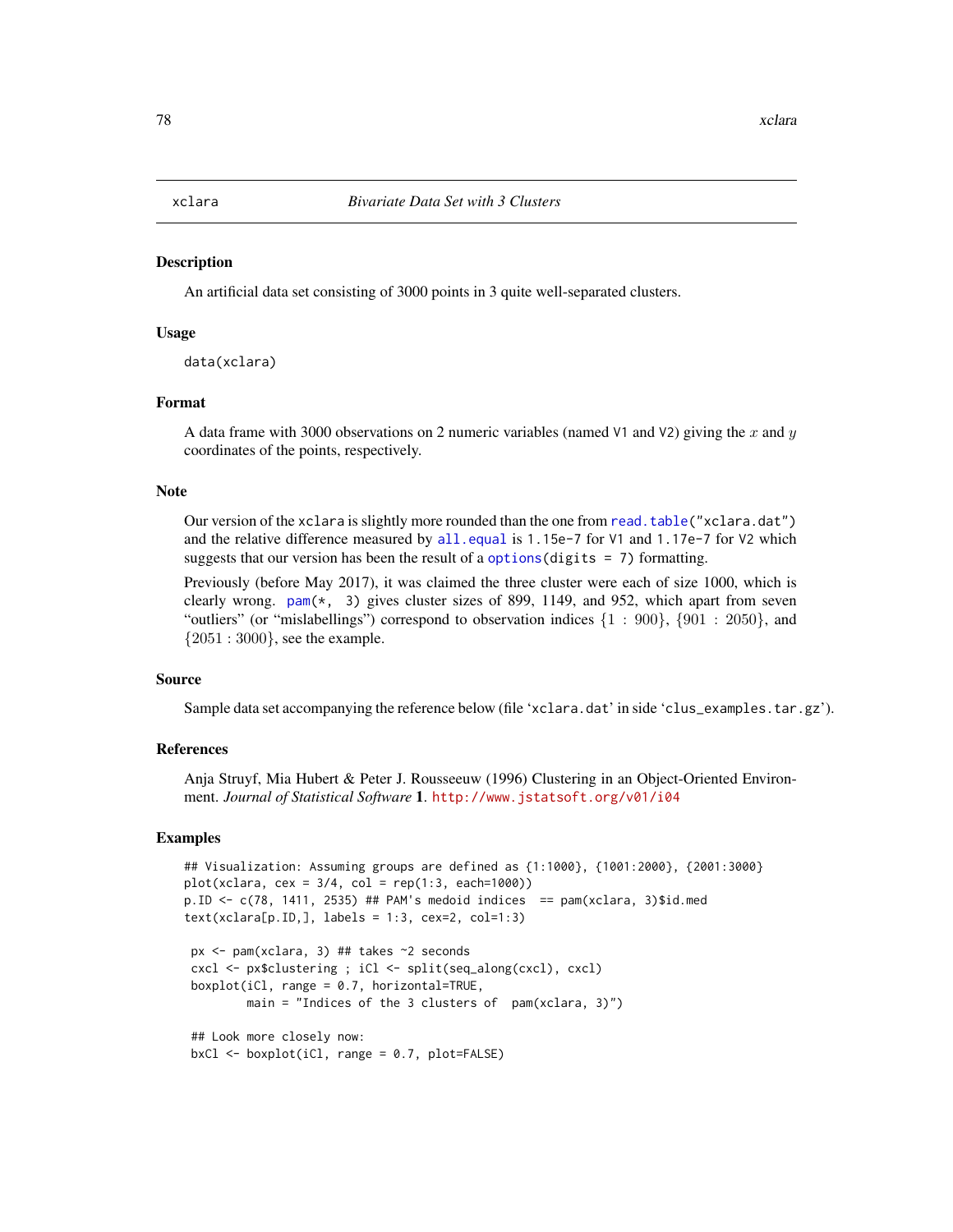#### xclara  $\sim$  79

```
## We see 3 + 2 + 2 = 7 clear "outlier"s or "wrong group" observations:
with(bxCl, rbind(out, group))
## out 1038 1451 1610 30 327 562 770
## group 1 1 1 2 2 3 3
## Apart from these, what are the robust ranges of indices? -- Robust range:
t(iR <- bxCl$stats[c(1,5),])
## 1 900
## 901 2050
## 2051 3000
gc <- adjustcolor("gray20",1/2)
abline(v = iR, col = gc, lty=3)axis(3, at = c(0, iR[2,]), padj = 1.2, col=gc, col.axis=gc)
```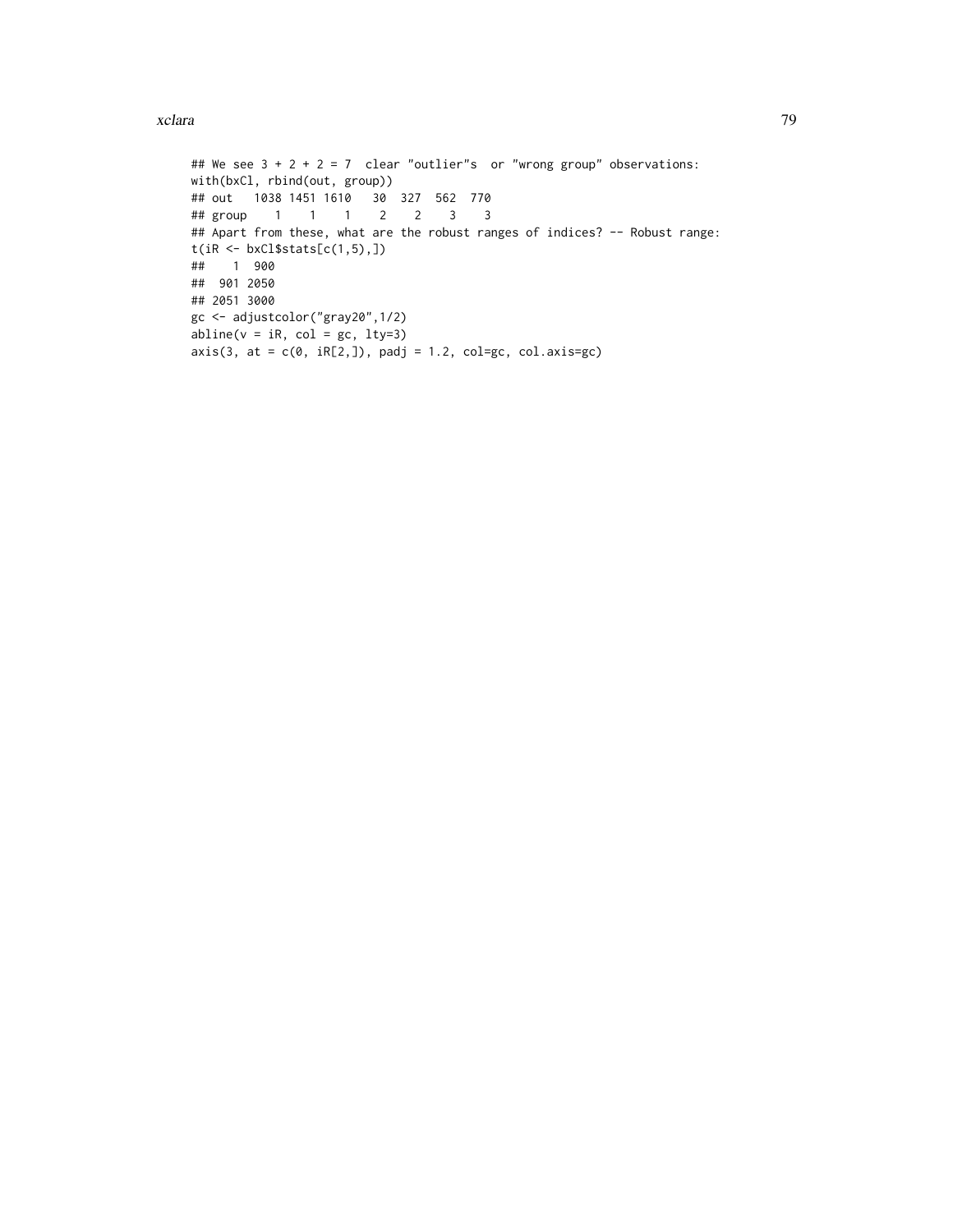# **Index**

∗Topic arith sizeDiss, [72](#page-71-0) ∗Topic array lower.to.upper.tri.inds, [42](#page-41-0) ∗Topic cluster agnes, [3](#page-2-1) agnes.object, [7](#page-6-1) bannerplot, [11](#page-10-0) clara, [13](#page-12-1) clara.object, [16](#page-15-1) clusGap, [17](#page-16-0) clusplot, [21](#page-20-0) clusplot.default, [23](#page-22-0) coef.hclust, [27](#page-26-0) daisy, [28](#page-27-0) diana, [32](#page-31-2) dissimilarity.object, [34](#page-33-0) fanny, [37](#page-36-0) fanny.object, [40](#page-39-0) mona, [43](#page-42-1) mona.object, [45](#page-44-2) pam, [45](#page-44-2) pam.object, [49](#page-48-1) partition.object, [50](#page-49-0) plot.agnes, [53](#page-52-0) plot.diana, [55](#page-54-0) plot.mona, [57](#page-56-0) plot.partition, [58](#page-57-0) pltree, [60](#page-59-0) print.agnes, [64](#page-63-2) print.clara, [64](#page-63-2) print.diana, [65](#page-64-0) print.dissimilarity, [65](#page-64-0) print.fanny, [66](#page-65-0) print.mona, [67](#page-66-0) print.pam, [67](#page-66-0) silhouette, [68](#page-67-0) summary.agnes, [73](#page-72-0) summary.clara, [73](#page-72-0)

summary.diana, [74](#page-73-0) summary.mona, [75](#page-74-0) summary.pam, [75](#page-74-0) twins.object, [76](#page-75-0) ∗Topic datasets agriculture, [9](#page-8-0) animals, [10](#page-9-0) chorSub, [12](#page-11-0) flower, [41](#page-40-0) plantTraits, [51](#page-50-0) pluton, [61](#page-60-0) ruspini, [68](#page-67-0) votes.repub, [77](#page-76-0) xclara, [78](#page-77-0) ∗Topic dplot ellipsoidhull, [35](#page-34-1) predict.ellipsoid, [62](#page-61-0) ∗Topic hplot bannerplot, [11](#page-10-0) clusplot, [21](#page-20-0) clusplot.default, [23](#page-22-0) ellipsoidhull, [35](#page-34-1) plot.agnes, [53](#page-52-0) plot.diana, [55](#page-54-0) plot.mona, [57](#page-56-0) plot.partition, [58](#page-57-0) pltree, [60](#page-59-0) ∗Topic print print.agnes, [64](#page-63-2) print.clara, [64](#page-63-2) print.diana, [65](#page-64-0) print.dissimilarity, [65](#page-64-0) print.fanny, [66](#page-65-0) print.mona, [67](#page-66-0) print.pam, [67](#page-66-0) summary.agnes, [73](#page-72-0) summary.clara, [73](#page-72-0) summary.diana, [74](#page-73-0) summary.mona, [75](#page-74-0)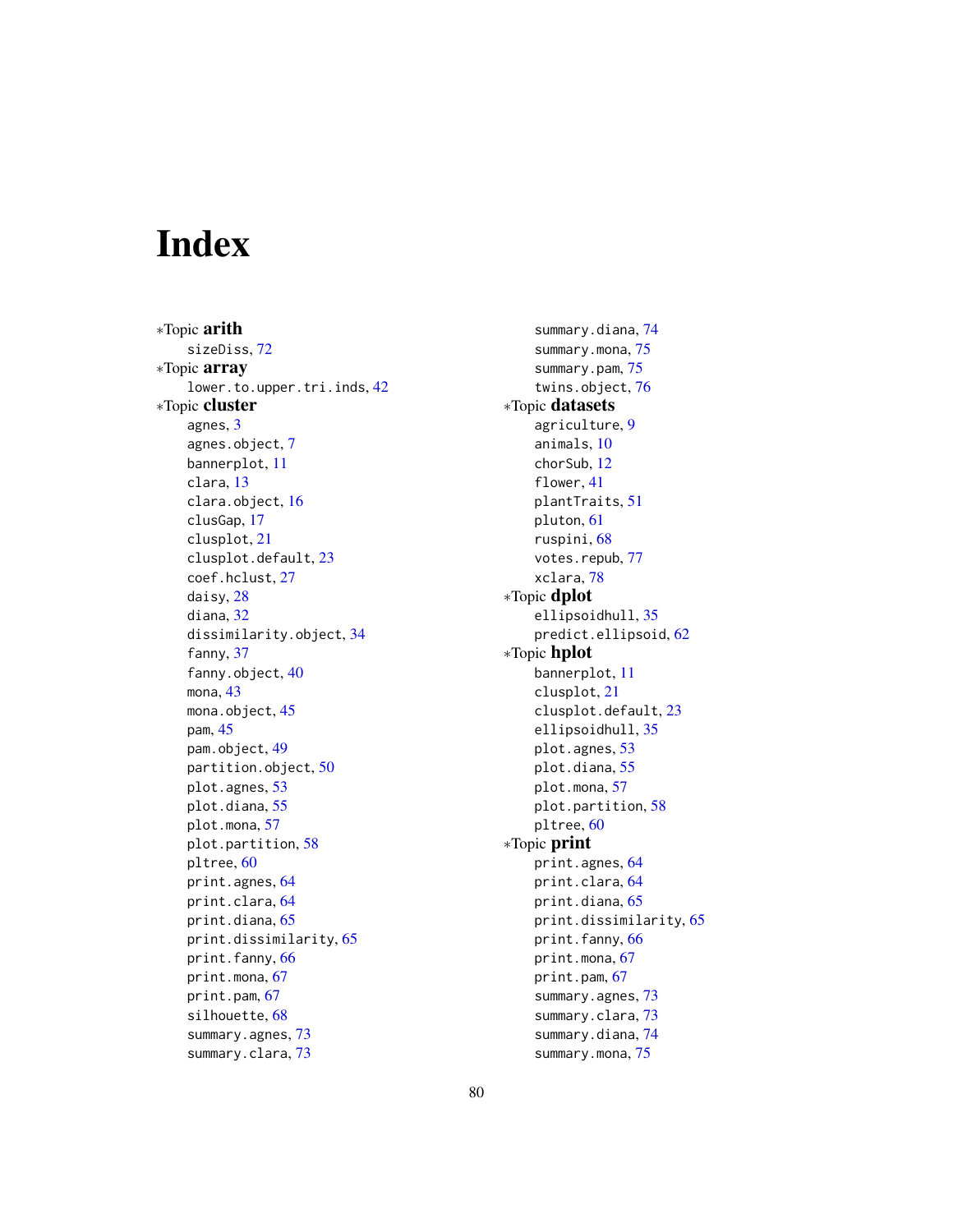#### INDEX  $81$

∗Topic utilities bannerplot, [11](#page-10-0) lower.to.upper.tri.inds, [42](#page-41-0) predict.ellipsoid, [62](#page-61-0) sizeDiss, [72](#page-71-0) volume.ellipsoid, [76](#page-75-0) .Machine, *[48](#page-47-0)* agnes, [3,](#page-2-1) *[8](#page-7-0)[–10](#page-9-0)*, *[15](#page-14-0)*, *[28](#page-27-0)*, *[31](#page-30-0)*, *[34,](#page-33-0) [35](#page-34-1)*, *[39](#page-38-0)*, *[42](#page-41-0)*, *[44](#page-43-0)*, *[48](#page-47-0)*, *[53](#page-52-0)*, *[55](#page-54-0)*, *[60,](#page-59-0) [61](#page-60-0)*, *[64](#page-63-2)*, *[68](#page-67-0)*, *[73](#page-72-0)*, *[76](#page-75-0)* agnes.object, *[4](#page-3-0)[–6](#page-5-0)*, [7,](#page-6-1) *[28](#page-27-0)*, *[55](#page-54-0)*, *[61](#page-60-0)*, *[64](#page-63-2)*, *[73](#page-72-0)*, *[76](#page-75-0)* agriculture, [9](#page-8-0) all.equal, *[78](#page-77-0)* animals, [10](#page-9-0) arrows, *[19](#page-18-0)* as.dendrogram, *[8](#page-7-0)*, *[33](#page-32-0)*, *[54](#page-53-0)*, *[61](#page-60-0)* as.dist, *[72](#page-71-0)* as.hclust, *[8](#page-7-0)*, *[33,](#page-32-0) [34](#page-33-0)*, *[61](#page-60-0)* as.matrix, *[35](#page-34-1)* bannerplot, [11,](#page-10-0) *[54](#page-53-0)[–57](#page-56-0)* barplot, *[11](#page-10-0)*, *[69](#page-68-0)* call, *[19](#page-18-0)*, *[50](#page-49-0)*, *[70](#page-69-0)* character, *[18](#page-17-0)* chorizon, *[12,](#page-11-0) [13](#page-12-1)* chorSub, [12](#page-11-0) chull, *[37](#page-36-0)* clara, *[5](#page-4-0)*, [13,](#page-12-1) *[16,](#page-15-1) [17](#page-16-0)*, *[22](#page-21-0)*, *[24](#page-23-0)*, *[26](#page-25-0)*, *[31](#page-30-0)*, *[35](#page-34-1)*, *[47,](#page-46-0) [48](#page-47-0)*, *[51](#page-50-0)*, *[58](#page-57-0)*, *[60](#page-59-0)*, *[64](#page-63-2)*, *[69](#page-68-0)*, *[71](#page-70-0)*, *[74](#page-73-0)* clara.object, *[15](#page-14-0)*, [16,](#page-15-1) *[22](#page-21-0)*, *[51](#page-50-0)*, *[60](#page-59-0)*, *[64](#page-63-2)*, *[74](#page-73-0)* clusGap, [17](#page-16-0) clusplot, *[14](#page-13-0)*, [21,](#page-20-0) *[37](#page-36-0)* clusplot.default, *[22](#page-21-0)*, [23,](#page-22-0) *[36](#page-35-0)*, *[59,](#page-58-0) [60](#page-59-0)* clusplot.partition, *[26](#page-25-0)*, *[59,](#page-58-0) [60](#page-59-0)* cluster.stats, *[20](#page-19-0)* cmdscale, *[25,](#page-24-0) [26](#page-25-0)* coef.hclust, [27](#page-26-0) coef.twins *(*coef.hclust*)*, [27](#page-26-0) coefHier *(*coef.hclust*)*, [27](#page-26-0) colnames, *[70](#page-69-0)* cov.mve, *[26](#page-25-0)*, *[36,](#page-35-0) [37](#page-36-0)* cutree, *[8](#page-7-0)*, *[34](#page-33-0)*, *[71](#page-70-0)* daisy, *[3](#page-2-1)*, *[6](#page-5-0)*, *[9](#page-8-0)*, *[24](#page-23-0)*, *[26](#page-25-0)*, [28,](#page-27-0) *[32](#page-31-2)*, *[34,](#page-33-0) [35](#page-34-1)*, *[38,](#page-37-0) [39](#page-38-0)*, *[46](#page-45-0)*, *[48](#page-47-0)*, *[66](#page-65-0)*, *[69](#page-68-0)* data.frame, *[18](#page-17-0)* diana, *[5,](#page-4-0) [6](#page-5-0)*, *[8,](#page-7-0) [9](#page-8-0)*, *[27,](#page-26-0) [28](#page-27-0)*, *[31](#page-30-0)*, [32,](#page-31-2) *[35](#page-34-1)*, *[55,](#page-54-0) [56](#page-55-0)*, *[60,](#page-59-0)*

*[61](#page-60-0)*, *[65](#page-64-0)*, *[74](#page-73-0)[–76](#page-75-0)*

diana.object, *[28](#page-27-0)*, *[56](#page-55-0)*, *[61](#page-60-0)*, *[65](#page-64-0)*, *[75,](#page-74-0) [76](#page-75-0)* dissimilarity.object, *[8](#page-7-0)*, *[17](#page-16-0)*, *[30,](#page-29-0) [31](#page-30-0)*, [34,](#page-33-0) *[41](#page-40-0)*, *[50](#page-49-0)*, *[66](#page-65-0)*, *[72](#page-71-0)* dist, *[3](#page-2-1)*, *[6](#page-5-0)*, *[18](#page-17-0)*, *[24](#page-23-0)*, *[29](#page-28-0)*, *[31,](#page-30-0) [32](#page-31-2)*, *[34,](#page-33-0) [35](#page-34-1)*, *[38,](#page-37-0) [39](#page-38-0)*, *[46](#page-45-0)*, *[48](#page-47-0)*, *[69](#page-68-0)* ellipse, *[36,](#page-35-0) [37](#page-36-0)* ellipsePoints, *[37](#page-36-0)* ellipsoidhull, [35,](#page-34-1) *[63](#page-62-0)*, *[77](#page-76-0)* ellipsoidPoints *(*predict.ellipsoid*)*, [62](#page-61-0) fanny, *[5](#page-4-0)*, *[22](#page-21-0)*, *[24](#page-23-0)*, *[31](#page-30-0)*, *[35](#page-34-1)*, [37,](#page-36-0) *[41](#page-40-0)*, *[51](#page-50-0)*, *[58](#page-57-0)*, *[60](#page-59-0)*, *[66](#page-65-0)* fanny.object, *[22](#page-21-0)*, *[39](#page-38-0)*, [40,](#page-39-0) *[51](#page-50-0)*, *[60](#page-59-0)*, *[66](#page-65-0)* flower, [41](#page-40-0) function, *[18](#page-17-0)* hclust, *[6](#page-5-0)*, *[8](#page-7-0)*, *[28](#page-27-0)*, *[61](#page-60-0)* identify, *[24](#page-23-0)*, *[26](#page-25-0)* list, *[18](#page-17-0)*, *[24](#page-23-0)*, *[36](#page-35-0)*, *[49](#page-48-1)* lower.to.upper.tri.inds, [42](#page-41-0) lower.tri, *[42](#page-41-0)* match.arg, *[19](#page-18-0)* matrix, *[49](#page-48-1)* maxSE *(*clusGap*)*, [17](#page-16-0) menu, *[53](#page-52-0)*, *[55](#page-54-0)*, *[58](#page-57-0)* mona, *[5](#page-4-0)*, [43,](#page-42-1) *[45](#page-44-2)*, *[57,](#page-56-0) [58](#page-57-0)*, *[67](#page-66-0)*, *[75](#page-74-0)* mona.object, *[44](#page-43-0)*, [45,](#page-44-2) *[58](#page-57-0)*, *[67](#page-66-0)*, *[75](#page-74-0)* NA, *[23](#page-22-0)*, *[29](#page-28-0)[–32](#page-31-2)*, *[43,](#page-42-1) [44](#page-43-0)*, *[46](#page-45-0)* names, *[24](#page-23-0)* options, *[78](#page-77-0)* pam, *[5](#page-4-0)*, *[14,](#page-13-0) [15](#page-14-0)*, *[22](#page-21-0)*, *[24](#page-23-0)*, *[26](#page-25-0)*, *[31](#page-30-0)*, *[35](#page-34-1)*, [45,](#page-44-2) *[49](#page-48-1)[–51](#page-50-0)*, *[58](#page-57-0)[–60](#page-59-0)*, *[67](#page-66-0)*, *[75,](#page-74-0) [76](#page-75-0)*, *[78](#page-77-0)* pam.object, *[22](#page-21-0)*, *[47,](#page-46-0) [48](#page-47-0)*, [49,](#page-48-1) *[51](#page-50-0)*, *[60](#page-59-0)*, *[67](#page-66-0)*, *[76](#page-75-0)* par, *[12](#page-11-0)*, *[22](#page-21-0)*, *[25,](#page-24-0) [26](#page-25-0)*, *[54](#page-53-0)[–56](#page-55-0)*, *[58](#page-57-0)[–61](#page-60-0)* partition, *[71](#page-70-0)* partition *(*partition.object*)*, [50](#page-49-0) partition.object, *[15](#page-14-0)*, *[17](#page-16-0)*, *[22](#page-21-0)*, *[39](#page-38-0)[–41](#page-40-0)*, *[48](#page-47-0)[–50](#page-49-0)*, [50,](#page-49-0) *[60](#page-59-0)*, *[71](#page-70-0)* plantTraits, [51](#page-50-0) plot.agnes, *[4](#page-3-0)*, *[6](#page-5-0)*, *[8](#page-7-0)*, *[12](#page-11-0)*, [53,](#page-52-0) *[56](#page-55-0)*, *[58,](#page-57-0) [59](#page-58-0)*, *[61](#page-60-0)*, *[71](#page-70-0)* plot.clusGap *(*clusGap*)*, [17](#page-16-0) plot.default, *[19](#page-18-0)*, *[25](#page-24-0)*, *[54](#page-53-0)*, *[56,](#page-55-0) [57](#page-56-0)* plot.dendrogram, *[54](#page-53-0)*, *[61](#page-60-0)*

plot.diana, *[12](#page-11-0)*, *[34](#page-33-0)*, [55,](#page-54-0) *[61](#page-60-0)*